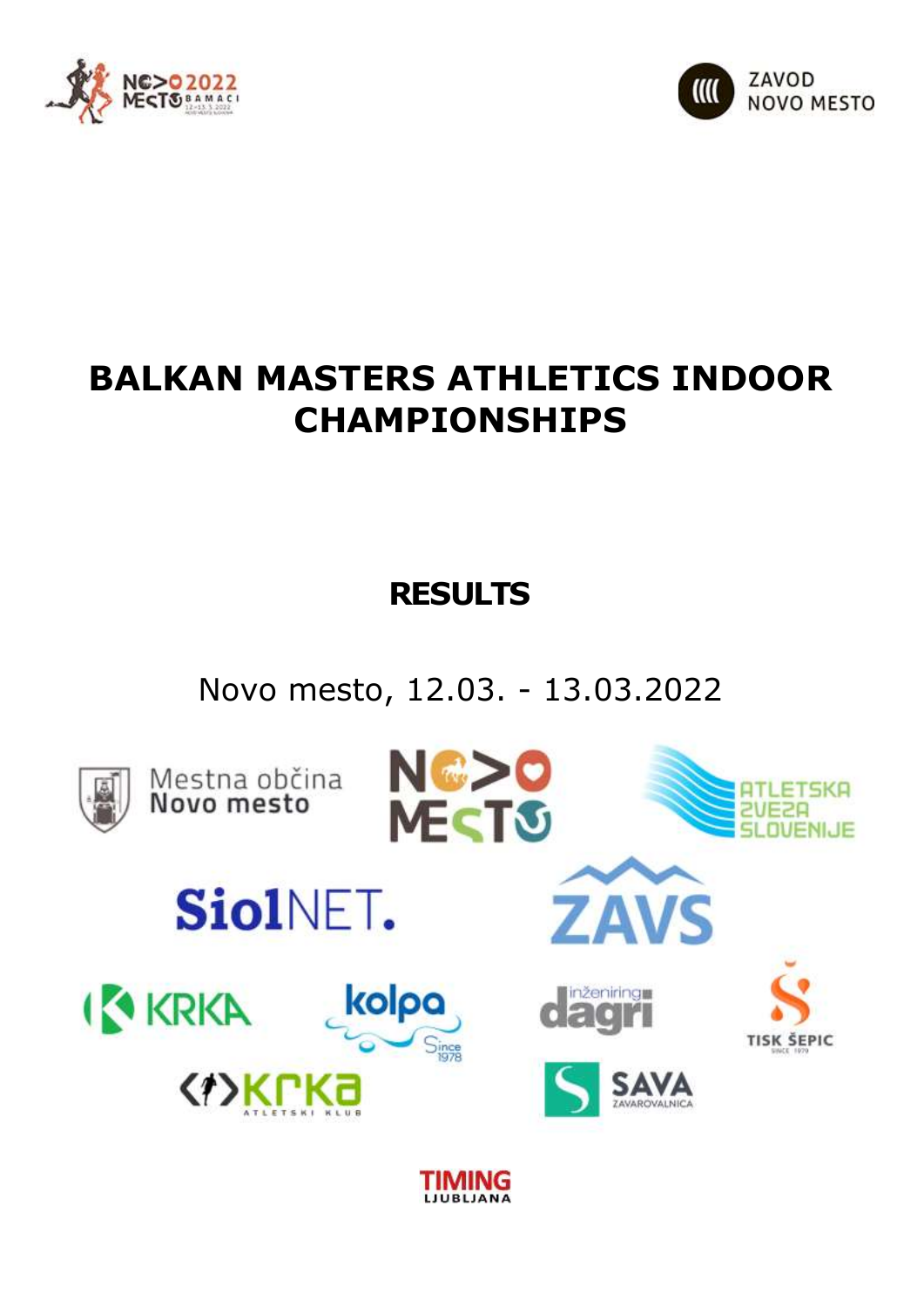



**Novo mesto, 12.03. - 13.03.2022**

#### **12.03.2022**

|                |                |                         |             |            |            |              |   |   | Start: 12.03.2022, 09.00 |   | End time: 09:45 |  |
|----------------|----------------|-------------------------|-------------|------------|------------|--------------|---|---|--------------------------|---|-----------------|--|
| Pos.           | Bib            | Surname, name           | <b>Born</b> | Nation     | Result     | $\mathcal I$ | 2 | 3 | $\overline{4}$           | 5 | 6               |  |
|                | 915            | DONCHEVA TANYA          | 1983        | <b>BUL</b> | <b>DNS</b> |              |   |   |                          |   |                 |  |
|                | F35, 60 m      |                         |             |            |            |              |   |   |                          |   |                 |  |
|                |                |                         |             |            |            |              |   |   | Start: 12.03.2022, 11:54 |   | End time: 11:54 |  |
| Pos.           | Bib            | Surname, name           | Born        | Nation     | Result     |              |   |   |                          |   |                 |  |
| 1.             | 620            | LAMPROGLOU AGGELIKI     | 1983        | <b>GRE</b> | 8,83       |              |   |   |                          |   |                 |  |
| 2.             | 603            | ROKKAKI AIKATERINI      | 1984        | GRE        | 8,89       |              |   |   |                          |   |                 |  |
|                | 611            | KANAKARI AIKATERINI     | 1984        | GRE        | <b>DNS</b> |              |   |   |                          |   |                 |  |
|                | F35, 1500 m    |                         |             |            |            |              |   |   |                          |   |                 |  |
|                |                |                         |             |            |            |              |   |   | Start: 12.03.2022, 13:19 |   | End time: 13:19 |  |
| Pos.           | Bib            | Surname, name           | Born        | Nation     | Result     |              |   |   |                          |   |                 |  |
| $\mathbf{1}$ . | 105            | <b>ZALIG TJASA</b>      | 1983        | <b>SLO</b> | 5:19,71    |              |   |   |                          |   |                 |  |
|                |                | F35, discus throw-1 kg  |             |            |            |              |   |   |                          |   |                 |  |
|                |                |                         |             |            |            |              |   |   | Start: 12.03.2022, 13:15 |   | End time: 13:45 |  |
| Pos.           | Bib            | Surname, name           | Born        | Nation     | Result     | $\mathbf{1}$ | 2 | 3 | $\overline{4}$           | 5 | 6               |  |
|                | 915            | DONCHEVA TANYA          | 1983        | <b>BUL</b> | <b>DNS</b> |              |   |   |                          |   |                 |  |
|                | F35, high jump |                         |             |            |            |              |   |   |                          |   |                 |  |
|                |                |                         |             |            |            |              |   |   | Start: 12.03.2022, 13.30 |   | End time: 14:48 |  |
| Pos.           | Bib            | Surname, name           | Born        | Nation     | Result     |              |   |   |                          |   |                 |  |
| 1.             | 188            | KOCJAN KATJA            | 1987        | <b>SLO</b> | 1,33       |              |   |   |                          |   |                 |  |
|                |                | 121 124 127 130 133 136 |             |            |            |              |   |   |                          |   |                 |  |
|                |                |                         |             |            |            |              |   |   |                          |   |                 |  |

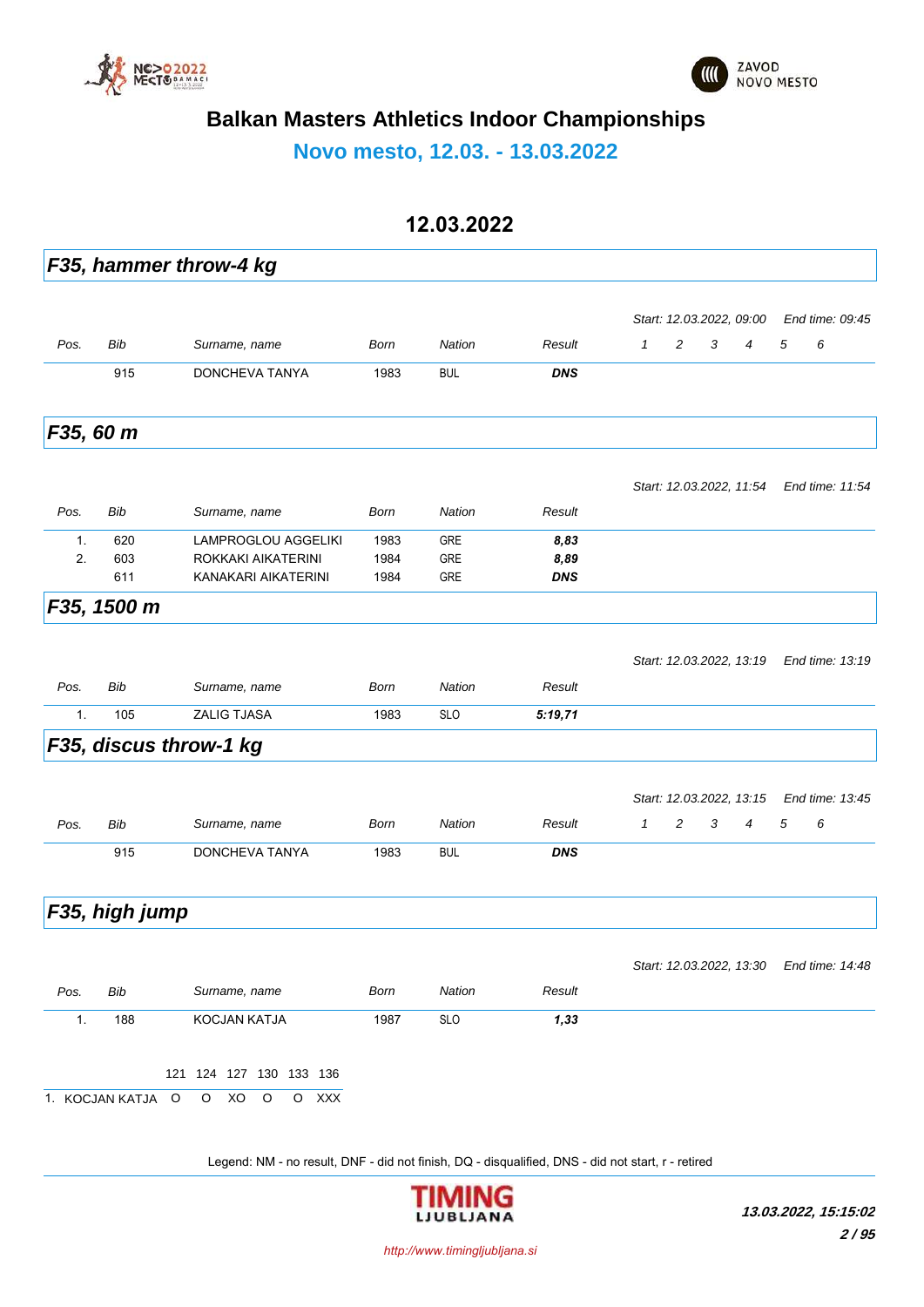



**Novo mesto, 12.03. - 13.03.2022**

*F35, 400 m*

|      |                  |                              |             |               |         |   | Start: 12.03.2022, 15:34 |      |   |      | End time: 15:34 |
|------|------------------|------------------------------|-------------|---------------|---------|---|--------------------------|------|---|------|-----------------|
| Pos. | Bib              | Surname, name                | <b>Born</b> | Nation        | Result  |   |                          |      |   |      |                 |
| 1.   | 105              | <b>ZALIG TJASA</b>           | 1983        | <b>SLO</b>    | 1:07,09 |   |                          |      |   |      |                 |
| 2.   | 603              | ROKKAKI AIKATERINI           | 1984        | <b>GRE</b>    | 1:09,10 |   |                          |      |   |      |                 |
| 3.   | 907              | <b>HRISTOVA TSVETELINA</b>   | 1985        | <b>BUL</b>    | 1:15,26 |   |                          |      |   |      |                 |
|      | F35, triple jump |                              |             |               |         |   | Start: 12.03.2022, 17.00 |      |   |      | End time: 17:25 |
| Pos. | Bib              | Surname, name                | <b>Born</b> | <b>Nation</b> | Result  | 1 | 2                        | 3    | 4 | 5    | 6               |
| 1.   | 601              | <b>RIZOPOULOU CHRISANTHI</b> | 1982        | <b>GRE</b>    | 8,95    | X | 8,95                     | 8,95 | X | 8,93 | $\times$        |

### *F35, 4 x 200 m*

|      |                                                                                                                |               |        | Start: 12.03.2022, 17:31 End time: 17:31 |      |
|------|----------------------------------------------------------------------------------------------------------------|---------------|--------|------------------------------------------|------|
| Pos. | Surname, name                                                                                                  | <b>Nation</b> | Result |                                          |      |
|      | <b>GRE 35</b><br>644 NOVAK MIXAELA<br>640 VENETI FOTINI<br>601 RIZOPOULOU CHRISANTHI<br>603 ROKKAKI AIKATERINI | <b>GRE</b>    | DQ     |                                          | 44.6 |

*44.6 - zapuščanje svoje steze pred prehodno črto (dvorana)*

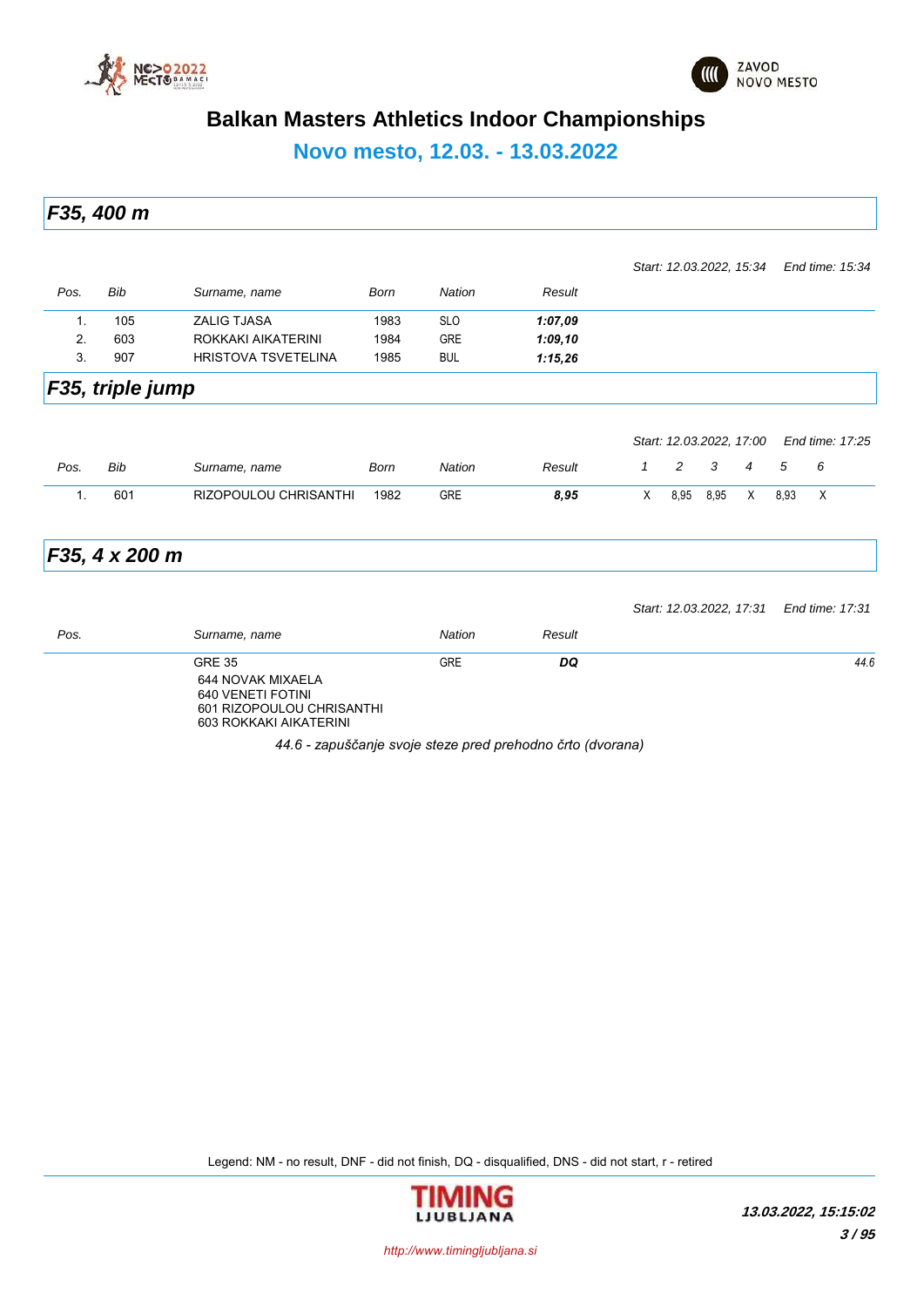



**Novo mesto, 12.03. - 13.03.2022**

#### **12.03.2022**

*F40, 60 m Pos. Bib Surname, name Born Nation Result Start: 12.03.2022, 11:54 End time: 11:54* 1. 335 SPIEGL KRISTINA 1978 CRO *9,31* 2. 136 KOSAR JANJA 1978 SLO *10,39* 3. 925 CHOTOVA GALINA 1977 BUL *10,48 F40, 1500 m Pos. Bib Surname, name Born Nation Result Start: 12.03.2022, 13:19 End time: 13:19* 467 DOMAZETOVSKA MARINA 1977 MKD *DNS F40, discus throw-1 kg Pos. Bib Surname, name Born Nation Result Start: 12.03.2022, 13:15 End time: 13:45 1 2 3 4 5 6* 1. 152 KOKOSINEK ANDREJA 1977 SLO *17,53* 13,71 17,53 14,75 X 15,46 X *F40, high jump Pos. Bib Surname, name Born Nation Result Start: 12.03.2022, 13:30 End time: 14:48* 1. 104 GACNIK BARBARA 1979 SLO *1,15* 100 103 106 109 112 115 118 1. GACNIK O - - O XO O r BARBARA *F40, 400 m Pos. Bib Surname, name Born Nation Result Start: 12.03.2022, 15:29 End time: 15:29* 1. 925 CHOTOVA GALINA 1977 BUL *1:17,63* 2. 824 TODOROVIC JELENA 1982 SRB *1:42,45*

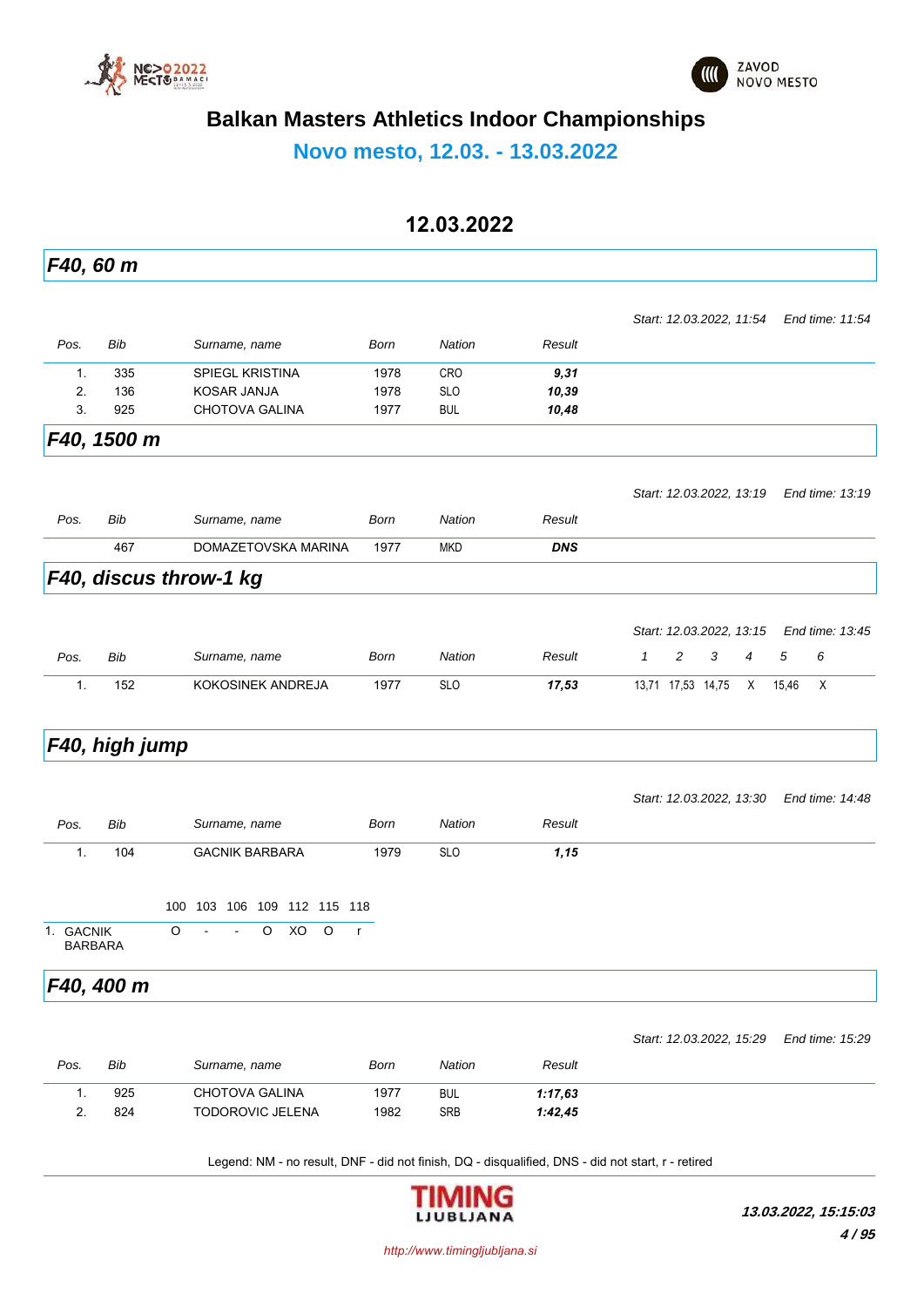

125 CAUSEVIC MASA 107 VETRIH RENATA



### **Balkan Masters Athletics Indoor Championships**

**Novo mesto, 12.03. - 13.03.2022**

*F40, triple jump Pos. Bib Surname, name Born Nation Result Start: 12.03.2022, 17:00 End time: 17:25 1 2 3 4 5 6* 1. 824 TODOROVIC JELENA 1982 SRB *5,41* 4,85 4,90 5,00 5,41 4,59 5,37 *F40, 4 x 200 m Pos. Surname, name Nation Result Start: 12.03.2022, 17:31 End time: 17:31* 1. SLO 40 SLO *2:13,21* 104 GACNIK BARBARA 136 KOSAR JANJA

CRO 40 CRO *DNS*

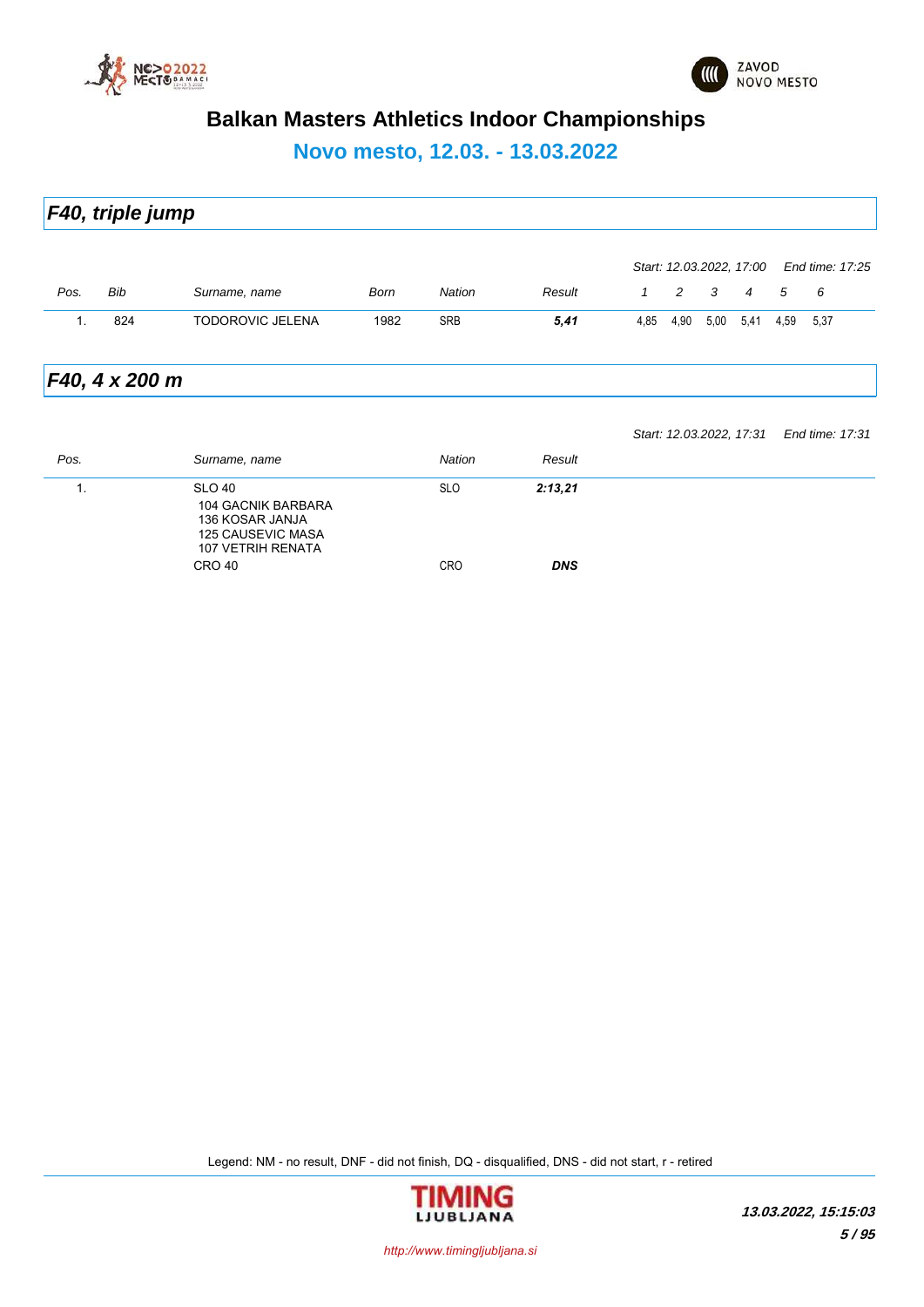



**Novo mesto, 12.03. - 13.03.2022**

**12.03.2022** *F45, 3000 m walk Pos. Bib Surname, name Born Nation Result Start: 12.03.2022, 08:30 End time: 08:30* 1. 160 NOVINA NATASA 1974 SLO *18:01,78* 2. 183 ZEFRAN VALENTINA 1972 SLO *21:36,42 F45, hammer throw-4 kg Pos. Bib Surname, name Born Nation Result Start: 12.03.2022, 09:00 End time: 09:45 1 2 3 4 5 6* 1. 159 PIRNAT ERIKA 1976 SLO *32,13* X 31,10 31,02 X 32,13 X 2. 144 KREBELJ SABINA 1976 SLO *31,89* X 31,30 31,89 31,87 31,69 30,94 *F45, 60 m Pos. Bib Surname, name Born Nation Result Start: 12.03.2022, 11:49 End time: 11:49* 1. 918 PARVANOVA VYARA 1977 BUL *8,21* 2. 128 SUSTARSIC BRIGITA 1974 SLO *9,55* 3. 181 BELE KRISTINA 1974 SLO *10,23* 4. 738 ELMALI GONCA 1973 TUR *10,72* 5. 182 BRISAR ROSANA 1977 SLO *11,07* 932 BACHVAROVA ASYA 1973 BUL *DNS F45, 1500 m*

| Pos. | Bib | Surname, name                | Born | Nation     | Result  |
|------|-----|------------------------------|------|------------|---------|
|      | 622 | <b>MARAGIANNI CHRISTINA</b>  | 1972 | GRE        | 5:42,28 |
|      | 107 | <b>VETRIH RENATA</b>         | 1974 | <b>SLO</b> | 5:57,15 |
|      | 518 | <b>FLORICEL ELENA-SIMONA</b> | 1976 | <b>ROU</b> | 6:19.97 |

Legend: NM - no result, DNF - did not finish, DQ - disqualified, DNS - did not start, r - retired



*Start: 12.03.2022, 13:19 End time: 13:19*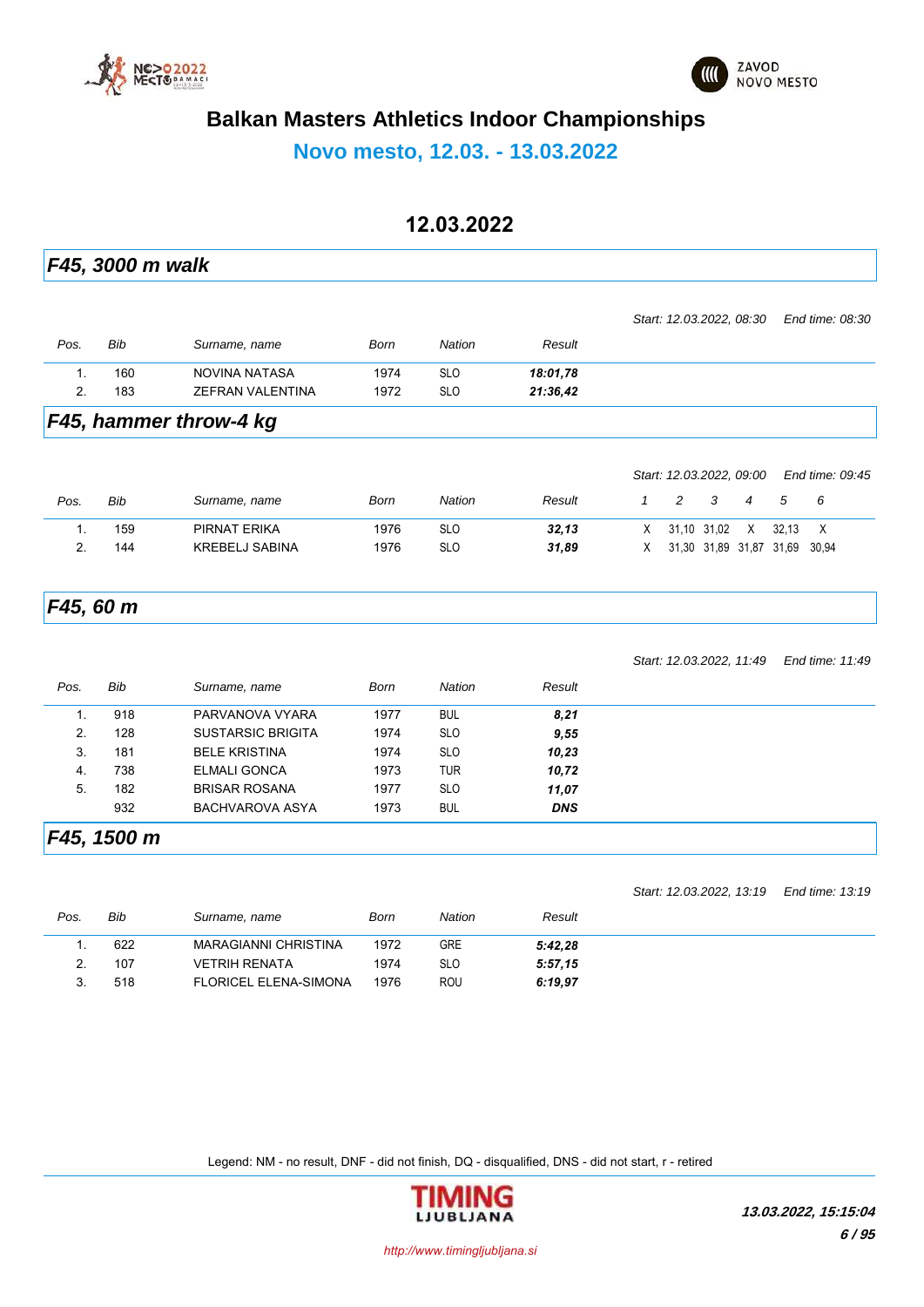

**Novo mesto, 12.03. - 13.03.2022**

|                             | F45, discus throw-1 kg |     |         |                                 |   |            |    |   |             |        |               |            |              |   |   |                               |   |                 |  |
|-----------------------------|------------------------|-----|---------|---------------------------------|---|------------|----|---|-------------|--------|---------------|------------|--------------|---|---|-------------------------------|---|-----------------|--|
|                             |                        |     |         |                                 |   |            |    |   |             |        |               |            |              |   |   | Start: 12.03.2022, 13:15      |   | End time: 13:45 |  |
| Pos.                        | <b>Bib</b>             |     |         | Surname, name                   |   |            |    |   | <b>Born</b> |        | <b>Nation</b> | Result     | $\mathbf{1}$ | 2 | 3 | $\overline{4}$                | 5 | 6               |  |
| 1.                          | 159                    |     |         | PIRNAT ERIKA                    |   |            |    |   | 1976        |        | <b>SLO</b>    | 25,63      | Χ            |   |   | 25,23 25,61 23,81 25,07 25,63 |   |                 |  |
|                             | F45, high jump         |     |         |                                 |   |            |    |   |             |        |               |            |              |   |   |                               |   |                 |  |
|                             |                        |     |         |                                 |   |            |    |   |             |        |               |            |              |   |   | Start: 12.03.2022, 13:30      |   | End time: 14:48 |  |
| Pos.                        | Bib                    |     |         | Surname, name                   |   |            |    |   | <b>Born</b> |        | <b>Nation</b> | Result     |              |   |   |                               |   |                 |  |
| 1.                          | 319                    |     |         | <b>VLAHINIC IRENA</b>           |   |            |    |   | 1976        |        | <b>CRO</b>    | 1,51       |              |   |   |                               |   |                 |  |
| *2.                         | 830                    |     |         | * KOCIC SNEZANA                 |   |            |    |   | 1977        |        | <b>SRB</b>    | 1,39       |              |   |   |                               |   |                 |  |
|                             | 531                    |     |         | PASARE MIHAELA-GEORGIA 1972     |   |            |    |   |             |        | ROU           | <b>DNS</b> |              |   |   |                               |   |                 |  |
|                             |                        | 130 |         | 133 136 139 142 145 148 151 154 |   |            |    |   |             |        |               |            |              |   |   |                               |   |                 |  |
| 1. VLAHINIC<br><b>IRENA</b> |                        | O   | $\circ$ | O                               | O | O          | XO | O |             | XO XXX |               |            |              |   |   |                               |   |                 |  |
| 2. KOCIC                    | <b>SNEZANA</b>         | O   | O       | O                               | O | <b>XXX</b> |    |   |             |        |               |            |              |   |   |                               |   |                 |  |
|                             | F45, 400 m             |     |         |                                 |   |            |    |   |             |        |               |            |              |   |   |                               |   |                 |  |
|                             |                        |     |         |                                 |   |            |    |   |             |        |               |            |              |   |   | Start: 12.03.2022, 15:25      |   | End time: 15:25 |  |
| Pos.                        | Bib                    |     |         | Surname, name                   |   |            |    |   | Born        |        | <b>Nation</b> | Result     |              |   |   |                               |   |                 |  |
| $\mathbf{1}$ .              | 107                    |     |         | <b>VETRIH RENATA</b>            |   |            |    |   | 1974        |        | <b>SLO</b>    | 1:14,64    |              |   |   |                               |   |                 |  |
| 2.                          | 909                    |     |         | RANCHEVA ELENA                  |   |            |    |   | 1974        |        | <b>BUL</b>    | 1:26,70    |              |   |   |                               |   |                 |  |
|                             | F45, triple jump       |     |         |                                 |   |            |    |   |             |        |               |            |              |   |   |                               |   |                 |  |
|                             |                        |     |         |                                 |   |            |    |   |             |        |               |            |              |   |   | Start: 12.03.2022, 17:00      |   | End time: 17:25 |  |
| Pos.                        | Bib                    |     |         | Surname, name                   |   |            |    |   | <b>Born</b> |        | <b>Nation</b> | Result     | $\mathbf{1}$ | 2 | 3 | 4                             | 5 | 6               |  |
|                             | 531                    |     |         | PASARE MIHAELA-GEORGIA 1972     |   |            |    |   |             |        | <b>ROU</b>    | <b>DNS</b> |              |   |   |                               |   |                 |  |

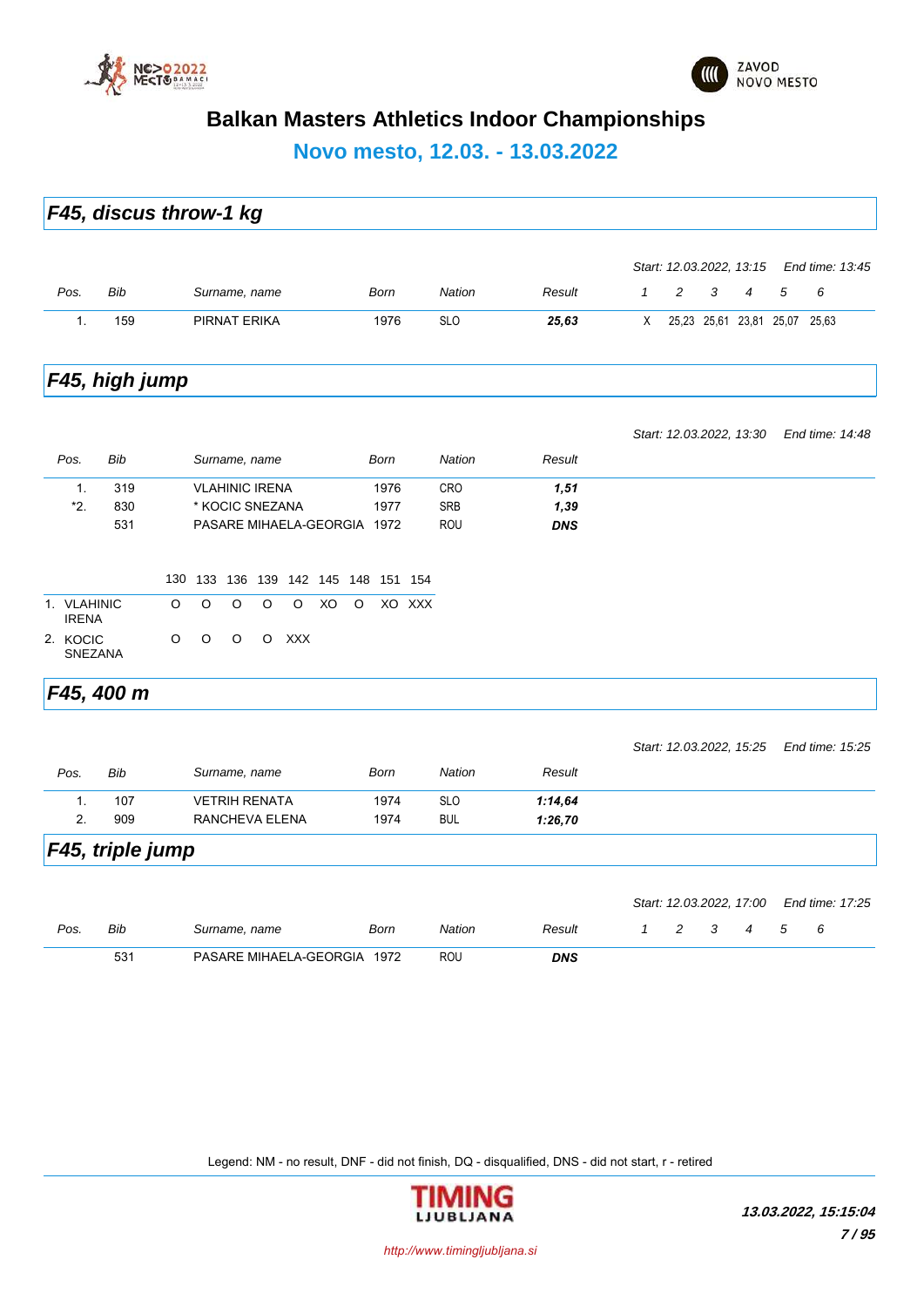



**Novo mesto, 12.03. - 13.03.2022**

*F45, 4 x 200 m*

*Start: 12.03.2022, 17:21 End time: 17:21*

| Pos. | Surname, name                                                                                                          | <b>Nation</b> | Result     |
|------|------------------------------------------------------------------------------------------------------------------------|---------------|------------|
| . .  | SLO 45<br><b>182 BRISAR ROSANA</b><br>183 ZEFRAN VALENTINA<br><b>181 BELE KRISTINA</b><br><b>128 SUSTARSIC BRIGITA</b> | <b>SLO</b>    | 2:34,81    |
|      | <b>ROU 45</b>                                                                                                          | ROU           | <b>DNS</b> |

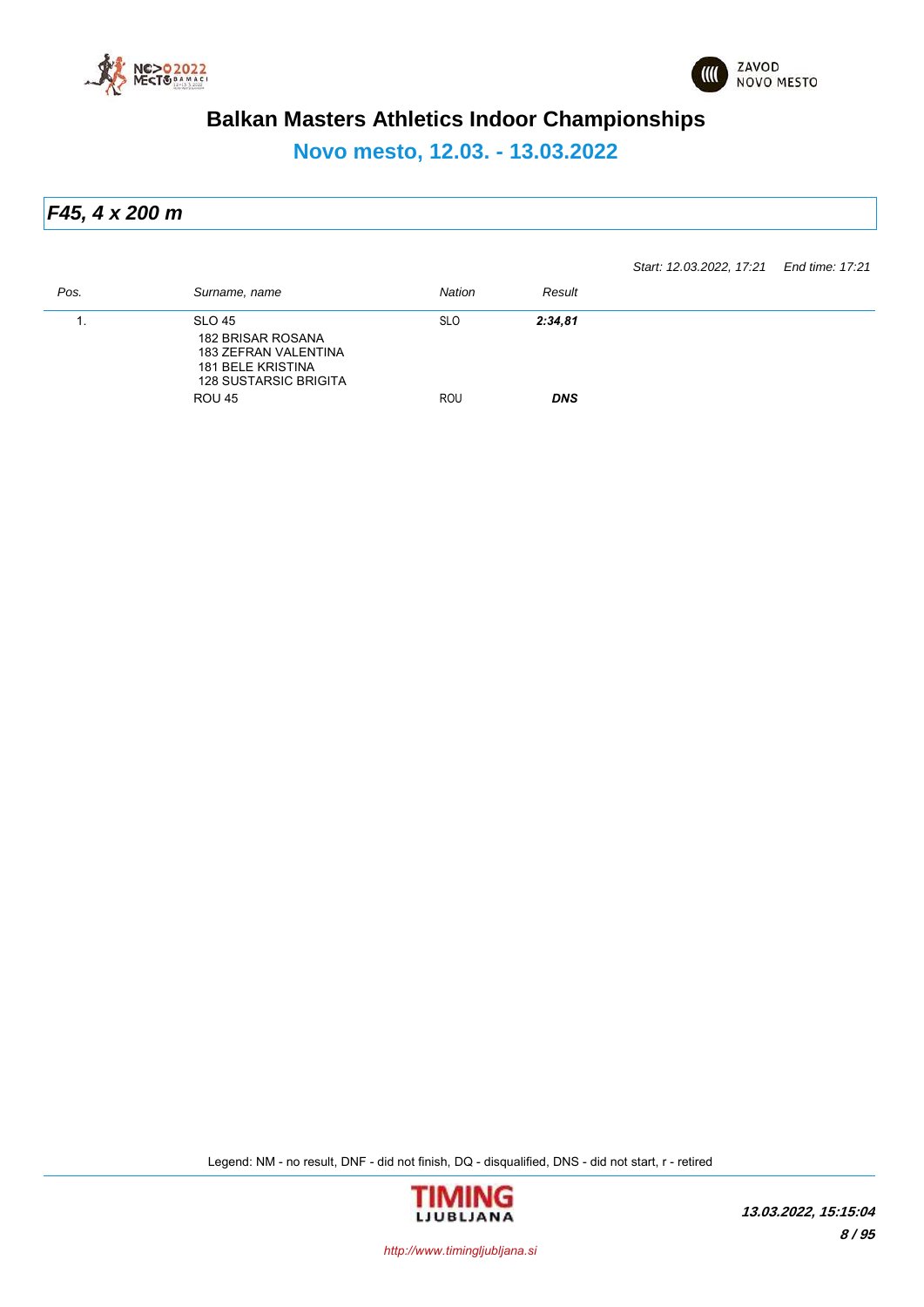



**Novo mesto, 12.03. - 13.03.2022**

### **12.03.2022**

|           | F50, 3000 m walk |                             |      |               |            |              |                  |                          |                   |          |                          |
|-----------|------------------|-----------------------------|------|---------------|------------|--------------|------------------|--------------------------|-------------------|----------|--------------------------|
|           |                  |                             |      |               |            |              |                  | Start: 12.03.2022, 08:30 |                   |          | End time: 08:30          |
| Pos.      | Bib              | Surname, name               | Born | <b>Nation</b> | Result     |              |                  |                          |                   |          |                          |
| 1.        | 742              | <b>GUMUS SIBEL</b>          | 1967 | <b>TUR</b>    | 27:23,96   |              |                  |                          |                   |          |                          |
|           |                  | F50, hammer throw-3 kg      |      |               |            |              |                  |                          |                   |          |                          |
|           |                  |                             |      |               |            |              |                  |                          |                   |          |                          |
|           |                  |                             |      |               |            |              |                  | Start: 12.03.2022, 09:00 |                   |          | End time: 09:45          |
| Pos.      | Bib              | Surname, name               | Born | <b>Nation</b> | Result     | $\mathbf{1}$ | 2                | 3                        | 4                 | 5        | 6                        |
| 1.        | 340              | <b>SARIC SANDRA</b>         | 1968 | <b>CRO</b>    | 28,41      | 27,22        | Χ                |                          | 25,42 27,84 28,41 |          | 25,17                    |
| 2.        | 112              | PREPELIC DRAGANA            | 1969 | <b>SLO</b>    | 23,34      | 22,67        | X                |                          | 23,34 23,33       | $\Gamma$ |                          |
| F50, 60 m |                  |                             |      |               |            |              |                  |                          |                   |          |                          |
|           |                  |                             |      |               |            |              |                  |                          |                   |          |                          |
|           |                  |                             |      |               |            |              |                  | Start: 12.03.2022, 11:39 |                   |          | End time: 11:39          |
| Pos.      | <b>Bib</b>       | Surname, name               | Born | <b>Nation</b> | Result     |              |                  |                          |                   |          |                          |
| 1.        | 337              | <b>NOVOSEL RENATA</b>       | 1967 | <b>CRO</b>    | 8,67       |              |                  |                          |                   |          |                          |
| 2.        | 504              | ANCATEU OLIMPIA-TEODOR 1967 |      | <b>ROU</b>    | 9,09       |              |                  |                          |                   |          |                          |
| 3.        | 330              | FRLIC-KOLOVRAT SENKA        | 1969 | CRO           | 9,85       |              |                  |                          |                   |          |                          |
|           | 168              | CALASAN GRAJZL DESANKA 1970 |      | <b>SLO</b>    | <b>DNS</b> |              |                  |                          |                   |          |                          |
|           | F50, 1500 m      |                             |      |               |            |              |                  |                          |                   |          |                          |
|           |                  |                             |      |               |            |              |                  | Start: 12.03.2022, 13:19 |                   |          | End time: 13:19          |
| Pos.      | Bib              | Surname, name               | Born | <b>Nation</b> | Result     |              |                  |                          |                   |          |                          |
| 1.        | 635              | SPITALA OXANA               | 1971 | <b>GRE</b>    | 8:02,55    |              |                  |                          |                   |          |                          |
|           | 312              | KOKAN KATARINA              | 1971 | CRO           | DNS        |              |                  |                          |                   |          |                          |
|           |                  | F50, discus throw-1 kg      |      |               |            |              |                  |                          |                   |          |                          |
|           |                  |                             |      |               |            |              |                  |                          |                   |          |                          |
|           |                  |                             |      |               |            |              |                  | Start: 12.03.2022, 13:15 |                   |          | End time: 13:45          |
| Pos.      | Bib              | Surname, name               | Born | Nation        | Result     | $\mathbf{1}$ | $\boldsymbol{2}$ | 3                        | 4                 | 5        | 6                        |
| 1.        | 112              | PREPELIC DRAGANA            | 1969 | <b>SLO</b>    | 21,55      |              | 19,65 21,55      | Χ                        | Χ                 | 20,08    | $\overline{\phantom{a}}$ |
| 2.        | 927              | <b>BORISOVA NELI</b>        | 1968 | BUL           | 20,84      |              | 18,07 19,23      | X                        | 19,95             | Χ        | 20,84                    |
|           |                  |                             |      |               |            |              |                  |                          |                   |          |                          |
| 3.        | 340              | <b>SARIC SANDRA</b>         | 1968 | <b>CRO</b>    | 19,75      |              |                  | 19,34 19,00 19,75 19,37  |                   | Χ        | 19,72                    |

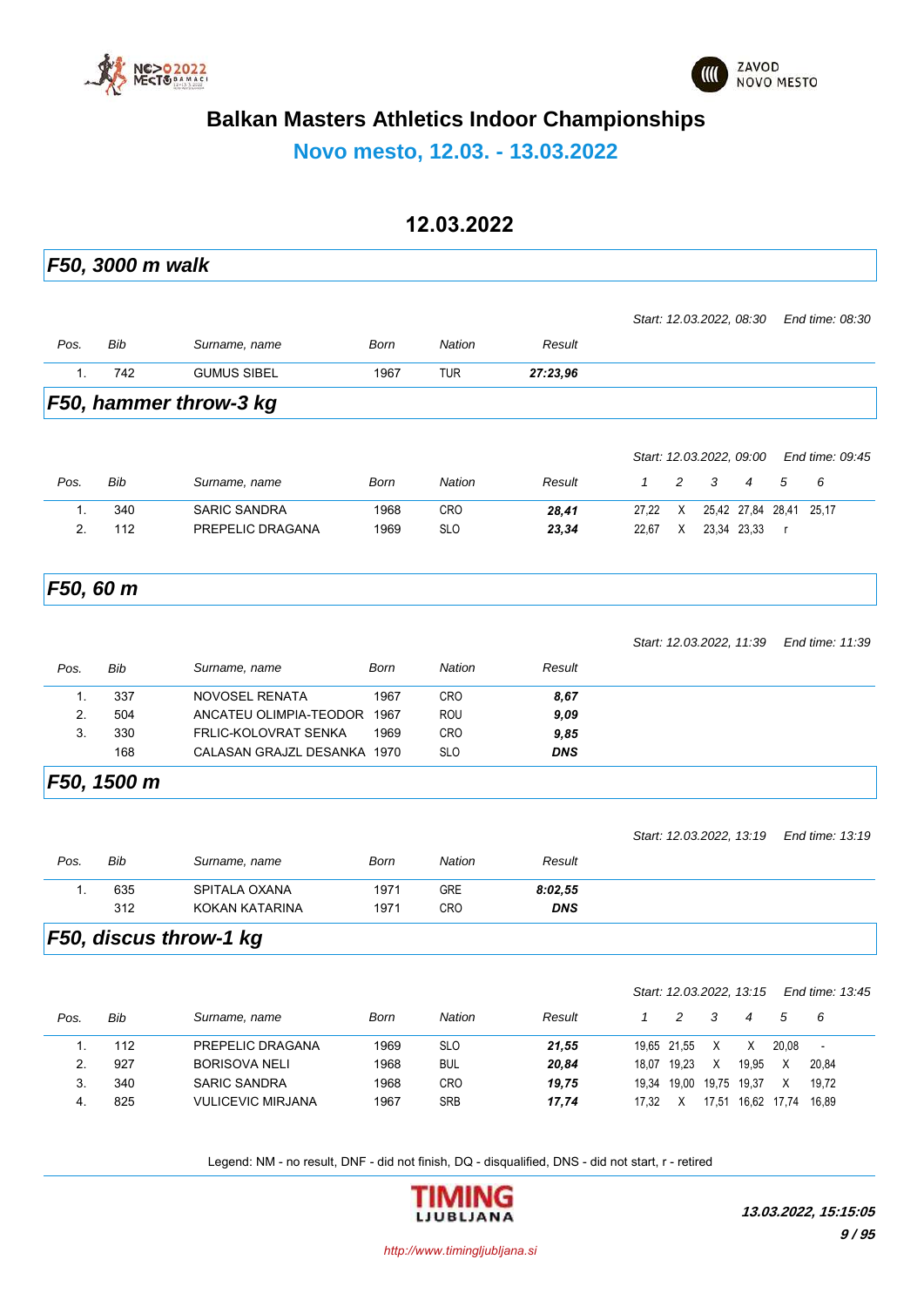



**Novo mesto, 12.03. - 13.03.2022**

*F50, high jump*

|                            |                  |                |                |   |                      |                        |         |                                     |               |            |              |      |      | Start: 12.03.2022, 13:30 |      | End time: 14:48                          |  |
|----------------------------|------------------|----------------|----------------|---|----------------------|------------------------|---------|-------------------------------------|---------------|------------|--------------|------|------|--------------------------|------|------------------------------------------|--|
| Pos.                       | Bib              |                |                |   | Surname, name        |                        |         | <b>Born</b>                         | <b>Nation</b> | Result     |              |      |      |                          |      |                                          |  |
| 1.                         | 727              |                |                |   | <b>KURTCAN AYCAN</b> |                        |         | 1968                                | <b>TUR</b>    | 1,51       |              |      |      |                          |      |                                          |  |
| 2.                         | 161              |                |                |   |                      | <b>BREGANSKI MOJCA</b> |         | 1969                                | <b>SLO</b>    | 1,48       |              |      |      |                          |      |                                          |  |
|                            |                  |                |                |   |                      |                        |         | 130 133 136 139 142 145 148 151 154 |               |            |              |      |      |                          |      |                                          |  |
| 1. KURTCAN<br><b>AYCAN</b> |                  | $\blacksquare$ | $\blacksquare$ | O | $\circ$              | O                      | O       | XO XXO XXX                          |               |            |              |      |      |                          |      |                                          |  |
| <b>MOJCA</b>               | 2. BREGANSKI     | O              | $\blacksquare$ | O | $\circ$              | $\circ$                | $\circ$ | O XXX                               |               |            |              |      |      |                          |      |                                          |  |
|                            | F50, 400 m       |                |                |   |                      |                        |         |                                     |               |            |              |      |      |                          |      |                                          |  |
|                            |                  |                |                |   |                      |                        |         |                                     |               |            |              |      |      | Start: 12.03.2022, 15:25 |      | End time: 15:25                          |  |
| Pos.                       | <b>Bib</b>       |                |                |   | Surname, name        |                        |         | Born                                | Nation        | Result     |              |      |      |                          |      |                                          |  |
| 1.                         | 330              |                |                |   |                      | FRLIC-KOLOVRAT SENKA   |         | 1969                                | CRO           | 1:18,94    |              |      |      |                          |      |                                          |  |
|                            | F50, triple jump |                |                |   |                      |                        |         |                                     |               |            |              |      |      |                          |      |                                          |  |
|                            |                  |                |                |   |                      |                        |         |                                     |               |            |              |      |      | Start: 12.03.2022, 17:00 |      | End time: 17:25                          |  |
| Pos.                       | <b>Bib</b>       |                |                |   | Surname, name        |                        |         | Born                                | Nation        | Result     | $\mathcal I$ | 2    | 3    | 4                        | 5    | 6                                        |  |
| 1.                         | 723              |                |                |   | <b>KARADAG FIGEN</b> |                        |         | 1968                                | <b>TUR</b>    | 9,88       | 9,58         | 9,68 | 9,80 | 9,63                     | 9,88 | 9,85                                     |  |
| 2.                         | 727              |                |                |   | <b>KURTCAN AYCAN</b> |                        |         | 1968                                | <b>TUR</b>    | 9,79       | X            | Χ    | X    | 9,39                     | 9,79 | 9,41                                     |  |
|                            | F50, 4 x 200 m   |                |                |   |                      |                        |         |                                     |               |            |              |      |      |                          |      |                                          |  |
|                            |                  |                |                |   |                      |                        |         |                                     |               |            |              |      |      |                          |      | Start: 12.03.2022, 17:15 End time: 17:15 |  |
| Pos.                       |                  |                |                |   | Surname, name        |                        |         |                                     | Nation        | Result     |              |      |      |                          |      |                                          |  |
|                            |                  |                | <b>GRE 50</b>  |   |                      |                        |         |                                     | GRE           | <b>DNS</b> |              |      |      |                          |      |                                          |  |

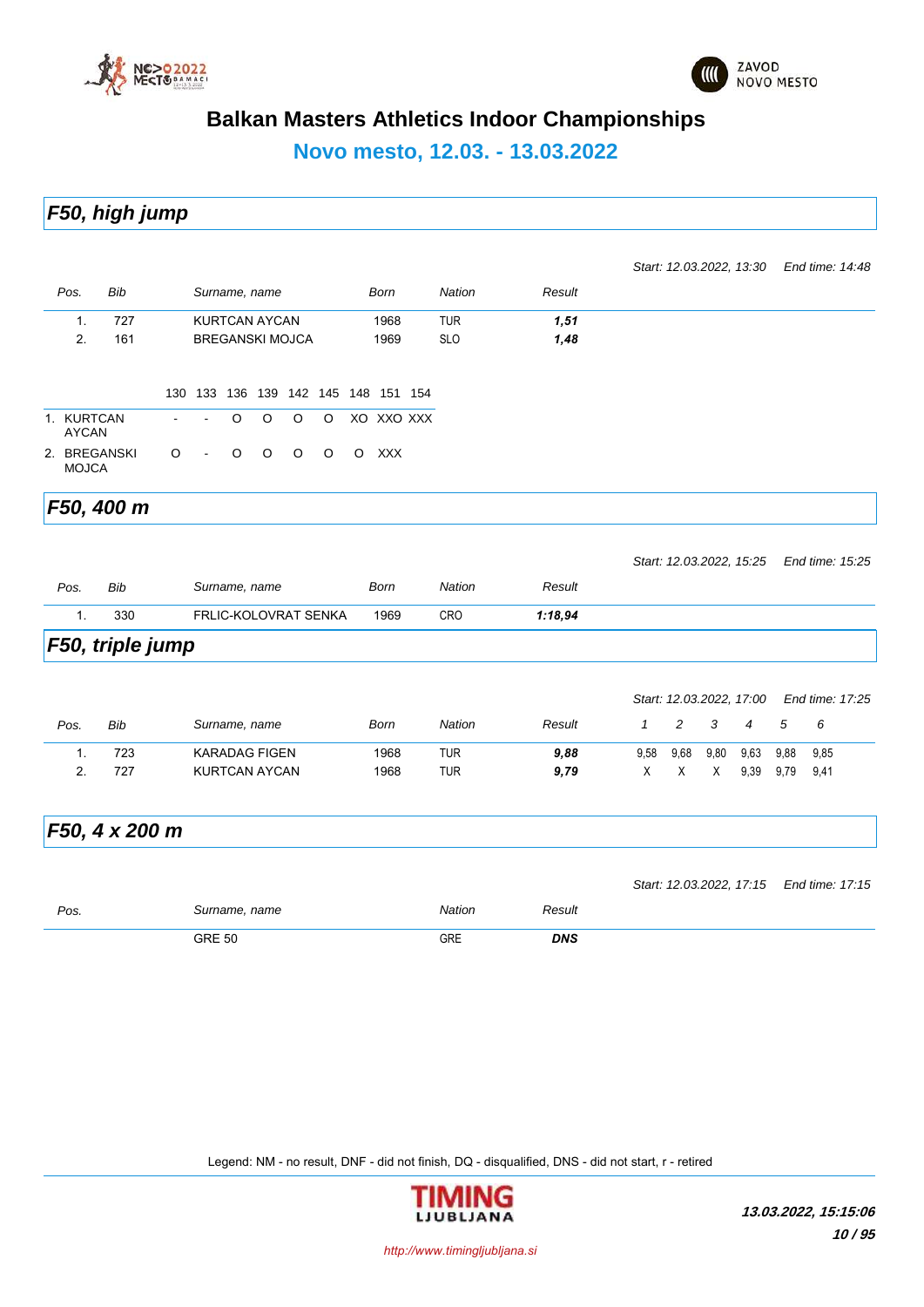



**Novo mesto, 12.03. - 13.03.2022**

### **12.03.2022**

|                | F55, 3000 m walk |                          |      |               |          |              |                          |              |                |   |                                          |
|----------------|------------------|--------------------------|------|---------------|----------|--------------|--------------------------|--------------|----------------|---|------------------------------------------|
|                |                  |                          |      |               |          |              | Start: 12.03.2022, 08:30 |              |                |   | End time: 08:30                          |
| Pos.           | Bib              | Surname, name            | Born | <b>Nation</b> | Result   |              |                          |              |                |   |                                          |
| $\mathbf{1}$ . | 113              | POKLAR ANDREJA           | 1966 | <b>SLO</b>    | 18:36,89 |              |                          |              |                |   |                                          |
|                |                  | F55, hammer throw-3 kg   |      |               |          |              |                          |              |                |   |                                          |
|                |                  |                          |      |               |          |              |                          |              |                |   |                                          |
|                |                  |                          |      |               |          |              | Start: 12.03.2022, 09:00 |              |                |   | End time: 09:45                          |
| Pos.           | <b>Bib</b>       | Surname, name            | Born | <b>Nation</b> | Result   | $\mathcal I$ | 2                        | 3            | 4              | 5 | 6                                        |
| 1.             | 321              | <b>SRAGA IVANA</b>       | 1966 | <b>CRO</b>    | 20,51    |              | 19,88 20,51 18,98        |              | X              | Χ | 18,74                                    |
|                | F55, 60 m        |                          |      |               |          |              |                          |              |                |   |                                          |
|                |                  |                          |      |               |          |              |                          |              |                |   |                                          |
|                |                  |                          |      |               |          |              | Start: 12.03.2022, 11:39 |              |                |   | End time: 11:39                          |
| Pos.           | Bib              | Surname, name            | Born | <b>Nation</b> | Result   |              |                          |              |                |   |                                          |
| $\mathbf{1}$ . | 627              | <b>MOURATIDOU MARIA</b>  | 1967 | <b>GRE</b>    | 8,79     |              |                          |              |                |   |                                          |
| 2.             | 512              | <b>MILITARU DANIELA</b>  | 1962 | <b>ROU</b>    | 11,81    |              |                          |              |                |   |                                          |
|                | F55, 1500 m      |                          |      |               |          |              |                          |              |                |   |                                          |
|                |                  |                          |      |               |          |              | Start: 12.03.2022, 13:04 |              |                |   | End time: 13:04                          |
| Pos.           | Bib              | Surname, name            | Born | <b>Nation</b> | Result   |              |                          |              |                |   |                                          |
| $\mathbf{1}$ . | 929              | <b>IVANOVA MALINA</b>    | 1964 | <b>BUL</b>    | 6:37,01  |              |                          |              |                |   |                                          |
| 2.             | 463              | ARSOVSKA SUNCICA         | 1966 | <b>MKD</b>    | 7:09,09  |              |                          |              |                |   |                                          |
| 3.             | 735              | <b>BUYUKSAHIN BELGIN</b> | 1966 | <b>TUR</b>    | 7:49,43  |              |                          |              |                |   |                                          |
|                |                  | F55, discus throw-1 kg   |      |               |          |              |                          |              |                |   |                                          |
|                |                  |                          |      |               |          |              |                          |              |                |   |                                          |
|                |                  |                          |      |               |          |              |                          |              |                |   | Start: 12.03.2022, 13.15 End time: 13:45 |
| Pos.           | Bib              | Surname, name            | Born | <b>Nation</b> | Result   | $\mathbf{1}$ | $\overline{c}$           | 3            | $\overline{4}$ | 5 | 6                                        |
| 1.             | 321              | <b>SRAGA IVANA</b>       | 1966 | CRO           | 15,66    |              | 12,69 14,13              | $\mathsf{X}$ | Χ              |   | 13,54 15,66                              |
|                |                  |                          |      |               |          |              |                          |              |                |   |                                          |
|                |                  |                          |      |               |          |              |                          |              |                |   |                                          |

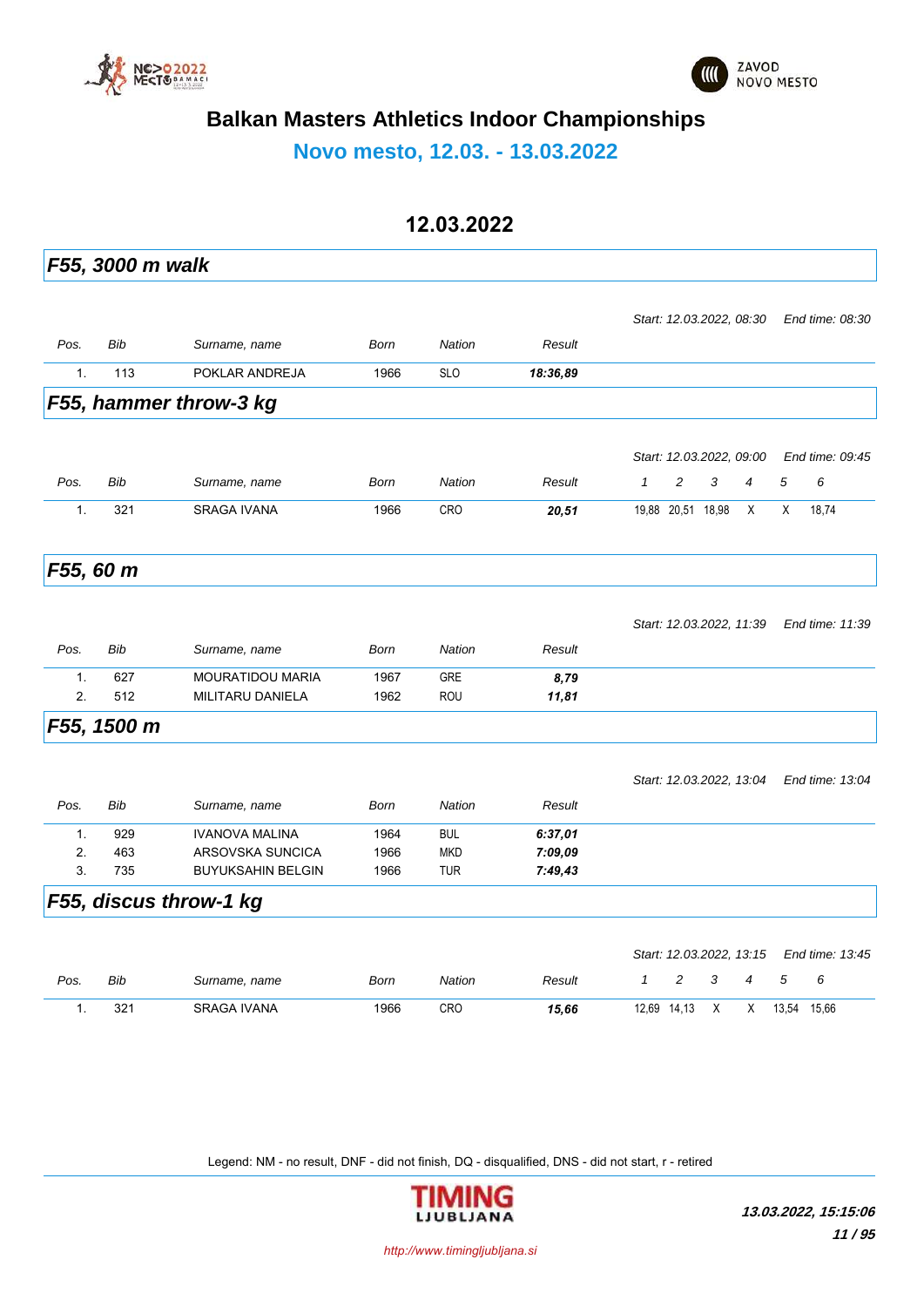



**Novo mesto, 12.03. - 13.03.2022**

*F55, 400 m Pos. Bib Surname, name Born Nation Result Start: 12.03.2022, 15:21 End time: 15:21* 1. 728 KILIC GONCU BIRSEN 1965 TUR *1:16,84 F55, 4 x 200 m Pos. Surname, name Nation Result Start: 12.03.2022, 17:15 End time: 17:15* 1. BUL 55 BUL *2:45,11* 930 VELCHEVA PAULINA 929 IVANOVA MALINA 924 ANCHEVA MARIYKA 903 SEMKOVA KATYA

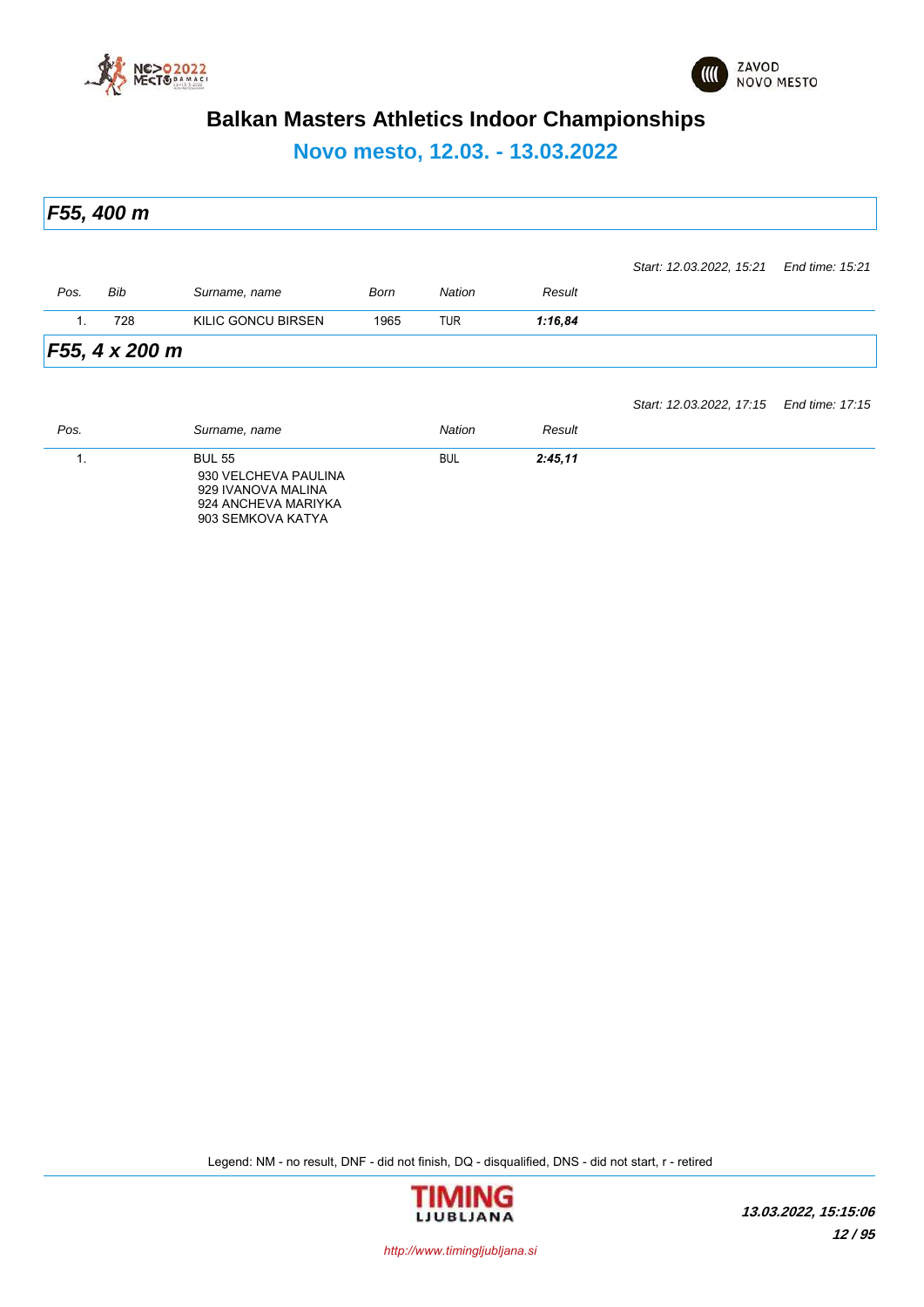



**Novo mesto, 12.03. - 13.03.2022**

### **12.03.2022**

*F60, 60 m Pos. Bib Surname, name Born Nation Result Start: 12.03.2022, 11:19 End time: 11:19* 1. 189 BLATNIK ZVONKA 1961 SLO *10,30*

2. 146 VUCKO ERIKA 1958 SLO *10,84* 3. 924 ANCHEVA MARIYKA 1962 BUL *10,92*

#### *F60, discus throw-1 kg*

|      |     |                         |      |            |        |             |   | Start: 12.03.2022, 12.30 |             | End time: 13:05 |  |
|------|-----|-------------------------|------|------------|--------|-------------|---|--------------------------|-------------|-----------------|--|
| Pos. | Bib | Surname, name           | Born | Nation     | Result |             |   |                          | .5          | - 6             |  |
|      | 930 | <b>VELCHEVA PAULINA</b> | 1961 | <b>BUL</b> | 24.93  |             |   | 19,65 22,56 24,04 24,93  |             |                 |  |
|      | 804 | <b>BANKOVIC MILENA</b>  | 1960 | SRB        | 20.48  | 19.54 17.78 | X |                          | 20.29 20.48 | 20.47           |  |

### *F60, 400 m*

*Start: 12.03.2022, 15:21 End time: 15:21*

| Pos.     | Bib | Surname, name   | Born | <b>Nation</b> | Result  |  |
|----------|-----|-----------------|------|---------------|---------|--|
|          | 189 | BLATNIK ZVONKA  | 1961 | <b>SLO</b>    | 1:18,31 |  |
| <u>.</u> | 924 | ANCHEVA MARIYKA | 1962 | <b>BUL</b>    | 1:25.39 |  |
|          | 903 | SEMKOVA KATYA   | 1961 | <b>BUL</b>    | 1:25,43 |  |

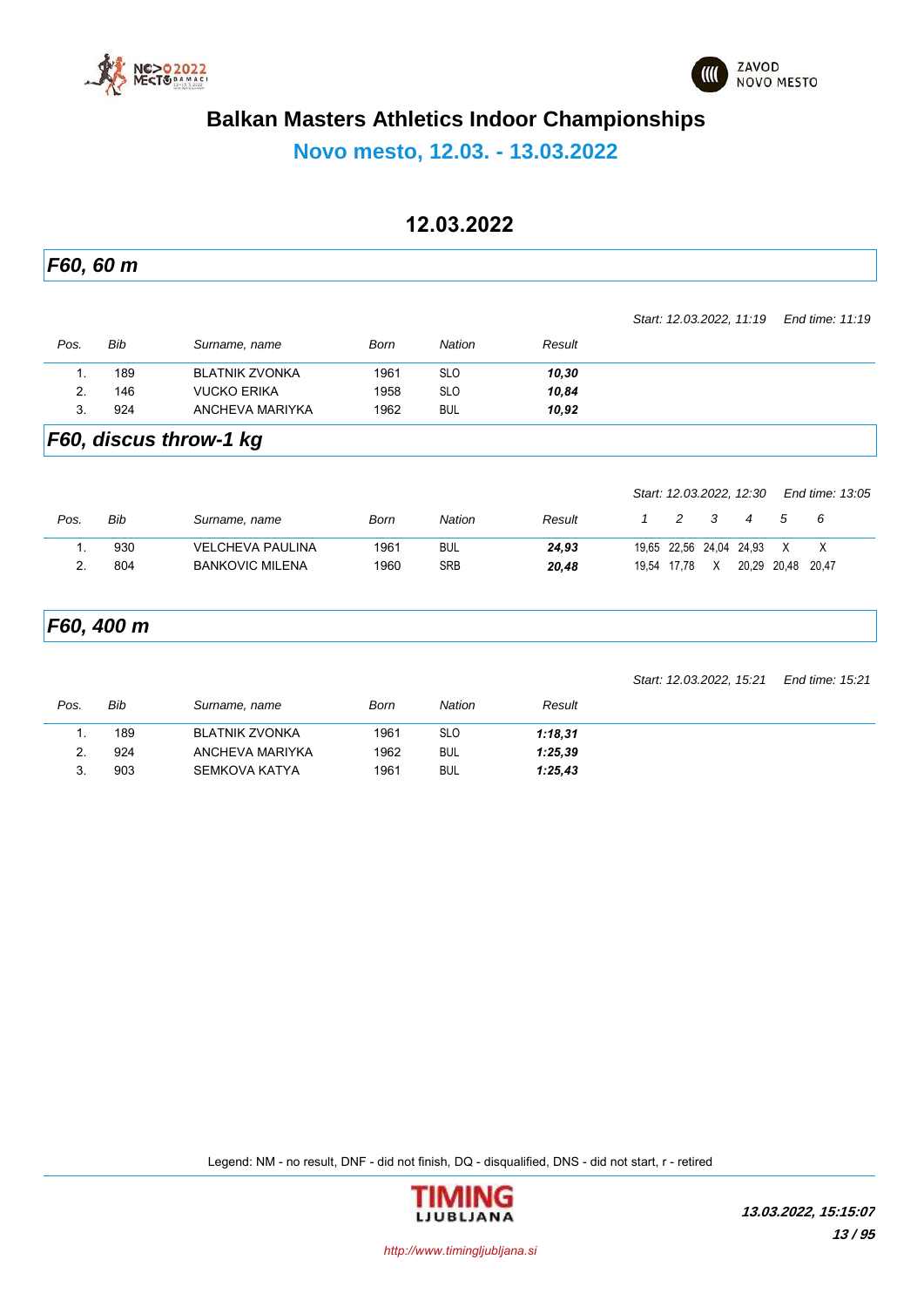

**Novo mesto, 12.03. - 13.03.2022**

#### **12.03.2022**

|                             |                | F65, hammer throw-3 kg                   |             |               |        |              |                |                   |                          |       |                  |
|-----------------------------|----------------|------------------------------------------|-------------|---------------|--------|--------------|----------------|-------------------|--------------------------|-------|------------------|
|                             |                |                                          |             |               |        |              |                |                   | Start: 12.03.2022, 09:00 |       | End time: 09:45  |
| Pos.                        | Bib            | Surname, name                            | Born        | <b>Nation</b> | Result | $\mathbf{1}$ | $\overline{c}$ | 3                 | $\overline{4}$           | 5     | 6                |
| 1.                          | 325            | <b>ANTOLIC ANKICA</b>                    | 1956        | CRO           | 18,70  |              | 18,70 17,68    | X                 | 18,08                    | 16,93 | 17.86            |
|                             |                | F65, discus throw-1 kg                   |             |               |        |              |                |                   |                          |       |                  |
|                             |                |                                          |             |               |        |              |                |                   | Start: 12.03.2022, 12:30 |       | End time: 13:05  |
| Pos.                        | Bib            | Surname, name                            | <b>Born</b> | <b>Nation</b> | Result | $\mathcal I$ | 2              | 3                 | 4                        | 5     | 6                |
| 1.                          | 334            | <b>GRGURIC PAJNIC SLAVICA</b>            | 1956        | CRO           | 20, 11 | 19,78        | X              |                   | 20,11 18,55              | 18,31 | $\boldsymbol{X}$ |
| 2.                          | 325            | <b>ANTOLIC ANKICA</b>                    | 1956        | CRO           | 16,82  |              |                | 16,82 16,02 15,45 | Χ                        | 15,86 | Χ                |
|                             | F65, high jump |                                          |             |               |        |              |                |                   |                          |       |                  |
|                             |                |                                          |             |               |        |              |                |                   | Start: 12.03.2022, 13:30 |       | End time: 14:48  |
| Pos.                        | Bib            | Surname, name                            | <b>Born</b> | <b>Nation</b> | Result |              |                |                   |                          |       |                  |
| $\mathbf{1}$ .              | 156            | PREZELJ STANKA                           | 1952        | <b>SLO</b>    | 1,24   |              |                |                   |                          |       |                  |
|                             |                | 115 118 121 124 127                      |             |               |        |              |                |                   |                          |       |                  |
| 1. PREZELJ<br><b>STANKA</b> |                | $\circ$<br>$\circ$<br>XXO XXX<br>$\circ$ |             |               |        |              |                |                   |                          |       |                  |

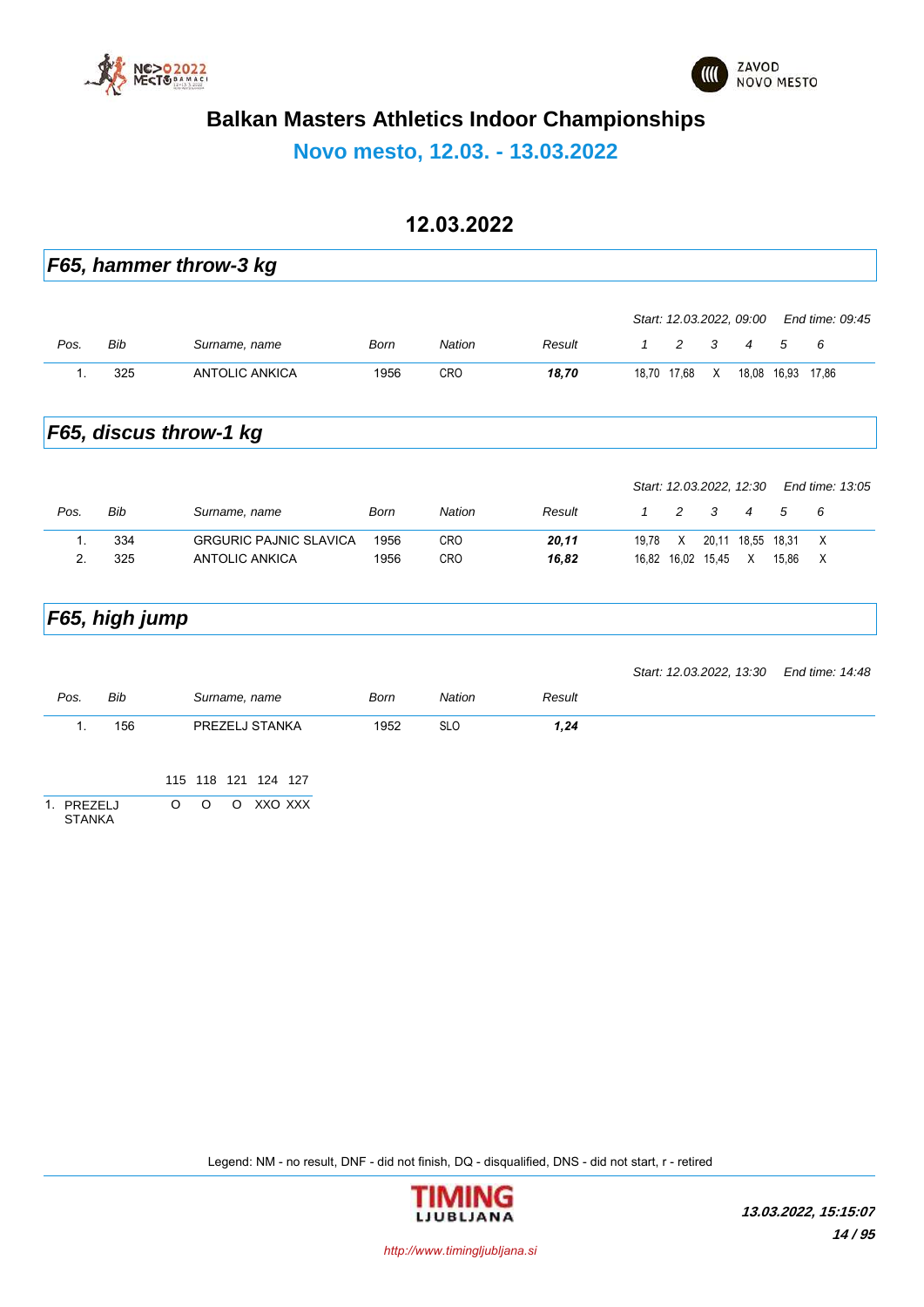



**Novo mesto, 12.03. - 13.03.2022**

#### **12.03.2022**

|      |               | F70, hammer throw-3 kg    |             |               |        |              |             |   |                          |       |                 |
|------|---------------|---------------------------|-------------|---------------|--------|--------------|-------------|---|--------------------------|-------|-----------------|
|      |               |                           |             |               |        |              |             |   | Start: 12.03.2022, 09:00 |       | End time: 09:45 |
| Pos. | <b>Bib</b>    | Surname, name             | Born        | <b>Nation</b> | Result | $\mathcal I$ | 2           | 3 | $\overline{4}$           | 5     | 6               |
| 1.   | 602           | ROILIDOU MAGDALINI        | 1951        | <b>GRE</b>    | 24,82  |              | 23,59 24,82 | X | 22,73 23,86              |       | 23,91           |
| 2.   | 143           | <b>KRZIC ZVEZDANA</b>     | 1947        | <b>SLO</b>    | 18,63  | 17,01        | X           |   | 17,86 18,30 17,83        |       | 18,63           |
|      | F70, 60 m     |                           |             |               |        |              |             |   |                          |       |                 |
|      |               |                           |             |               |        |              |             |   | Start: 12.03.2022, 11:19 |       | End time: 11:19 |
| Pos. | <b>Bib</b>    | Surname, name             | <b>Born</b> | <b>Nation</b> | Result |              |             |   |                          |       |                 |
| 1.   | 911           | <b>IVANOVA IVANKA</b>     | 1948        | <b>BUL</b>    | 12,29  |              |             |   |                          |       |                 |
|      |               | F70, discus throw-1 kg    |             |               |        |              |             |   |                          |       |                 |
|      |               |                           |             |               |        |              |             |   | Start: 12.03.2022, 12:30 |       | End time: 13:05 |
| Pos. | Bib           | Surname, name             | <b>Born</b> | <b>Nation</b> | Result | 1            | 2           | 3 | $\overline{4}$           | 5     | 6               |
| 1.   | 602           | <b>ROILIDOU MAGDALINI</b> | 1951        | <b>GRE</b>    | 24,38  |              | 23,09 21,93 | Χ | X                        | 24,38 | X               |
|      | F70 high jumn |                           |             |               |        |              |             |   |                          |       |                 |

### *F70, high jump*

|      |                |         |         |                     |            |      |            |        | Start: 12.03.2022, 13:30 End time: 14:48 |  |
|------|----------------|---------|---------|---------------------|------------|------|------------|--------|------------------------------------------|--|
| Pos. | Bib            |         |         | Surname, name       |            | Born | Nation     | Result |                                          |  |
|      | 155            |         |         | <b>CAD MARJETA</b>  |            | 1948 | <b>SLO</b> | 1,09   |                                          |  |
|      |                |         |         | 100 103 106 109 112 |            |      |            |        |                                          |  |
|      | 1. CAD MARJETA | $\circ$ | $\circ$ |                     | XO XXO XXX |      |            |        |                                          |  |

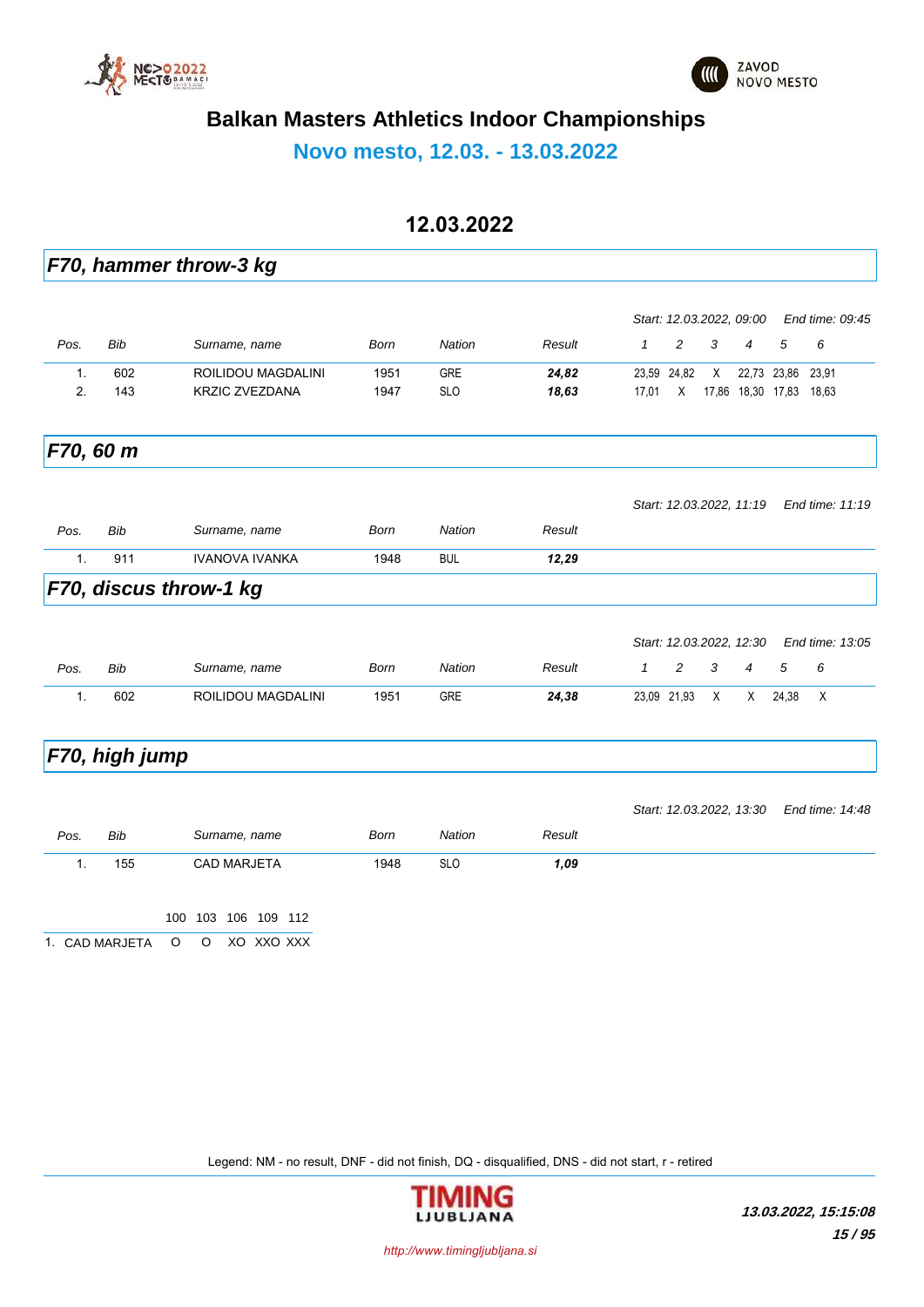



**Novo mesto, 12.03. - 13.03.2022**

### **12.03.2022**

|      | F75, 60 m   |               |      |               |            |                          |                 |
|------|-------------|---------------|------|---------------|------------|--------------------------|-----------------|
|      |             |               |      |               |            | Start: 12.03.2022, 11.19 | End time: 11:19 |
| Pos. | Bib         | Surname, name | Born | Nation        | Result     |                          |                 |
|      | 109         | ROGELJ JOZEFA | 1947 | <b>SLO</b>    | <b>DNS</b> |                          |                 |
|      | F75, 1500 m |               |      |               |            |                          |                 |
|      |             |               |      |               |            | Start: 12.03.2022, 13:04 | End time: 13:04 |
| Pos. | Bib         | Surname, name | Born | <b>Nation</b> | Result     |                          |                 |
|      | 109         | ROGELJ JOZEFA | 1947 | <b>SLO</b>    | 7:33,73    |                          |                 |

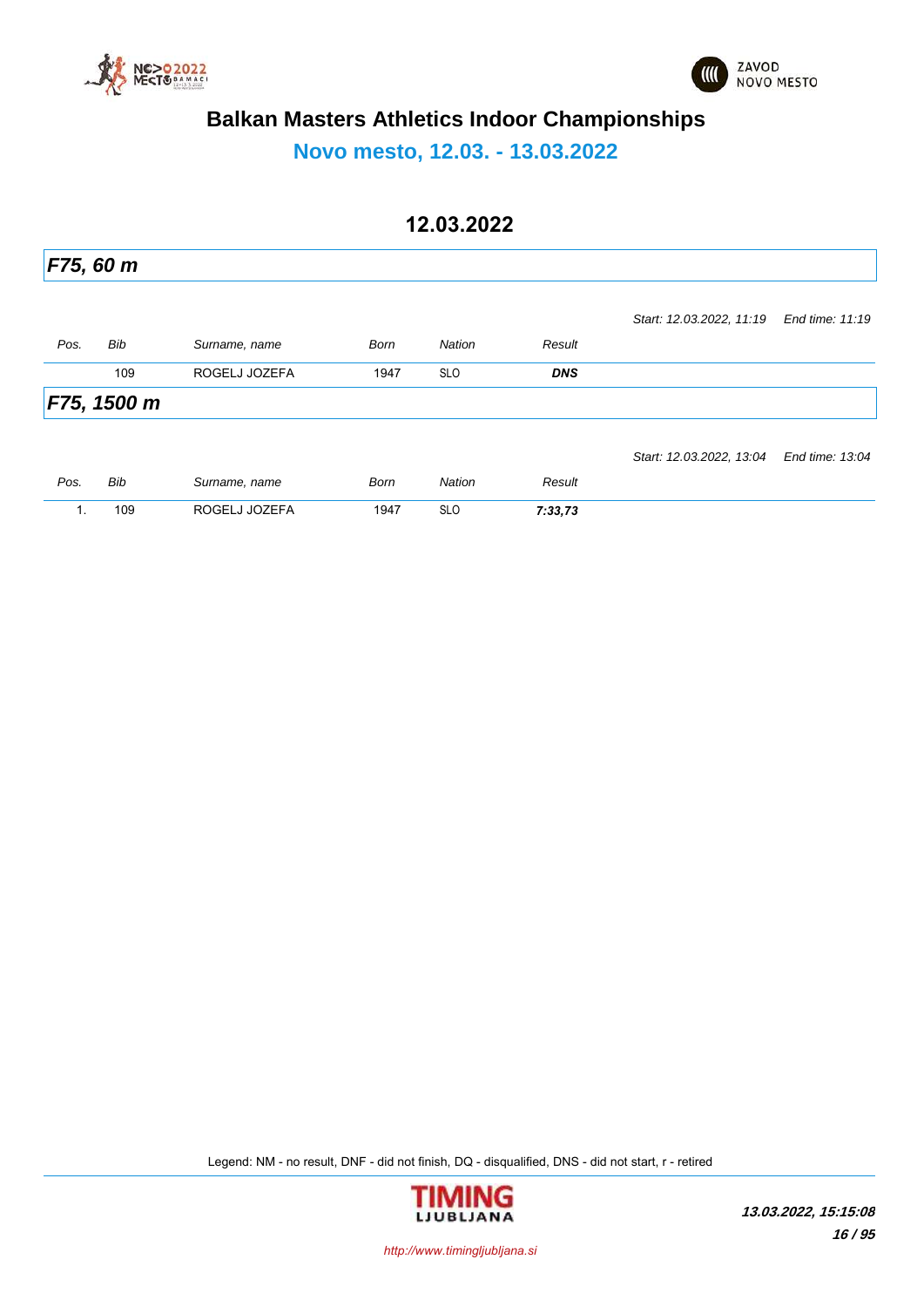



**Novo mesto, 12.03. - 13.03.2022**

### **12.03.2022**

*F80, discus throw-0.75 kg*

|      |     |               |      |            |        | Start: 12.03.2022, 12.30 |   |      |             | End time: 13:05 |
|------|-----|---------------|------|------------|--------|--------------------------|---|------|-------------|-----------------|
| Pos. | Bib | Surname, name | Born | Nation     | Result |                          |   | 2 3  | 4 5         | - 6             |
|      | 912 | HODEEVA LUBOV | 1941 | <b>BUL</b> | 10.95  | 10.79                    | X | 9,49 | 10,23 10,95 | 10.78           |

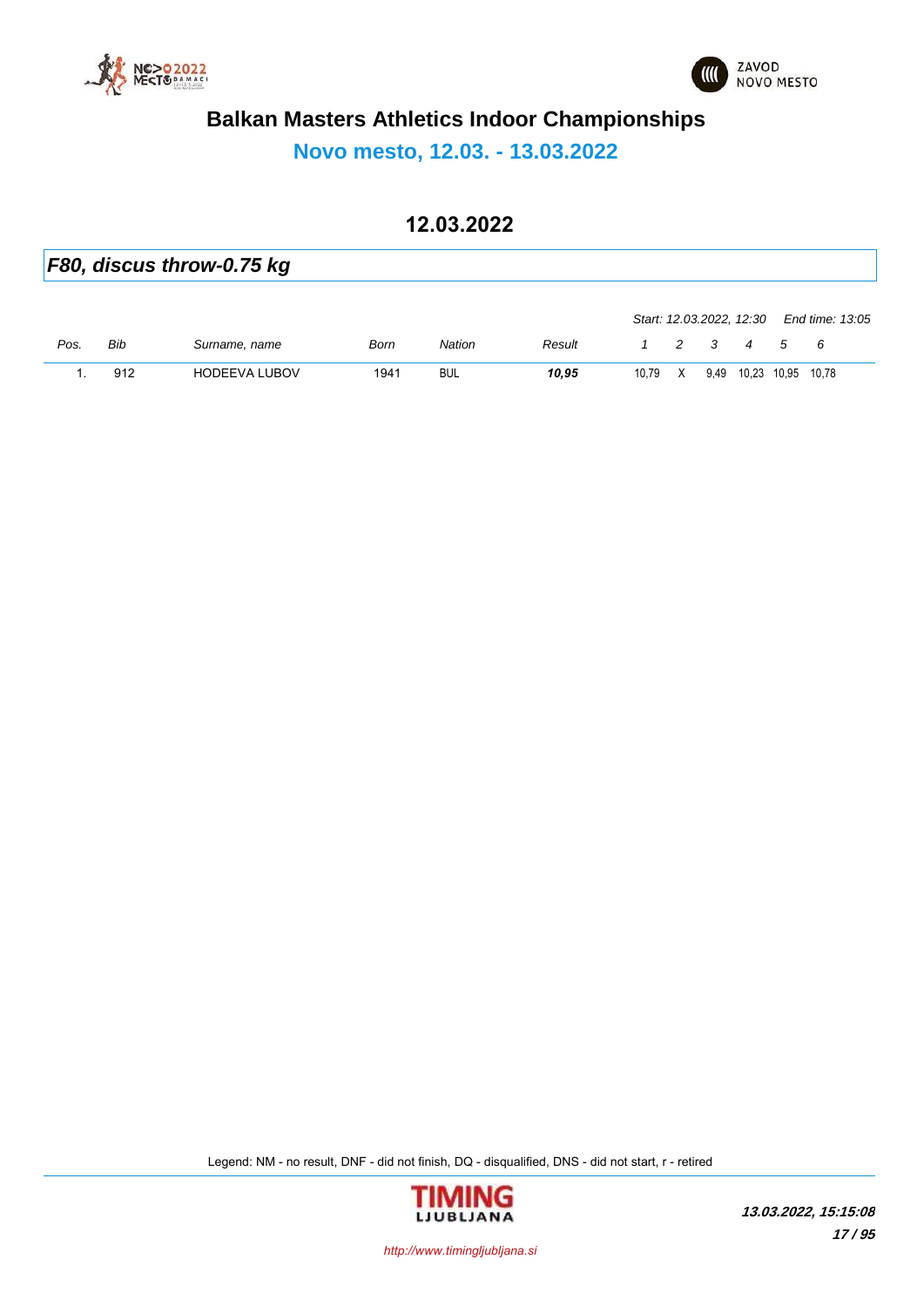



**Novo mesto, 12.03. - 13.03.2022**

#### **12.03.2022**

*M35, 3000 m walk Pos. Bib Surname, name Born Nation Result Start: 12.03.2022, 09:00 End time: 09:00* 1. 314 LACKOVIC BORIS 1982 CRO *16:52,59* 317 KEREKOVIC NIKOLA 1984 CRO *DNS*

*M35, 60 m*

*Start: 12.03.2022, 13:00 End time: 13:00*

| Pos. | <b>Bib</b>  | Surname, name               | Born | <b>Nation</b> | Result     |  |
|------|-------------|-----------------------------|------|---------------|------------|--|
| 1.   | 613         | KARAMATSOUKIS PANTELIS 1983 |      | <b>GRE</b>    | 7,60       |  |
| 2.   | 127         | KRIZAJ LUKA                 | 1982 | <b>SLO</b>    | 7,88       |  |
| 3.   | 626         | <b>MOSCHIS MOSCHOS</b>      | 1983 | <b>GRE</b>    | 7,98       |  |
| 4.   | 142         | <b>BENC MARJAN</b>          | 1983 | <b>SLO</b>    | 8,05       |  |
| 5.   | 430         | <b>EDISON KAJA</b>          | 1983 | ALB           | 8,29       |  |
|      | 178         | KUCUKOVIC SASO              | 1982 | <b>SLO</b>    | <b>DNS</b> |  |
|      | 329         | <b>JAKIC ADIS</b>           | 1983 | <b>CRO</b>    | <b>DNS</b> |  |
|      | M35, 1500 m |                             |      |               |            |  |

|      |     |                        |      |               |            | Start: 12.03.2022, 14:14 | End time: 14:14 |
|------|-----|------------------------|------|---------------|------------|--------------------------|-----------------|
| Pos. | Bib | Surname, name          | Born | <b>Nation</b> | Result     |                          |                 |
| 1.   | 433 | <b>BLEDAR MESI</b>     | 1982 | <b>ALB</b>    | 4:37,28    |                          |                 |
| 2.   | 428 | <b>BRUNO PUQJA</b>     | 1984 | <b>ALB</b>    | 4:55,43    |                          |                 |
| 3.   | 605 | ANASTASAKIS PANTELEIMO | 1983 | <b>GRE</b>    | 4:57.69    |                          |                 |
| 4.   | 829 | <b>BOZOVIC PETAR</b>   | 1984 | <b>SRB</b>    | 5:06,36    |                          |                 |
| 5.   | 142 | <b>BENC MARJAN</b>     | 1983 | <b>SLO</b>    | 5:13,58    |                          |                 |
|      | 812 | <b>MACKIC NIKOLA</b>   | 1982 | <b>SRB</b>    | <b>DNS</b> |                          |                 |
|      | 434 | RENATO DORZI           | 1986 | <b>ALB</b>    | <b>DNS</b> |                          |                 |

#### *M35, triple jump*

|      |     |                   |      |            |        |      |      |      | Start: 12.03.2022, 15.00 | End time: 15:45 |
|------|-----|-------------------|------|------------|--------|------|------|------|--------------------------|-----------------|
| Pos. | Bib | Surname, name     | Born | Nation     | Result |      | 2    | - 3  | $\overline{4}$           | - 6             |
|      | 523 | <b>VLAD IONUT</b> | 1985 | <b>ROU</b> | 13,00  |      |      |      | 12,18 13,00 12,83 12,62  |                 |
|      | 318 | MANDIC ZORAN      | 1983 | CRO        | 9,38   | 8.94 | 9.17 | 9,36 | 9.38                     |                 |

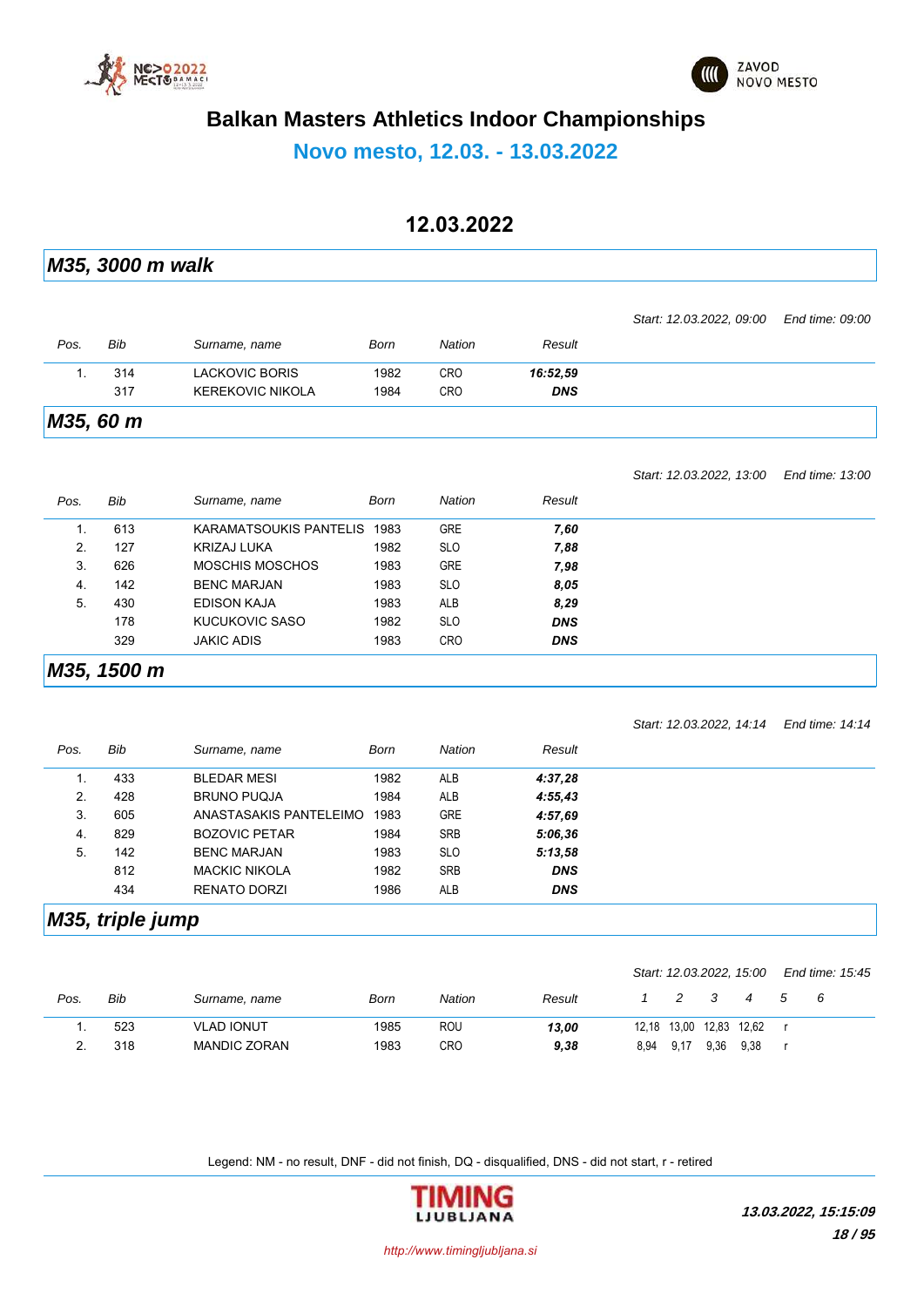



# **Novo mesto, 12.03. - 13.03.2022**

*M35, high jump*

*Start: 12.03.2022, 16:15 End time: 17:08*

| Pos.                        | <b>Bib</b>             |   |                   |                    | Surname, name               |         |  | <b>Born</b>                                     | <b>Nation</b> |         |            | Result                                                     |                          |                 |
|-----------------------------|------------------------|---|-------------------|--------------------|-----------------------------|---------|--|-------------------------------------------------|---------------|---------|------------|------------------------------------------------------------|--------------------------|-----------------|
| 1.                          | 106                    |   | <b>ZALIG MIHA</b> |                    |                             |         |  | 1984                                            | <b>SLO</b>    |         |            | 1,71                                                       |                          |                 |
| 2.                          | 314                    |   |                   |                    | <b>LACKOVIC BORIS</b>       |         |  | 1982                                            | <b>CRO</b>    |         |            | 1,48                                                       |                          |                 |
|                             | 127                    |   |                   | <b>KRIZAJ LUKA</b> |                             |         |  | 1982                                            | <b>SLO</b>    |         |            | <b>DNS</b>                                                 |                          |                 |
|                             |                        |   |                   |                    |                             |         |  | 139 142 145 148 151 154 157 160 163 166 171 176 |               |         |            |                                                            |                          |                 |
| 1. ZALIG MIHA               |                        |   |                   |                    |                             |         |  |                                                 | $\circ$       | $\circ$ | <b>XXX</b> |                                                            |                          |                 |
| 2. LACKOVIC<br><b>BORIS</b> |                        | O | $\blacksquare$    | $\circ$            |                             | XXO XXX |  |                                                 |               |         |            |                                                            |                          |                 |
|                             | M35, 400 m             |   |                   |                    |                             |         |  |                                                 |               |         |            |                                                            |                          |                 |
|                             |                        |   |                   |                    |                             |         |  |                                                 |               |         |            |                                                            | Start: 12.03.2022, 16.59 | End time: 16:59 |
| Pos.                        | <b>Bib</b>             |   |                   |                    | Surname, name               |         |  | <b>Born</b>                                     | <b>Nation</b> |         |            | Result                                                     |                          |                 |
| $\mathbf{1}$ .              | 525                    |   |                   |                    | <b>MORARU STEFAN-IULIAN</b> |         |  | 1983                                            | <b>ROU</b>    |         |            | 57,68                                                      |                          |                 |
| 2.                          | 626                    |   |                   |                    | <b>MOSCHIS MOSCHOS</b>      |         |  | 1983                                            | <b>GRE</b>    |         |            | 1:03,19                                                    |                          |                 |
| 3.                          | 432                    |   |                   | <b>ERVIN HYSI</b>  |                             |         |  | 1983                                            | <b>ALB</b>    |         |            | 1:05,89                                                    |                          |                 |
|                             | 613                    |   |                   |                    | KARAMATSOUKIS PANTELIS 1983 |         |  |                                                 | <b>GRE</b>    |         |            | DQ                                                         |                          | 44.6            |
|                             |                        |   |                   |                    |                             |         |  |                                                 |               |         |            | 44.6 - zapuščanje svoje steze pred prehodno črto (dvorana) |                          |                 |
|                             | M35, discus throw-2 kg |   |                   |                    |                             |         |  |                                                 |               |         |            |                                                            |                          |                 |

|      |     |                    |      |            |        |  |                         |                       | Start: 12.03.2022, 17:05 End time: 17:25 |  |
|------|-----|--------------------|------|------------|--------|--|-------------------------|-----------------------|------------------------------------------|--|
| Pos. | Bib | Surname, name      | Born | Nation     | Result |  | $\overline{\mathbf{3}}$ | 4 5 6                 |                                          |  |
|      | 910 | <b>VELKOV TONI</b> | 1986 | <b>BUL</b> | 40.82  |  |                         | 39,27 X 38,15 40,82 X | 40.33                                    |  |

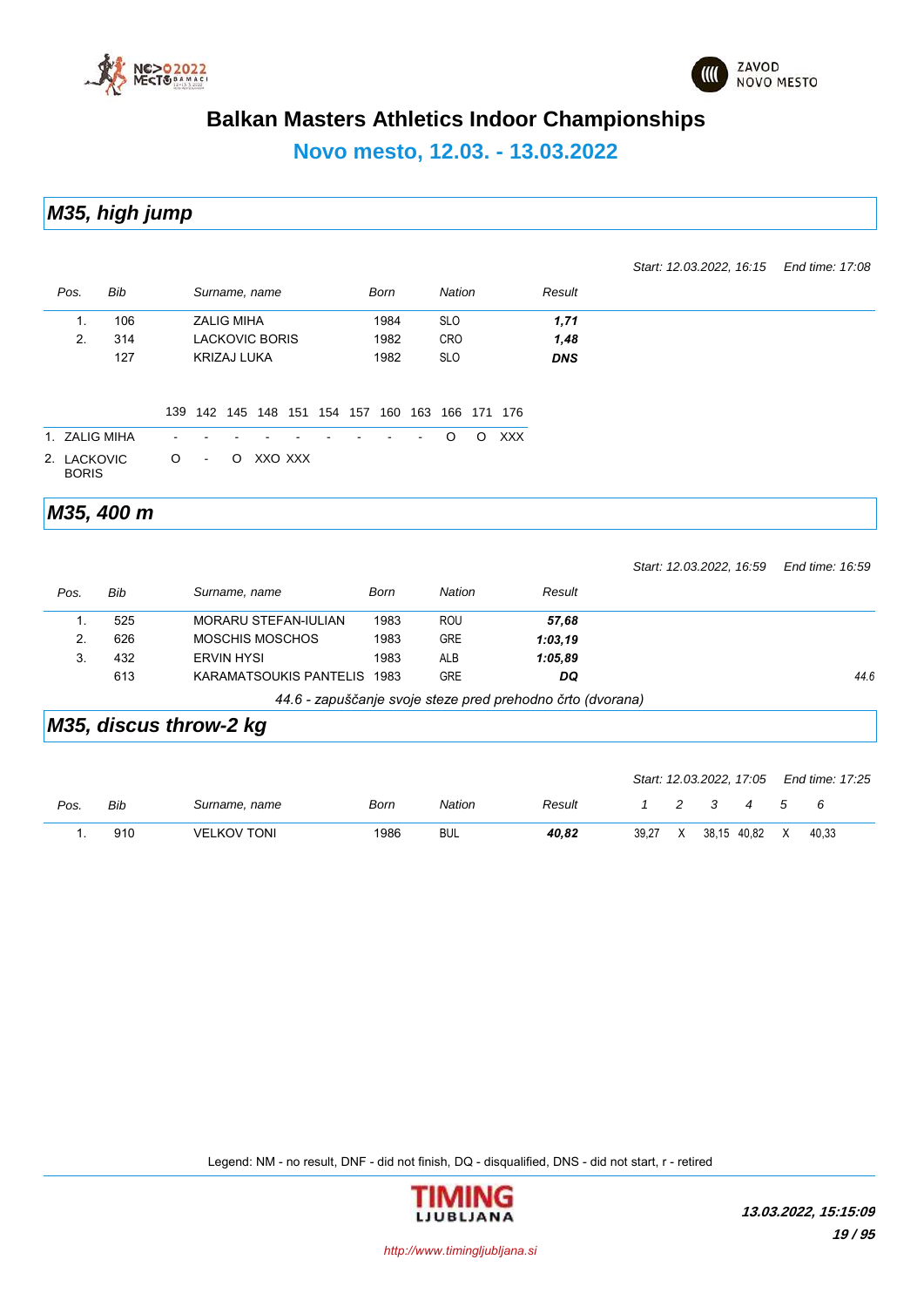



**Novo mesto, 12.03. - 13.03.2022**

*M35, 4 x 200 m*

| Heat: 2        |                                                                                                                            |            |            | Start: 12.03.2022, 18:34 End time: 18:34 |         |
|----------------|----------------------------------------------------------------------------------------------------------------------------|------------|------------|------------------------------------------|---------|
| Pos.           | Surname, name                                                                                                              | Nation     | Result     |                                          |         |
| 1.             | <b>GRE 35</b><br>631 PAPADOPOULOS CHRISTOS<br>604 ROMNAKIS ATHANASIOS<br>626 MOSCHIS MOSCHOS<br>613 KARAMATSOUKIS PANTELIS | <b>GRE</b> | 1:51,48    |                                          |         |
| 2.             | <b>ALB 35</b><br>946 HYSENI FADI<br>432 ERVIN HYSI<br>430 EDISON KAJA<br>433 BLEDAR MESI                                   | ALB        | 1:55,26    |                                          |         |
|                | <b>CRO 35</b><br>301 PUKSAR IVAN<br>314 LACKOVIC BORIS<br>336 VRECKO ZORAN<br>318 MANDIC ZORAN                             | <b>CRO</b> | <b>DNS</b> |                                          |         |
| M35, 4 x 200 m |                                                                                                                            |            |            |                                          | summary |

#### *Pos. Surname, name Nation Result* 1. GRE 35 GRE *1:51,48* 2. ALB 35 ALB *1:55,26* CRO 35 CRO *DNS*

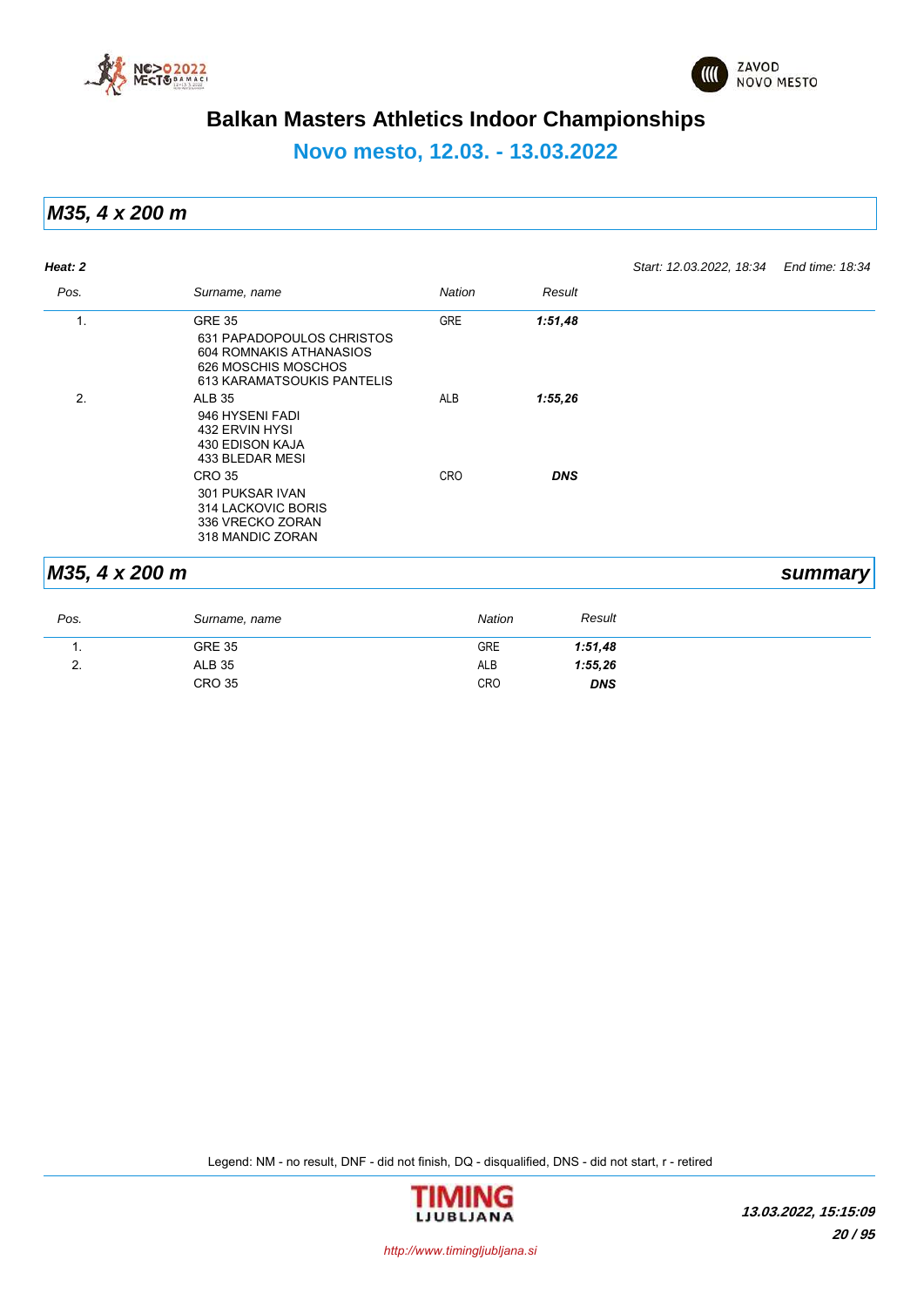



**Novo mesto, 12.03. - 13.03.2022**

### **12.03.2022**

|                  | M40, 3000 m walk |                           |             |               |            |                                                       |                 |
|------------------|------------------|---------------------------|-------------|---------------|------------|-------------------------------------------------------|-----------------|
|                  |                  |                           |             |               |            |                                                       |                 |
|                  |                  |                           |             |               |            | Start: 12.03.2022, 09:00                              | End time: 09:00 |
| Pos.             | <b>Bib</b>       | Surname, name             | <b>Born</b> | <b>Nation</b> | Result     |                                                       |                 |
| 1.               | 621              | <b>LYTRAS MARINOS</b>     | 1980        | <b>GRE</b>    | 14:45,93   |                                                       |                 |
|                  | M40, 60 m        |                           |             |               |            |                                                       |                 |
|                  |                  |                           |             |               |            | Start: 12.03.2022, 12:56                              | End time: 12:56 |
| Pos.             | Bib              | Surname, name             | <b>Born</b> | <b>Nation</b> | Result     |                                                       |                 |
| 1.               | 817              | MISKOVIC ALEKSANDAR       | 1980        | <b>SRB</b>    | 7,56       |                                                       |                 |
| 2.               | 920              | <b>BOZUKOV MIHAIL</b>     | 1979        | <b>BUL</b>    | 7,67       |                                                       |                 |
| 3.               | 802              | <b>BABIC MILORAD</b>      | 1978        | <b>SRB</b>    | 7,87       |                                                       |                 |
| $\overline{4}$ . | 336              | <b>VRECKO ZORAN</b>       | 1980        | CRO           | 7,89       |                                                       |                 |
|                  | 628              | <b>MPERDEMPES IOANNIS</b> | 1981        | <b>GRE</b>    | <b>DNS</b> |                                                       |                 |
|                  | 332              | <b>BERTEK KRUNOSLAV</b>   | 1978        | CRO           | <b>DNS</b> |                                                       |                 |
|                  | M40, 1500 m      |                           |             |               |            |                                                       |                 |
|                  |                  |                           |             |               |            | Start: 12.03.2022, 14.14                              | End time: 14:14 |
| Pos.             | Bib              | Surname, name             | <b>Born</b> | <b>Nation</b> | Result     |                                                       |                 |
| 1.               | 108              | <b>TOMIC ALES</b>         | 1977        | <b>SLO</b>    | 4:31,59    |                                                       |                 |
|                  | 462              | STOJANOVSKI IGOR          | 1981        | <b>MKD</b>    | <b>DNS</b> |                                                       |                 |
|                  | M40, triple jump |                           |             |               |            |                                                       |                 |
|                  |                  |                           |             |               |            |                                                       |                 |
|                  |                  |                           |             |               |            | Start: 12.03.2022, 15:00                              | End time: 15:45 |
| Pos.             | Bib              | Surname, name             | Born        | <b>Nation</b> | Result     | $\overline{c}$<br>3<br>$\mathbf{1}$<br>$\overline{4}$ | 5<br>6          |
| $\mathbf{1}$ .   | 801              | <b>ANTIC DUSAN</b>        | 1978        | <b>SRB</b>    | 11,31      | 10,78 10,98 11,02 11,08 11,07 11,31                   |                 |
|                  | 643              | KATSIMANIS THEODOROS      | 1981        | <b>GRE</b>    | <b>DNS</b> |                                                       |                 |

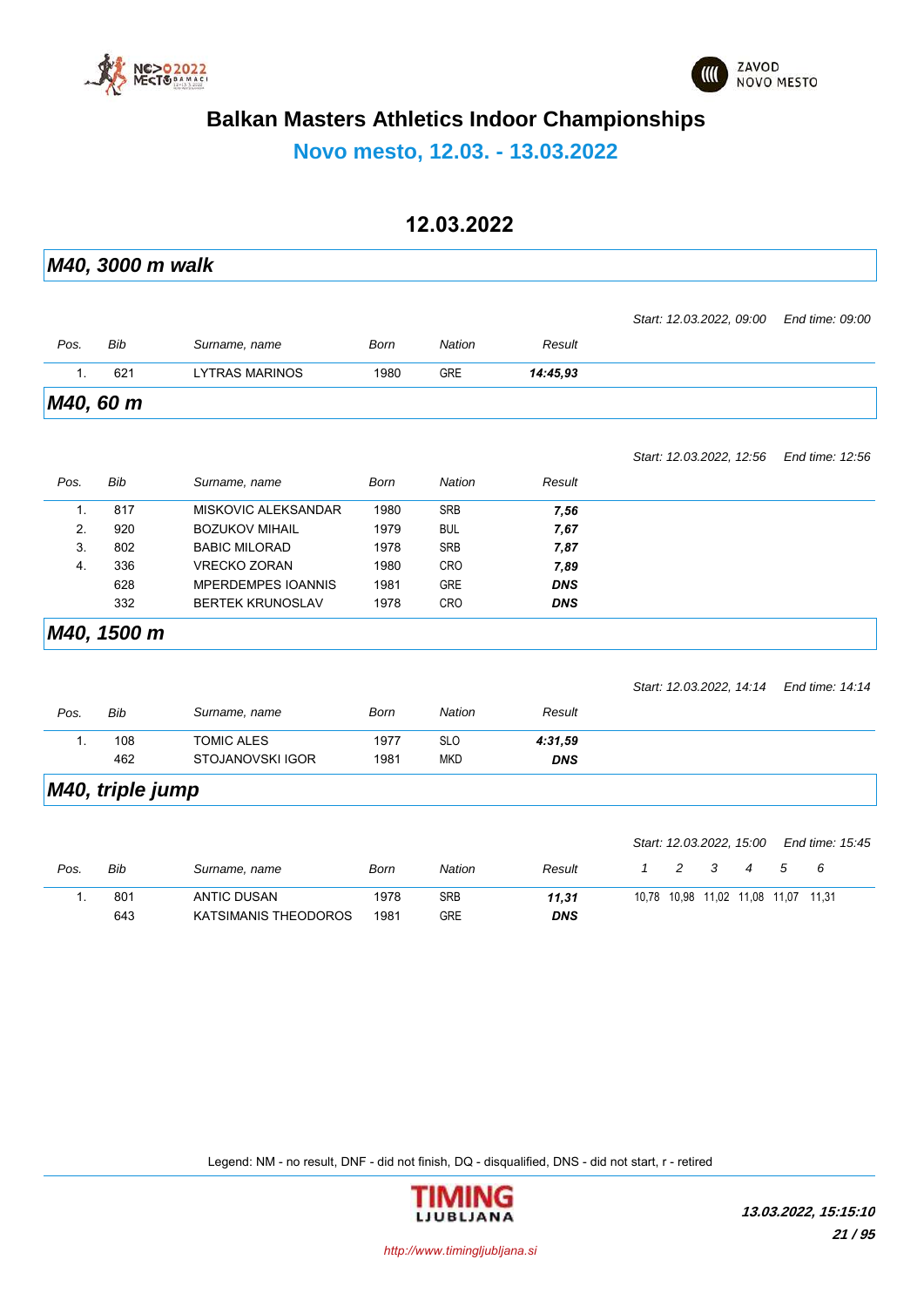



**Novo mesto, 12.03. - 13.03.2022**

|      | M40, high jump |               |      |               |        |                                          |  |
|------|----------------|---------------|------|---------------|--------|------------------------------------------|--|
|      |                |               |      |               |        | Start: 12.03.2022, 16:15 End time: 17:08 |  |
| Pos. | Bib            | Surname, name | Born | <b>Nation</b> | Result |                                          |  |

| 820<br>ъ.                  | POPOVIC MARKO           | <b>SRB</b><br>1980 | 1,60 |  |
|----------------------------|-------------------------|--------------------|------|--|
|                            | 154 157 160 163         |                    |      |  |
| 1. POPOVIC<br><b>MARKO</b> | $0 - 0$<br>$\mathsf{r}$ |                    |      |  |

*M40, 400 m*

*Start: 12.03.2022, 16:54 End time: 16:54*

| Pos. | Bib | Surname, name             | Born | Nation     | Result     |  |
|------|-----|---------------------------|------|------------|------------|--|
|      | 724 | YILMAZ BORA TAMER         | 1978 | <b>TUR</b> | 1:05,16    |  |
|      | 628 | <b>MPERDEMPES IOANNIS</b> | 1981 | <b>GRE</b> | <b>DNS</b> |  |
|      | 606 | ARMAOS IOULIOS            | 1977 | <b>GRE</b> | <b>DNS</b> |  |
|      | 818 | NESOVIC DRAGAN            | 1977 | <b>SRB</b> | <b>DNS</b> |  |
|      |     |                           |      |            |            |  |

#### *M40, discus throw-2 kg*

|      |     |                      |      |            |        |                         |               |   |                |             | Start: 12.03.2022, 17:05 End time: 17:25 |  |
|------|-----|----------------------|------|------------|--------|-------------------------|---------------|---|----------------|-------------|------------------------------------------|--|
| Pos. | Bib | Surname, name        | Born | Nation     | Result |                         | $\mathcal{P}$ | 3 | $\overline{4}$ | - 5         | - 6                                      |  |
|      | 506 | COLDEA SEBASTIAN     | 1981 | ROU        | 35.94  | 32.78 34.88 33.34 33.87 |               |   |                | X           | 35.94                                    |  |
|      | 166 | <b>MEGLIC ROBERT</b> | 1981 | <b>SLO</b> | 33.78  |                         | 28.99 30.88   | X |                | 33.11 33.78 | 32.67                                    |  |

### *M40, 4 x 200 m*

|      |                                                                                                        |               |         | Start: 12.03.2022, 18:27 | End time: 18:27 |
|------|--------------------------------------------------------------------------------------------------------|---------------|---------|--------------------------|-----------------|
| Pos. | Surname, name                                                                                          | <b>Nation</b> | Result  |                          |                 |
| ι.   | <b>BUL 40</b><br>917 STOYANOV MARIAN<br>916 SIMEONOV IVELIN<br>902 ZHELEV ZHIVKO<br>920 BOZUKOV MIHAIL | <b>BUL</b>    | 1:41,09 |                          |                 |
| 2.   | <b>SRB 40</b><br>802 BABIC MILORAD<br>817 MISKOVIC ALEKSANDAR<br>820 POPOVIC MARKO<br>808 JETVIC MARKO | <b>SRB</b>    | 1:43,74 |                          |                 |

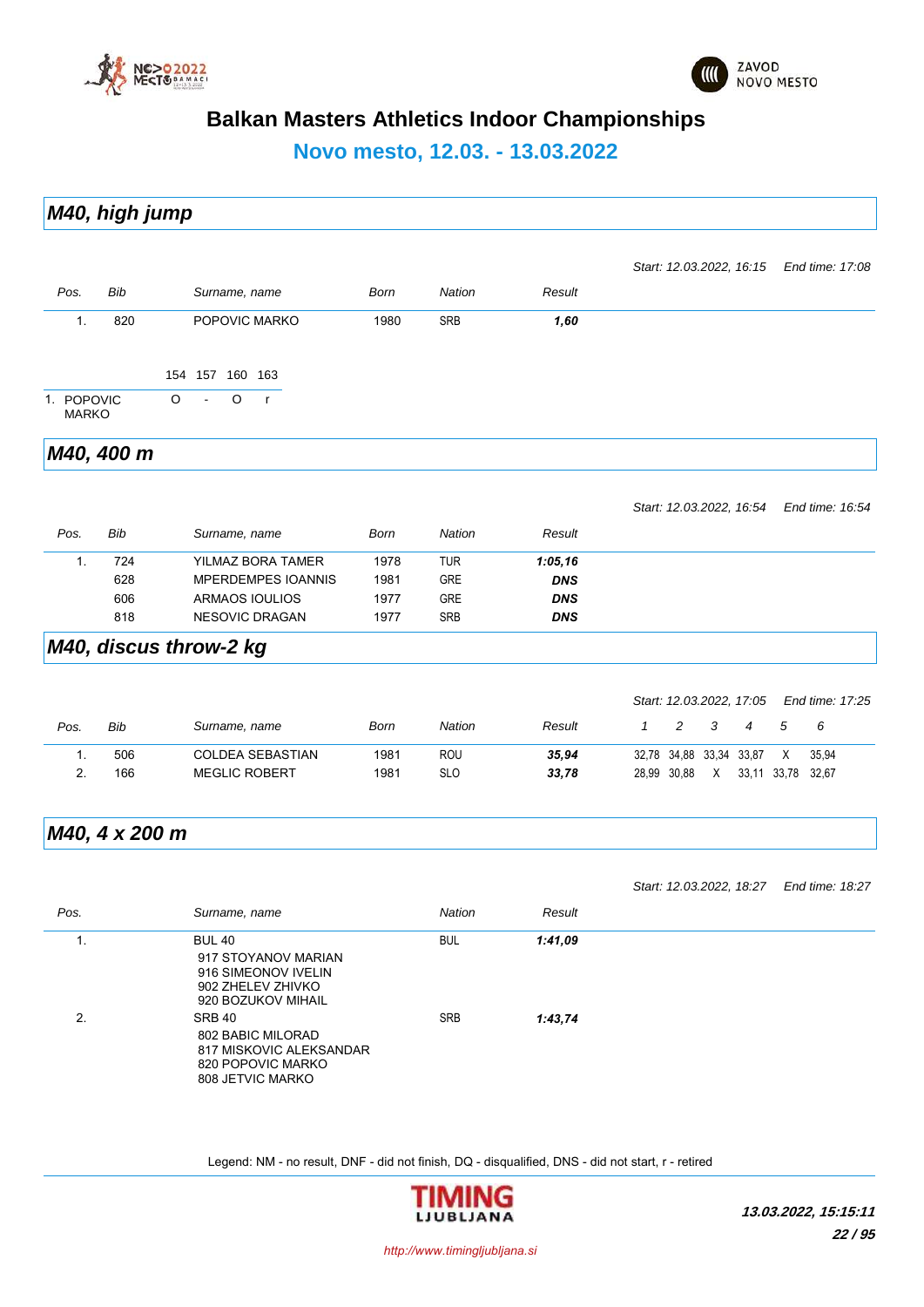



**Novo mesto, 12.03. - 13.03.2022**

#### **12.03.2022**

*M45, 3000 m walk*

|      |     | $MAE$ beneficial through $7.96$ im |      |            |          |                                          |  |
|------|-----|------------------------------------|------|------------|----------|------------------------------------------|--|
|      | 252 | PETRUSIC VESELIN                   | 1972 | <b>MNE</b> | 24:48.79 |                                          |  |
| Pos. | Bib | Surname, name                      | Born | Nation     | Result   |                                          |  |
|      |     |                                    |      |            |          | Start: 12.03.2022, 09:00 End time: 09:00 |  |

*M45, hammer throw-7.26 kg*

|          |     |                    |      |            |            |             |             |     | Start: 12.03.2022, 11:40 |             | End time: 12:20 |
|----------|-----|--------------------|------|------------|------------|-------------|-------------|-----|--------------------------|-------------|-----------------|
| Pos.     | Bib | Surname, name      | Born | Nation     | Result     |             | 2           | - 3 | 4                        | .5          | - 6             |
|          | 729 | <b>TEMEL ERCAN</b> | 1975 | TUR        | 31.10      | 29.39 31.10 |             | X   |                          | 29,40 30,08 | 30.59           |
| <u>.</u> | 809 | KOSUTIC GLIGOR     | 1972 | <b>SRB</b> | 15,77      | X           | 14,50 13,31 |     | $\times$                 | 15.05       | 15.77           |
|          | 935 | * KATAJAINEN ESA   | 1973 | <b>FIN</b> | <b>DNS</b> |             |             |     |                          |             |                 |

#### *M45, 60 m*

| Heat: 1 |     |                           |      |               |            | Start: 12.03.2022, 12:47 | End time: 12:47 |
|---------|-----|---------------------------|------|---------------|------------|--------------------------|-----------------|
| Pos.    | Bib | Surname, name             | Born | <b>Nation</b> | Result     |                          |                 |
| 1.      | 917 | STOYANOV MARIAN           | 1976 | <b>BUL</b>    | 7,77       |                          |                 |
| 2.      | 328 | <b>KAISER TIN</b>         | 1976 | <b>CRO</b>    | 7,91       |                          |                 |
| 3.      | 916 | SIMEONOV IVELIN           | 1972 | <b>BUL</b>    | 8,16       |                          |                 |
| 4.      | 803 | <b>BABIC BRANISLAV</b>    | 1973 | <b>SRB</b>    | 8,24       |                          |                 |
| 5.      | 612 | KANELOPOULOS VASILIOS     | 1974 | <b>GRE</b>    | 8,51       |                          |                 |
|         | 734 | <b>TEOMAN MEHMET BORA</b> | 1976 | <b>TUR</b>    | <b>DNS</b> |                          |                 |
| Heat: 2 |     |                           |      |               |            | Start: 12.03.2022, 12:51 | End time: 12:51 |
| Pos.    | Bib | Surname, name             | Born | Nation        | Result     |                          |                 |
| 1.      | 902 | ZHELEV ZHIVKO             | 1972 | <b>BUL</b>    | 7,46       |                          |                 |
| 2.      | 341 | <b>VESELKO NENAD</b>      | 1976 | <b>CRO</b>    | 7,87       |                          |                 |
| 3.      | 946 | <b>HYSENI FADI</b>        | 1974 | ALB           | 8,47       |                          |                 |
| 4.      | 631 | PAPADOPOULOS CHRISTOS     | 1973 | <b>GRE</b>    | 8,48       |                          |                 |
|         | 947 | * FULVIO MARCO            | 1974 | <b>ITA</b>    | <b>DNS</b> |                          |                 |

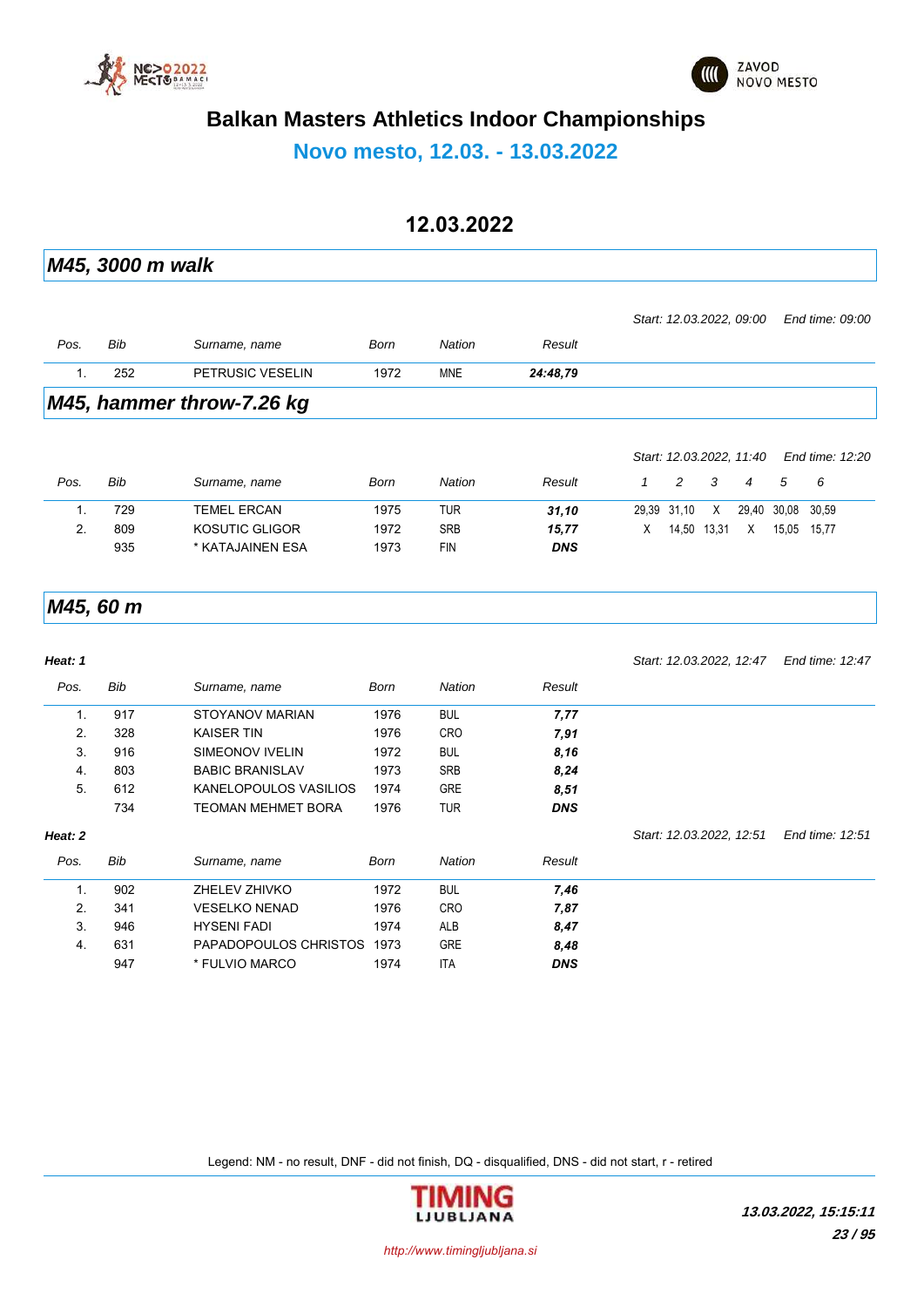



### **Novo mesto, 12.03. - 13.03.2022**

*M45, 60 m summary*

| Pos. | <b>Bib</b>  | Surname, name             | Born | Nation     | Result     |  |
|------|-------------|---------------------------|------|------------|------------|--|
| 1.   | 902         | ZHELEV ZHIVKO             | 1972 | <b>BUL</b> | 7,46       |  |
| 2.   | 917         | STOYANOV MARIAN           | 1976 | <b>BUL</b> | 7,77       |  |
| 3.   | 341         | <b>VESELKO NENAD</b>      | 1976 | <b>CRO</b> | 7,87       |  |
| 4.   | 328         | <b>KAISER TIN</b>         | 1976 | <b>CRO</b> | 7,91       |  |
| 5.   | 916         | SIMEONOV IVELIN           | 1972 | <b>BUL</b> | 8,16       |  |
| 6.   | 803         | <b>BABIC BRANISLAV</b>    | 1973 | <b>SRB</b> | 8,24       |  |
| 7.   | 946         | <b>HYSENI FADI</b>        | 1974 | ALB        | 8,47       |  |
| 8.   | 631         | PAPADOPOULOS CHRISTOS     | 1973 | <b>GRE</b> | 8,48       |  |
| 9.   | 612         | KANELOPOULOS VASILIOS     | 1974 | <b>GRE</b> | 8,51       |  |
|      | 734         | <b>TEOMAN MEHMET BORA</b> | 1976 | <b>TUR</b> | <b>DNS</b> |  |
|      | 947         | * FULVIO MARCO            | 1974 | <b>ITA</b> | <b>DNS</b> |  |
|      | M45, 1500 m |                           |      |            |            |  |

|      |     |                        |      |            |            | Start: 12.03.2022, 14:14 End time: 14:14 |  |
|------|-----|------------------------|------|------------|------------|------------------------------------------|--|
| Pos. | Bib | Surname, name          | Born | Nation     | Result     |                                          |  |
|      | 461 | <b>JAKIMOVSKI IGOR</b> | 1976 | <b>MKD</b> | 4:39.78    |                                          |  |
|      | 252 | PETRUSIC VESELIN       | 1972 | <b>MNE</b> | 5:28,70    |                                          |  |
|      | 617 | KONSTANTINIDIS CHARALA | 1974 | <b>GRE</b> | <b>DNS</b> |                                          |  |
|      |     |                        |      |            |            |                                          |  |

### *M45, triple jump*

|      |     |                            |      |               |            |       |               |       | Start: 12.03.2022, 15:00 |    | End time: 15:45 |
|------|-----|----------------------------|------|---------------|------------|-------|---------------|-------|--------------------------|----|-----------------|
| Pos. | Bib | Surname, name              | Born | <b>Nation</b> | Result     |       | $\mathcal{P}$ | - 3   | 4                        | -5 | - 6             |
|      | 532 | <b>GAVANESCU IOAN-PAUL</b> | 1976 | ROU           | 13,11      | 13.11 | 12.81         | 12.69 |                          |    |                 |
|      | 803 | <b>BABIC BRANISLAV</b>     | 1973 | <b>SRB</b>    | 10.08      | X     | 10.08         | 9.64  | 9.57                     | X  | 9.81            |
|      | 624 | <b>METSIOS VASILIOS</b>    | 1973 | GRE           | <b>DNS</b> |       |               |       |                          |    |                 |

### *M45, high jump*

|      |     |                 |      |               |            | Start: 12.03.2022, 16:15    End time: 17:08 |  |
|------|-----|-----------------|------|---------------|------------|---------------------------------------------|--|
| Pos. | Bib | Surname, name   | Born | <b>Nation</b> | Result     |                                             |  |
|      | 939 | * PORTEMER NILS | 1975 | <b>FRA</b>    | <b>DNS</b> |                                             |  |
|      | 167 | SPAROVEC MATJAZ | 1974 | <b>SLO</b>    | <b>DNS</b> |                                             |  |

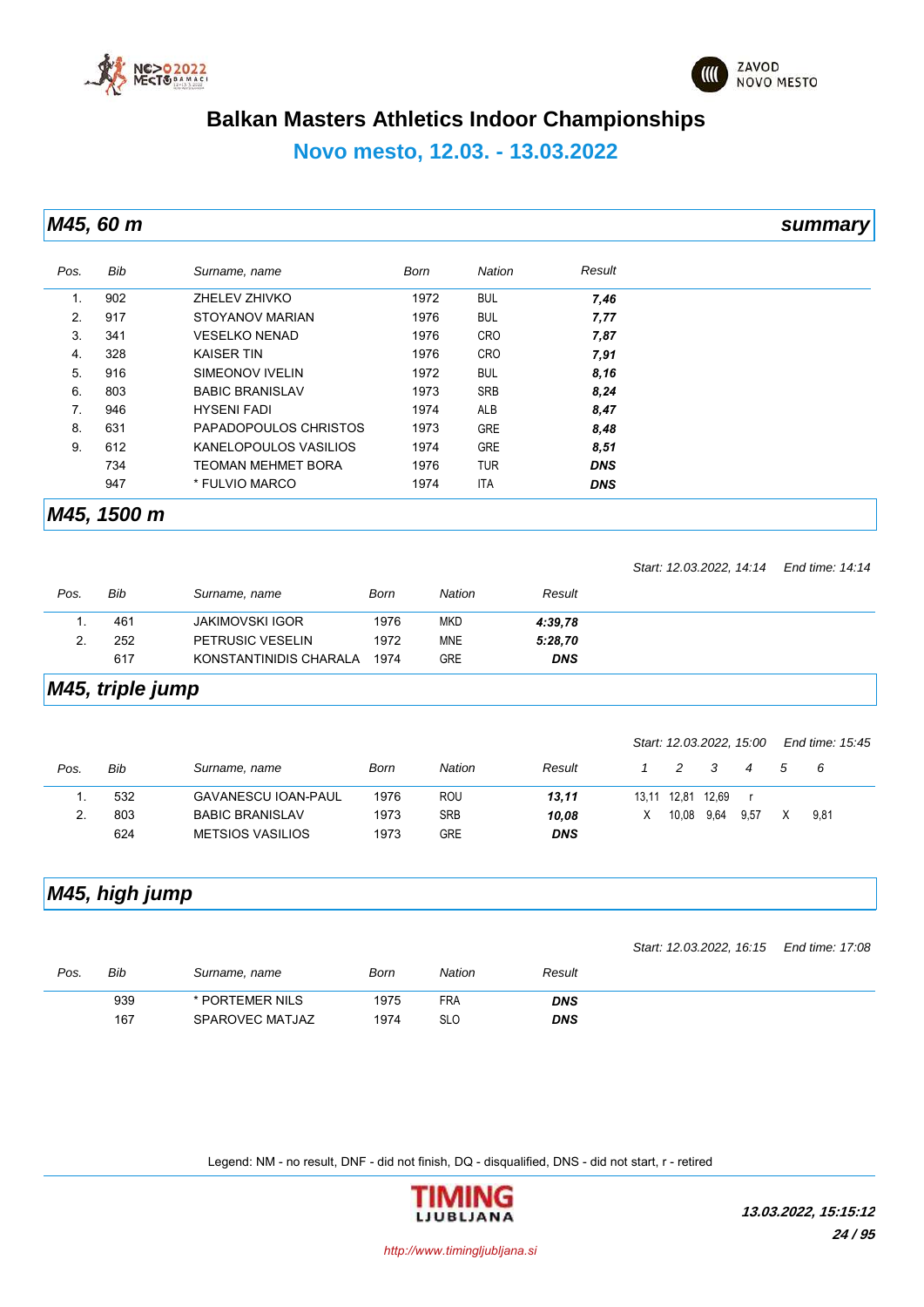



*Start: 12.03.2022, 16:50 End time: 16:50*

### **Balkan Masters Athletics Indoor Championships**

**Novo mesto, 12.03. - 13.03.2022**

*M45, 400 m*

| Pos. | Bib | Surname, name         | Born | <b>Nation</b> | Result  |  |
|------|-----|-----------------------|------|---------------|---------|--|
|      | 341 | <b>VESELKO NENAD</b>  | 1976 | <b>CRO</b>    | 1:00,32 |  |
| 2.   | 612 | KANELOPOULOS VASILIOS | 1974 | <b>GRE</b>    | 1:01,42 |  |
|      | 431 | <b>GERNAT QIRICI</b>  | 1977 | ALB           | 1:16,52 |  |
| ---- | .   | - -<br>. .            |      |               |         |  |

#### *M45, discus throw-2 kg*

| Bib | Surname, name      | Born | Nation     | Result | $\mathcal{P}$ |   | 4                  | $\mathcal{L}$           |                          |                                       |
|-----|--------------------|------|------------|--------|---------------|---|--------------------|-------------------------|--------------------------|---------------------------------------|
| 729 | <b>TEMEL ERCAN</b> | 1975 | TUR        | 28.90  |               | X | X                  |                         |                          |                                       |
| 809 | KOSUTIC GLIGOR     | 1972 | <b>SRB</b> | 25.62  |               |   |                    | X                       | 23.23                    |                                       |
|     |                    |      |            |        |               |   | - 3<br>28.90 28.88 | 23,00 22,65 23,17 25,62 | Start: 12.03.2022, 17:05 | End time: 17:25<br>- 6<br>26.69 27.19 |

### *M45, 4 x 200 m*

|      |                                                                                               |            |         | Start: 12.03.2022, 18:16 End time: 18:16 |  |
|------|-----------------------------------------------------------------------------------------------|------------|---------|------------------------------------------|--|
| Pos. | Surname, name                                                                                 | Nation     | Result  |                                          |  |
|      | <b>CRO 45</b><br>328 KAISER TIN<br>323 LEDIC KRUNO<br>316 SAMAC BRANIMIR<br>341 VESELKO NENAD | <b>CRO</b> | 1:51,33 |                                          |  |

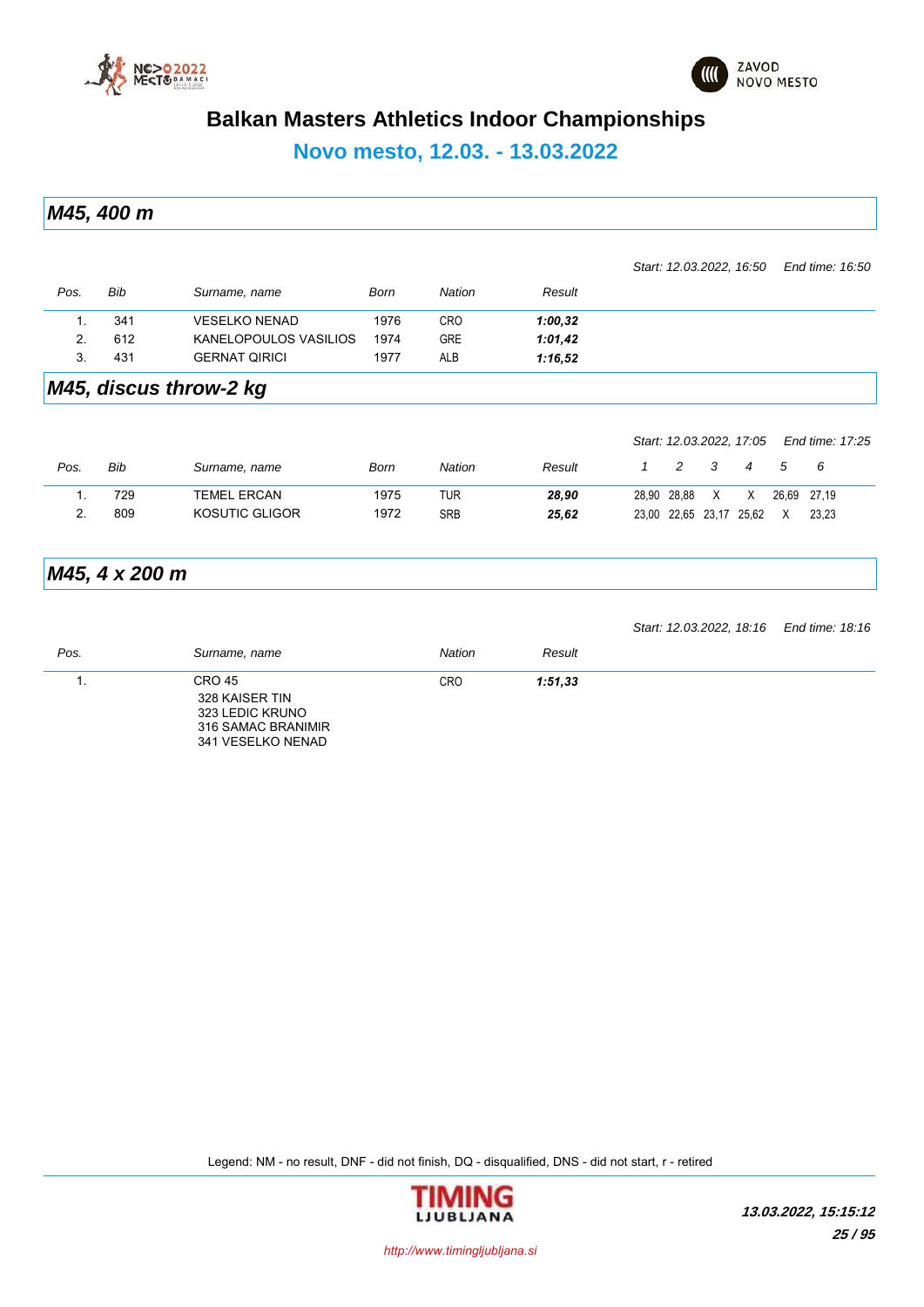



**Novo mesto, 12.03. - 13.03.2022**

#### **12.03.2022**

*M50, 3000 m walk Pos. Bib Surname, name Born Nation Result Start: 12.03.2022, 09:00 End time: 09:00* 1. 615 KOLIADIMAS GEORGIOS 1968 GRE *24:27,37* 638 TSANTIKIDIS VASILIOS 1969 GRE *DNS M50, hammer throw-6 kg*

|      |     |                        |      |            |        |   |       |   | Start: 12.03.2022, 11.40      |               | End time: 13:20 |  |
|------|-----|------------------------|------|------------|--------|---|-------|---|-------------------------------|---------------|-----------------|--|
| Pos. | Bib | Surname, name          | Born | Nation     | Result |   |       |   | 4                             | $\mathcal{D}$ |                 |  |
|      | 158 | PIRNAT JOZE            | 1970 | <b>SLO</b> | 47.25  | X | 44.99 | X |                               | 46.18 47.25   |                 |  |
|      | 933 | <b>BOZHKOV NIKOLAY</b> | 1969 | <b>BUL</b> | 22.41  |   |       |   | 19.79 21.31 21.42 20.37 22.41 |               |                 |  |
|      |     |                        |      |            |        |   |       |   |                               |               |                 |  |

*M50, 60 m*

|      |     |                           |      |               |            | Start: 12.03.2022, 12:36 | End time: 12:36 |
|------|-----|---------------------------|------|---------------|------------|--------------------------|-----------------|
| Pos. | Bib | Surname, name             | Born | <b>Nation</b> | Result     |                          |                 |
| 1.   | 722 | <b>MEMUR NURETDIN</b>     | 1970 | <b>TUR</b>    | 7,89       |                          |                 |
| 2.   | 730 | <b>GUMUS UGUR</b>         | 1969 | <b>TUR</b>    | 8,02       |                          |                 |
| 3.   | 609 | CHATZIOAKIMIDIS CHARALA   | 1972 | <b>GRE</b>    | 8,07       |                          | Y               |
| 4.   | 833 | <b>RUSOV DRAGISA</b>      | 1972 | <b>SRB</b>    | 8.12       |                          |                 |
| 5.   | 468 | <b>HRISTOV ALEKSANDAR</b> | 1969 | <b>MKD</b>    | 8,58       |                          |                 |
| 6.   | 514 | AXENTI NICOLAE-SORIN      | 1969 | <b>ROU</b>    | 8,86       |                          |                 |
|      | 828 | <b>STANIC MILOS</b>       | 1969 | <b>SRB</b>    | <b>DNS</b> |                          |                 |
|      |     |                           |      |               |            |                          |                 |

*YC - rumeni karton*

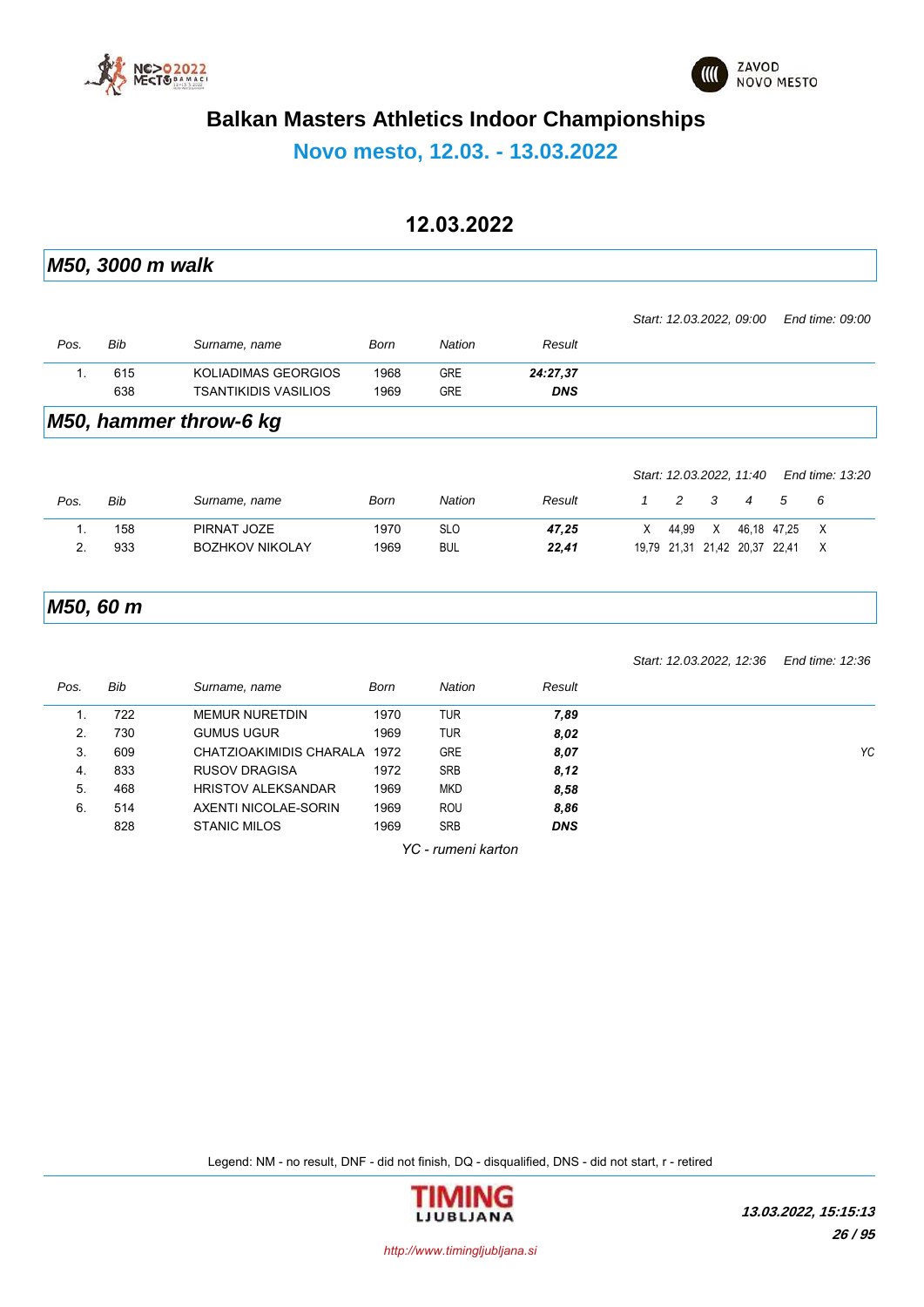



*Start: 12.03.2022, 14:03 End time: 14:03*

### **Balkan Masters Athletics Indoor Championships**

#### **Novo mesto, 12.03. - 13.03.2022**

*M50, 1500 m*

| Pos. | Bib | Surname, name              | <b>Born</b> | Nation     | Result     |
|------|-----|----------------------------|-------------|------------|------------|
| Ι.   | 529 | <b>STANCU CRISTIAN</b>     | 1971        | <b>ROU</b> | 4:56,35    |
| 2.   | 151 | <b>KRALJ STANISLAV</b>     | 1970        | <b>SLO</b> | 5:12,62    |
|      | 743 | <b>SEYHAN BULENT</b>       | 1969        | <b>TUR</b> | <b>DNS</b> |
|      | 179 | <b>PETELINSEK KARL</b>     | 1968        | <b>SLO</b> | <b>DNS</b> |
|      | 426 | <b>GENCI LUGJA</b>         | 1971        | <b>ALB</b> | <b>DNS</b> |
|      | 134 | <b>CESNIK VALENTIN</b>     | 1968        | <b>SLO</b> | <b>DNS</b> |
|      | 307 | KOVACIC ROBERTO            | 1968        | <b>CRO</b> | <b>DNS</b> |
|      | 514 | AXENTI NICOLAE-SORIN       | 1969        | ROU        | <b>DNS</b> |
|      | 491 | <b>GUTIUM GHENADIE</b>     | 1971        | <b>MDA</b> | <b>DNS</b> |
|      | 466 | <b>CVETKOVSKI TONI</b>     | 1970        | MKD        | <b>DNS</b> |
|      | 519 | <b>BRATU VICTOR-FLORIN</b> | 1969        | ROU        | <b>DNS</b> |

#### *M50, triple jump*

|      |     |                 |      |        |        |      |     |   |             | Start: 12.03.2022, 15:00 End time: 15:45 |  |
|------|-----|-----------------|------|--------|--------|------|-----|---|-------------|------------------------------------------|--|
| Pos. | Bib | Surname, name   | Born | Nation | Result |      | - 3 | 4 | $\mathbf b$ | - 6                                      |  |
|      | 522 | DOBRESCU DANIEL | 1967 | ROU    | 9.07   | 9.07 |     |   |             |                                          |  |

#### *M50, discus throw-1.5 kg*

|      |     |                          |      |            |        |       |                   |   | Start: 12.03.2022, 16.05      |       | End time: 16:40 |
|------|-----|--------------------------|------|------------|--------|-------|-------------------|---|-------------------------------|-------|-----------------|
| Pos. | Bib | Surname, name            | Born | Nation     | Result |       | 2                 |   | 4                             | 5     | - 6             |
|      | 158 | PIRNAT JOZE              | 1970 | <b>SLO</b> | 39.00  |       |                   |   | 39,00 38,15 38,94 26,76 35,30 |       |                 |
|      | 610 | <b>FANARTZIS IMPRAIM</b> | 1970 | <b>GRE</b> | 32.55  |       | 26.65 29.95 32.10 |   | X                             | X     | 32.55           |
|      | 816 | <b>MILINKOVIC NENAD</b>  | 1971 | <b>SRB</b> | 31,21  | 28.38 |                   | Х | X                             | 31.21 | 29.16           |
| 4.   | 933 | <b>BOZHKOV NIKOLAY</b>   | 1969 | <b>BUL</b> | 20,79  | 19.16 | 18.60             | x | 20.41                         | 20.79 | 20.67           |

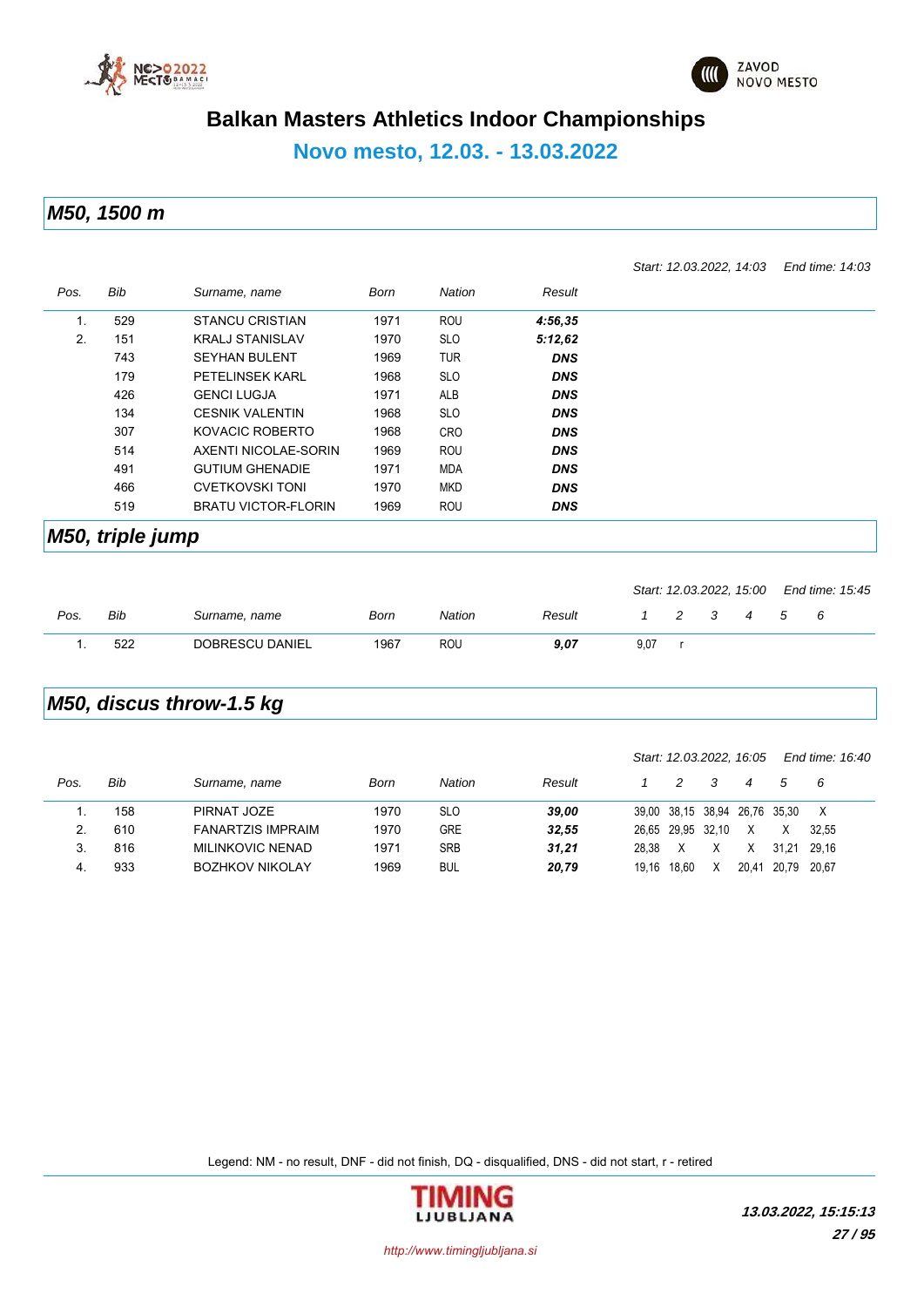



*Start: 12.03.2022, 16:15 End time: 17:08*

### **Balkan Masters Athletics Indoor Championships**

# **Novo mesto, 12.03. - 13.03.2022**

#### *M50, high jump*

| Pos.                         | Bib               |         |                | Surname, name         |         |                  |     |     | Born    |                | <b>Nation</b> |                |     |                | Result     |         |            |         |            |
|------------------------------|-------------------|---------|----------------|-----------------------|---------|------------------|-----|-----|---------|----------------|---------------|----------------|-----|----------------|------------|---------|------------|---------|------------|
| 1.                           | 914               |         |                |                       |         | KIROV KONSTANTIN |     |     | 1968    |                | <b>BUL</b>    |                |     |                | 1,63       |         |            |         |            |
| 2.                           | 130               |         |                | <b>SVET MITJA</b>     |         |                  |     |     | 1970    |                | <b>SLO</b>    |                |     |                | 1,57       |         |            |         |            |
| 3.                           | 813               |         |                |                       |         | MARKOVIC RADOJE  |     |     | 1968    |                | SRB           |                |     |                | 1,21       |         |            |         |            |
|                              | 173               |         |                | <b>MATIJEVIC MISO</b> |         |                  |     |     | 1971    |                | <b>SLO</b>    |                |     |                | <b>DNS</b> |         |            |         |            |
|                              |                   |         | 115 118        |                       | 121 124 | 127              | 130 | 133 | 136     | 139            | 142           | 145            | 148 | 151            | 154        | 157     | 160        | 163     | 166        |
| 1. KIROV                     | <b>KONSTANTIN</b> |         |                |                       |         |                  |     |     | $\circ$ | $\blacksquare$ | $\circ$       | $\circ$        | ۰   | $\circ$        | $\circ$    | $\circ$ | $\circ$    | $\circ$ | <b>XXX</b> |
| 2. SVET MITJA                |                   |         |                |                       |         |                  |     |     |         |                | $\Omega$      | $\blacksquare$ | O   | $\blacksquare$ | $\circ$    | $\circ$ | <b>XXX</b> |         |            |
| 3. MARKOVIC<br><b>RADOJE</b> |                   | $\circ$ | $\blacksquare$ | $\Omega$              | $\sim$  | XXX              |     |     |         |                |               |                |     |                |            |         |            |         |            |

#### *M50, 400 m*

| Heat: 1 |     |                           |      |               |            | Start: 12.03.2022, 16:38 | End time: 16:38 |
|---------|-----|---------------------------|------|---------------|------------|--------------------------|-----------------|
| Pos.    | Bib | Surname, name             | Born | <b>Nation</b> | Result     |                          |                 |
|         | 730 | <b>GUMUS UGUR</b>         | 1969 | <b>TUR</b>    | <b>DNS</b> |                          |                 |
|         | 179 | <b>PETELINSEK KARL</b>    | 1968 | <b>SLO</b>    | <b>DNS</b> |                          |                 |
|         | 530 | <b>PUZDERICA VALI</b>     | 1967 | ROU           | <b>DNS</b> |                          |                 |
| Heat: 2 |     |                           |      |               |            | Start: 12.03.2022, 16:38 | End time: 16:38 |
| Pos.    | Bib | Surname, name             | Born | <b>Nation</b> | Result     |                          |                 |
| 1.      | 722 | <b>MEMUR NURETDIN</b>     | 1970 | <b>TUR</b>    | 58,68      |                          |                 |
| 2.      | 468 | <b>HRISTOV ALEKSANDAR</b> | 1969 | <b>MKD</b>    | 1:05,79    |                          |                 |
| *3.     | 941 | * FAUSTO SALVADOR         | 1969 | ITA           | 59,26      |                          |                 |
| Heat: 3 |     |                           |      |               |            | Start: 12.03.2022, 16:38 | End time: 16:38 |
| Pos.    | Bib | Surname, name             | Born | <b>Nation</b> | Result     |                          |                 |
|         | 642 | <b>KONTONIS DIONISIOS</b> | 1968 | <b>GRE</b>    | <b>DNS</b> |                          |                 |
|         | 936 | * EVSIUNIN VLADIMIR       | 1970 | <b>BLR</b>    | <b>DNS</b> |                          |                 |
|         | 743 | <b>SEYHAN BULENT</b>      | 1969 | <b>TUR</b>    | <b>DNS</b> |                          |                 |

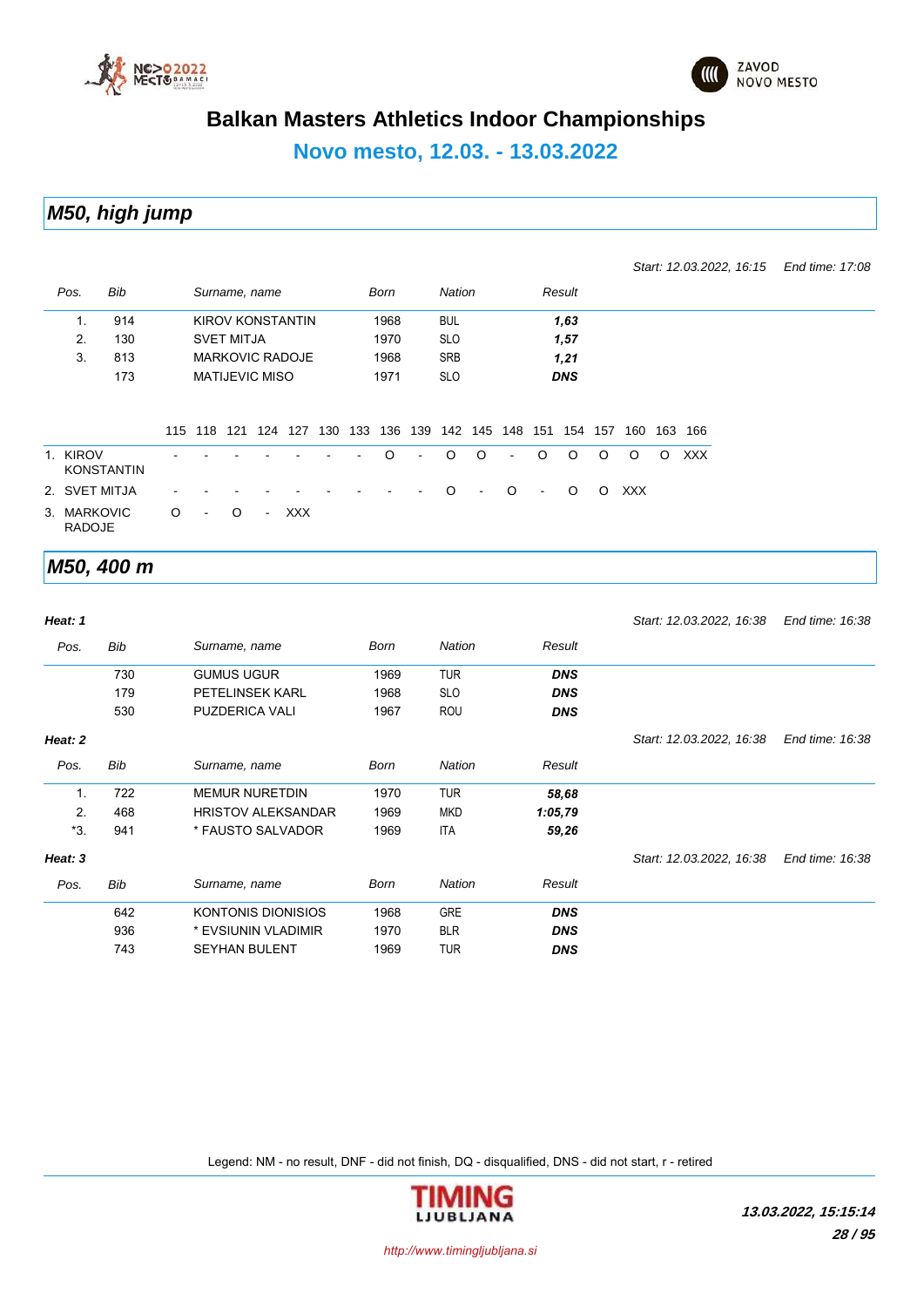



### **Novo mesto, 12.03. - 13.03.2022**

*M50, 400 m summary*

| Pos.      | Bib | Surname, name             | Born | Nation     | Result     |
|-----------|-----|---------------------------|------|------------|------------|
| <b>L.</b> | 722 | <b>MEMUR NURETDIN</b>     | 1970 | <b>TUR</b> | 58,68      |
| 2.        | 468 | <b>HRISTOV ALEKSANDAR</b> | 1969 | <b>MKD</b> | 1:05,79    |
| *3.       | 941 | * FAUSTO SALVADOR         | 1969 | <b>ITA</b> | 59,26      |
|           | 936 | * EVSIUNIN VLADIMIR       | 1970 | <b>BLR</b> | <b>DNS</b> |
|           | 743 | <b>SEYHAN BULENT</b>      | 1969 | <b>TUR</b> | <b>DNS</b> |
|           | 179 | <b>PETELINSEK KARL</b>    | 1968 | <b>SLO</b> | <b>DNS</b> |
|           | 530 | <b>PUZDERICA VALI</b>     | 1967 | <b>ROU</b> | <b>DNS</b> |
|           | 730 | <b>GUMUS UGUR</b>         | 1969 | <b>TUR</b> | <b>DNS</b> |
|           | 642 | KONTONIS DIONISIOS        | 1968 | <b>GRE</b> | <b>DNS</b> |

#### *M50, 4 x 200 m*

*Start: 12.03.2022, 18:16 End time: 18:16*

| Pos. | Surname, name                                                                                              | Nation     | Result  |
|------|------------------------------------------------------------------------------------------------------------|------------|---------|
| . .  | <b>ROU 50</b>                                                                                              | <b>ROU</b> | 2:08,34 |
|      | 505 TRUSCHECI ILARU<br>528 PIRVULESCU DANIEL<br>529 STANCU CRISTIAN<br>514 AXENTI NICOLAE-SORIN            |            |         |
| 2.   | <b>SRB 50</b><br>816 MILINKOVIC NENAD<br>822 STRIZOVIC MILORAD<br>813 MARKOVIC RADOJE<br>806 ILINCIC ZORAN | <b>SRB</b> | 2:30,41 |

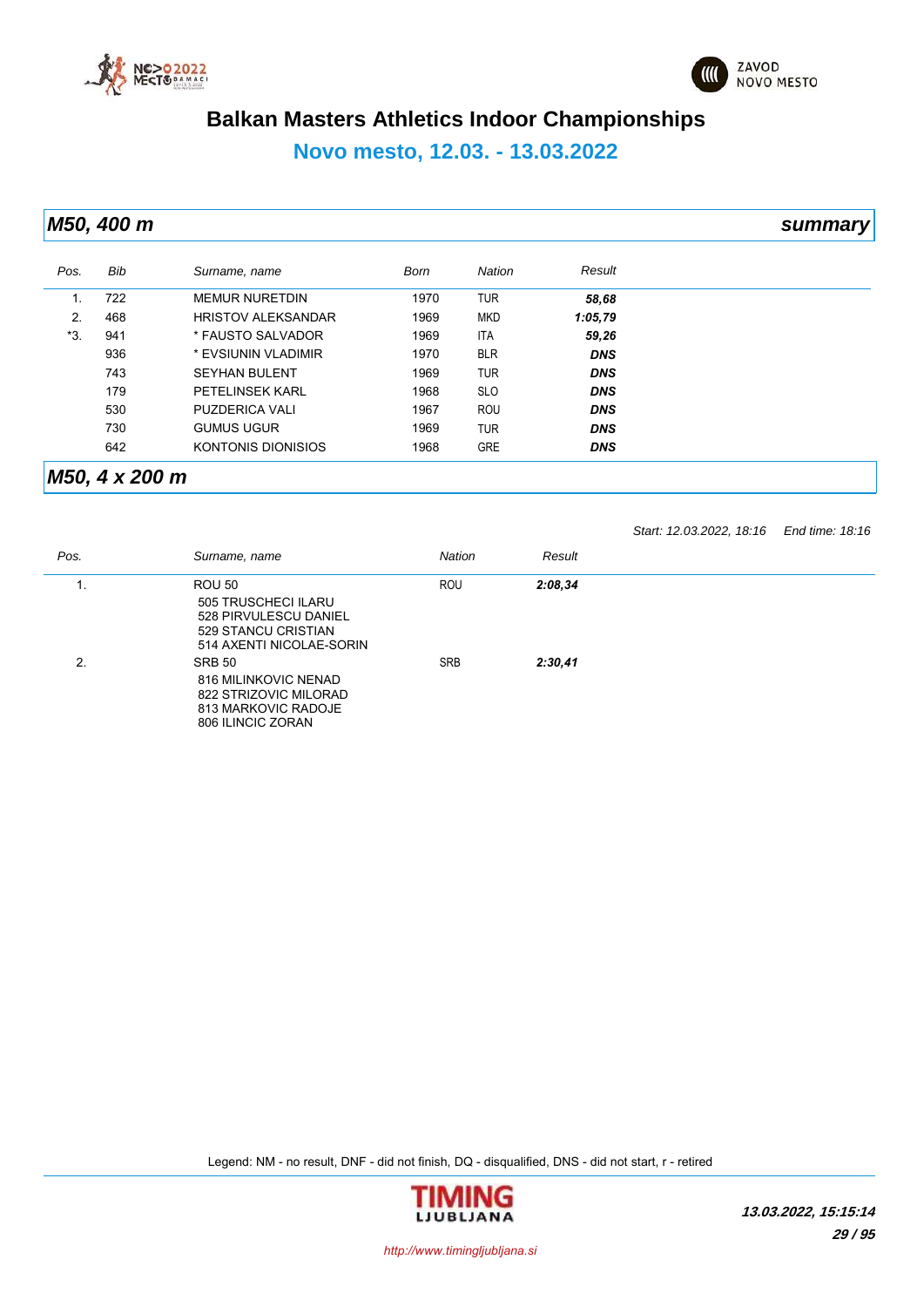



#### **Novo mesto, 12.03. - 13.03.2022**

#### **12.03.2022**

*M55, 3000 m walk*

|      |     |                        |      |            |            | Start: 12.03.2022, 09:30 | End time: 09:30 |
|------|-----|------------------------|------|------------|------------|--------------------------|-----------------|
| Pos. | Bib | Surname, name          | Born | Nation     | Result     |                          |                 |
| 1.   | 313 | <b>GRABEREC IVAN</b>   | 1964 | <b>CRO</b> | 17:05.89   |                          |                 |
| 2.   | 731 | <b>GONCU AHMET</b>     | 1962 | <b>TUR</b> | 17:09.63   |                          |                 |
| 3.   | 302 | <b>HAUBRIH ZELIMIR</b> | 1963 | <b>CRO</b> | 17:24.64   |                          |                 |
| 4.   | 306 | <b>DEVCIC BERISLAV</b> | 1966 | <b>CRO</b> | 17:32.56   |                          |                 |
| 5.   | 513 | <b>ION MARIAN</b>      | 1963 | <b>ROU</b> | 17:49.12   |                          |                 |
|      | 943 | * DORIGO SILVIO        | 1962 | <b>ITA</b> | <b>DNS</b> |                          |                 |
|      | 180 | <b>VERSEC VLADIMIR</b> | 1963 | <b>SLO</b> | <b>DNS</b> |                          |                 |
|      |     |                        |      |            |            |                          |                 |

#### *M55, hammer throw-6 kg*

|      |     |                        |      |            |        |       |       | Start: 12.03.2022, 11:40 |             |                         | End time: 13:20 |
|------|-----|------------------------|------|------------|--------|-------|-------|--------------------------|-------------|-------------------------|-----------------|
| Pos. | Bib | Surname, name          | Born | Nation     | Result |       | 2     |                          | 4           | 5                       | - 6             |
|      | 322 | <b>SRAGA MLADEN</b>    | 1964 | <b>CRO</b> | 30,77  |       |       | 29,92 30,73 29,24        | 30,55 30,77 |                         |                 |
|      | 117 | <b>VELIKONJA ALES</b>  | 1964 | <b>SLO</b> | 25,71  | X     | 25.00 | X                        |             | 25.71                   | X               |
| 3.   | 342 | <b>JAKOBOVIC DAMIR</b> | 1966 | <b>CRO</b> | 25.19  | X     |       |                          |             | 23.38 22.72 20.48 23.22 | 25.19           |
| 4.   | 822 | STRIZOVIC MILORAD      | 1962 | <b>SRB</b> | 18,46  | 16.52 | 16.78 | X                        | 18.46       | 17.99                   | 17.74           |

#### *M55, 60 m*

|      |     |                        |      |               |            | Start: 12.03.2022, 12:30 | End time: 12:30 |
|------|-----|------------------------|------|---------------|------------|--------------------------|-----------------|
| Pos. | Bib | Surname, name          | Born | <b>Nation</b> | Result     |                          |                 |
| 1.   | 124 | <b>ERZEN BOSTJAN</b>   | 1965 | <b>SLO</b>    | 8,11       |                          |                 |
| 2.   | 739 | YAZICIOGLU IZZET CEM   | 1966 | <b>TUR</b>    | 8,36       |                          |                 |
| 3.   | 625 | MICHALOPOULOS EVAGGEL  | 1967 | <b>GRE</b>    | 8,80       |                          |                 |
| 4.   | 505 | <b>TRUSCHECI ILARU</b> | 1966 | ROU           | 8,97       |                          |                 |
| 5.   | 921 | KLYAVKOV MITKO         | 1966 | <b>BUL</b>    | 9,34       |                          |                 |
| *6.  | 938 | * DEL PRETE LUCA       | 1967 | <b>ITA</b>    | 8,46       |                          |                 |
|      | 333 | ZIMBREK SLAVEN         | 1964 | <b>CRO</b>    | <b>DNS</b> |                          |                 |
|      | 614 | KOKKAS IOANNIS         | 1966 | <b>GRE</b>    | <b>DNS</b> |                          |                 |

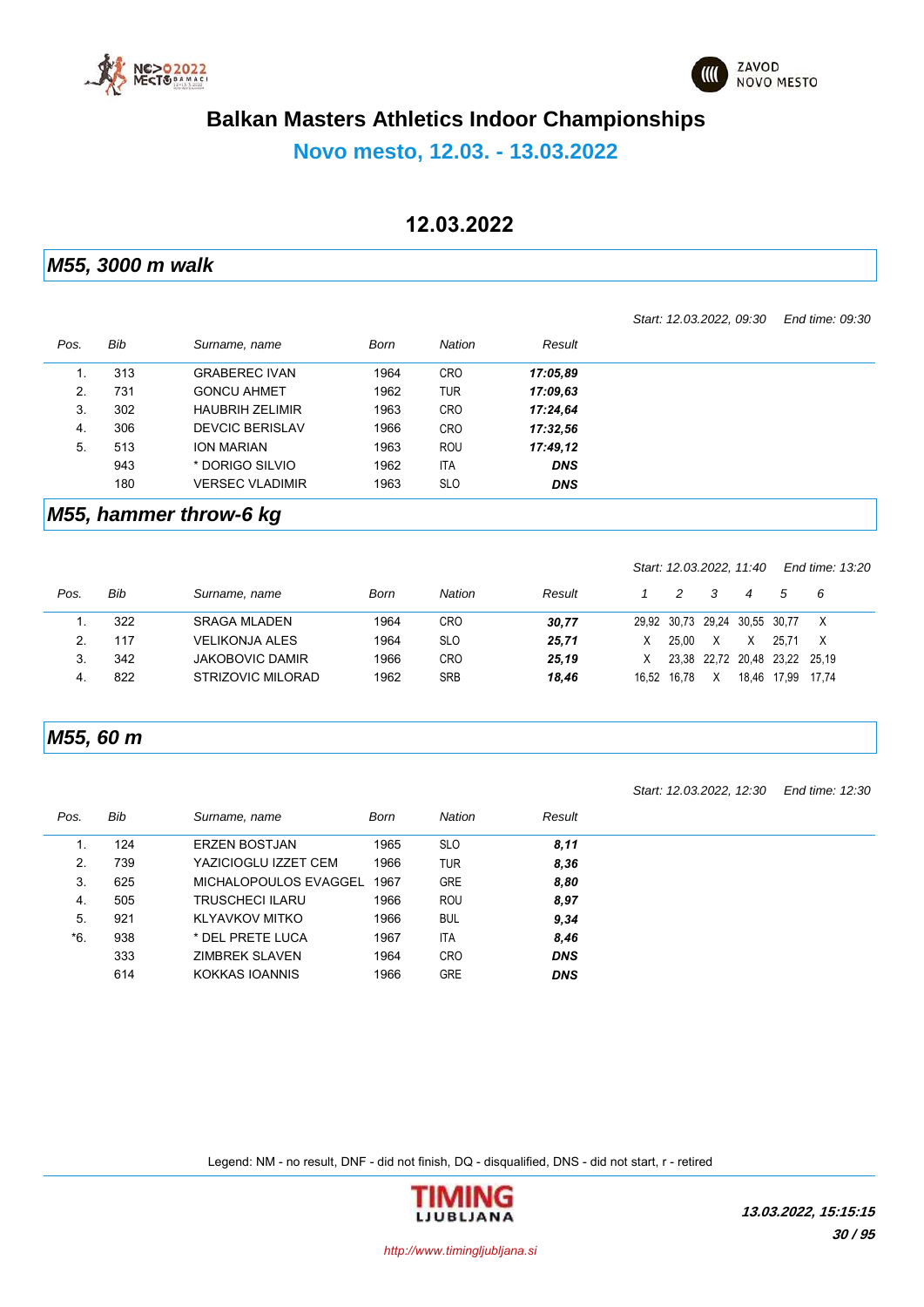



*Start: 12.03.2022, 14:03 End time: 14:03*

### **Balkan Masters Athletics Indoor Championships**

#### **Novo mesto, 12.03. - 13.03.2022**

*M55, 1500 m*

*Pos. Bib Surname, name Born Nation Result* 1. 116 KRASOVEC DUSAN 1967 SLO *5:14,59* 2. 806 ILINCIC ZORAN 1965 SRB *5:23,45* 3. 282 SMRIKO BAHRUDIN 1962 BIH *5:41,53* \*4. 934 \* BOTIICHER RUDOLF 1962 GER *4:56,71* 623 MAVROGIANNIS DIMOSTHEN 1964 GRE *DNS* 311 JERKOVIC JOSIP 1966 CRO *DNS* 195 KOMEL BRANIMIR 1962 SLO *DNS* 285 MAHMIC NIHAD 1966 BIH *DNS*

#### *M55, triple jump*

|      |     |                            |      |            |            |      | Start: 12.03.2022, 15.00 |      |             | End time: 15:45 |       |  |
|------|-----|----------------------------|------|------------|------------|------|--------------------------|------|-------------|-----------------|-------|--|
| Pos. | Bib | Surname, name              | Born | Nation     | Result     |      |                          | 3    |             | .5              | - 6   |  |
|      | 316 | <b>SAMAC BRANIMIR</b>      | 1962 | <b>CRO</b> | 10,39      | X.   | 9.66                     | 9,96 | 10,13 10,15 |                 | 10.39 |  |
|      | 157 | HIMELRAJH BOZO             | 1962 | <b>SLO</b> | 10,09      | 9.74 | 9.72                     | 9.75 | 10.09       | 9.70            | X     |  |
| 3.   | 162 | <b>SELISKAR IZTOK</b>      | 1964 | <b>SLO</b> | 8,63       | 8.40 | 8.63                     | 7,96 | 8.38        |                 | 8,02  |  |
|      | 633 | SKAMATZOURAS ODYSSEAS 1966 |      | <b>GRE</b> | <b>DNS</b> |      |                          |      |             |                 |       |  |

#### *M55, discus throw-1.5 kg*

|      |     |                        |      |               |            |       |   | Start: 12.03.2022, 16:05 |                         | End time: 16:40          |       |
|------|-----|------------------------|------|---------------|------------|-------|---|--------------------------|-------------------------|--------------------------|-------|
| Pos. | Bib | Surname, name          | Born | <b>Nation</b> | Result     |       | 2 | -3                       | 4                       | 5                        | - 6   |
|      | 810 | KUBAT ANDRIJA          | 1967 | <b>SRB</b>    | 36.72      | 36.72 | X | 36.62                    | $\blacksquare$          | $\overline{\phantom{a}}$ | 34.56 |
| 2.   | 342 | <b>JAKOBOVIC DAMIR</b> | 1966 | <b>CRO</b>    | 35,03      | X     |   |                          | 32,46 32,45 29,36 32,85 |                          | 35.03 |
| 3.   | 822 | STRIZOVIC MILORAD      | 1962 | <b>SRB</b>    | 28,34      |       |   | 28.34 27.08 25.11        | 26.56 27.34             |                          | X     |
| 4.   | 322 | <b>SRAGA MLADEN</b>    | 1964 | <b>CRO</b>    | 22.96      |       |   | 22.27 22.40 22.96 22.22  |                         |                          |       |
|      | 117 | <b>VELIKONJA ALES</b>  | 1964 | <b>SLO</b>    | <b>DNS</b> |       |   |                          |                         |                          |       |

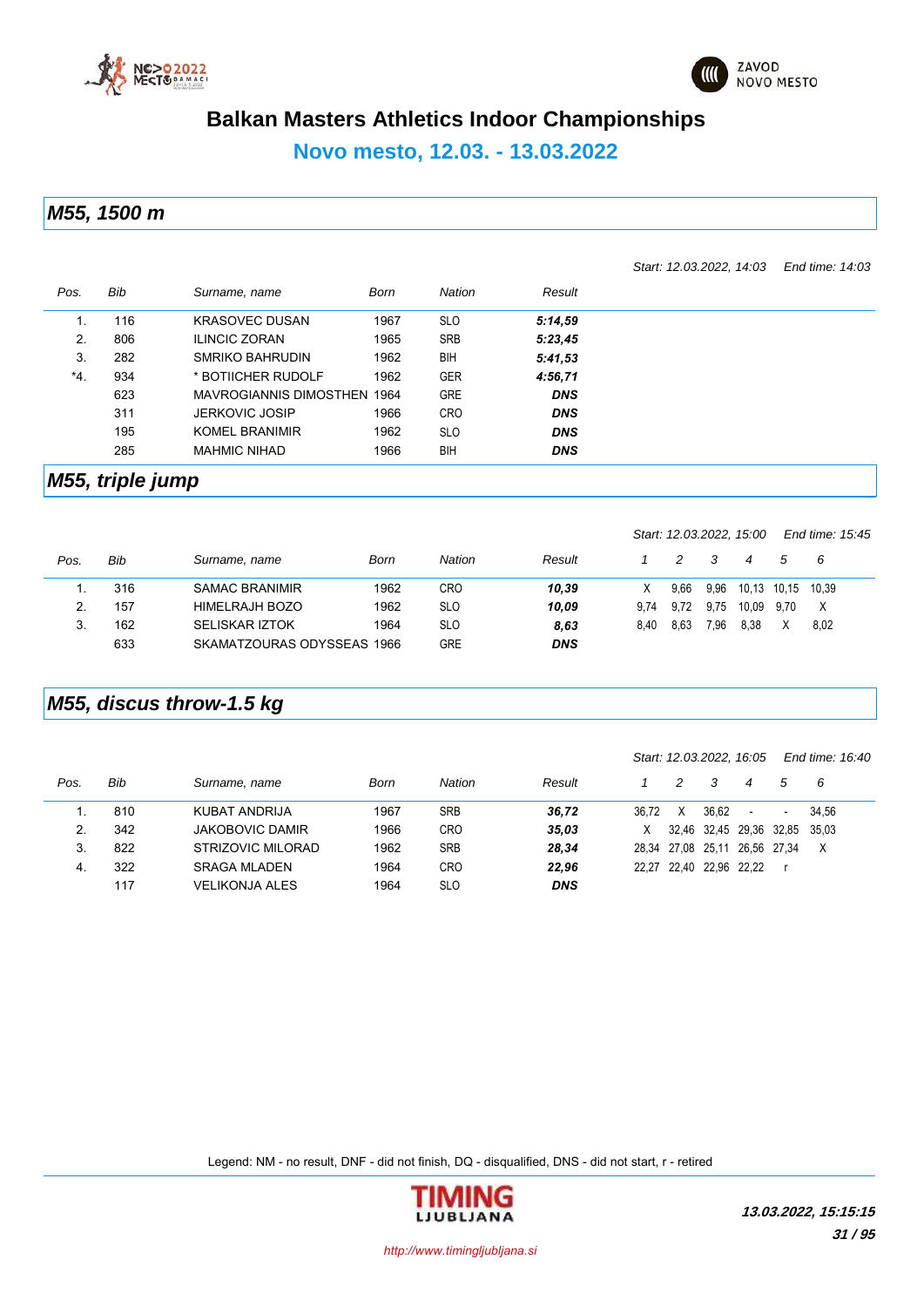



#### **Novo mesto, 12.03. - 13.03.2022**

*M55, high jump*

*Start: 12.03.2022, 16:15 End time: 17:08*

| Pos.                        | Bib |                |         | Surname, name         |         |                     |         | Born                       | <b>Nation</b> | Result     |  |
|-----------------------------|-----|----------------|---------|-----------------------|---------|---------------------|---------|----------------------------|---------------|------------|--|
| 1.                          | 145 |                |         | <b>ZUPANCIC ROMAN</b> |         |                     |         | 1970                       | <b>SLO</b>    | 1,51       |  |
| 2.                          | 316 |                |         | <b>SAMAC BRANIMIR</b> |         |                     |         | 1962                       | <b>CRO</b>    | 1,45       |  |
|                             | 633 |                |         |                       |         |                     |         | SKAMATZOURAS ODYSSEAS 1966 | <b>GRE</b>    | <b>DNS</b> |  |
|                             |     |                | 136 139 |                       |         | 142 145 148 151 154 |         |                            |               |            |  |
| 1. ZUPANCIC<br><b>ROMAN</b> |     | $\blacksquare$ | $\sim$  | $\circ$               | $\circ$ | $\circ$             | $\circ$ | $\mathsf{r}$               |               |            |  |
| 2. SAMAC<br><b>BRANIMIR</b> |     | $\circ$        | $\circ$ | $\circ$               | $\circ$ | <b>XXX</b>          |         |                            |               |            |  |

#### *M55, 400 m*

|      |     |                                    |      |            |            | Start: 12.03.2022, 16:28 | End time: $16.28$ |
|------|-----|------------------------------------|------|------------|------------|--------------------------|-------------------|
| Pos. | Bib | Surname, name                      | Born | Nation     | Result     |                          |                   |
|      | 124 | <b>ERZEN BOSTJAN</b>               | 1965 | <b>SLO</b> | 56,77      |                          |                   |
|      | 732 | SONMEZ SALIH                       | 1964 | <b>TUR</b> | 1:04,31    |                          |                   |
|      | 505 | <b>TRUSCHECI ILARU</b>             | 1966 | <b>ROU</b> | 1:17.69    |                          |                   |
|      | 623 | <b>MAVROGIANNIS DIMOSTHEN 1964</b> |      | <b>GRE</b> | <b>DNS</b> |                          |                   |

#### *M55, 4 x 200 m*

| Heat: 2 |                                                                                                            |               |         | Start: 12.03.2022, 18:21 | End time: 18:21 |
|---------|------------------------------------------------------------------------------------------------------------|---------------|---------|--------------------------|-----------------|
| Pos.    | Surname, name                                                                                              | <b>Nation</b> | Result  |                          |                 |
| 1.      | <b>SLO 55</b><br>165 ARCON EGON<br><b>190 BOZICEK MARKO</b><br>118 SOBA ALBERT<br><b>124 ERZEN BOSTJAN</b> | <b>SLO</b>    | 1:49,44 |                          |                 |
| 2.      | CRO 55<br>302 HAUBRIH ZELIMIR<br>315 MATAKOVIC DAVOR<br>303 TADIC MLADEN<br>344 HORVATIC ZVONKO            | <b>CRO</b>    | 2:23.85 |                          |                 |

#### *M55, 4 x 200 m summary*

| Pos.          | Surname, name | <b>Nation</b> | Result  |
|---------------|---------------|---------------|---------|
| . .           | <b>SLO 55</b> | <b>SLO</b>    | 1:49,44 |
| ∽<br><u>.</u> | <b>CRO 55</b> | <b>CRO</b>    | 2:23.85 |

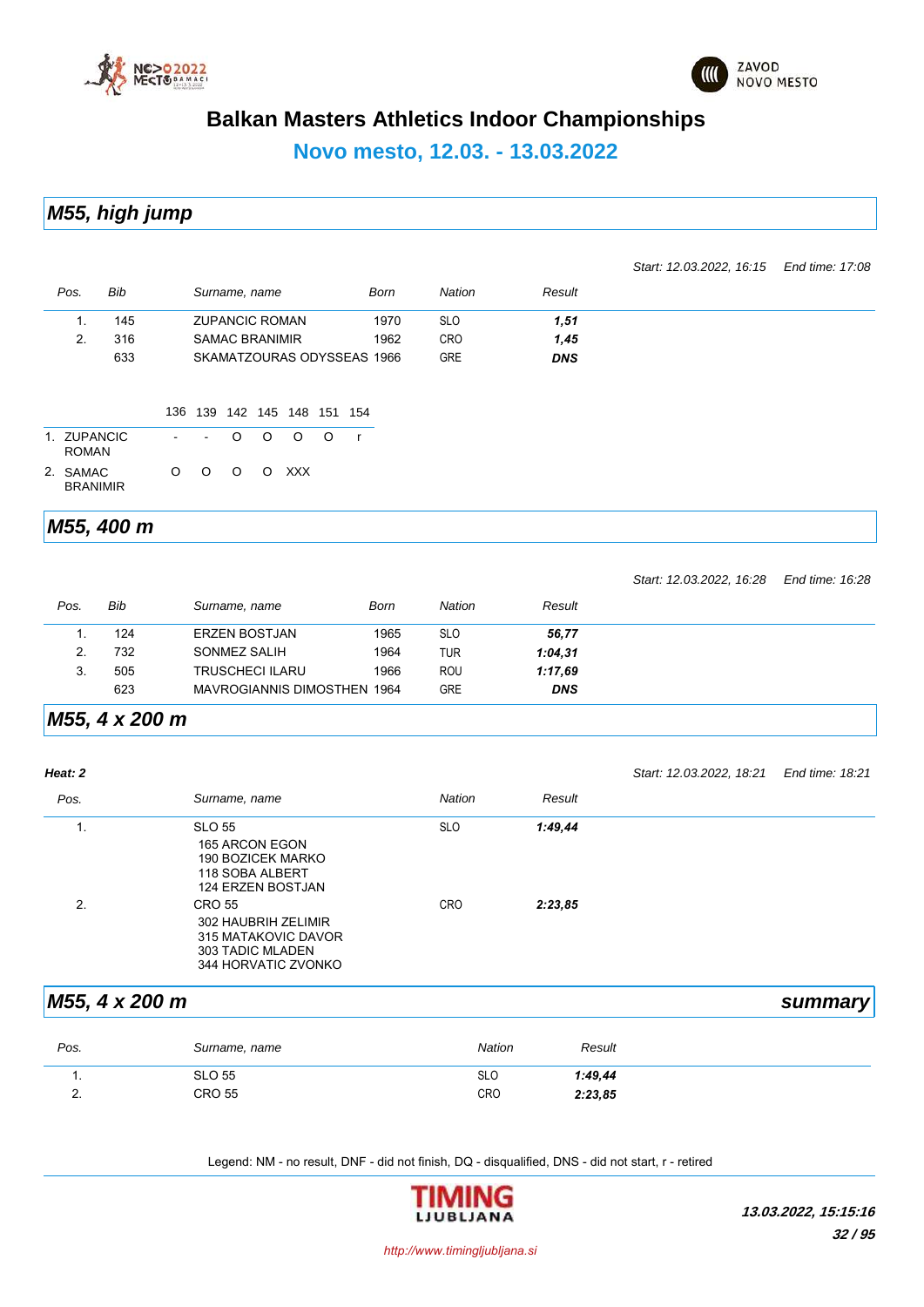



**Novo mesto, 12.03. - 13.03.2022**

#### **12.03.2022**

*M60, 3000 m walk*

|      |     |                     |      |            |            | Start: 12.03.2022, 09:30 End time: 09:30 |  |
|------|-----|---------------------|------|------------|------------|------------------------------------------|--|
| Pos. | Bib | Surname, name       | Born | Nation     | Result     |                                          |  |
|      | 303 | <b>TADIC MLADEN</b> | 1959 | <b>CRO</b> | 20:13.08   |                                          |  |
|      | 821 | STEVANOVIC LJUBA    | 1957 | <b>SRB</b> | <b>DNS</b> |                                          |  |
|      |     |                     |      |            |            |                                          |  |

#### *M60, hammer throw-5 kg*

|      |     |                       |      |        |        |               |               | Start: 12.03.2022, 10.20 |             | End time: 11:20 |  |
|------|-----|-----------------------|------|--------|--------|---------------|---------------|--------------------------|-------------|-----------------|--|
| Pos. | Bib | Surname, name         | Born | Nation | Result | $\mathcal{P}$ | $\mathcal{R}$ | $\boldsymbol{4}$         | -5          | - 6             |  |
|      | 524 | <b>CULEA VICENTIU</b> | 1962 | ROU    | 35.48  | 35.48 35.03   | X             | 35.18                    | X           | 33.50           |  |
|      | 326 | TODOROVIC BRANKO      | 1958 | CRO    | 33.90  | 31.04 33.36   | X             |                          | 32,64 33,90 | 33.57           |  |
|      |     |                       |      |        |        |               |               |                          |             |                 |  |

#### *M60, 60 m*

| Heat: 1        |     |                        |      |               |            | Start: 12.03.2022, 12:19 | End time: 12:19 |
|----------------|-----|------------------------|------|---------------|------------|--------------------------|-----------------|
| Pos.           | Bib | Surname, name          | Born | <b>Nation</b> | Result     |                          |                 |
| $\mathbf{1}$ . | 118 | <b>SOBA ALBERT</b>     | 1959 | <b>SLO</b>    | 8,18       |                          |                 |
| 2.             | 913 | <b>HRISTOV PETYO</b>   | 1960 | <b>BUL</b>    | 8,77       |                          |                 |
| 3.             | 301 | <b>PUKSAR IVAN</b>     | 1957 | <b>CRO</b>    | 9,43       |                          |                 |
|                | 608 | CHATZIATHANASIOU SYMEO | 1961 | <b>GRE</b>    | <b>DNS</b> |                          |                 |
|                | 132 | SIMSIC MILOSAV         | 1960 | <b>SLO</b>    | <b>DNS</b> |                          |                 |
| Heat: 2        |     |                        |      |               |            | Start: 12.03.2022, 12:26 | End time: 12:26 |
| Pos.           | Bib | Surname, name          | Born | <b>Nation</b> | Result     |                          |                 |
| $\mathbf{1}$ . | 726 | <b>CAN CUMHUR</b>      | 1960 | <b>TUR</b>    | 8,30       |                          |                 |
| 2.             | 165 | <b>ARCON EGON</b>      | 1961 | <b>SLO</b>    | 8,42       |                          |                 |
| 3.             | 737 | AKGUL ARMAGAN ZEKI     | 1959 | <b>TUR</b>    | 9,15       |                          |                 |
|                | 308 | <b>ZETIC BERISLAV</b>  | 1961 | <b>CRO</b>    | <b>DNF</b> |                          |                 |
|                | 942 | * CEOLA MAURIZIO       | 1962 | <b>ITA</b>    | <b>DNS</b> |                          |                 |
|                | 338 | <b>SEKULIC RANKO</b>   | 1959 | <b>CRO</b>    | <b>DNS</b> |                          |                 |

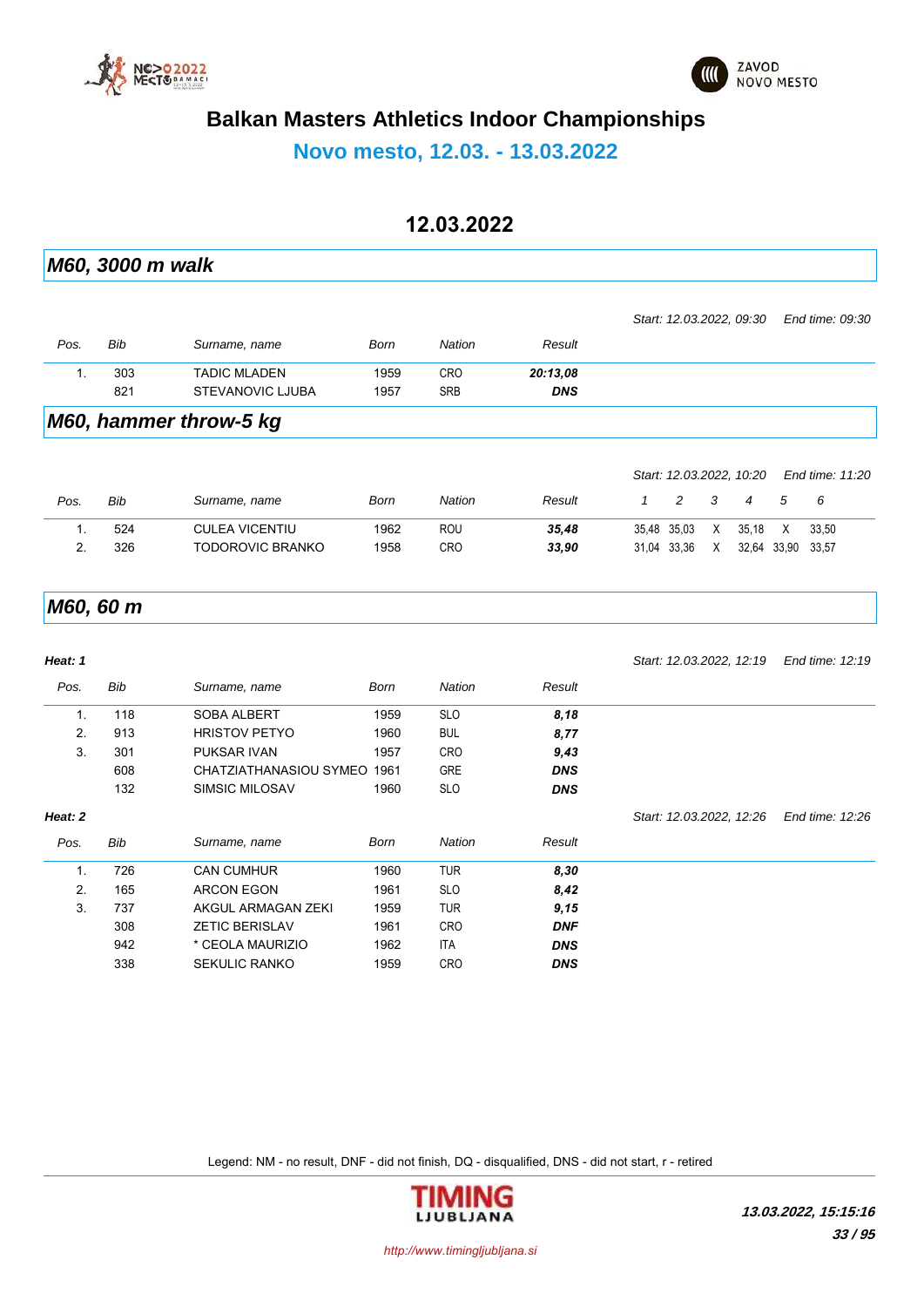



### **Novo mesto, 12.03. - 13.03.2022**

*M60, 60 m summary*

| Pos. | <b>Bib</b>  | Surname, name           | Born | Nation     | Result     |  |
|------|-------------|-------------------------|------|------------|------------|--|
| 1.   | 118         | <b>SOBA ALBERT</b>      | 1959 | <b>SLO</b> | 8,18       |  |
| 2.   | 726         | <b>CAN CUMHUR</b>       | 1960 | <b>TUR</b> | 8,30       |  |
| 3.   | 165         | <b>ARCON EGON</b>       | 1961 | <b>SLO</b> | 8,42       |  |
| 4.   | 913         | <b>HRISTOV PETYO</b>    | 1960 | <b>BUL</b> | 8,77       |  |
| 5.   | 737         | AKGUL ARMAGAN ZEKI      | 1959 | <b>TUR</b> | 9,15       |  |
| 6.   | 301         | <b>PUKSAR IVAN</b>      | 1957 | <b>CRO</b> | 9,43       |  |
|      | 308         | <b>ZETIC BERISLAV</b>   | 1961 | <b>CRO</b> | <b>DNF</b> |  |
|      | 942         | * CEOLA MAURIZIO        | 1962 | <b>ITA</b> | <b>DNS</b> |  |
|      | 608         | CHATZIATHANASIOU SYMEON | 1961 | <b>GRE</b> | <b>DNS</b> |  |
|      | 132         | <b>SIMSIC MILOSAV</b>   | 1960 | <b>SLO</b> | <b>DNS</b> |  |
|      | 338         | <b>SEKULIC RANKO</b>    | 1959 | <b>CRO</b> | <b>DNS</b> |  |
|      | M60, 1500 m |                         |      |            |            |  |

|      |     |                        |      |            |         | Start: 12.03.2022, 13:51 | End time: 13:51 |
|------|-----|------------------------|------|------------|---------|--------------------------|-----------------|
| Pos. | Bib | Surname, name          | Born | Nation     | Result  |                          |                 |
| .,   | 283 | KAVAZ ASIM             | 1961 | BIH        | 5:32.04 |                          |                 |
| 2.   | 315 | <b>MATAKOVIC DAVOR</b> | 1960 | <b>CRO</b> | 5:35.85 |                          |                 |
| 3.   | 255 | <b>VUKCEVIC NIKOLA</b> | 1961 | <b>MNE</b> | 5:42,01 |                          |                 |
| -4.  | 527 | <b>POP EUGEN</b>       | 1959 | ROU        | 5:56.96 |                          |                 |
| 5.   | 423 | DASHAMIR CALI          | 1958 | <b>ALB</b> | 6:09,98 |                          |                 |

#### *M60, triple jump*

|      |     |                       |      |        |        |  |   |                |   | Start: 12.03.2022, 15:00 End time: 15:45 |
|------|-----|-----------------------|------|--------|--------|--|---|----------------|---|------------------------------------------|
| Pos. | Bib | Surname, name         | Born | Nation | Result |  | 3 | $\overline{4}$ | 5 | - 6                                      |
|      | 308 | <b>ZETIC BERISLAV</b> | 1961 | CRO    | DNS    |  |   |                |   |                                          |

### *M60, discus throw-1 kg*

|      |     |                       |      |               |            |   | Start: 12.03.2022, 15.05 |   |   | End time: 15:25 |
|------|-----|-----------------------|------|---------------|------------|---|--------------------------|---|---|-----------------|
| Pos. | Bib | Surname, name         | Born | <b>Nation</b> | Result     | 2 | -3                       | 4 | 5 | - 6             |
|      | 815 | MILADINOVIC SLOBODAN  | 1959 | <b>SRB</b>    | 41.78      |   | 40,85 41,02 41,78        | X |   | X               |
|      | 524 | <b>CULEA VICENTIU</b> | 1962 | ROU           | 31.39      |   | 27,66 31,39 30,11        | X |   | X               |
|      | 906 | <b>GERMANOV ROSEN</b> | 1961 | <b>BUL</b>    | <b>DNS</b> |   |                          |   |   |                 |
|      | 940 | * BUIATTI LUCIO       | 1959 | <b>ITA</b>    | <b>DNS</b> |   |                          |   |   |                 |

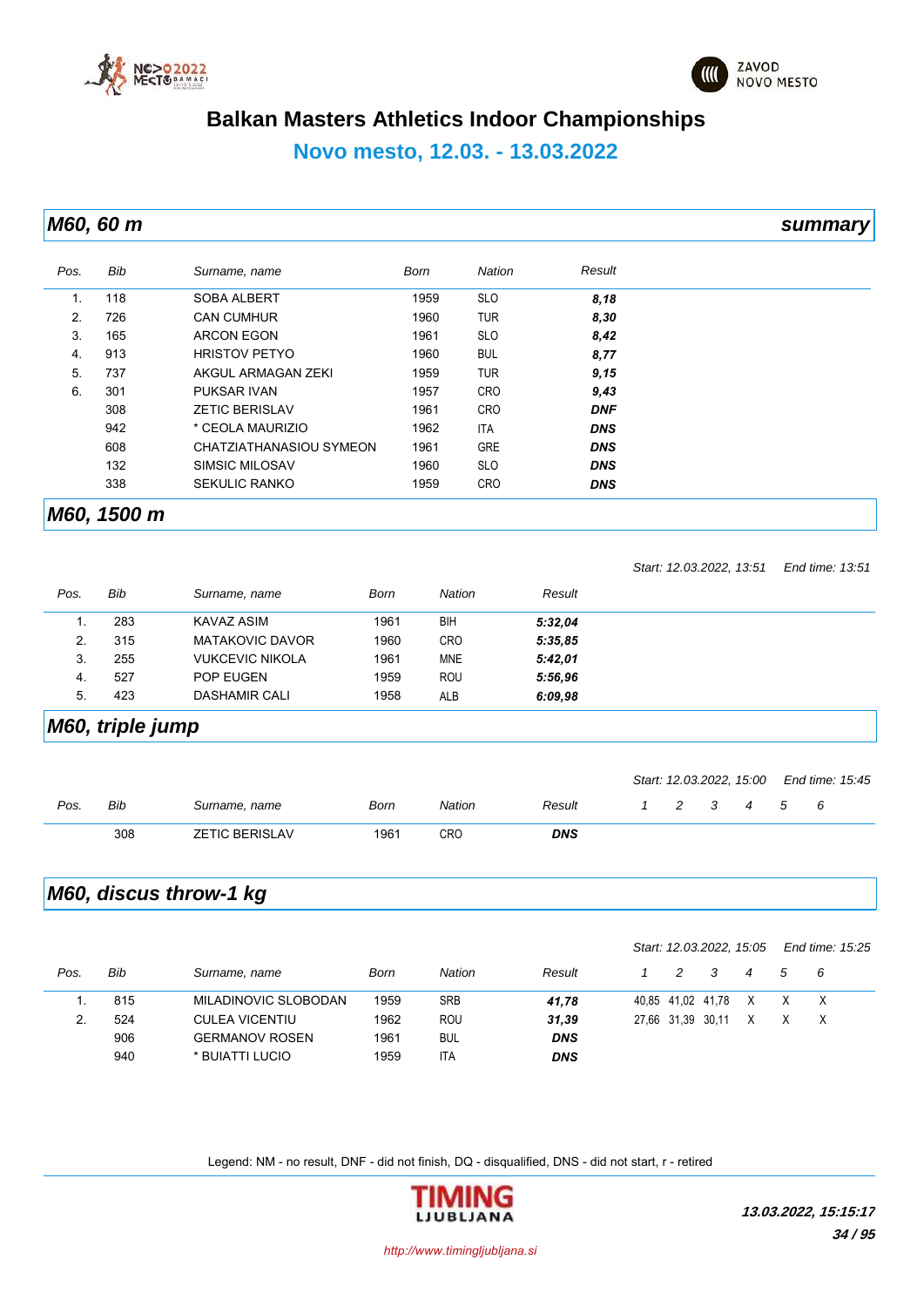



**Novo mesto, 12.03. - 13.03.2022**

*M60, 400 m*

| Heat: 1        |     |                           |             |               |            | Start: 12.03.2022, 16:12 | End time: 16:12 |
|----------------|-----|---------------------------|-------------|---------------|------------|--------------------------|-----------------|
| Pos.           | Bib | Surname, name             | Born        | <b>Nation</b> | Result     |                          |                 |
| 1.             | 510 | <b>CIOCOV BRANISLAV</b>   | 1957        | ROU           | 1:08,63    |                          |                 |
| 2.             | 527 | POP EUGEN                 | 1959        | ROU           | 1:20,72    |                          |                 |
|                | 338 | <b>SEKULIC RANKO</b>      | 1959        | <b>CRO</b>    | <b>DNS</b> |                          |                 |
| Heat: 2        |     |                           |             |               |            | Start: 12.03.2022, 16.16 | End time: 16:16 |
| Pos.           | Bib | Surname, name             | <b>Born</b> | Nation        | Result     |                          |                 |
| $\mathbf{1}$ . | 634 | <b>SKORDILIS SPIRIDON</b> | 1960        | <b>GRE</b>    | 1:03,96    |                          |                 |
| 2.             | 190 | <b>BOZICEK MARKO</b>      | 1962        | <b>SLO</b>    | 1:03,99    |                          |                 |
| 3.             | 740 | YILMAZ AHMET ZEKI         | 1960        | <b>TUR</b>    | 1:08,33    |                          |                 |
| Heat: 3        |     |                           |             |               |            | Start: 12.03.2022, 16.19 | End time: 16:19 |
| Pos.           | Bib | Surname, name             | <b>Born</b> | <b>Nation</b> | Result     |                          |                 |
|                | 165 | <b>ARCON EGON</b>         | 1961        | <b>SLO</b>    | <b>DNS</b> |                          |                 |
|                | 608 | CHATZIATHANASIOU SYMEO    | 1961        | <b>GRE</b>    | <b>DNS</b> |                          |                 |
|                | 344 | <b>HORVATIC ZVONKO</b>    | 1961        | <b>CRO</b>    | <b>DNS</b> |                          |                 |

#### *M60, 400 m summary*

| Pos. | Bib | Surname, name           | Born | <b>Nation</b> | Result     |
|------|-----|-------------------------|------|---------------|------------|
|      | 634 | SKORDILIS SPIRIDON      | 1960 | <b>GRE</b>    | 1:03,96    |
| 2.   | 190 | <b>BOZICEK MARKO</b>    | 1962 | <b>SLO</b>    | 1:03,99    |
| 3.   | 740 | YILMAZ AHMET ZEKI       | 1960 | <b>TUR</b>    | 1:08,33    |
| 4.   | 510 | <b>CIOCOV BRANISLAV</b> | 1957 | <b>ROU</b>    | 1:08,63    |
| 5.   | 527 | <b>POP EUGEN</b>        | 1959 | <b>ROU</b>    | 1:20,72    |
|      | 344 | HORVATIC ZVONKO         | 1961 | <b>CRO</b>    | <b>DNS</b> |
|      | 608 | CHATZIATHANASIOU SYMEON | 1961 | <b>GRE</b>    | <b>DNS</b> |
|      | 165 | ARCON EGON              | 1961 | <b>SLO</b>    | <b>DNS</b> |
|      | 338 | <b>SEKULIC RANKO</b>    | 1959 | <b>CRO</b>    | <b>DNS</b> |

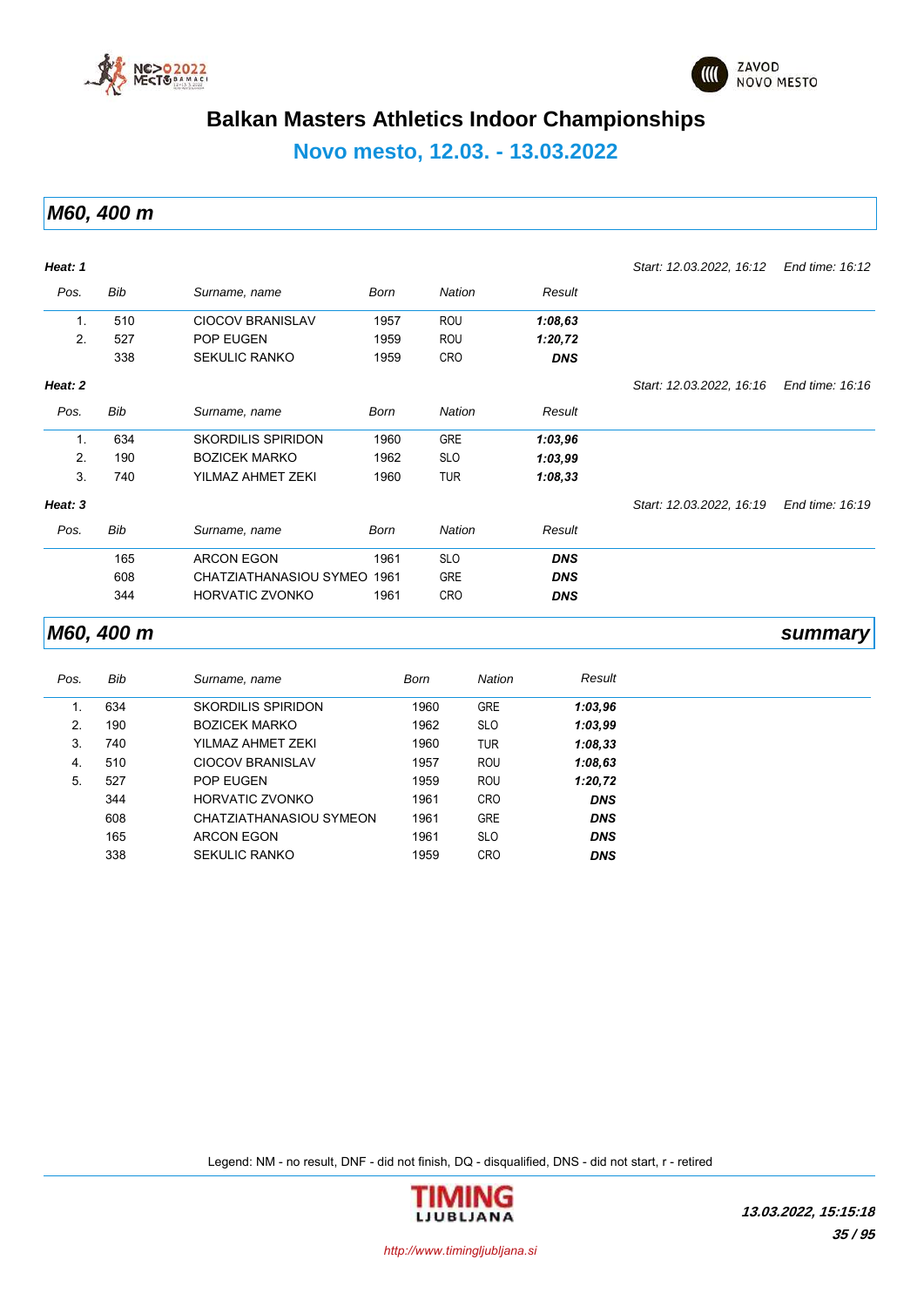



**Novo mesto, 12.03. - 13.03.2022**

*M60, 4 x 200 m*

| Heat: 1        |                                                                                                                  |               |            | Start: 12.03.2022, 18:00 End time: 18:00 |                 |
|----------------|------------------------------------------------------------------------------------------------------------------|---------------|------------|------------------------------------------|-----------------|
| Pos.           | Surname, name                                                                                                    | <b>Nation</b> | Result     |                                          |                 |
| 1.             | ROU <sub>60</sub><br>527 POP EUGEN<br>510 CIOCOV BRANISLAV<br>520 IONASCU ION<br>509 NEAGU ADRIAN                | ROU           | 2:10,59    |                                          |                 |
|                | <b>CRO 60</b>                                                                                                    | CRO           | <b>DNS</b> |                                          |                 |
|                | <b>SRB 60</b>                                                                                                    | <b>SRB</b>    | <b>DNS</b> |                                          |                 |
| Heat: 2        |                                                                                                                  |               |            | Start: 12.03.2022, 18:08                 | End time: 18:08 |
| Pos.           | Surname, name                                                                                                    | <b>Nation</b> | Result     |                                          |                 |
| $\mathbf{1}$ . | <b>TUR 60</b><br>740 YILMAZ AHMET ZEKI<br>737 AKGUL ARMAGAN ZEKI<br>721 OZKAN ERCAN<br>726 CAN CUMHUR            | <b>TUR</b>    | 2:01,03    |                                          |                 |
| 2.             | <b>ALB 60</b><br><b>436 SKENDER GASHI</b><br>424 GILMAN DRISHTI<br>423 DASHAMIR CALI<br><b>422 ILIR KARANXHA</b> | ALB           | 3:04,16    |                                          |                 |

#### *M60, 4 x 200 m summary*

| Pos. | Surname, name     | <b>Nation</b> | Result     |
|------|-------------------|---------------|------------|
| . .  | <b>TUR 60</b>     | <b>TUR</b>    | 2:01,03    |
| 2.   | ROU 60            | ROU           | 2:10,59    |
| 3.   | ALB 60            | ALB           | 3:04,16    |
|      | SRB 60            | <b>SRB</b>    | <b>DNS</b> |
|      | CRO <sub>60</sub> | <b>CRO</b>    | <b>DNS</b> |

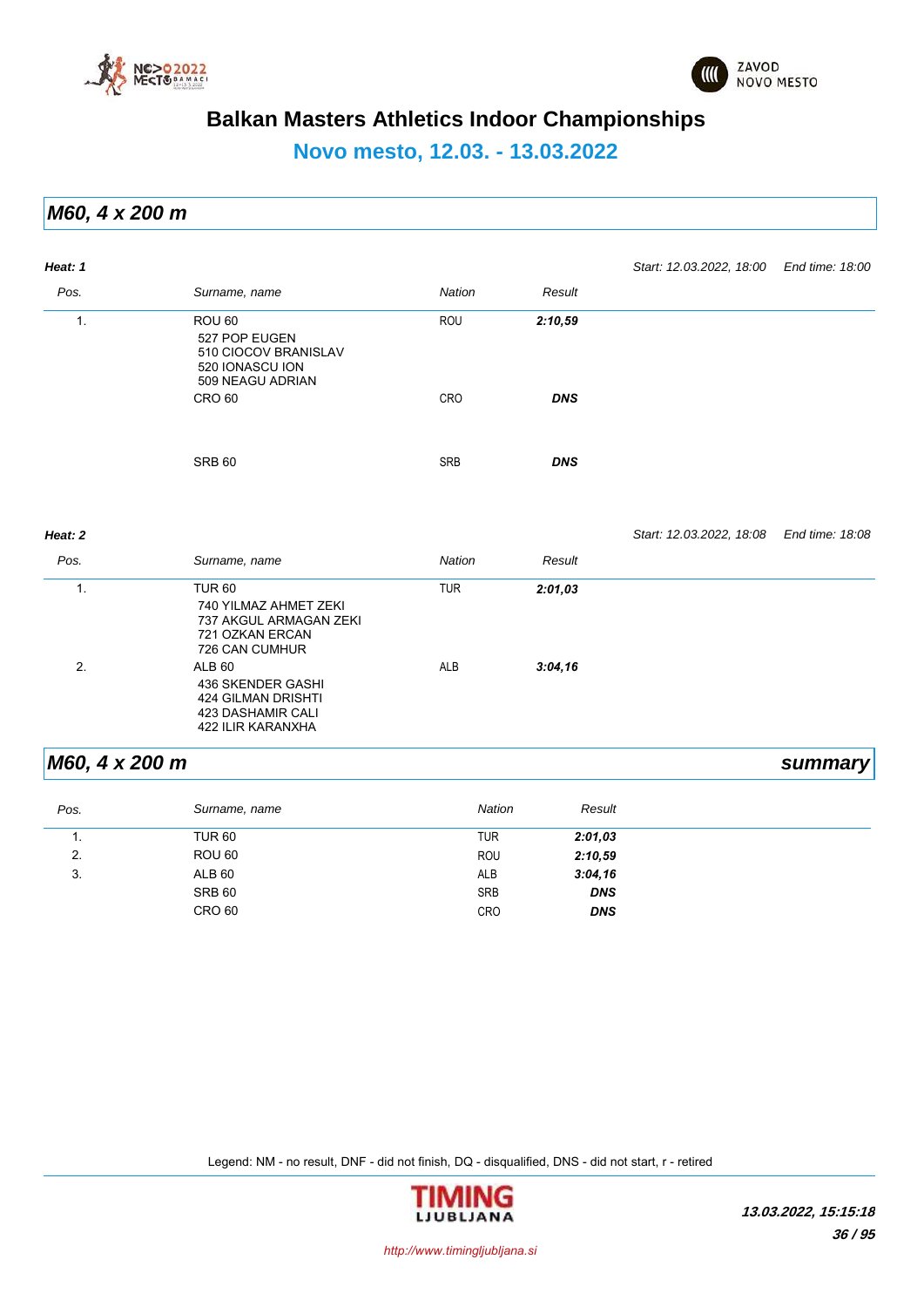



**Novo mesto, 12.03. - 13.03.2022**

## **12.03.2022**

|      | M65, 3000 m walk |                                                                                                                                       |      |               |            |              |             |      |                          |             |                 |
|------|------------------|---------------------------------------------------------------------------------------------------------------------------------------|------|---------------|------------|--------------|-------------|------|--------------------------|-------------|-----------------|
|      |                  |                                                                                                                                       |      |               |            |              |             |      | Start: 12.03.2022, 09.30 |             | End time: 09:30 |
| Pos. | Bib              | Surname, name                                                                                                                         | Born | <b>Nation</b> | Result     |              |             |      |                          |             |                 |
|      | 135              | <b>RUZZIER FABIO</b>                                                                                                                  | 1953 | <b>SLO</b>    | DQ         |              |             |      |                          |             | 54.4.1          |
|      | 435              | YLLI ALUSHI                                                                                                                           | 1956 | ALB           | <b>DNS</b> |              |             |      |                          |             |                 |
|      |                  | 54.4.1 - rdeči karton, ko atlet v zadnjih 100m ne hodi v skladu s točko 54.2, z vidno izgubo stika s podlago ali z upognjenim kolenom |      |               |            |              |             |      |                          |             |                 |
|      |                  | M65, hammer throw-5 kg                                                                                                                |      |               |            |              |             |      |                          |             |                 |
|      |                  |                                                                                                                                       |      |               |            |              |             |      | Start: 12.03.2022, 10:20 |             | End time: 11:20 |
| Pos. | <b>Bib</b>       | Surname, name                                                                                                                         | Born | Nation        | Result     | $\mathcal I$ | 2           | 3    | 4                        | 5           | 6               |
| 1.   | 123              | PRSTEC MIRO                                                                                                                           | 1956 | <b>SLO</b>    | 36,77      | 36,16        | X           |      | 34,17 36,77              | X           | X               |
| 2.   | 114              | <b>KOREN DUSAN</b>                                                                                                                    | 1955 | <b>SLO</b>    | 32,04      |              | 28,85 30,83 | X    |                          | 31,17 32,04 | X               |
| 3.   | 111              | <b>ZOHAR BORIS</b>                                                                                                                    | 1952 | <b>SLO</b>    | 20,75      | X            | X           |      | 19,68 20,75 20,42 20,43  |             |                 |
|      | M65, 60 m        |                                                                                                                                       |      |               |            |              |             |      |                          |             |                 |
|      |                  |                                                                                                                                       |      |               |            |              |             |      | Start: 12.03.2022, 12:16 |             | End time: 12:16 |
| Pos. | Bib              | Surname, name                                                                                                                         | Born | <b>Nation</b> | Result     |              |             |      |                          |             |                 |
| 1.   | 509              | <b>NEAGU ADRIAN</b>                                                                                                                   | 1953 | <b>ROU</b>    | 8,51       |              |             |      |                          |             |                 |
| 2.   | 120              | MAUKO ZDRAVKO                                                                                                                         | 1956 | <b>SLO</b>    | 9,02       |              |             |      |                          |             |                 |
| 3.   | 721              | <b>OZKAN ERCAN</b>                                                                                                                    | 1953 | <b>TUR</b>    | 9,10       |              |             |      |                          |             |                 |
| 4.   | 632              | SIMEONIDIS EFSTRATIOS                                                                                                                 | 1954 | <b>GRE</b>    | 9,13       |              |             |      |                          |             |                 |
| 5.   | 636              | SPITALAS NIKOLAOS                                                                                                                     | 1955 | <b>GRE</b>    | 10,84      |              |             |      |                          |             |                 |
|      | 904              | <b>DOYCHEV PLAMEN</b>                                                                                                                 | 1957 | BUL           | <b>DNS</b> |              |             |      |                          |             |                 |
|      | M65, triple jump |                                                                                                                                       |      |               |            |              |             |      |                          |             |                 |
|      |                  |                                                                                                                                       |      |               |            |              |             |      | Start: 12.03.2022, 13.35 |             | End time: 14:00 |
| Pos. | Bib              | Surname, name                                                                                                                         | Born | Nation        | Result     | 1            | 2           | 3    | 4                        | 5           | 6               |
| 1.   | 120              | MAUKO ZDRAVKO                                                                                                                         | 1956 | <b>SLO</b>    | 9,01       | 9,01         | 8,98        | 8,86 | X                        | $\mathsf X$ | 8,96            |
|      | 819              | NOVAKOVIC NEBOJSA                                                                                                                     | 1954 | SRB           | <b>DNS</b> |              |             |      |                          |             |                 |
|      | 904              | <b>DOYCHEV PLAMEN</b>                                                                                                                 | 1957 | <b>BUL</b>    | <b>DNS</b> |              |             |      |                          |             |                 |

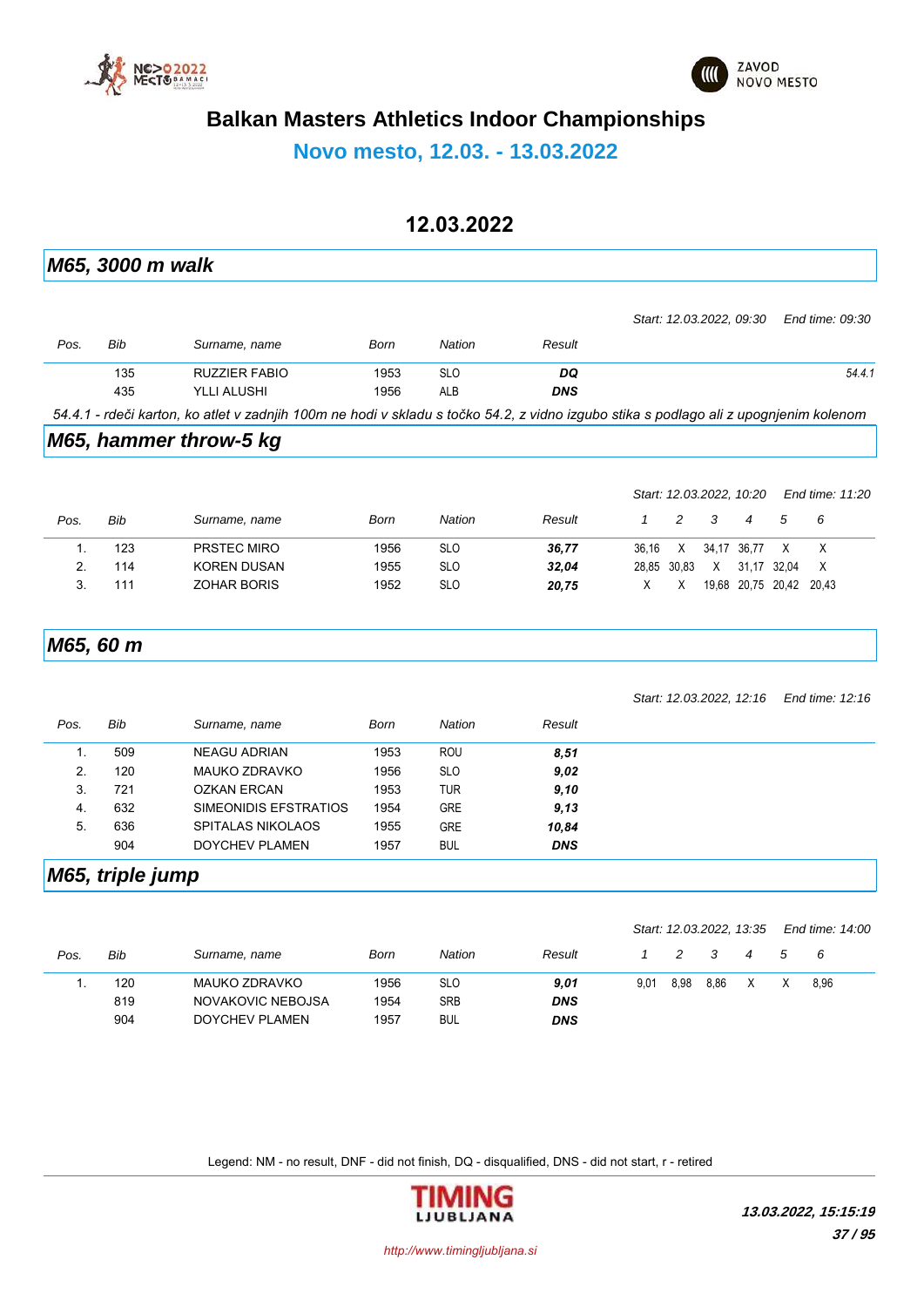



#### **Novo mesto, 12.03. - 13.03.2022**

*M65, 1500 m*

|      |     |                        |      |            |            | Start: 12.03.2022, 13:42 End time: 13:42 |  |
|------|-----|------------------------|------|------------|------------|------------------------------------------|--|
| Pos. | Bib | Surname, name          | Born | Nation     | Result     |                                          |  |
|      | 919 | LEFTEROV BOYAN         | 1954 | <b>BUL</b> | 5:09,28    |                                          |  |
| 2.   | 281 | <b>JAKUPOVIC EKREM</b> | 1953 | BIH        | 5:57,32    |                                          |  |
| 3.   | 436 | <b>SKENDER GASHI</b>   | 1954 | ALB        | 6:27,87    |                                          |  |
|      | 520 | <b>IONASCU ION</b>     | 1953 | ROU        | <b>DNS</b> |                                          |  |
|      |     |                        |      |            |            |                                          |  |

*M65, high jump*

|      |     |                        |      |            |            | Start: 12.03.2022, 15.03 End time: 15:33 |  |
|------|-----|------------------------|------|------------|------------|------------------------------------------|--|
| Pos. | Bib | Surname, name          | Born | Nation     | Result     |                                          |  |
|      | 819 | NOVAKOVIC NEBOJSA      | 1954 | <b>SRB</b> | <b>DNS</b> |                                          |  |
|      | 526 | <b>MIRON ALEXANDRU</b> | 1955 | ROU        | <b>DNS</b> |                                          |  |

### *M65, discus throw-1 kg*

|      |     |                          |      |            |        |       |                   |    | Start: 12.03.2022, 15.05 |             | End time: 15:25 |  |
|------|-----|--------------------------|------|------------|--------|-------|-------------------|----|--------------------------|-------------|-----------------|--|
| Pos. | Bib | Surname, name            | Born | Nation     | Result |       |                   | -3 | 4                        | $\sqrt{5}$  | - 6             |  |
|      | 123 | PRSTEC MIRO              | 1956 | <b>SLO</b> | 40.36  | Χ     | 39.47             | X  |                          | 40.36 37.87 |                 |  |
| 2.   | 114 | <b>KOREN DUSAN</b>       | 1955 | <b>SLO</b> | 29.38  |       | 26,81 27,96 29,38 |    |                          | 28.34       | X               |  |
| -3.  | 805 | <b>BOROVNJAK MILOVAN</b> | 1953 | <b>SRB</b> | 24.35  | 22.43 |                   |    | 24.35                    |             | 24.08           |  |
|      | 324 | KANCELJAK VLADIMIR       | 1953 | CRO        | 15,12  |       | 14,20 15,12       |    |                          |             |                 |  |
|      |     |                          |      |            |        |       |                   |    |                          |             |                 |  |

#### *M65, 400 m*

| Heat: 1 |     |                       |             |               |         | Start: 12.03.2022, 16.02 | End time: 16:02 |
|---------|-----|-----------------------|-------------|---------------|---------|--------------------------|-----------------|
| Pos.    | Bib | Surname, name         | Born        | <b>Nation</b> | Result  |                          |                 |
| 1.      | 616 | KOMMATAS KONSTANTINOS | 1956        | <b>GRE</b>    | 1:07,66 |                          |                 |
| 2.      | 632 | SIMEONIDIS EFSTRATIOS | 1954        | <b>GRE</b>    | 1:16,84 |                          |                 |
|         | 520 | <b>IONASCU ION</b>    | 1953        | ROU           | DQ      |                          | 17.5            |
| Heat: 2 |     |                       |             |               |         | Start: 12.03.2022, 16:06 | End time: 16:06 |
| Pos.    | Bib | Surname, name         | <b>Born</b> | <b>Nation</b> | Result  |                          |                 |
| 1.      | 320 | PERKUSIC ZVONIMIR     | 1953        | <b>CRO</b>    | 1:15,14 |                          |                 |
| 2.      | 111 | <b>ZOHAR BORIS</b>    | 1952        | <b>SLO</b>    | 1:17,35 |                          |                 |
| 3.      | 733 | <b>SAHIN NECDET</b>   | 1952        | <b>TUR</b>    | 1:17,87 |                          |                 |

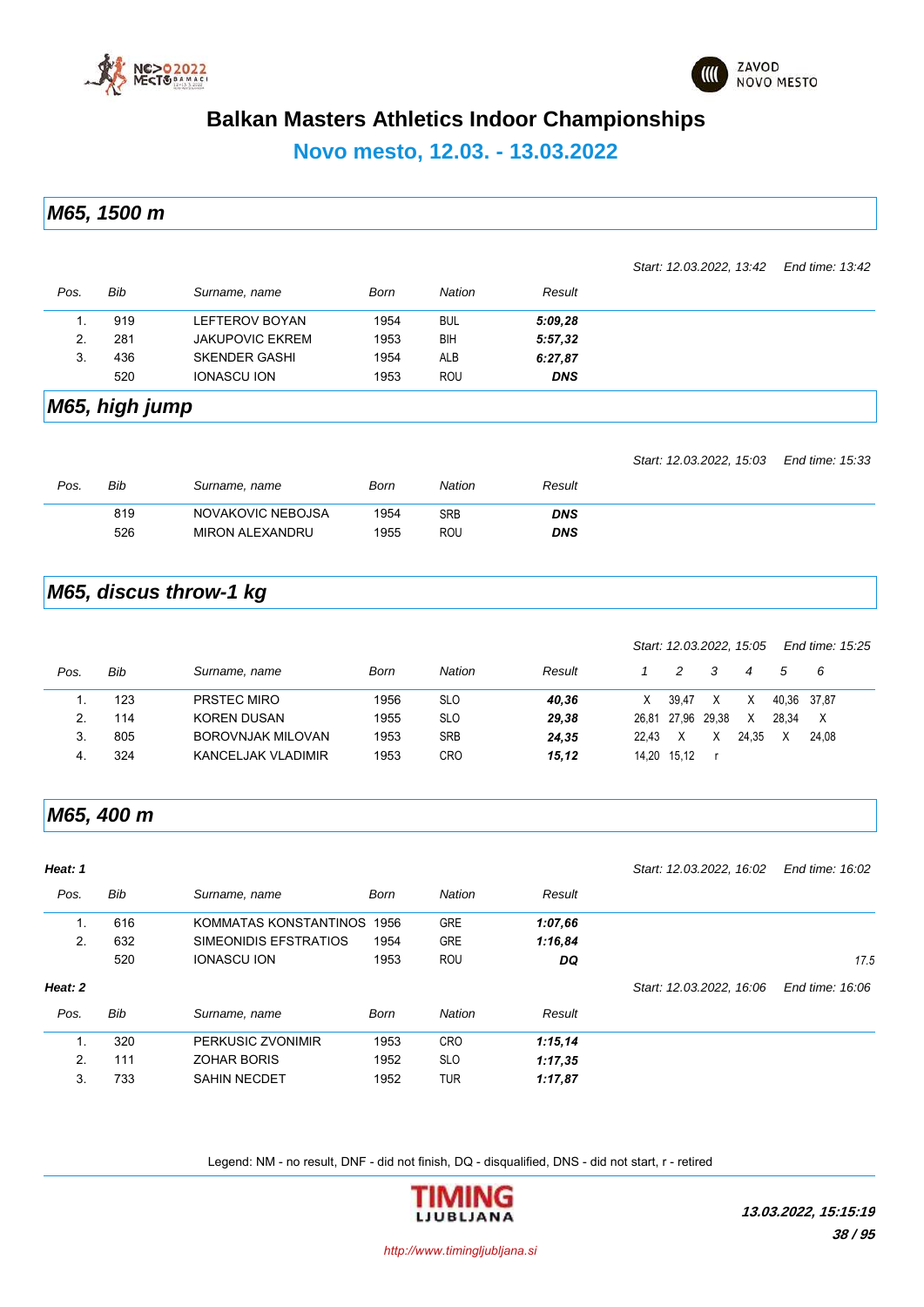



*Start: 12.03.2022, 17:50 End time: 17:50*

# **Balkan Masters Athletics Indoor Championships**

# **Novo mesto, 12.03. - 13.03.2022**

*M65, 400 m summary*

| Pos. | Bib                                              | Surname, name         | Born | Nation     | Result  |      |  |  |  |  |
|------|--------------------------------------------------|-----------------------|------|------------|---------|------|--|--|--|--|
|      | 616                                              | KOMMATAS KONSTANTINOS | 1956 | <b>GRE</b> | 1:07,66 |      |  |  |  |  |
| 2.   | 320                                              | PERKUSIC ZVONIMIR     | 1953 | <b>CRO</b> | 1:15,14 |      |  |  |  |  |
| 3.   | 632                                              | SIMEONIDIS EFSTRATIOS | 1954 | <b>GRE</b> | 1:16,84 |      |  |  |  |  |
| 4.   | 111                                              | <b>ZOHAR BORIS</b>    | 1952 | <b>SLO</b> | 1:17,35 |      |  |  |  |  |
| 5.   | 733                                              | <b>SAHIN NECDET</b>   | 1952 | <b>TUR</b> | 1:17,87 |      |  |  |  |  |
|      | 520                                              | <b>IONASCU ION</b>    | 1953 | <b>ROU</b> | DQ      | 17.5 |  |  |  |  |
|      | 17.5 - zapuščanje svoje steze pred prehodno črto |                       |      |            |         |      |  |  |  |  |

#### *M65, 4 x 200 m*

*Pos. Surname, name Nation Result* 1. SLO 65 SLO *2:12,04* 163 DRASCEK RAFAEL 172 KRAGELJ BOGDAN

|    | 120 MAUKO ZDRAVKO<br>174 PIPAN DRAGO                                 |            |            |
|----|----------------------------------------------------------------------|------------|------------|
| 2. | <b>GRE 65</b><br>632 SIMEONIDIS EFSTRATIOS<br>629 OMIRIDIS DIMITRIOS | <b>GRE</b> | 2:17.71    |
|    | 636 SPITALAS NIKOLAOS<br>646 CHRYSOCHOS PANTELIS                     |            |            |
|    | <b>ROU 65</b>                                                        | ROU        | <b>DNS</b> |

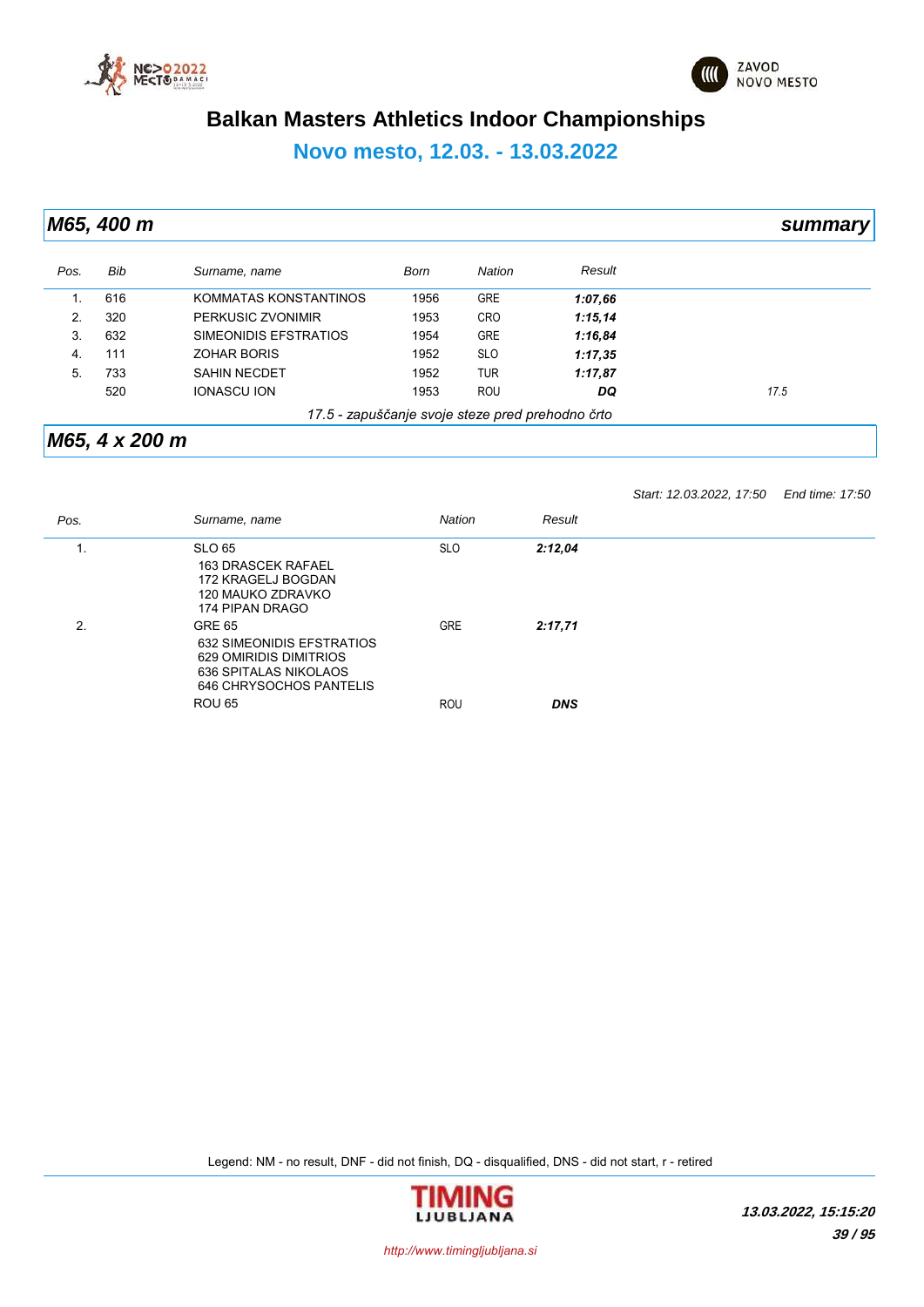



# **Novo mesto, 12.03. - 13.03.2022**

## **12.03.2022**

*M70, 3000 m walk*

|                |             |                             |      |               |            |              |             |         | Start: 12.03.2022, 09:59 |                   | End time: 09:59 |
|----------------|-------------|-----------------------------|------|---------------|------------|--------------|-------------|---------|--------------------------|-------------------|-----------------|
| Pos.           | <b>Bib</b>  | Surname, name               | Born | <b>Nation</b> | Result     |              |             |         |                          |                   |                 |
| $\mathbf{1}$ . | 826         | RADULOVIC RADOVAN           | 1952 | <b>SRB</b>    | 21:52,78   |              |             |         |                          |                   |                 |
| 2.             | 422         | <b>ILIR KARANXHA</b>        | 1950 | ALB           | 24:30,88   |              |             |         |                          |                   |                 |
|                | 185         | <b>CEVNIK BRANKO</b>        | 1947 | <b>SLO</b>    | <b>DNF</b> |              |             |         |                          |                   |                 |
|                | 648         | PAPATHOMAS CHARALAMP        | 1949 | <b>GRE</b>    | <b>DNS</b> |              |             |         |                          |                   |                 |
|                |             | M70, hammer throw-4 kg      |      |               |            |              |             |         |                          |                   |                 |
|                |             |                             |      |               |            |              |             |         | Start: 12.03.2022, 10.20 |                   | End time: 11:20 |
| Pos.           | <b>Bib</b>  | Surname, name               | Born | <b>Nation</b> | Result     | $\mathbf{1}$ | 2           | 3       | $\overline{4}$           | 5                 | 6               |
| 1.             | 148         | <b>NOVAK JURIJ</b>          | 1949 | <b>SLO</b>    | 31,78      |              | 31,46 31,78 | $\sf X$ | $\overline{\phantom{a}}$ |                   | $\overline{a}$  |
| 2.             | 192         | <b>VAJDIC JANEZ</b>         | 1950 | <b>SLO</b>    | 30,70      | 27,74        | 30,70       | Χ       | Χ                        | X                 | X               |
| 3.             | 115         | <b>VIRANT KONSTANTIN</b>    | 1950 | <b>SLO</b>    | 26,74      |              | 24,73 25,41 | X       |                          | 25,44 26,14 26,74 |                 |
|                | M70, 60 m   |                             |      |               |            |              |             |         |                          |                   |                 |
|                |             |                             |      |               |            |              |             |         | Start: 12.03.2022, 12:10 |                   | End time: 12:10 |
| Pos.           | Bib         | Surname, name               | Born | <b>Nation</b> | Result     |              |             |         |                          |                   |                 |
| 1.             | 646         | <b>CHRYSOCHOS PANTELIS</b>  | 1951 | <b>GRE</b>    | 9,18       |              |             |         |                          |                   |                 |
| 2.             | 172         | <b>KRAGELJ BOGDAN</b>       | 1948 | <b>SLO</b>    | 9,29       |              |             |         |                          |                   |                 |
| 3.             | 174         | PIPAN DRAGO                 | 1951 | <b>SLO</b>    | 9,72       |              |             |         |                          |                   |                 |
| 4.             | 502         | <b>GRIGORESCU MARCEL</b>    | 1949 | ROU           | 9,74       |              |             |         |                          |                   |                 |
|                | 310         | <b>TEKLIC JAKOV</b>         | 1951 | CRO           | <b>DNS</b> |              |             |         |                          |                   |                 |
|                | 149         | <b>NIKOLIC DRAGO</b>        | 1951 | <b>SLO</b>    | <b>DNS</b> |              |             |         |                          |                   |                 |
|                | 607         | <b>CHARALAMPIDIS PAVLOS</b> | 1948 | <b>GRE</b>    | <b>DNS</b> |              |             |         |                          |                   |                 |
|                | M70, 1500 m |                             |      |               |            |              |             |         |                          |                   |                 |
|                |             |                             |      |               |            |              |             |         |                          |                   |                 |
|                |             |                             |      |               |            |              |             |         | Start: 12.03.2022, 13:30 |                   | End time: 13:30 |

| Pos. | Bib | Surname, name         | Born | <b>Nation</b> | Result     |
|------|-----|-----------------------|------|---------------|------------|
|      | 163 | <b>DRASCEK RAFAEL</b> | 1951 | <b>SLO</b>    | 6:26.93    |
| 2.   | 137 | <b>DERGANC ANTON</b>  | 1952 | <b>SLO</b>    | 6:32,62    |
| 3.   | 251 | <b>SEKULIC LAZAR</b>  | 1948 | <b>MNE</b>    | 6:38,21    |
| -4.  | 184 | KUTIN EDI             | 1949 | <b>SLO</b>    | 7:14,73    |
|      | 648 | PAPATHOMAS CHARALAMP  | 1949 | <b>GRE</b>    | <b>DNS</b> |
|      | 187 | DRASCEK RAFKO         | 1951 | <b>SLO</b>    | <b>DNS</b> |

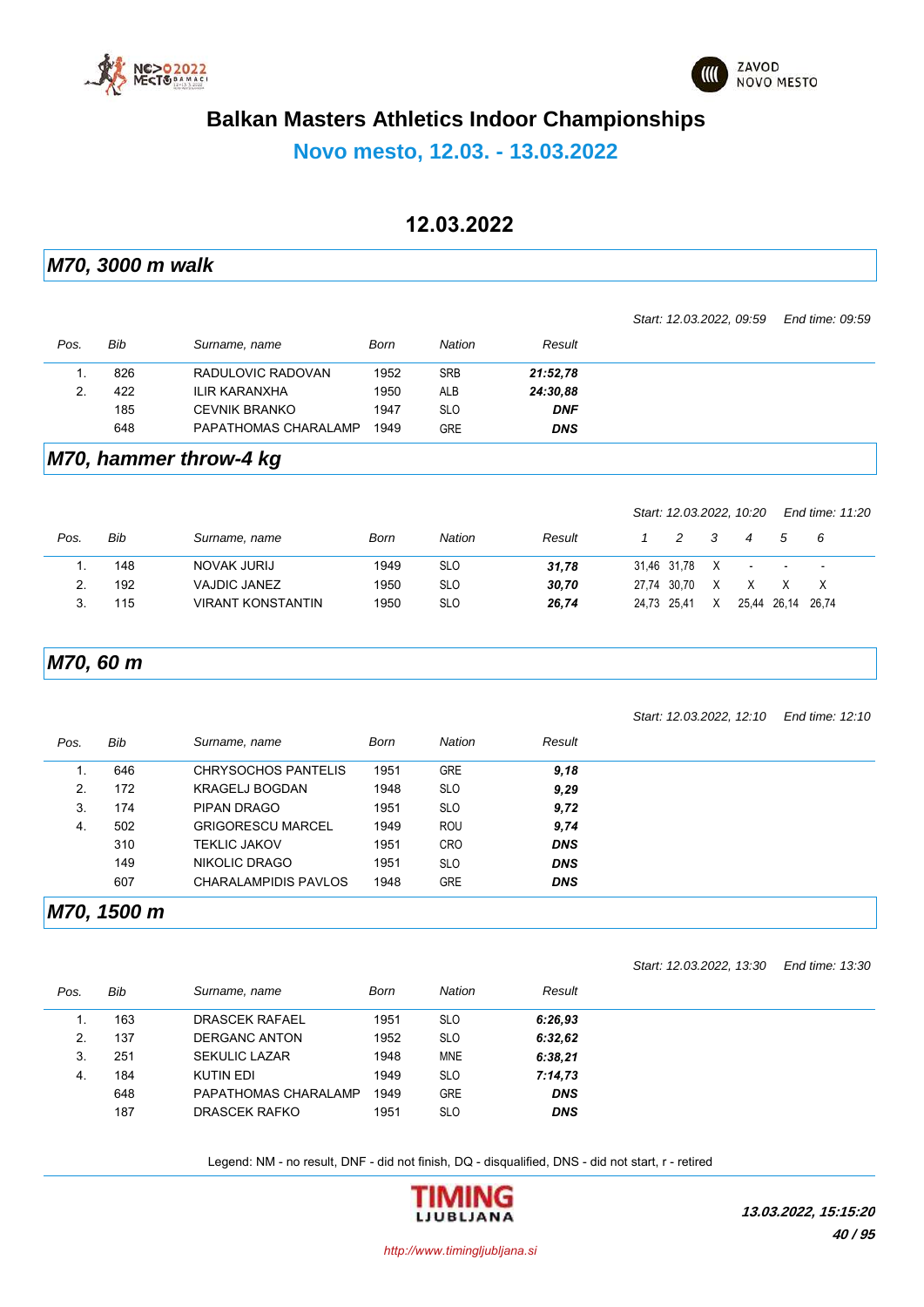



**Novo mesto, 12.03. - 13.03.2022**

*M70, triple jump*

|      |     |                       |      |               |            |                          |      | Start: 12.03.2022, 13:35 |      |      | End time: 14:00 |
|------|-----|-----------------------|------|---------------|------------|--------------------------|------|--------------------------|------|------|-----------------|
| Pos. | Bib | Surname, name         | Born | <b>Nation</b> | Result     |                          | 2    | 3                        | 4    | 5    | - 6             |
|      | 646 | CHRYSOCHOS PANTELIS   | 1951 | <b>GRE</b>    | 9,61       | 9.25                     | 9.10 | 9,10                     | 9,53 | 9.61 | - r             |
| 2.   | 174 | PIPAN DRAGO           | 1951 | <b>SLO</b>    | 7,90       | 7.83                     | 7.90 | $\overline{\phantom{a}}$ | 7.73 | 7.47 | X               |
| 3.   | 172 | <b>KRAGELJ BOGDAN</b> | 1948 | <b>SLO</b>    | 7,42       | 7.19                     | 7.35 | Χ                        | 7.42 |      | 7,34            |
| 4.   | 908 | ZHELEV DIMITAR        | 1952 | <b>BUL</b>    | 7,13       | $\overline{\phantom{0}}$ |      | $\overline{\phantom{0}}$ | $\,$ | 6.60 | 7.13            |
|      | 254 | <b>VUCINIC BRANKO</b> | 1948 | <b>MNE</b>    | <b>DNS</b> |                          |      |                          |      |      |                 |

#### *M70, discus throw-1 kg*

|      |     |                          |      |               |        |             |       | Start: 12.03.2022, 14:05 |       |                         | End time: 14:46 |  |
|------|-----|--------------------------|------|---------------|--------|-------------|-------|--------------------------|-------|-------------------------|-----------------|--|
| Pos. | Bib | Surname, name            | Born | <b>Nation</b> | Result |             | 2     | 3                        | 4     | 5                       | - 6             |  |
|      | 164 | <b>TRATNIK IGOR</b>      | 1947 | <b>SLO</b>    | 33.28  | 33.28       | X     |                          |       | 33,15 32,08 28,90 31,78 |                 |  |
|      | 115 | <b>VIRANT KONSTANTIN</b> | 1950 | <b>SLO</b>    | 31,50  | X.          |       | 29.09 31.50 30.38 29.69  |       |                         | 28.19           |  |
|      | 811 | LUKOVIC DRAGAN           | 1948 | <b>SRB</b>    | 31.42  | 29.71       | 26.94 | X                        | 31.42 |                         | X               |  |
| 4.   | 309 | KNEZ STIPO               | 1949 | <b>CRO</b>    | 31,34  | 30,49 31,34 |       | Χ                        | 29.84 |                         | 30.69           |  |

# *M70, high jump*

| Start: 12.03.2022, 15.03 End time: 15:33 |  |  |
|------------------------------------------|--|--|
|                                          |  |  |

| Pos.     | Bib | Surname, name         | Born | Nation     | Result     |  |
|----------|-----|-----------------------|------|------------|------------|--|
|          | 153 | <b>VALENCIC IZTOK</b> | 1950 | <b>SLO</b> | 1,29       |  |
| <u>.</u> | 908 | <b>ZHELEV DIMITAR</b> | 1952 | <b>BUL</b> | 1,20       |  |
|          | 254 | <b>VUCINIC BRANKO</b> | 1948 | MNE        | <b>DNS</b> |  |

|                             |  |                               |  | 105 108 111 114 117 120 123 126 129 132 |  |
|-----------------------------|--|-------------------------------|--|-----------------------------------------|--|
| 1. VALENCIC<br>IZTOK.       |  |                               |  | $\sim$ $\sim$ $\sim$ 0 0 0 0 XXO XO XXX |  |
| 2. ZHELEV<br><b>DIMITAR</b> |  | $0 \cdot \cdot \cdot \cdot 0$ |  |                                         |  |

### *M70, 400 m*

|      |                             |      |            |            | Start: 12.03.2022, 15:58 | End time: 15:58 |
|------|-----------------------------|------|------------|------------|--------------------------|-----------------|
| Pos. | Bib<br>Surname, name        | Born | Nation     | Result     |                          |                 |
|      | 310<br><b>TEKLIC JAKOV</b>  | 1951 | CRO        | <b>DNS</b> |                          |                 |
|      | <b>NIKOLIC DRAGO</b><br>149 | 1951 | <b>SLO</b> | <b>DNS</b> |                          |                 |
|      |                             |      |            |            |                          |                 |

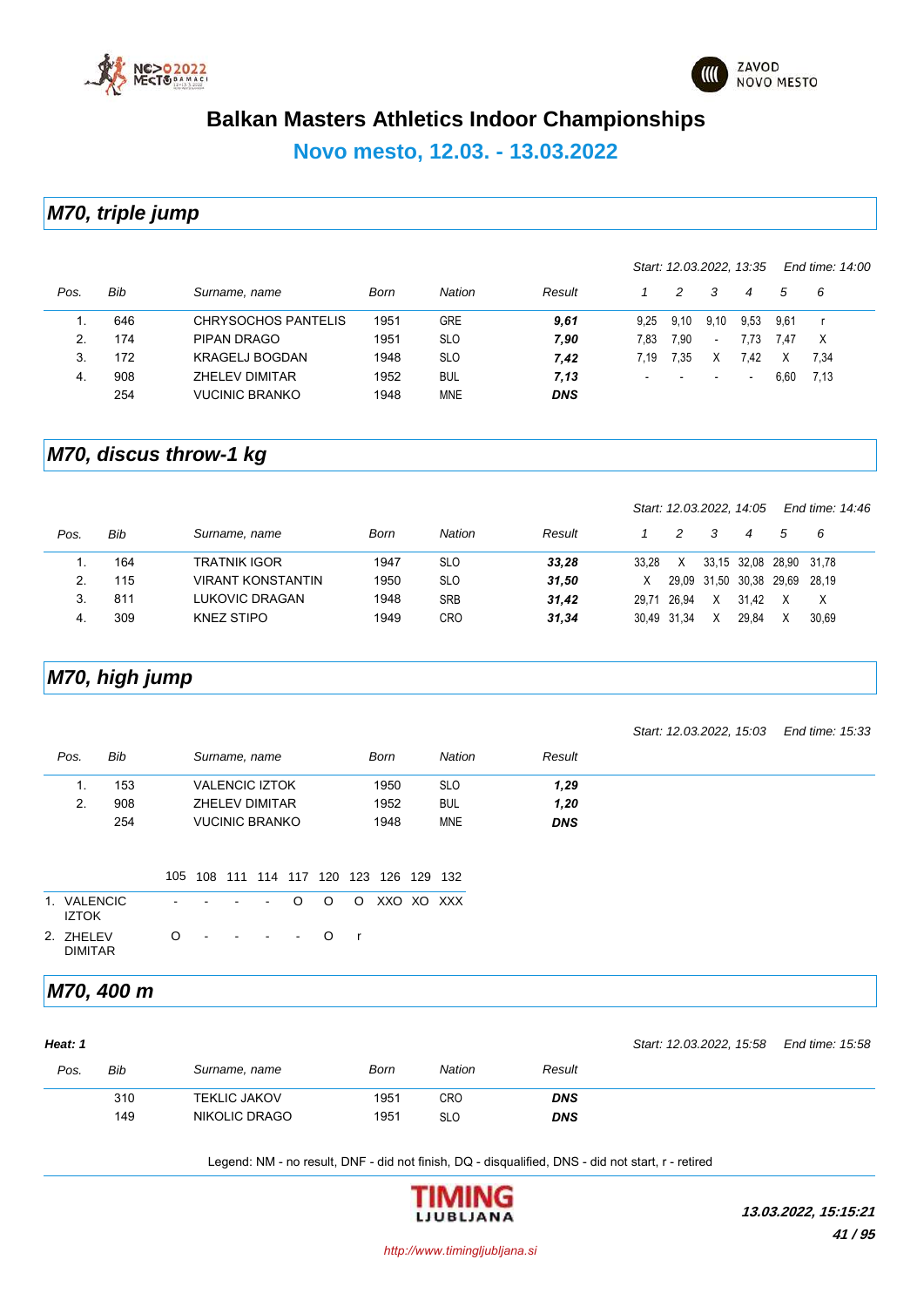



# **Novo mesto, 12.03. - 13.03.2022**

| Heat: 2 |            |                            |             |               |               |            | Start: 12.03.2022, 15.58 | End time: 15:58 |
|---------|------------|----------------------------|-------------|---------------|---------------|------------|--------------------------|-----------------|
| Pos.    | <b>Bib</b> | Surname, name              | <b>Born</b> | <b>Nation</b> |               | Result     |                          |                 |
| 1.      | 646        | <b>CHRYSOCHOS PANTELIS</b> | 1951        | <b>GRE</b>    |               | 1:10,96    |                          |                 |
| 2.      | 251        | <b>SEKULIC LAZAR</b>       | 1948        | <b>MNE</b>    |               | 1:26,93    |                          |                 |
| 3.      | 826        | RADULOVIC RADOVAN          | 1952        | <b>SRB</b>    |               | 1:34,96    |                          |                 |
|         | M70, 400 m |                            |             |               |               |            |                          | summary         |
| Pos.    | Bib        | Surname, name              | <b>Born</b> |               | <b>Nation</b> | Result     |                          |                 |
| 1.      | 646        | <b>CHRYSOCHOS PANTELIS</b> |             | 1951          | <b>GRE</b>    | 1:10,96    |                          |                 |
| 2.      | 251        | <b>SEKULIC LAZAR</b>       |             | 1948          | <b>MNE</b>    | 1:26,93    |                          |                 |
| 3.      | 826        | RADULOVIC RADOVAN          |             | 1952          | <b>SRB</b>    | 1:34,96    |                          |                 |
|         | 310        | <b>TEKLIC JAKOV</b>        |             | 1951          | <b>CRO</b>    | <b>DNS</b> |                          |                 |
|         | 149        | NIKOLIC DRAGO              |             | 1951          | <b>SLO</b>    | <b>DNS</b> |                          |                 |

*Start: 12.03.2022, 17:40 End time: 17:40*

| Pos. | Surname, name                                                                                          | <b>Nation</b> | Result     |
|------|--------------------------------------------------------------------------------------------------------|---------------|------------|
|      | SRB 70<br>814 MATIJEVIC MILAN<br>807 IVETIC VELIMIR<br>823 SLJIVIC ALEKSANDAR<br>826 RADULOVIC RADOVAN | <b>SRB</b>    | 3:35,81    |
|      | SLO 70                                                                                                 | <b>SLO</b>    | <b>DNS</b> |

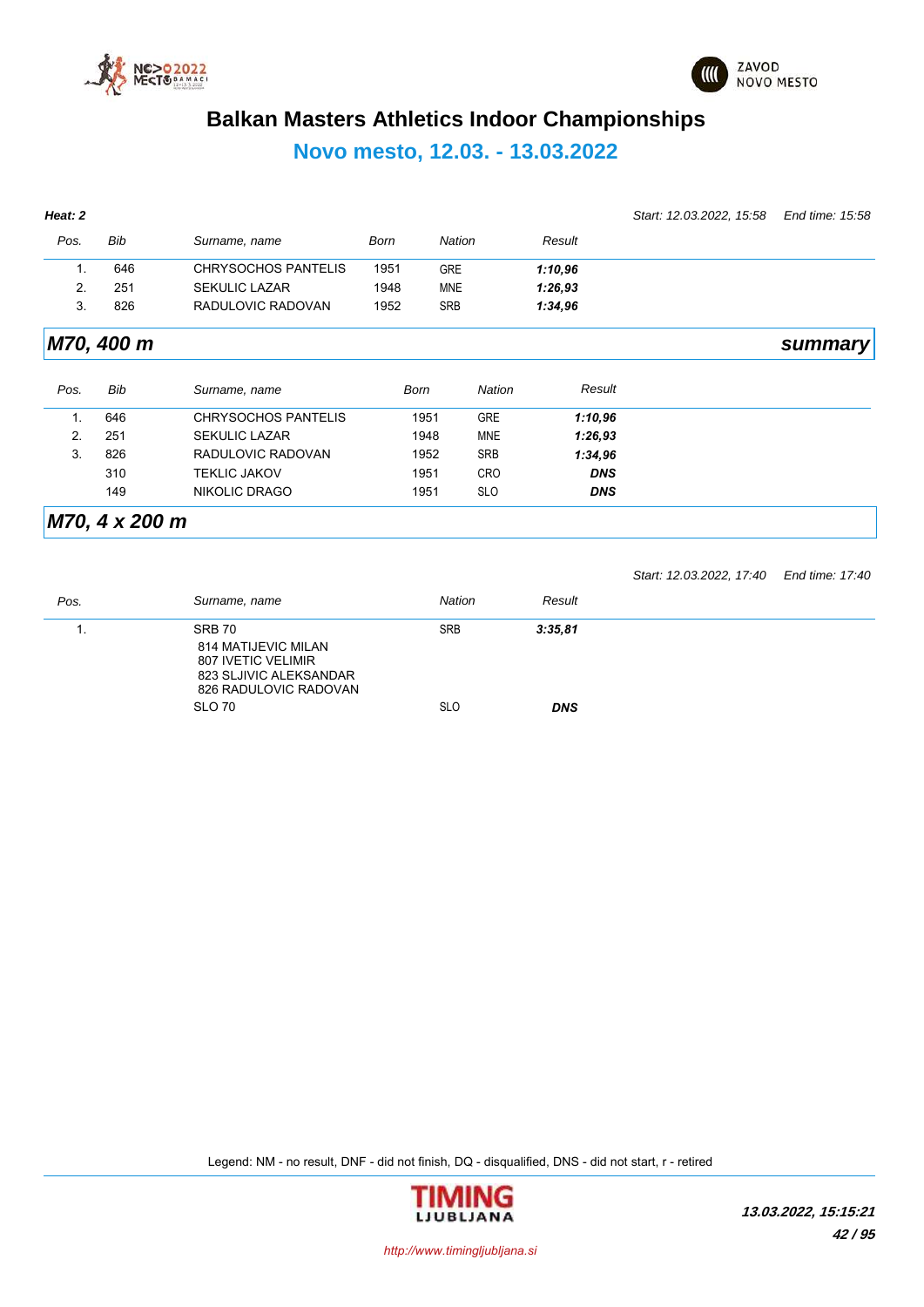



**Novo mesto, 12.03. - 13.03.2022**

### **12.03.2022**

|               | M75, 3000 m walk |                           |      |               |          |              |                   |   |                          |   |                 |  |
|---------------|------------------|---------------------------|------|---------------|----------|--------------|-------------------|---|--------------------------|---|-----------------|--|
|               |                  |                           |      |               |          |              |                   |   |                          |   |                 |  |
|               |                  |                           |      |               |          |              |                   |   | Start: 12.03.2022, 09:59 |   | End time: 09:59 |  |
| Pos.          | Bib              | Surname, name             | Born | Nation        | Result   |              |                   |   |                          |   |                 |  |
| 1.            | 619              | <b>KYRDIMOS IANNIS</b>    | 1944 | GRE           | 20:06,61 |              |                   |   |                          |   |                 |  |
| 2.            | 905              | YORDANOV YORDAN           | 1945 | <b>BUL</b>    | 30:46,61 |              |                   |   |                          |   |                 |  |
|               |                  | M75, hammer throw-4 kg    |      |               |          |              |                   |   |                          |   |                 |  |
|               |                  |                           |      |               |          |              |                   |   | Start: 12.03.2022, 10:20 |   | End time: 11:20 |  |
|               |                  |                           |      |               |          |              |                   |   |                          |   |                 |  |
| Pos.          | <b>Bib</b>       | Surname, name             | Born | <b>Nation</b> | Result   | $\mathcal I$ | 2                 | 3 | 4                        | 5 | 6               |  |
| 1.            | 131              | <b>DEVETAK MARJAN</b>     | 1946 | <b>SLO</b>    | 21,29    |              | 17,91 21,29 21,10 |   | $\mathsf{r}$             |   |                 |  |
|               | M75, 60 m        |                           |      |               |          |              |                   |   |                          |   |                 |  |
|               |                  |                           |      |               |          |              |                   |   |                          |   |                 |  |
|               |                  |                           |      |               |          |              |                   |   |                          |   | End time: 12:06 |  |
|               |                  |                           |      |               |          |              |                   |   | Start: 12.03.2022, 12:06 |   |                 |  |
| Pos.          | Bib              | Surname, name             | Born | <b>Nation</b> | Result   |              |                   |   |                          |   |                 |  |
| 1.            | 629              | OMIRIDIS DIMITRIOS        | 1945 | GRE           | 9,59     |              |                   |   |                          |   |                 |  |
| 2.            | 725              | <b>KACAR MURAT</b>        | 1946 | <b>TUR</b>    | 10,11    |              |                   |   |                          |   |                 |  |
| 3.            | 304              | POZNANOVIC BRANISLAV      | 1946 | <b>CRO</b>    | 11,02    |              |                   |   |                          |   |                 |  |
| 4.            | 807              | <b>IVETIC VELIMIR</b>     | 1946 | <b>SRB</b>    | 12,83    |              |                   |   |                          |   |                 |  |
|               | M75, 1500 m      |                           |      |               |          |              |                   |   |                          |   |                 |  |
|               |                  |                           |      |               |          |              |                   |   | Start: 12.03.2022, 13.30 |   | End time: 13:30 |  |
| Pos.          | <b>Bib</b>       | Surname, name             | Born | Nation        | Result   |              |                   |   |                          |   |                 |  |
| 1.            | 133              | <b>JEMENSEK SILVESTER</b> | 1944 | <b>SLO</b>    | 6:39,14  |              |                   |   |                          |   |                 |  |
| 2.            | 647              | PAPADATOS KONSTANTINO     | 1945 | GRE           | 7:25,78  |              |                   |   |                          |   |                 |  |
| 3.            | 147              | <b>SAVIC VLADIMIR</b>     | 1943 | <b>SLO</b>    | 7:25,87  |              |                   |   |                          |   |                 |  |
|               | M75, triple jump |                           |      |               |          |              |                   |   |                          |   |                 |  |
|               |                  |                           |      |               |          |              |                   |   | Start: 12.03.2022, 13:35 |   | End time: 14:00 |  |
| Pos.          | Bib              | Surname, name             | Born | Nation        | Result   | $\mathcal I$ | 2                 | 3 | 4                        | 5 | 6               |  |
| $\mathbf 1$ . | 905              | YORDANOV YORDAN           | 1945 | <b>BUL</b>    | 4,33     | 4,33         | $\mathbf r$       |   |                          |   |                 |  |
|               |                  |                           |      |               |          |              |                   |   |                          |   |                 |  |

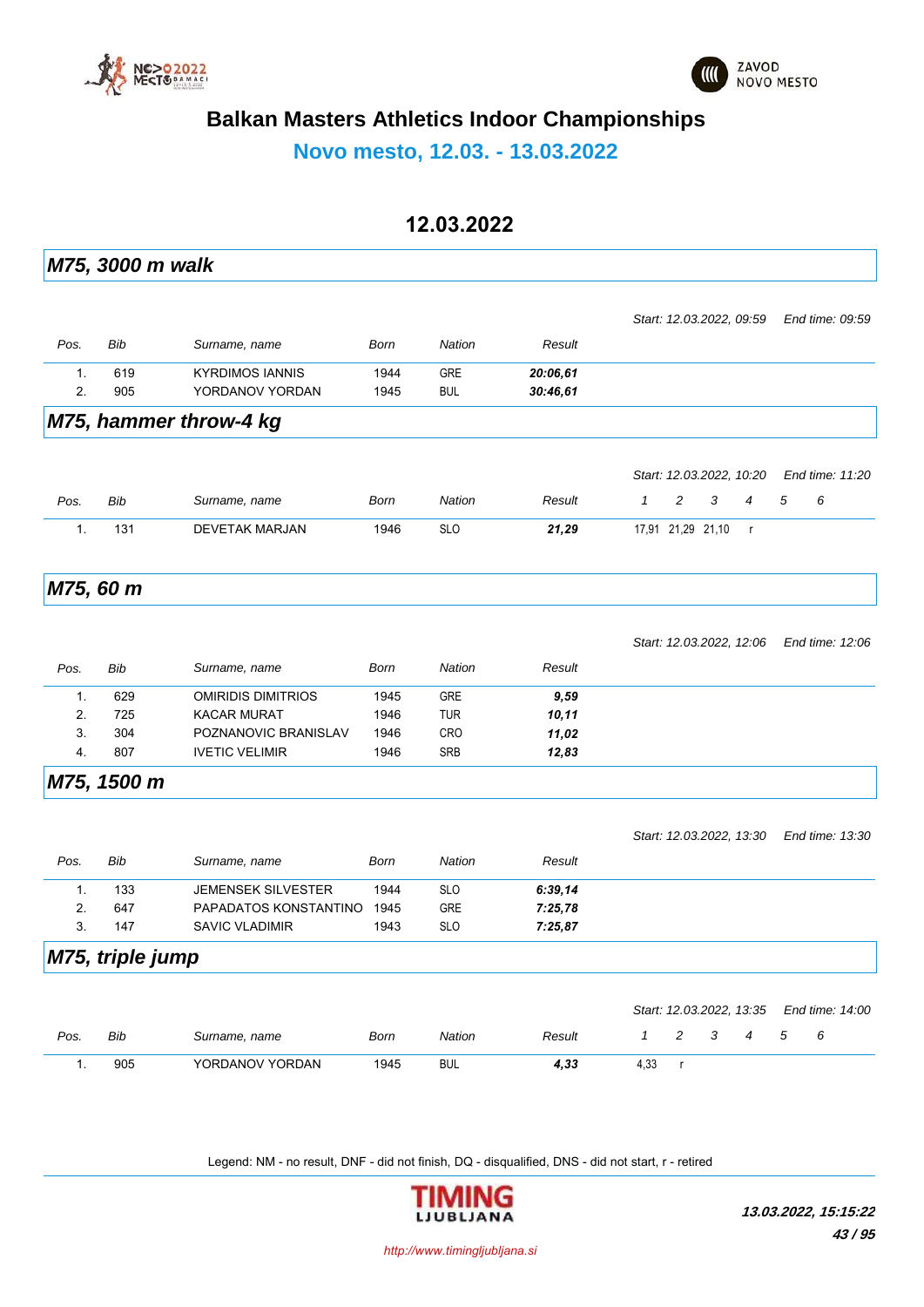



**Novo mesto, 12.03. - 13.03.2022**

|  |  | M75, discus throw-1 kg |  |
|--|--|------------------------|--|
|--|--|------------------------|--|

|               |     |                       |      |            |        | Start: 12.03.2022, 14:05 |   |   |                   |   | End time: 14:46 |  |
|---------------|-----|-----------------------|------|------------|--------|--------------------------|---|---|-------------------|---|-----------------|--|
| Pos.          | Bib | Surname, name         | Born | Nation     | Result |                          | 2 | 3 | $\overline{4}$    | 5 | - 6             |  |
|               | 131 | <b>DEVETAK MARJAN</b> | 1946 | <b>SLO</b> | 18,87  | 17,76 16,43 18,87        |   |   | X X               |   | $\mathsf{X}$    |  |
| $\mathcal{P}$ | 807 | <b>IVETIC VELIMIR</b> | 1946 | <b>SRB</b> | 16.62  | 16.62                    | X |   | 15,28 15,50 16,41 |   | 14.23           |  |
|               |     |                       |      |            |        |                          |   |   |                   |   |                 |  |

### *M75, 400 m*

*Start: 12.03.2022, 15:50 End time: 15:50*

| Pos. | Bib        | Surname, name                                           | Born         | Nation     | Result         |  |
|------|------------|---------------------------------------------------------|--------------|------------|----------------|--|
|      | 629<br>650 | <b>OMIRIDIS DIMITRIOS</b><br><b>MARAVELIAS VASILIOS</b> | 1945<br>1944 | GRE<br>GRE | 1:23.85<br>DNS |  |

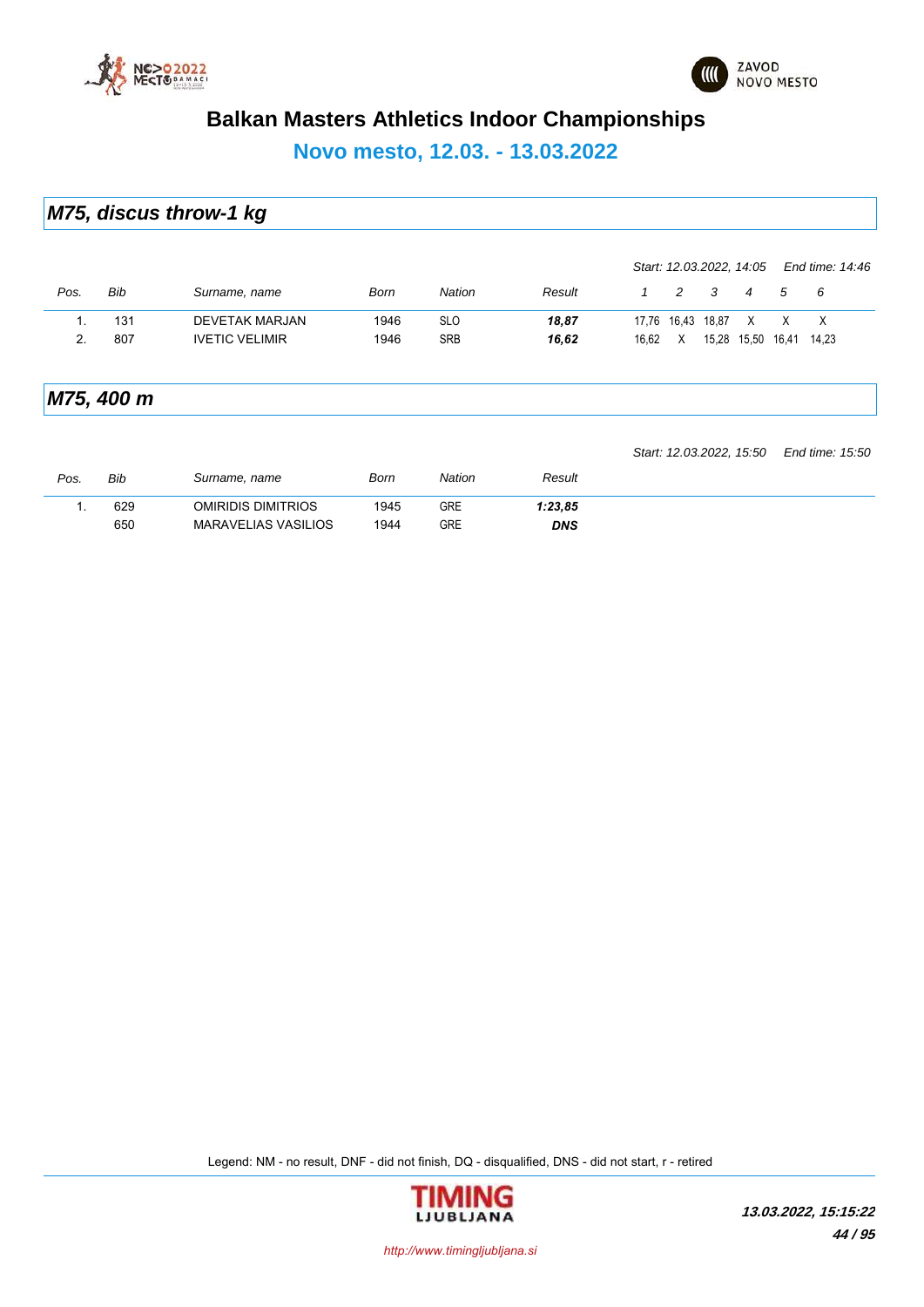



**Novo mesto, 12.03. - 13.03.2022**

### **12.03.2022**

|      | M80, 3000 m walk |                           |             |               |            |              |                   |       |                          |       |                 |  |
|------|------------------|---------------------------|-------------|---------------|------------|--------------|-------------------|-------|--------------------------|-------|-----------------|--|
|      |                  |                           |             |               |            |              |                   |       |                          |       |                 |  |
|      |                  |                           |             |               |            |              |                   |       | Start: 12.03.2022, 09:59 |       | End time: 09:59 |  |
| Pos. | Bib              | Surname, name             | <b>Born</b> | <b>Nation</b> | Result     |              |                   |       |                          |       |                 |  |
| 1.   | 823              | <b>SLJIVIC ALEKSANDAR</b> | 1941        | <b>SRB</b>    | 24:41,67   |              |                   |       |                          |       |                 |  |
| 2.   | 129              | <b>JERCIC LUDVIK</b>      | 1938        | <b>SLO</b>    | 27:43,12   |              |                   |       |                          |       |                 |  |
|      |                  | M80, hammer throw-3 kg    |             |               |            |              |                   |       |                          |       |                 |  |
|      |                  |                           |             |               |            |              |                   |       |                          |       |                 |  |
|      |                  |                           |             |               |            |              |                   |       | Start: 12.03.2022, 10:20 |       | End time: 11:20 |  |
| Pos. | <b>Bib</b>       | Surname, name             | Born        | <b>Nation</b> | Result     | $\mathcal I$ | $\overline{c}$    | 3     | $\overline{4}$           | 5     | 6               |  |
| 1.   | 103              | URSIC JOZE                | 1939        | <b>SLO</b>    | 25,63      | Χ            | 24,66             |       | 24,32 23,19 25,63        |       | 24,34           |  |
| 2.   | 284              | <b>MARIC STANKO</b>       | 1942        | BIH           | 25,57      | 24,39        | Χ                 |       | 23,45 24,75              | Χ     | 25,57           |  |
| 3.   | 193              | PISIC VASILIJ             | 1939        | <b>SLO</b>    | 23,43      | 23,43        | Χ                 |       | 20,84 21,39 20,77        |       | X               |  |
| 4.   | 196              | <b>VAJDIC ALOJZ</b>       | 1940        | <b>SLO</b>    | 22,98      | 22,98        | Χ                 | Χ     | X                        | 21,96 | Χ               |  |
| 5.   | 191              | <b>KLARIC IVAN</b>        | 1941        | <b>SLO</b>    | 22,94      | X            | X                 |       | 21,56 22,94 21,45 22,46  |       |                 |  |
|      | 194              | <b>STANIC JANCE</b>       | 1940        | <b>SLO</b>    | <b>DNS</b> |              |                   |       |                          |       |                 |  |
|      | M80, 60 m        |                           |             |               |            |              |                   |       |                          |       |                 |  |
|      |                  |                           |             |               |            |              |                   |       |                          |       |                 |  |
|      |                  |                           |             |               |            |              |                   |       | Start: 12.03.2022, 11:59 |       | End time: 11:59 |  |
| Pos. | Bib              | Surname, name             | Born        | <b>Nation</b> | Result     |              |                   |       |                          |       |                 |  |
| 1.   | 177              | <b>MOLJK VALENTIN</b>     | 1940        | <b>SLO</b>    | 11,35      |              |                   |       |                          |       |                 |  |
| 2.   | 923              | <b>VELICHKOV PETKO</b>    | 1938        | <b>BUL</b>    | 17,93      |              |                   |       |                          |       |                 |  |
|      |                  | M80, discus throw-1 kg    |             |               |            |              |                   |       |                          |       |                 |  |
|      |                  |                           |             |               |            |              |                   |       |                          |       |                 |  |
|      |                  |                           |             |               |            |              |                   |       | Start: 12.03.2022, 14:05 |       | End time: 14:46 |  |
| Pos. | Bib              | Surname, name             | <b>Born</b> | <b>Nation</b> | Result     | $\mathbf{1}$ | $\overline{c}$    | 3     | $\overline{4}$           | 5     | 6               |  |
| 1.   | 305              | <b>BOGOJEVIC BOZIDAR</b>  | 1941        | <b>CRO</b>    | 23,76      | 22,97        | 23,04             | 23,76 | Χ                        | Χ     | 20,34           |  |
| 2.   | 193              | PISIC VASILIJ             | 1939        | <b>SLO</b>    | 23,46      |              | 19,02 19,85 20,85 |       | Χ                        | 20,97 | 23,46           |  |
| 3.   | 284              | <b>MARIC STANKO</b>       | 1942        | BIH           | 23,25      | 21,56        | Χ                 |       | 21,97 21,43              | 23,25 | X               |  |
| 4.   | 103              | URSIC JOZE                | 1939        | <b>SLO</b>    | 22,83      |              | 22,18 21,47 22,83 |       | Χ                        | 22,24 | 21,58           |  |
| 5.   | 191              | <b>KLARIC IVAN</b>        | 1941        | <b>SLO</b>    | 19,53      | 15,90        | X                 | 17,64 | X                        | X     | 19,53           |  |
|      | 194              | <b>STANIC JANCE</b>       | 1940        | <b>SLO</b>    | <b>DNS</b> |              |                   |       |                          |       |                 |  |

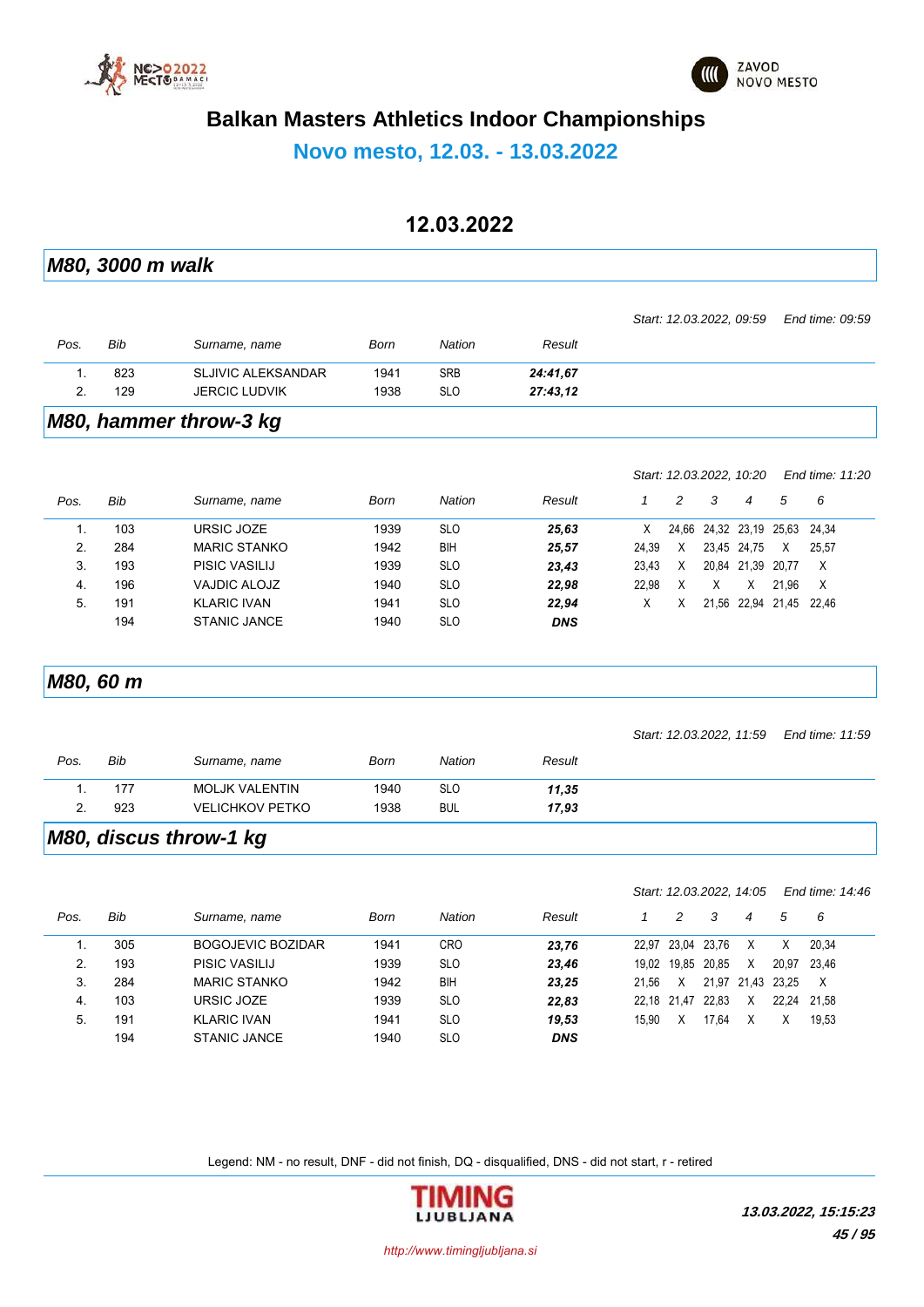



**Novo mesto, 12.03. - 13.03.2022**

*M80, high jump*

*Pos. Bib Surname, name Born Nation Result Start: 12.03.2022, 15:03 End time: 15:33* 1. 177 MOLJK VALENTIN 1940 SLO *1,17* 305 BOGOJEVIC BOZIDAR 1941 CRO *DNS* 111 114 117 120 1. MOLJK O O O XXX VALENTIN

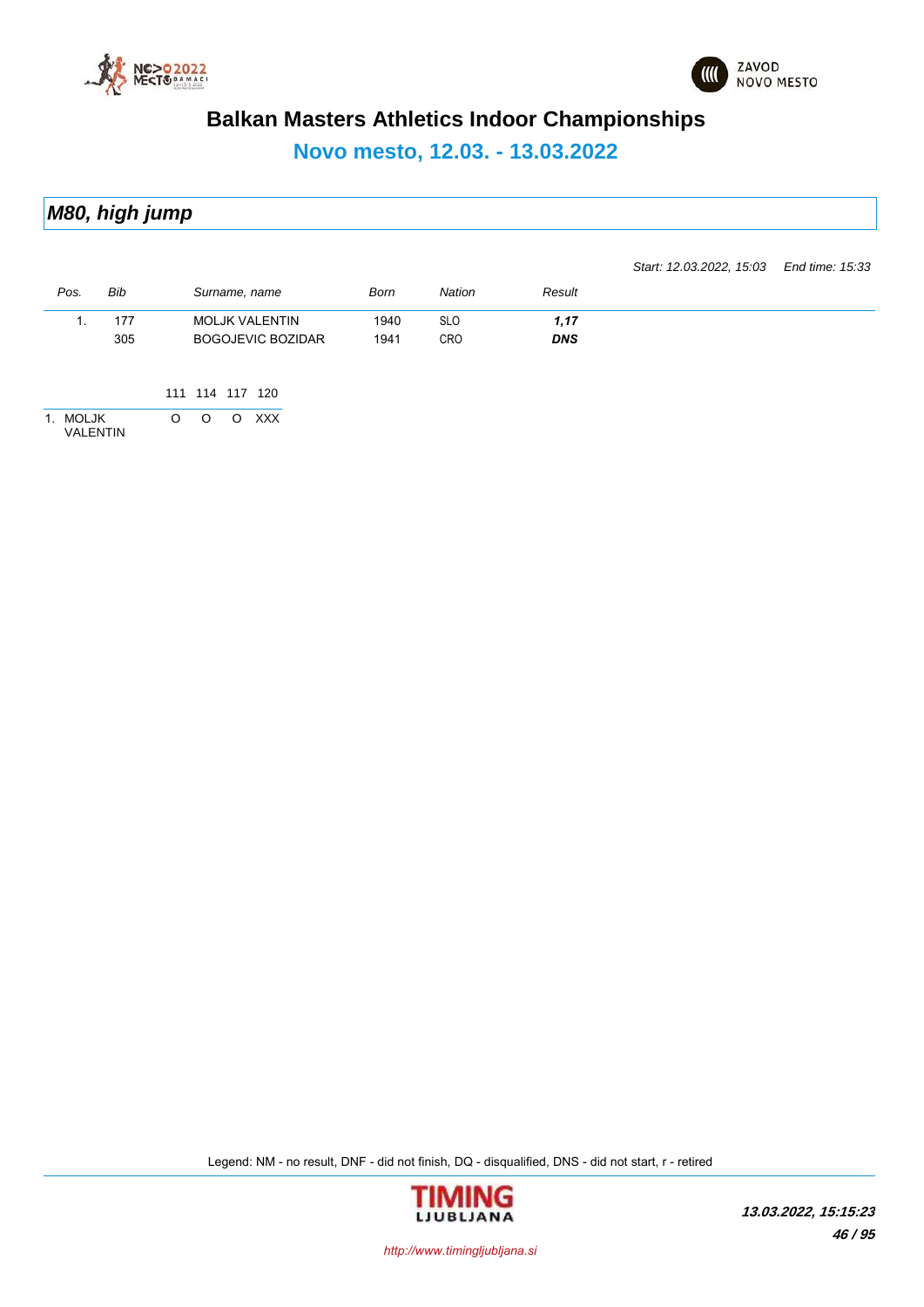



**Novo mesto, 12.03. - 13.03.2022**

### **12.03.2022**

*M85, 3000 m walk Pos. Bib Surname, name Born Nation Result Start: 12.03.2022, 09:59 End time: 09:59* 649 DOUSIS PANAGIOTIS 1933 GRE *DNS* 832 \* STEVANOVIC VLADIMIR 1934 SRB *DNS M85, hammer throw-3 kg Pos. Bib Surname, name Born Nation Result Start: 12.03.2022, 10:20 End time: 11:20 1 2 3 4 5 6* 1. 119 SLUGA MARKO 1935 SLO *25,29* 24,35 24,16 24,23 25,29 24,80 25,15 *M85, 60 m Pos. Bib Surname, name Born Nation Result Start: 12.03.2022, 11:59 End time: 11:59* 1. 814 MATIJEVIC MILAN 1935 SRB *13,38* 2. 429 NEXHAT XHEMALCE 1936 ALB *14,20 M85, 1500 m Pos. Bib Surname, name Born Nation Result Start: 12.03.2022, 13:30 End time: 13:30* 1. 517 HECKO IOSIF 1936 ROU *9:22,79* 832 \* STEVANOVIC VLADIMIR 1934 SRB *DNS* 649 DOUSIS PANAGIOTIS 1933 GRE *DNS M85, high jump Pos. Bib Surname, name Born Nation Result Start: 12.03.2022, 15:03 End time: 15:33* 1. 119 SLUGA MARKO 1935 SLO *1,14* 105 108 111 114 117 1. SLUGA MARKO O O XXO XO XXX Legend: NM - no result, DNF - did not finish, DQ - disqualified, DNS - did not start, r - retired

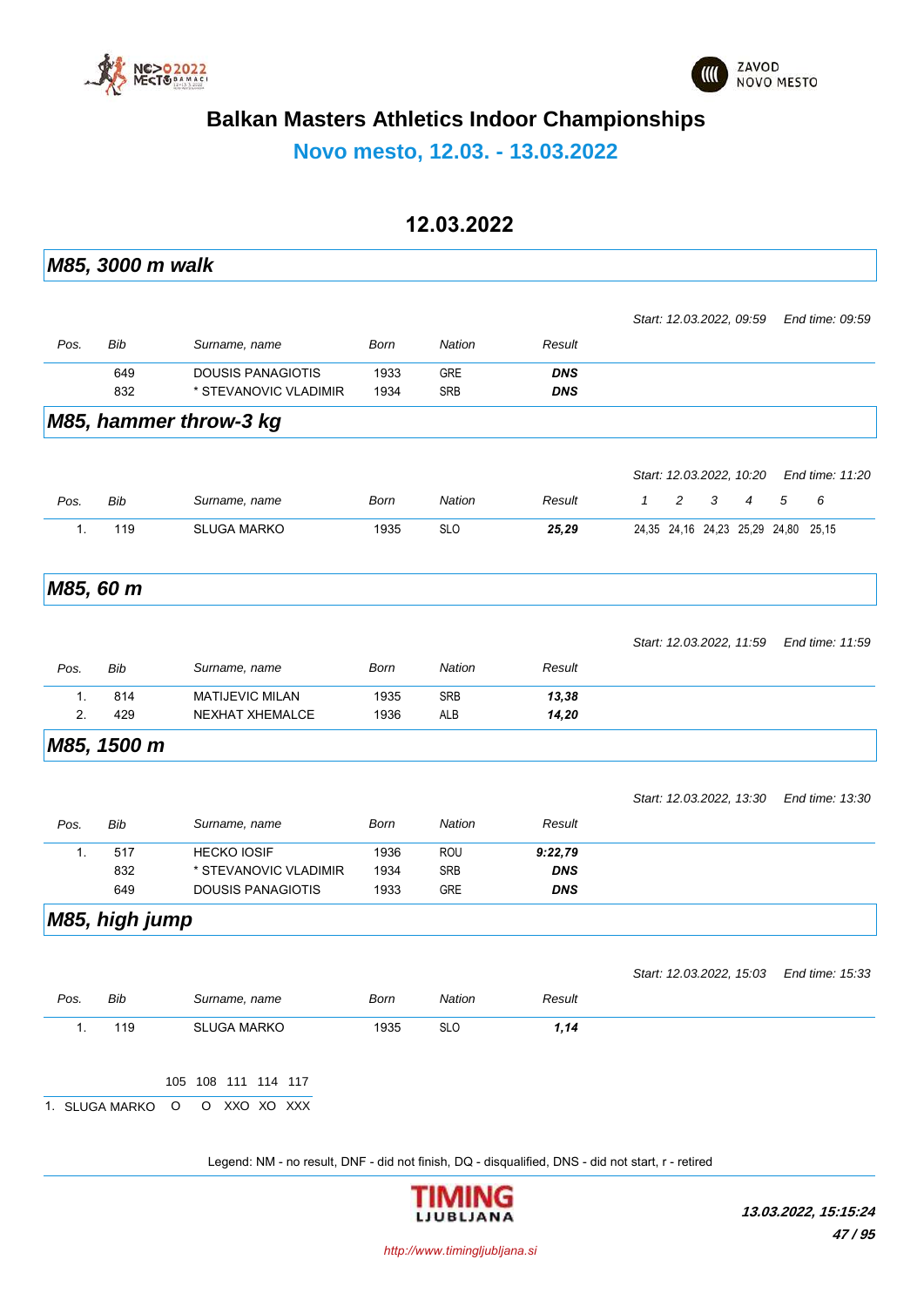



**Novo mesto, 12.03. - 13.03.2022**

| M85, 400 m                               |  |
|------------------------------------------|--|
|                                          |  |
| Start: 12.03.2022, 15.50 End time: 15.50 |  |

| Pos. | Bib    | <sup>∶</sup> urname. name | Born | Nation | Result                      |
|------|--------|---------------------------|------|--------|-----------------------------|
| . .  | $\sim$ | <b>XHEMALCE</b><br>(HAT   | 1936 | ALB    | <b>2.42 12</b><br>2. IJ, TJ |

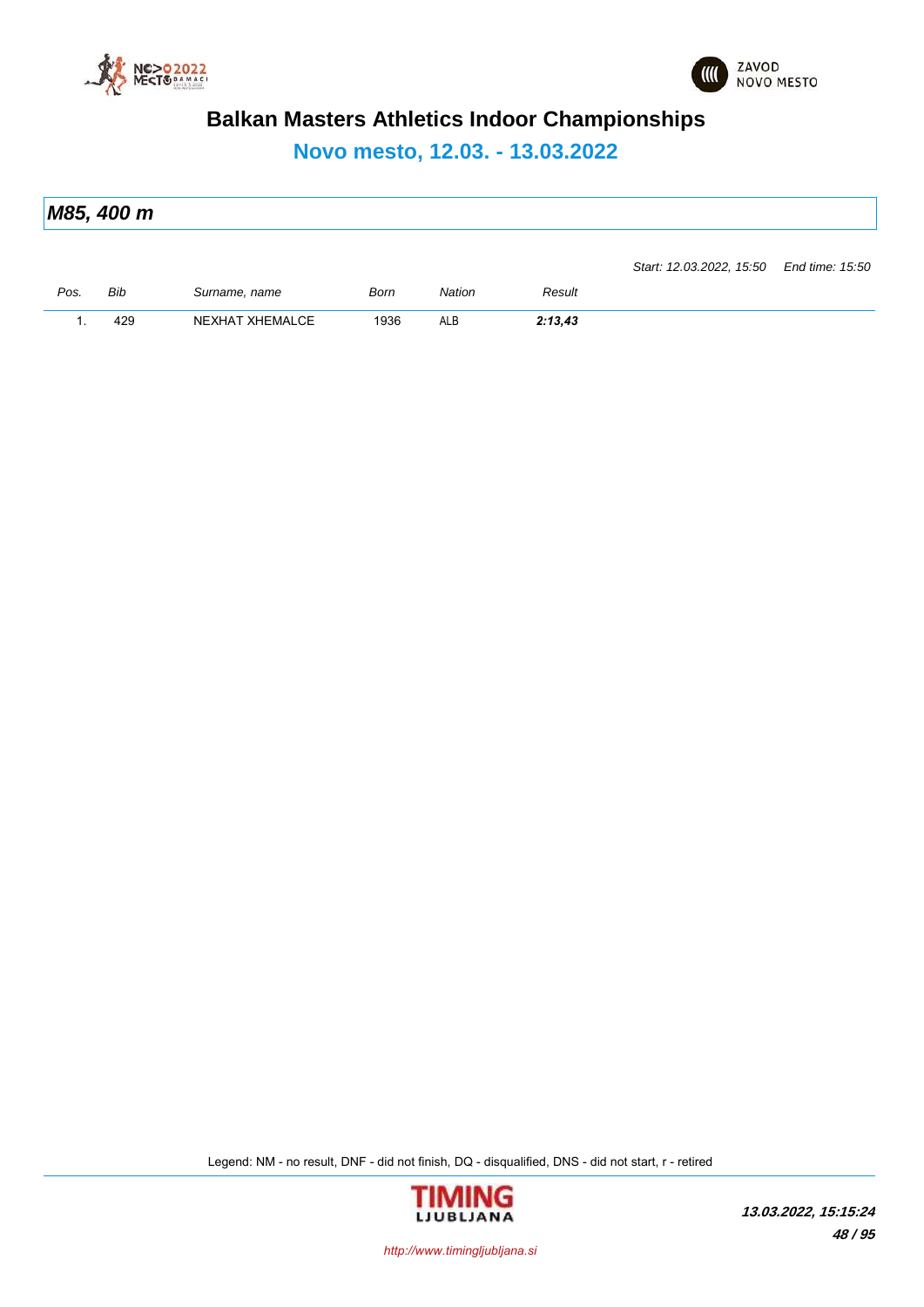



**Novo mesto, 12.03. - 13.03.2022**

## **12.03.2022**

|                | M90, 60 m  |                             |             |               |         |                          |                 |
|----------------|------------|-----------------------------|-------------|---------------|---------|--------------------------|-----------------|
|                |            |                             |             |               |         | Start: 12.03.2022, 11:59 | End time: 11:59 |
| Pos.           | Bib        | Surname, name               | <b>Born</b> | <b>Nation</b> | Result  |                          |                 |
| $\mathbf{1}$ . | 641        | CHATZIEMMANOUIL KONSTA 1929 |             | <b>GRE</b>    | 13,18   |                          |                 |
|                | M90, 400 m |                             |             |               |         |                          |                 |
|                |            |                             |             |               |         | Start: 12.03.2022, 15:50 | End time: 15:50 |
| Pos.           | Bib        | Surname, name               | <b>Born</b> | <b>Nation</b> | Result  |                          |                 |
| 1.             | 641        | CHATZIEMMANOUIL KONSTA 1929 |             | <b>GRE</b>    | 2:10,92 |                          |                 |

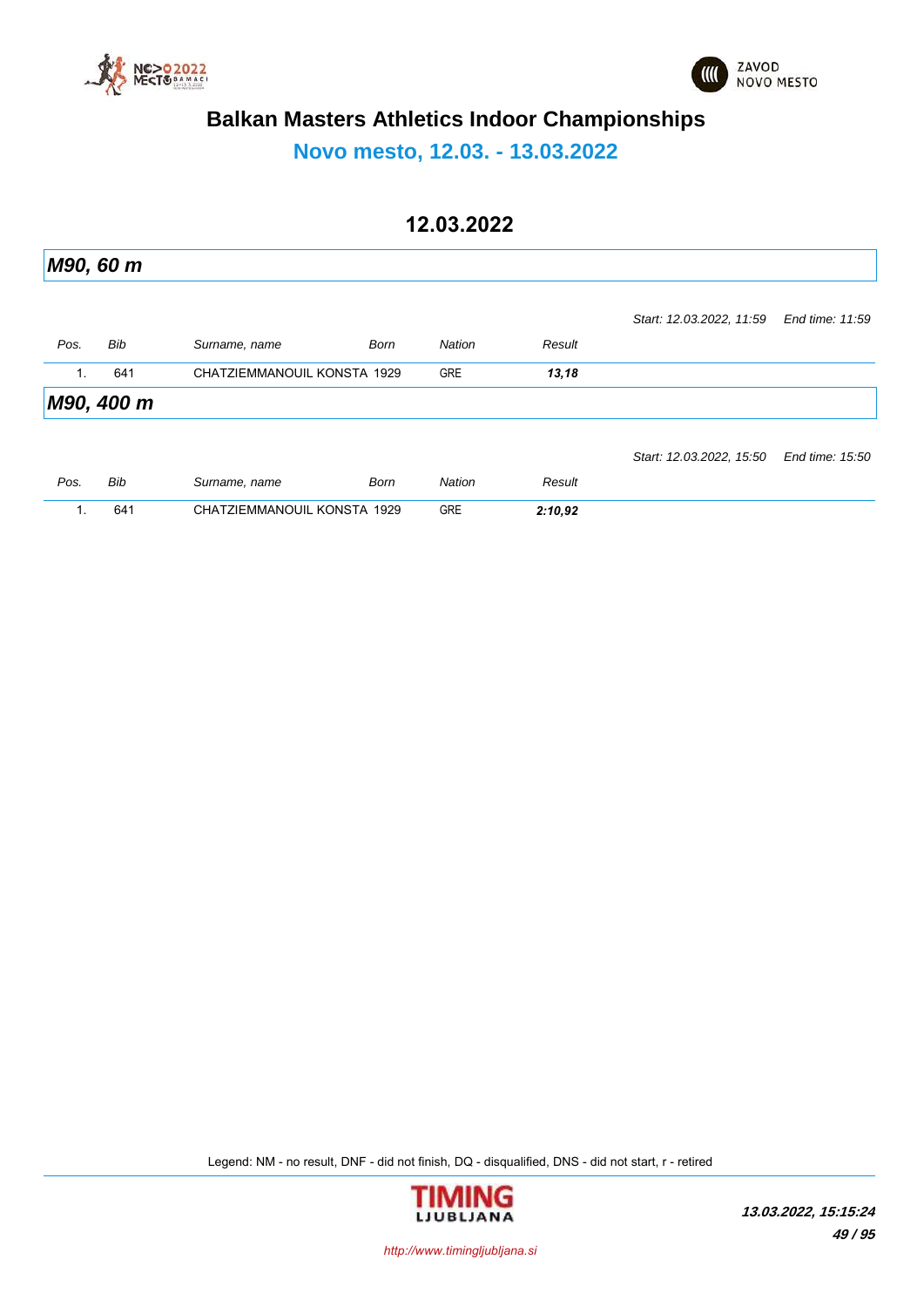



**Novo mesto, 12.03. - 13.03.2022**

#### **13.03.2022**

*F35, 60 m hurdles (13.00 / 0.84 / 8.50) Pos. Bib Surname, name Born Nation Result Start: 13.03.2022, 08:41 End time: 08:41* 1. 603 ROKKAKI AIKATERINI 1984 GRE *12,76 F35, javelin throw-600 g Pos. Bib Surname, name Born Nation Result Start: 13.03.2022, 09:00 End time: 09:38 1 2 3 4 5 6* 915 DONCHEVA TANYA 1983 BUL *DNS F35, long jump Pos. Bib Surname, name Born Nation Result Start: 13.03.2022, 09:30 End time: 10:15 1 2 3 4 5 6* 1. 601 RIZOPOULOU CHRISANTHI 1982 GRE *4,16* X 4,16 X X X X *F35, shot put-4 kg Pos. Bib Surname, name Born Nation Result Start: 13.03.2022, 10:00 End time: 10:19 1 2 3 4 5 6* 1. 620 LAMPROGLOU AGGELIKI 1983 GRE *8,15* 7,69 7,35 7,49 7,92 8,15 7,94 *F35, 800 m Pos. Bib Surname, name Born Nation Result Start: 13.03.2022, 12:01 End time: 12:01* 1. 105 ZALIG TJASA 1983 SLO *2:33,95* 2. 907 HRISTOVA TSVETELINA 1985 BUL *3:00,07*

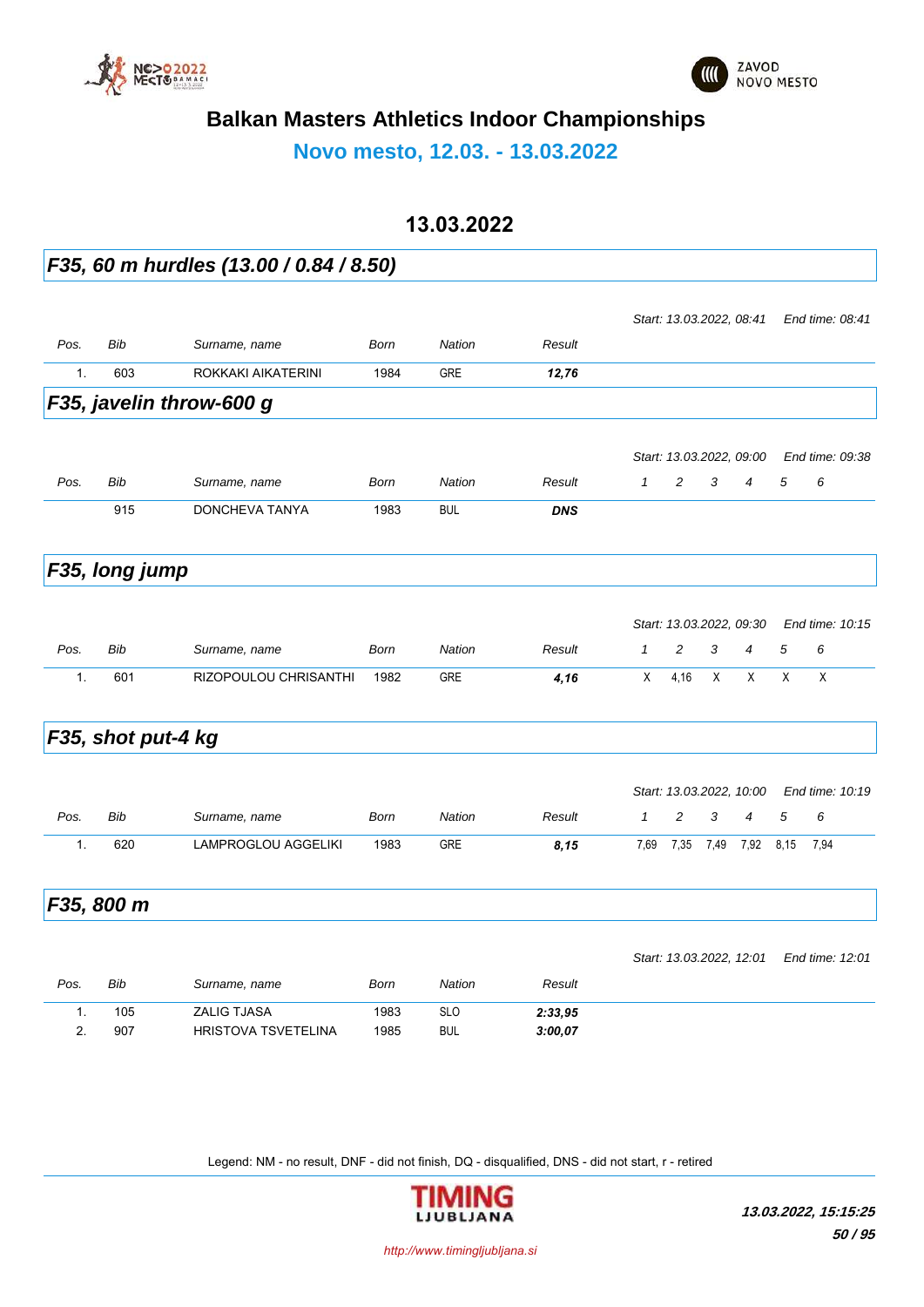



**Novo mesto, 12.03. - 13.03.2022**

*F35, 200 m*

| Heat: 1 |            |                       |             |               |            | Start: 13.03.2022, 13:32 | End time: 13:32 |
|---------|------------|-----------------------|-------------|---------------|------------|--------------------------|-----------------|
| Pos.    | Bib        | Surname, name         | <b>Born</b> | <b>Nation</b> | Result     |                          |                 |
|         | 611        | KANAKARI AIKATERINI   | 1984        | <b>GRE</b>    | <b>DNS</b> |                          |                 |
| Heat: 2 |            |                       |             |               |            | Start: 13.03.2022, 13:32 | End time: 13:32 |
| Pos.    | Bib        | Surname, name         | Born        | <b>Nation</b> | Result     |                          |                 |
| 1.      | 603        | ROKKAKI AIKATERINI    | 1984        | <b>GRE</b>    | 30,43      |                          |                 |
| 2.      | 105        | <b>ZALIG TJASA</b>    | 1983        | <b>SLO</b>    | 30,74      |                          |                 |
| 3.      | 339        | <b>JEDUT STEFICA</b>  | 1983        | <b>CRO</b>    | 30,90      |                          |                 |
| 4.      | 601        | RIZOPOULOU CHRISANTHI | 1982        | <b>GRE</b>    | 32,42      |                          |                 |
|         | F35, 200 m |                       |             |               |            |                          | summary         |

| Pos. | Bib | Surname, name         | Born | Nation     | Result     |
|------|-----|-----------------------|------|------------|------------|
|      | 603 | ROKKAKI AIKATERINI    | 1984 | <b>GRE</b> | 30,43      |
| 2.   | 105 | <b>ZALIG TJASA</b>    | 1983 | <b>SLO</b> | 30,74      |
| 3.   | 339 | <b>JEDUT STEFICA</b>  | 1983 | <b>CRO</b> | 30,90      |
| 4.   | 601 | RIZOPOULOU CHRISANTHI | 1982 | <b>GRE</b> | 32,42      |
|      | 611 | KANAKARI AIKATERINI   | 1984 | <b>GRE</b> | <b>DNS</b> |

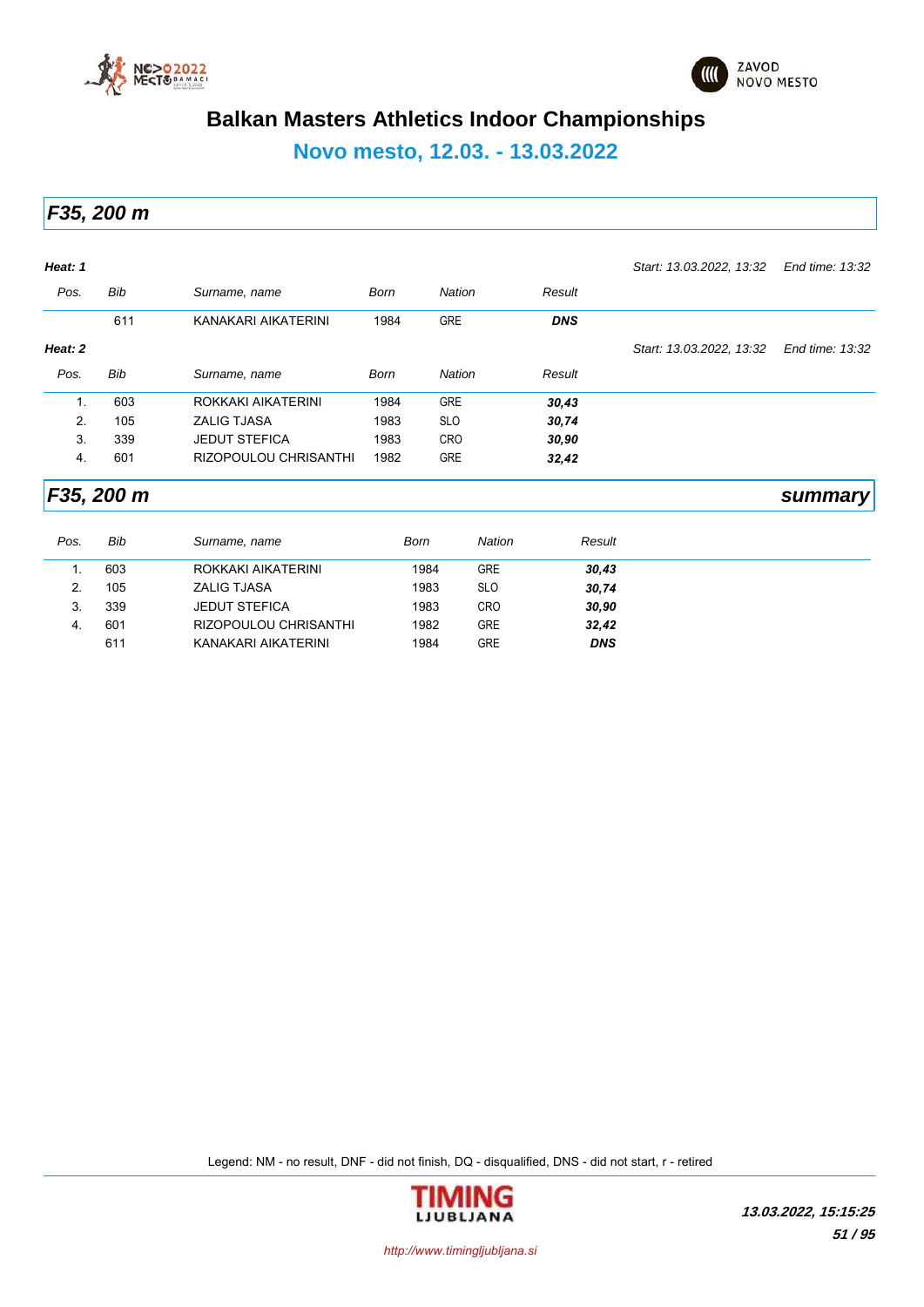



**Novo mesto, 12.03. - 13.03.2022**

#### **13.03.2022**

*F40, 60 m hurdles (12.00 / 0.762 / 8.00)*

|      | F40, long jump |                       |      |            |        |                          |                 |
|------|----------------|-----------------------|------|------------|--------|--------------------------|-----------------|
|      | 104            | <b>GACNIK BARBARA</b> | 1979 | <b>SLO</b> | 12,89  |                          |                 |
| Pos. | Bib            | Surname, name         | Born | Nation     | Result |                          |                 |
|      |                |                       |      |            |        | Start: 13.03.2022, 08.41 | End time: 08:41 |

|      |     |                       |      |            |        | Start: 13.03.2022, 09:30 |      |        |      |               | End time: 10:15 |  |  |
|------|-----|-----------------------|------|------------|--------|--------------------------|------|--------|------|---------------|-----------------|--|--|
| Pos. | Bib | Surname, name         | Born | Nation     | Result |                          |      |        | 4    | $\mathcal{D}$ | - 6             |  |  |
|      | 104 | <b>GACNIK BARBARA</b> | 1979 | <b>SLO</b> | 3,89   | X                        | 3,55 | - 3.89 |      |               |                 |  |  |
|      | 824 | TODOROVIC JELENA      | 1982 | SRB        | 2,75   | 2.55                     | 2.52 | 2,52   | 2.71 | 2.60          | 2.75            |  |  |

#### *F40, 3000 m*

|      |     |                      |      |            |            | Start: 13.03.2022, 09.34 | End time: 09:34 |
|------|-----|----------------------|------|------------|------------|--------------------------|-----------------|
| Pos. | Bib | Surname, name        | Born | Nation     | Result     |                          |                 |
|      | 640 | <b>VENETI FOTINI</b> | 1979 | <b>GRE</b> | 12:58.88   |                          |                 |
|      | 467 | DOMAZETOVSKA MARINA  | 1977 | <b>MKD</b> | <b>DNS</b> |                          |                 |

### *F40, shot put-4 kg*

|      |     |                       |      |            |        |      |                | Start: 13.03.2022, 10.00 |                |      | End time: 10:19 |
|------|-----|-----------------------|------|------------|--------|------|----------------|--------------------------|----------------|------|-----------------|
| Pos. | Bib | Surname, name         | Born | Nation     | Result |      | $\overline{2}$ | 3                        | $\overline{4}$ | 5    | - 6             |
|      | 152 | KOKOSINEK ANDREJA     | 1977 | <b>SLO</b> | 9,66   | 9,66 | 9,65           | 9,56                     | 9,16           | 9.64 | X               |
|      | 104 | <b>GACNIK BARBARA</b> | 1979 | <b>SLO</b> | 6,86   | 6.64 | 6.86           |                          |                |      |                 |
|      |     |                       |      |            |        |      |                |                          |                |      |                 |

*F40, 800 m*

|      |     |                      |      |            |         | Oldil. 19.09.2022, IZ.01 | LIIU UIII <del>C</del> . 12.01 |
|------|-----|----------------------|------|------------|---------|--------------------------|--------------------------------|
| Pos. | Bib | Surname, name        | Born | Nation     | Result  |                          |                                |
|      | 125 | <b>CAUSEVIC MASA</b> | 1977 | <b>SLO</b> | 2:37.79 |                          |                                |
|      | 824 | TODOROVIC JELENA     | 1982 | <b>SRB</b> | 4:01.64 |                          |                                |

Legend: NM - no result, DNF - did not finish, DQ - disqualified, DNS - did not start, r - retired



*Start: 13.03.2022, 12:01 End time: 12:01*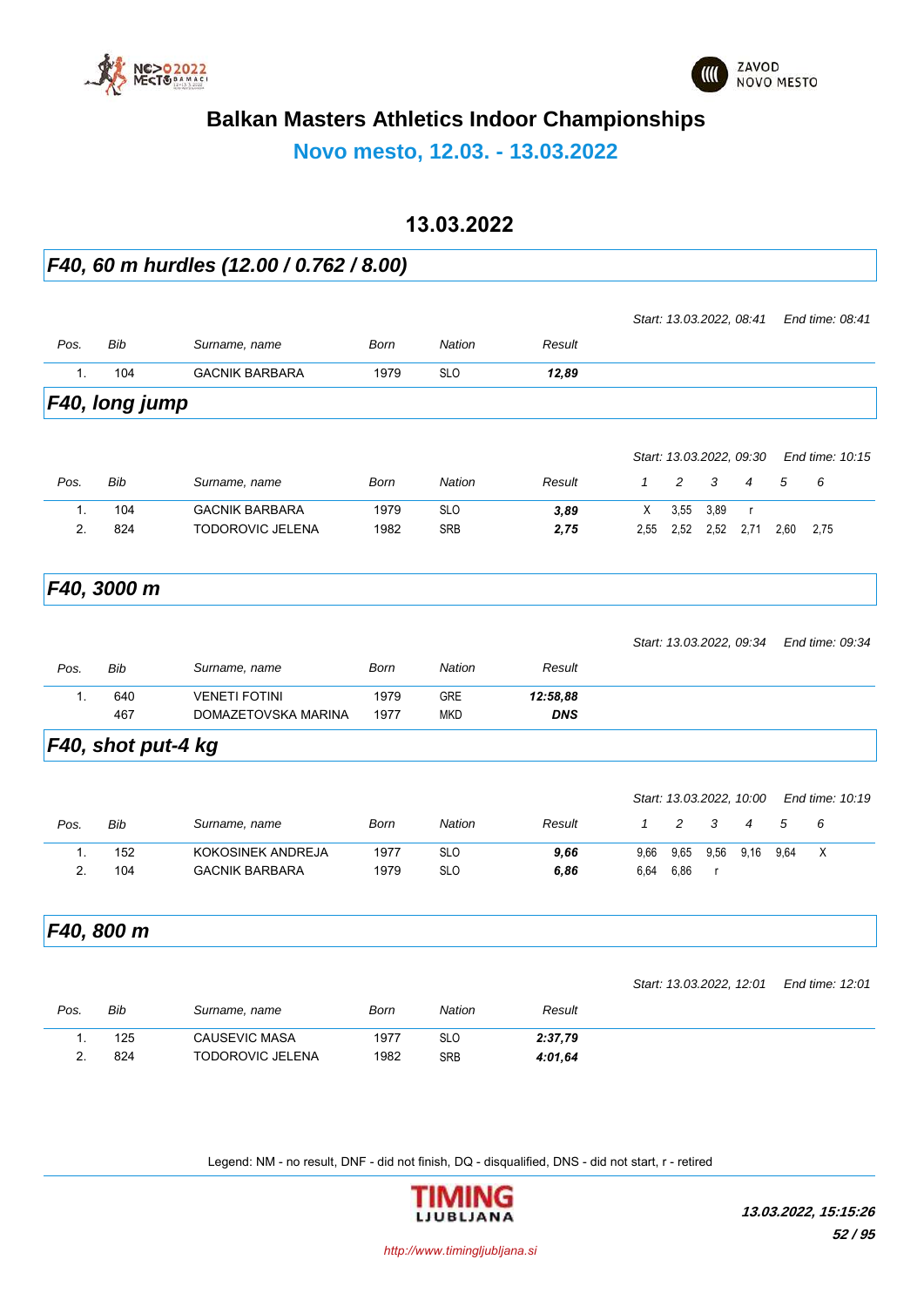



**Novo mesto, 12.03. - 13.03.2022**

*F40, 200 m*

| Heat: 1 |     |                        |      |            |        | Start: 13.03.2022, 13.25 | End time: 13:25 |
|---------|-----|------------------------|------|------------|--------|--------------------------|-----------------|
| Pos.    | Bib | Surname, name          | Born | Nation     | Result |                          |                 |
| 1.      | 630 | PANAGIOTIDOU MARIA     | 1979 | <b>GRE</b> | 27,38  |                          |                 |
| 2.      | 125 | CAUSEVIC MASA          | 1977 | <b>SLO</b> | 32,29  |                          |                 |
| Heat: 2 |     |                        |      |            |        | Start: 13.03.2022, 13.28 | End time: 13:28 |
| Pos.    | Bib | Surname, name          | Born | Nation     | Result |                          |                 |
| 1.      | 335 | <b>SPIEGL KRISTINA</b> | 1978 | <b>CRO</b> | 31,45  |                          |                 |
| 2.      | 136 | KOSAR JANJA            | 1978 | <b>SLO</b> | 35,65  |                          |                 |
| 3.      | 925 | CHOTOVA GALINA         | 1977 | <b>BUL</b> | 35,67  |                          |                 |

*F40, 200 m summary*

| Pos. | Bib | Surname, name          | Born | <b>Nation</b> | Result |  |
|------|-----|------------------------|------|---------------|--------|--|
|      | 630 | PANAGIOTIDOU MARIA     | 1979 | <b>GRE</b>    | 27,38  |  |
|      | 335 | <b>SPIEGL KRISTINA</b> | 1978 | <b>CRO</b>    | 31,45  |  |
| 3.   | 125 | CAUSEVIC MASA          | 1977 | <b>SLO</b>    | 32,29  |  |
| -4.  | 136 | KOSAR JANJA            | 1978 | <b>SLO</b>    | 35,65  |  |
| 5.   | 925 | <b>CHOTOVA GALINA</b>  | 1977 | <b>BUL</b>    | 35,67  |  |

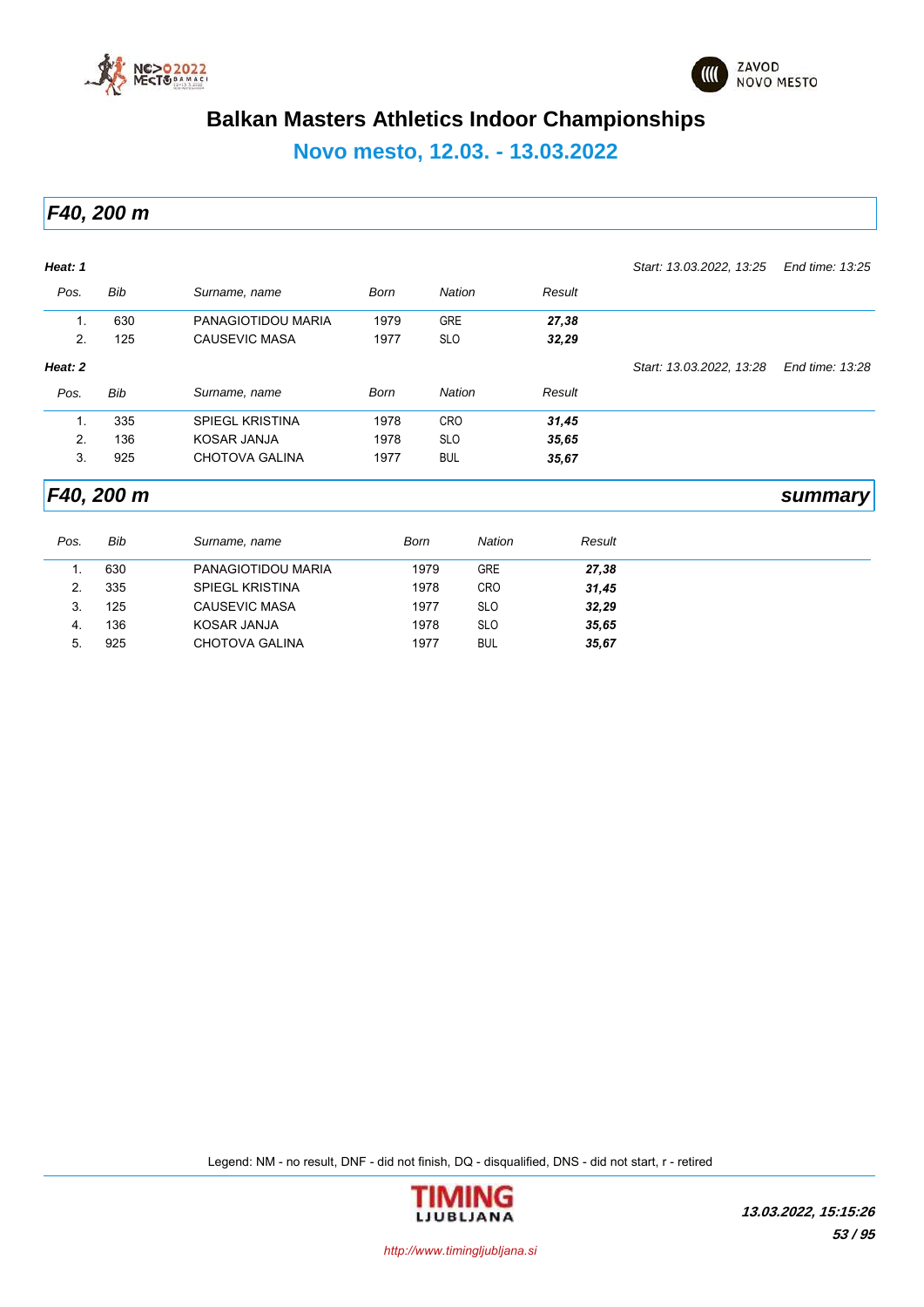



**Novo mesto, 12.03. - 13.03.2022**

### **13.03.2022**

#### *F45, 60 m hurdles (12.00 / 0.762 / 8.00)*

|                |                |                             |             |               |            |              |                         |   | Start: 13.03.2022, 08:41            |   | End time: 08:41 |
|----------------|----------------|-----------------------------|-------------|---------------|------------|--------------|-------------------------|---|-------------------------------------|---|-----------------|
| Pos.           | <b>Bib</b>     | Surname, name               | <b>Born</b> | Nation        | Result     |              |                         |   |                                     |   |                 |
| 1.             | 928            | <b>HRISTOVA MAGDALENA</b>   | 1977        | <b>BUL</b>    | 9,04       |              |                         |   |                                     |   |                 |
|                | 531            | PASARE MIHAELA-GEORGIA 1972 |             | ROU           | <b>DNS</b> |              |                         |   |                                     |   |                 |
|                |                | F45, javelin throw-600 g    |             |               |            |              |                         |   |                                     |   |                 |
|                |                |                             |             |               |            |              |                         |   | Start: 13.03.2022, 09:00            |   | End time: 09:38 |
| Pos.           | <b>Bib</b>     | Surname, name               | Born        | <b>Nation</b> | Result     | $\mathcal I$ | $\overline{c}$          | 3 | $\overline{4}$                      | 5 | 6               |
| $\mathbf{1}$ . | 159            | PIRNAT ERIKA                | 1976        | <b>SLO</b>    | 23,62      |              | 19,48 22,27 22,61 23,62 |   |                                     | X | 21,16           |
| 2.             | 926            | YORDANOVA NATASHA           | 1976        | <b>BUL</b>    | 20,75      |              |                         |   | 18,96 19,09 19,55 19,84 20,25 20,75 |   |                 |
|                | F45, long jump |                             |             |               |            |              |                         |   |                                     |   |                 |
|                |                |                             |             |               |            |              |                         |   | Start: 13.03.2022, 09:30            |   | End time: 10:15 |
| Pos.           | Bib            | Surname, name               | Born        | <b>Nation</b> | Result     | $\mathbf{1}$ | 2                       | 3 | 4                                   | 5 | 6               |
| $\mathbf{1}$ . | 928            | <b>HRISTOVA MAGDALENA</b>   | 1977        | <b>BUL</b>    | 5,55       | 5,53         | 5.42                    | X | 5,55                                | X | 5,52            |
|                | F45, 3000 m    |                             |             |               |            |              |                         |   |                                     |   |                 |
|                |                |                             |             |               |            |              |                         |   | Start: 13.03.2022, 09:34            |   | End time: 09:34 |
|                | Bib            | Surname, name               | Born        | <b>Nation</b> | Result     |              |                         |   |                                     |   |                 |
| Pos.           |                |                             |             |               |            |              |                         |   |                                     |   |                 |
| $\mathbf{1}$ . | 622            | <b>MARAGIANNI CHRISTINA</b> | 1972        | <b>GRE</b>    | 12:23,98   |              |                         |   |                                     |   |                 |
| 2.<br>3.       | 107            | <b>VETRIH RENATA</b>        | 1974        | <b>SLO</b>    | 12:50,76   |              |                         |   |                                     |   |                 |

|      |     |                        |      |            |            | Start: 13.03.2022, 10.00 |      | End time: 10:19 |      |      |      |
|------|-----|------------------------|------|------------|------------|--------------------------|------|-----------------|------|------|------|
| Pos. | Bib | Surname, name          | Born | Nation     | Result     |                          | 2    | - 3             | 4    | 5    | - 6  |
|      | 159 | PIRNAT ERIKA           | 1976 | <b>SLO</b> | 8,66       | 7.68                     | 8,66 | X               | 8.09 | 8.49 | 7,98 |
| 2.   | 926 | YORDANOVA NATASHA      | 1976 | <b>BUL</b> | 8,47       | 8.33                     | 8.12 | 8.33            | 8.47 |      |      |
|      | 637 | STAMATOPOULOU IOANNA   | 1976 | <b>GRE</b> | <b>DNS</b> |                          |      |                 |      |      |      |
|      | 531 | PASARE MIHAELA-GEORGIA | 1972 | <b>ROU</b> | <b>DNS</b> |                          |      |                 |      |      |      |
|      |     |                        |      |            |            |                          |      |                 |      |      |      |

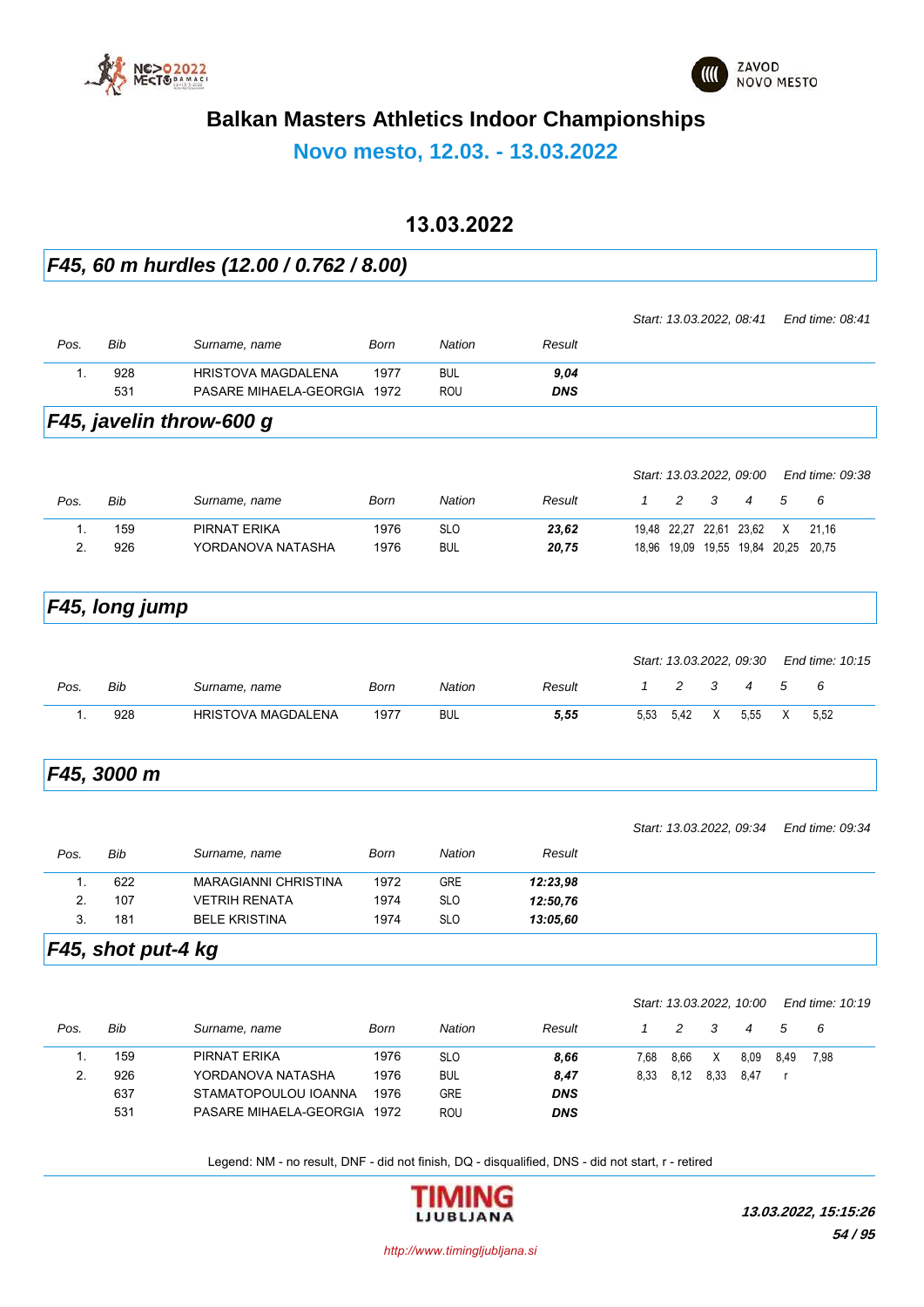



**Novo mesto, 12.03. - 13.03.2022**

*F45, pole vault*

|                             |     |         |        |        |                       |         |         |                             |             |            |        | Start: 13.03.2022, 10:30 End time: 11:45 |  |
|-----------------------------|-----|---------|--------|--------|-----------------------|---------|---------|-----------------------------|-------------|------------|--------|------------------------------------------|--|
| Pos.                        | Bib |         |        |        | Surname, name         |         |         |                             | <b>Born</b> | Nation     | Result |                                          |  |
| 1.                          | 331 |         |        |        | <b>JERKOVIC IVONA</b> |         |         |                             | 1976        | <b>CRO</b> | 3, 15  |                                          |  |
|                             |     |         |        |        |                       |         |         | 270 280 290 300 311 315 320 |             |            |        |                                          |  |
| 1. JERKOVIC<br><b>IVONA</b> |     | $\circ$ | $\sim$ | $\sim$ | $\circ$               | $\circ$ | $\circ$ | <b>XXX</b>                  |             |            |        |                                          |  |
|                             |     |         |        |        |                       |         |         |                             |             |            |        |                                          |  |

*F45, 800 m*

*Start: 13.03.2022, 11:52 End time: 11:52*

| Pos. | Bib | Surname, name                | Born | Nation     | Result     |  |
|------|-----|------------------------------|------|------------|------------|--|
|      | 622 | <b>MARAGIANNI CHRISTINA</b>  | 1972 | <b>GRE</b> | 2:54,61    |  |
|      | 107 | <b>VETRIH RENATA</b>         | 1974 | <b>SLO</b> | 2:56,49    |  |
| 3.   | 518 | <b>FLORICEL ELENA-SIMONA</b> | 1976 | <b>ROU</b> | 3:09,60    |  |
|      | 909 | RANCHEVA ELENA               | 1974 | <b>BUL</b> | <b>DNS</b> |  |
|      |     |                              |      |            |            |  |

#### *F45, 200 m*

| Heat: 1        |            |                          |             |               |        | Start: 13.03.2022, 13.17 | End time: 13:17 |
|----------------|------------|--------------------------|-------------|---------------|--------|--------------------------|-----------------|
| Pos.           | <b>Bib</b> | Surname, name            | <b>Born</b> | <b>Nation</b> | Result |                          |                 |
| 1.             | 918        | PARVANOVA VYARA          | 1977        | <b>BUL</b>    | 27,90  |                          |                 |
| 2.             | 128        | <b>SUSTARSIC BRIGITA</b> | 1974        | <b>SLO</b>    | 34,73  |                          |                 |
| 3.             | 181        | <b>BELE KRISTINA</b>     | 1974        | <b>SLO</b>    | 37,00  |                          |                 |
| Heat: 2        |            |                          |             |               |        | Start: 13.03.2022, 13:21 | End time: 13:21 |
| Pos.           | <b>Bib</b> | Surname, name            | <b>Born</b> | <b>Nation</b> | Result |                          |                 |
| $\mathbf{1}$ . | 644        | NOVAK MIXAELA            | 1975        | <b>GRE</b>    | 35,91  |                          |                 |
| 2.             | 738        | <b>ELMALI GONCA</b>      | 1973        | <b>TUR</b>    | 37,51  |                          |                 |
| 3.             | 182        | <b>BRISAR ROSANA</b>     | 1977        | <b>SLO</b>    | 39,61  |                          |                 |

#### *F45, 200 m summary*

| 1977<br>918<br>PARVANOVA VYARA<br><b>BUL</b><br>27,90<br>128<br><b>SLO</b><br><b>SUSTARSIC BRIGITA</b><br>1974<br>2.<br>34,73<br><b>GRE</b><br>644<br>NOVAK MIXAELA<br>1975<br>3.<br>35,91<br><b>SLO</b><br>37,00<br>181<br><b>BELE KRISTINA</b><br>1974<br>4.<br>738<br><b>TUR</b><br><b>ELMALI GONCA</b><br>1973<br>37,51<br>5.<br><b>BRISAR ROSANA</b><br>182<br>1977<br><b>SLO</b><br>39,61<br>6. | Pos. | Bib | Surname, name | Born | <b>Nation</b> | Result |
|-------------------------------------------------------------------------------------------------------------------------------------------------------------------------------------------------------------------------------------------------------------------------------------------------------------------------------------------------------------------------------------------------------|------|-----|---------------|------|---------------|--------|
|                                                                                                                                                                                                                                                                                                                                                                                                       |      |     |               |      |               |        |
|                                                                                                                                                                                                                                                                                                                                                                                                       |      |     |               |      |               |        |
|                                                                                                                                                                                                                                                                                                                                                                                                       |      |     |               |      |               |        |
|                                                                                                                                                                                                                                                                                                                                                                                                       |      |     |               |      |               |        |
|                                                                                                                                                                                                                                                                                                                                                                                                       |      |     |               |      |               |        |
|                                                                                                                                                                                                                                                                                                                                                                                                       |      |     |               |      |               |        |

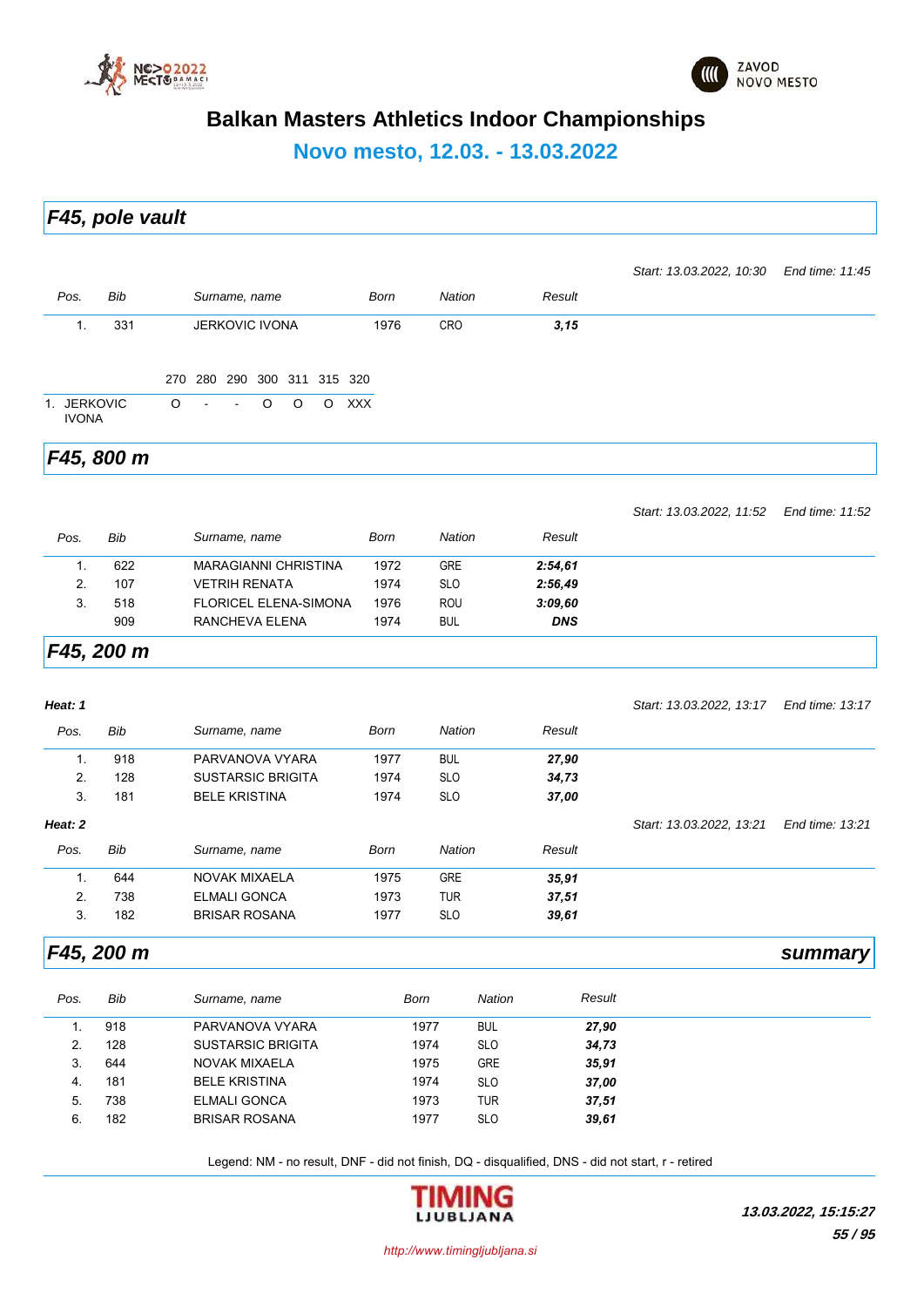



**Novo mesto, 12.03. - 13.03.2022**

### **13.03.2022**

### *F50, 60 m hurdles (12.00 / 0.762 / 7.00)*

|      |     |                             |      |            |            | Start: 13.03.2022, 08:32    End time: 08:32 |  |
|------|-----|-----------------------------|------|------------|------------|---------------------------------------------|--|
| Pos. | Bib | Surname, name               | Born | Nation     | Result     |                                             |  |
|      | 723 | KARADAG FIGEN               | 1968 | TUR        | 10,59      |                                             |  |
|      | 168 | CALASAN GRAJZL DESANKA 1970 |      | <b>SLO</b> | <b>DNS</b> |                                             |  |
|      |     |                             |      |            |            |                                             |  |

*F50, shot put-3 kg*

|      |     |                          |      |               |        |      | Start: 13.03.2022, 09:00 |      |      |      | End time: 10:19 |  |
|------|-----|--------------------------|------|---------------|--------|------|--------------------------|------|------|------|-----------------|--|
| Pos. | Bib | Surname, name            | Born | <b>Nation</b> | Result |      |                          |      |      | .5   | - 6             |  |
|      | 112 | PREPELIC DRAGANA         | 1969 | <b>SLO</b>    | 10.29  |      | 10,15 10,29              | X    | X    | 9.89 |                 |  |
|      | 825 | <b>VULICEVIC MIRJANA</b> | 1967 | <b>SRB</b>    | 8,30   | 7.44 | 7.82                     | 7.76 | 8.24 | 8.30 | 8.00            |  |
|      | 927 | <b>BORISOVA NELI</b>     | 1968 | <b>BUL</b>    | 7,83   | 7.61 | 7.83                     | X    | 7.83 |      |                 |  |
|      |     |                          |      |               |        |      |                          |      |      |      |                 |  |

## *F50, javelin throw-500 g*

|      |     |                          |      |            |        |                   | Start: 13.03.2022, 09.00 |     |       |   | End time: 09:38 |
|------|-----|--------------------------|------|------------|--------|-------------------|--------------------------|-----|-------|---|-----------------|
| Pos. | Bib | Surname, name            | Born | Nation     | Result |                   | $\mathcal{P}$            | - 3 | 4     | 5 | - 6             |
|      | 168 | CALASAN GRAJZL DESANKA   | 1970 | <b>SLO</b> | 30,01  | 24,08 29,25 30,01 |                          |     |       |   |                 |
|      | 931 | <b>HRISTOVA ROSITSA</b>  | 1971 | <b>BUL</b> | 20,03  |                   | 18,42 18,93              | X   | 20.03 |   |                 |
|      | 825 | <b>VULICEVIC MIRJANA</b> | 1967 | <b>SRB</b> | 12.16  |                   | 12.16 11.99              |     |       |   |                 |

# *F50, 3000 m*

|      |     |                |      |        |            | Start: 13.03.2022, 09:15    End time: 09:15 |  |
|------|-----|----------------|------|--------|------------|---------------------------------------------|--|
| Pos. | Bib | Surname, name  | Born | Nation | Result     |                                             |  |
|      | 635 | SPITALA OXANA  | 1971 | GRE    | 16:55.06   |                                             |  |
|      | 312 | KOKAN KATARINA | 1971 | CRO    | <b>DNS</b> |                                             |  |
|      |     |                |      |        |            |                                             |  |

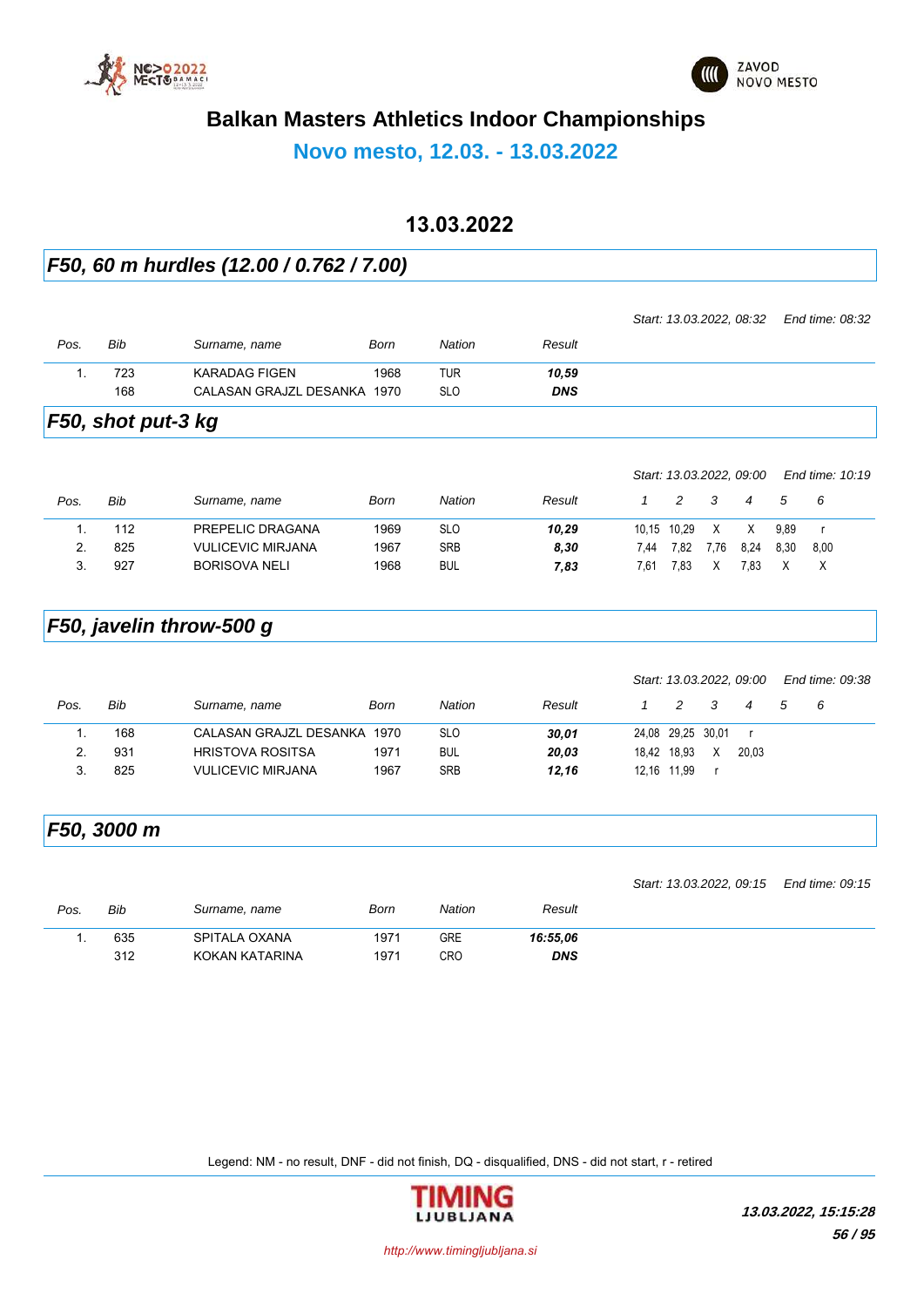



**Novo mesto, 12.03. - 13.03.2022**

*F50, long jump*

|      |     |                        |      |               | Start: 13.03.2022, 09:30 |      |      |                          |      | End time: 10:15 |      |  |
|------|-----|------------------------|------|---------------|--------------------------|------|------|--------------------------|------|-----------------|------|--|
| Pos. | Bib | Surname, name          | Born | <b>Nation</b> | Result                   |      | 2    | 3                        | 4    | 5               | - 6  |  |
|      | 511 | LUPESCU MARIANA-MIRELA | 1970 | ROU           | 4,73                     | 4.58 | 3.32 | 4,68                     | 4,65 | 4.72            | 4.73 |  |
| 2.   | 161 | <b>BREGANSKI MOJCA</b> | 1969 | <b>SLO</b>    | 4,54                     | 4.06 | 4.54 | 4,46                     | 4,53 | X               | 4,40 |  |
| 3.   | 727 | KURTCAN AYCAN          | 1968 | TUR           | 4,44                     | 4.27 | 4.44 | 4.19                     | X    | 4.23            | 4,24 |  |
| 4.   | 723 | <b>KARADAG FIGEN</b>   | 1968 | TUR           | 4,04                     | 3.87 | 4.04 | $\overline{\phantom{a}}$ | 3,89 | 3.71            | 3,86 |  |
|      | 337 | NOVOSEL RENATA         | 1967 | CRO           | <b>DNS</b>               |      |      |                          |      |                 |      |  |

*F50, 800 m*

|                   |     |               |      |               |         | Start: 13.03.2022, 11:52 End time: 11:52 |  |
|-------------------|-----|---------------|------|---------------|---------|------------------------------------------|--|
| Pos.              | Bib | Surname, name | Born | <b>Nation</b> | Result  |                                          |  |
|                   | 635 | SPITALA OXANA | 1971 | <b>GRE</b>    | 4:07.20 |                                          |  |
| <b>F50, 200 m</b> |     |               |      |               |         |                                          |  |

|      |     |                        |      |            |        | Start: 13.03.2022, 13:13 End time: 13:13 |  |
|------|-----|------------------------|------|------------|--------|------------------------------------------|--|
| Pos. | Bib | Surname, name          | Born | Nation     | Result |                                          |  |
|      | 337 | NOVOSEL RENATA         | 1967 | CRO        | 28,91  |                                          |  |
|      | 504 | ANCATEU OLIMPIA-TEODOR | 1967 | <b>ROU</b> | 30.58  |                                          |  |
|      | 330 | FRLIC-KOLOVRAT SENKA   | 1969 | CRO        | 32,56  |                                          |  |

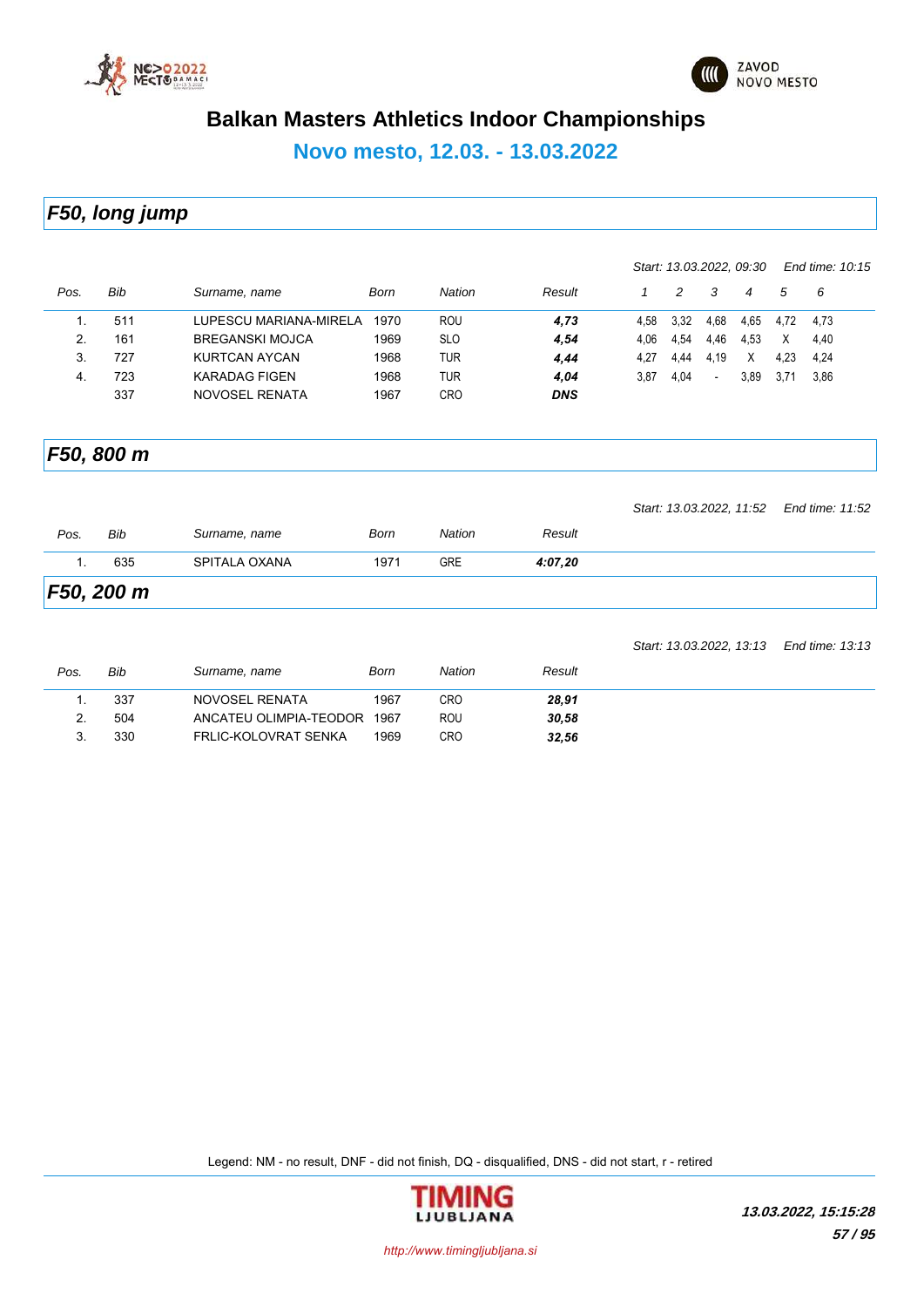



**Novo mesto, 12.03. - 13.03.2022**

#### **13.03.2022**

*F55, 60 m hurdles (12.00 / 0.762 / 7.00)*

|                |                    |                           |             |               |          |              | Start: 13.03.2022, 08:32      |      |                |      | End time: 08:32 |
|----------------|--------------------|---------------------------|-------------|---------------|----------|--------------|-------------------------------|------|----------------|------|-----------------|
| Pos.           | <b>Bib</b>         | Surname, name             | <b>Born</b> | <b>Nation</b> | Result   |              |                               |      |                |      |                 |
| 1.             | 627                | <b>MOURATIDOU MARIA</b>   | 1967        | <b>GRE</b>    | 10,45    |              |                               |      |                |      |                 |
|                | F55, shot put-3 kg |                           |             |               |          |              |                               |      |                |      |                 |
|                |                    |                           |             |               |          |              |                               |      |                |      |                 |
|                |                    |                           |             |               |          |              | Start: 13.03.2022, 09.00      |      |                |      | End time: 10:19 |
| Pos.           | Bib                | Surname, name             | Born        | <b>Nation</b> | Result   | $\mathbf{1}$ | 2                             | 3    | $\overline{4}$ | 5    | 6               |
| 1.             | 253                | <b>STIJEPOVIC MARGITA</b> | 1963        | <b>MNE</b>    | 8,15     | 7.69         | 7,86                          | 8,00 | 8,02           | 8,15 | 7,09            |
|                |                    | F55, javelin throw-500 g  |             |               |          |              |                               |      |                |      |                 |
|                |                    |                           |             |               |          |              |                               |      |                |      |                 |
|                |                    |                           |             |               |          |              | Start: 13.03.2022, 09:00      |      |                |      | End time: 09:38 |
| Pos.           | Bib                | Surname, name             | <b>Born</b> | <b>Nation</b> | Result   | $\mathcal I$ | 2                             | 3    | 4              | 5    | 6               |
| $\mathbf{1}$ . | 321                | <b>SRAGA IVANA</b>        | 1966        | <b>CRO</b>    | 17,16    |              | 14,13 16,97 14,47 16,32 17,16 |      |                |      | 16,09           |
|                | F55, 3000 m        |                           |             |               |          |              |                               |      |                |      |                 |
|                |                    |                           |             |               |          |              | Start: 13.03.2022, 09:15      |      |                |      | End time: 09:15 |
| Pos.           | <b>Bib</b>         | Surname, name             | <b>Born</b> | <b>Nation</b> | Result   |              |                               |      |                |      |                 |
| $\mathbf{1}$ . | 929                | <b>IVANOVA MALINA</b>     | 1964        | <b>BUL</b>    | 14:04,56 |              |                               |      |                |      |                 |
| 2.             | 463                | ARSOVSKA SUNCICA          | 1966        | <b>MKD</b>    | 15:40,93 |              |                               |      |                |      |                 |
| 3.             | 735                | <b>BUYUKSAHIN BELGIN</b>  | 1966        | <b>TUR</b>    | 16:19,65 |              |                               |      |                |      |                 |
|                | F55, long jump     |                           |             |               |          |              |                               |      |                |      |                 |
|                |                    |                           |             |               |          |              | Start: 13.03.2022, 09:30      |      |                |      | End time: 10:15 |
| Pos.           | <b>Bib</b>         | Surname, name             | <b>Born</b> | <b>Nation</b> | Result   | $\mathcal I$ | 2                             | 3    | 4              | 5    | 6               |
| $\mathbf{1}$ . | 512                | MILITARU DANIELA          | 1962        | <b>ROU</b>    | 3,03     | 3,03         | 3,00                          | 2,65 | $\mathsf{r}$   |      |                 |

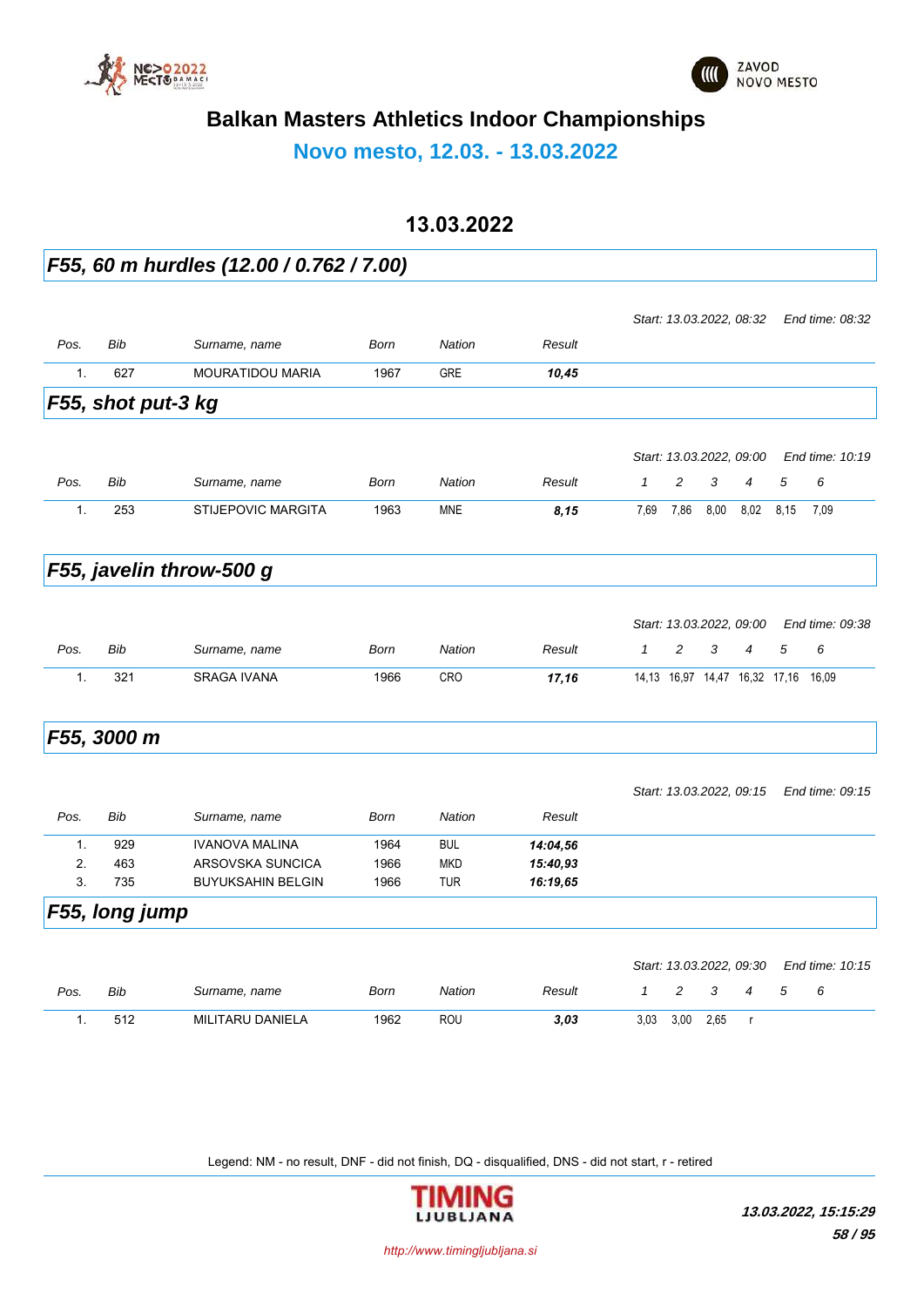



**Novo mesto, 12.03. - 13.03.2022**

*F55, pole vault*

|                               |            |     |         |         |                                |      |               |        | Start: 13.03.2022, 10:30 | End time: 11:45 |
|-------------------------------|------------|-----|---------|---------|--------------------------------|------|---------------|--------|--------------------------|-----------------|
| Pos.                          | Bib        |     |         |         | Surname, name                  | Born | <b>Nation</b> | Result |                          |                 |
| $\mathbf{1}$ .                | 512        | 160 | 170     | 180     | <b>MILITARU DANIELA</b><br>190 | 1962 | ROU           | 1,80   |                          |                 |
| 1. MILITARU<br><b>DANIELA</b> |            | XO  | $\circ$ | $\circ$ | <b>XXX</b>                     |      |               |        |                          |                 |
|                               | F55, 200 m |     |         |         |                                |      |               |        |                          |                 |

*Pos. Bib Surname, name Born Nation Result Start: 13.03.2022, 13:10 End time: 13:10* 1. 627 MOURATIDOU MARIA 1967 GRE *30,91* 2. 728 KILIC GONCU BIRSEN 1965 TUR *32,87*

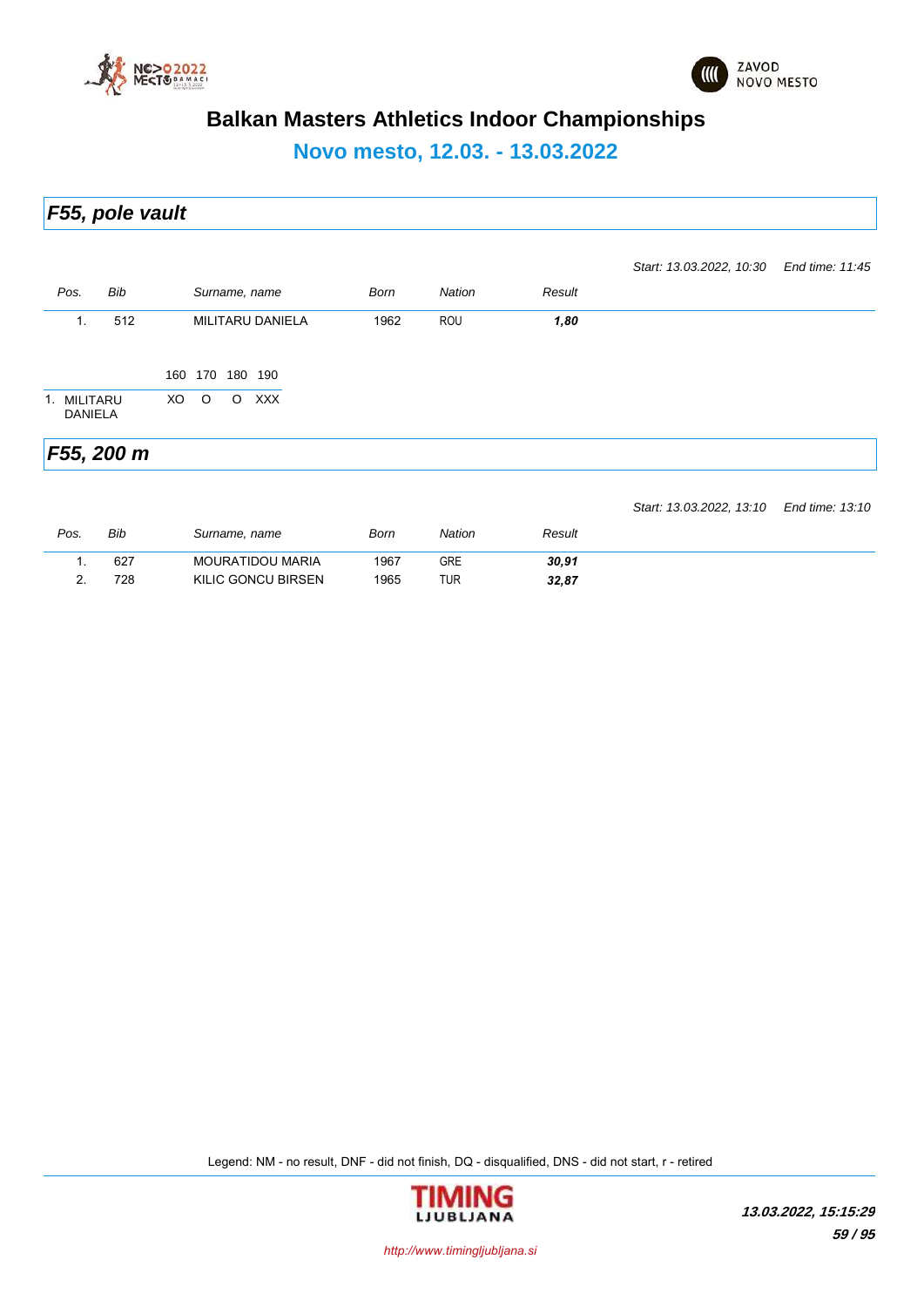



**Novo mesto, 12.03. - 13.03.2022**

### **13.03.2022**

|      | F60, shot put-3 kg |                          |      |               |            |                          |             |              |                          |              |                 |
|------|--------------------|--------------------------|------|---------------|------------|--------------------------|-------------|--------------|--------------------------|--------------|-----------------|
|      |                    |                          |      |               |            |                          |             |              | Start: 13.03.2022, 08:00 |              | End time: 08:33 |
| Pos. | Bib                | Surname, name            | Born | <b>Nation</b> | Result     | $\mathbf{1}$             | 2           | 3            | $\overline{4}$           | 5            | 6               |
| 1.   | 804                | <b>BANKOVIC MILENA</b>   | 1960 | <b>SRB</b>    | 8,60       | 8,58                     | 8,38        | 8,60         | 8,38                     | $\mathsf{r}$ |                 |
| 2.   | 930                | <b>VELCHEVA PAULINA</b>  | 1961 | <b>BUL</b>    | 8,47       | 7,65                     | 8,47        | X            | X                        | X            | Χ               |
|      |                    | F60, javelin throw-500 g |      |               |            |                          |             |              |                          |              |                 |
|      |                    |                          |      |               |            |                          |             |              | Start: 13.03.2022, 09:00 |              | End time: 09:38 |
| Pos. | Bib                | Surname, name            | Born | <b>Nation</b> | Result     | $\mathcal I$             | 2           | 3            | $\overline{4}$           | 5            | 6               |
| 1.   | 804                | <b>BANKOVIC MILENA</b>   | 1960 | SRB           | 23,55      |                          | 22,29 23,55 | $\mathsf{r}$ |                          |              |                 |
|      | F60, 3000 m        |                          |      |               |            |                          |             |              |                          |              |                 |
|      |                    |                          |      |               |            |                          |             |              |                          |              |                 |
|      |                    |                          |      |               |            |                          |             |              | Start: 13.03.2022, 09:15 |              | End time: 09:15 |
| Pos. | Bib                | Surname, name            | Born | <b>Nation</b> | Result     |                          |             |              |                          |              |                 |
| 1.   | 121                | DOBRAVC MAJDA            | 1960 | <b>SLO</b>    | 14:27,74   |                          |             |              |                          |              |                 |
|      | F60, long jump     |                          |      |               |            |                          |             |              |                          |              |                 |
|      |                    |                          |      |               |            |                          |             |              | Start: 13.03.2022, 09:30 |              | End time: 10:15 |
| Pos. | Bib                | Surname, name            | Born | <b>Nation</b> | Result     | $\mathbf{1}$             | 2           | 3            | 4                        | 5            | 6               |
| 1.   | 146                | <b>VUCKO ERIKA</b>       | 1958 | <b>SLO</b>    | 3,28       | 3,07                     | 3,06        | 3,06         | 3,12                     | 3,28         | 3,23            |
| 2.   | 804                | <b>BANKOVIC MILENA</b>   | 1960 | SRB           | 3,08       | $\overline{\phantom{a}}$ | 2,95        | 3,08         | 3,00                     | 3,01         | 3,03            |
|      | F60, 800 m         |                          |      |               |            |                          |             |              |                          |              |                 |
|      |                    |                          |      |               |            |                          |             |              | Start: 13.03.2022, 11:46 |              | End time: 11:46 |
| Pos. | Bib                | Surname, name            | Born | Nation        | Result     |                          |             |              |                          |              |                 |
| 1.   | 189                | <b>BLATNIK ZVONKA</b>    | 1961 | <b>SLO</b>    | 3:15,34    |                          |             |              |                          |              |                 |
| 2.   | 121                | DOBRAVC MAJDA            | 1960 | <b>SLO</b>    | 3:21,44    |                          |             |              |                          |              |                 |
| 3.   | 924                | ANCHEVA MARIYKA          | 1962 | <b>BUL</b>    | 3:25,52    |                          |             |              |                          |              |                 |
|      | 903                | <b>SEMKOVA KATYA</b>     | 1961 | <b>BUL</b>    | <b>DNS</b> |                          |             |              |                          |              |                 |

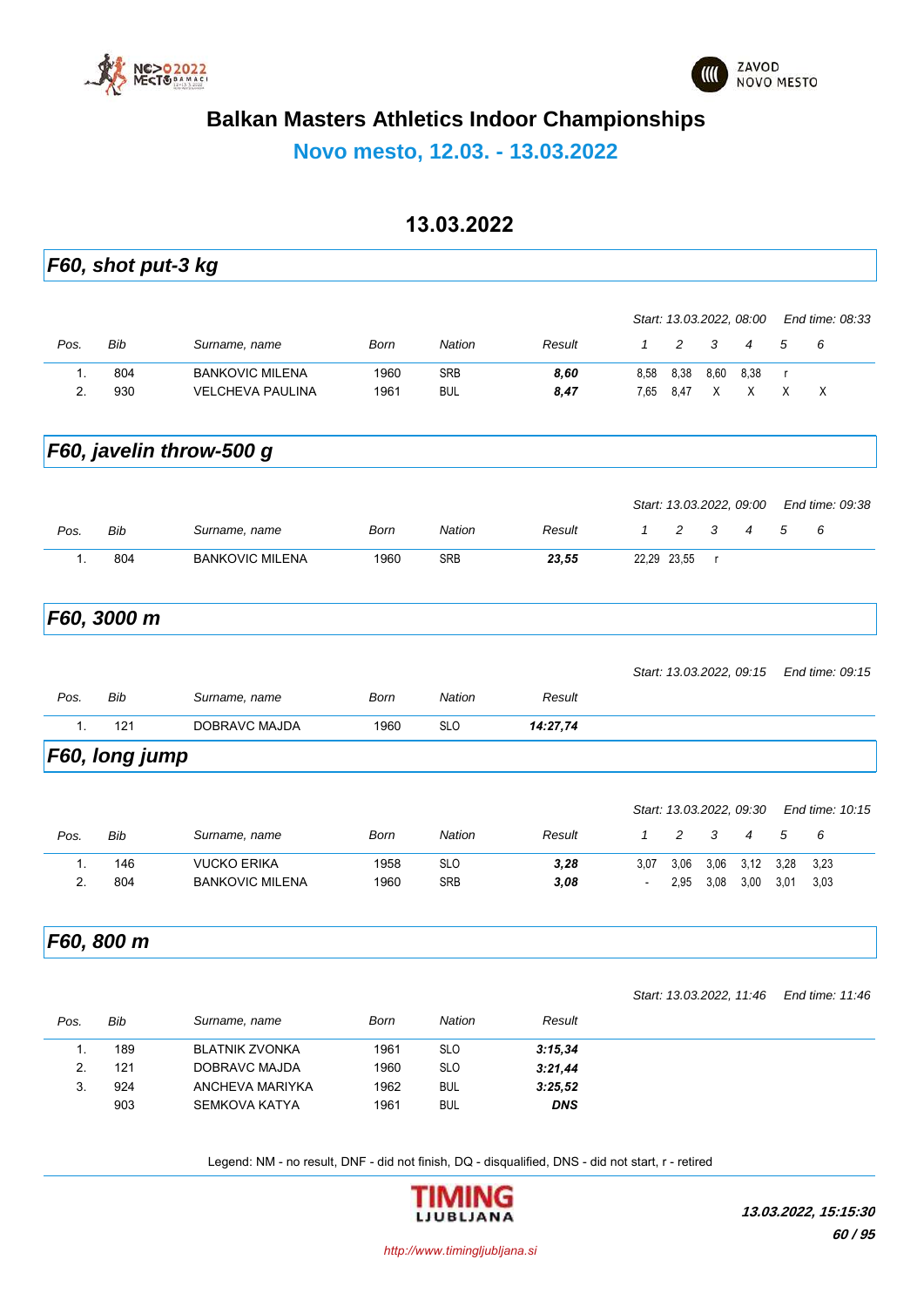



**Novo mesto, 12.03. - 13.03.2022**

*F60, 200 m*

*Start: 13.03.2022, 12:58 End time: 12:58*

| 146<br>924<br><u>.</u> | <b>VUCKO ERIKA</b>    |      |            |            |  |
|------------------------|-----------------------|------|------------|------------|--|
|                        |                       | 1958 | <b>SLO</b> | 36,90      |  |
|                        | ANCHEVA MARIYKA       | 1962 | <b>BUL</b> | 38,43      |  |
| 189                    | <b>BLATNIK ZVONKA</b> | 1961 | <b>SLO</b> | <b>DNS</b> |  |

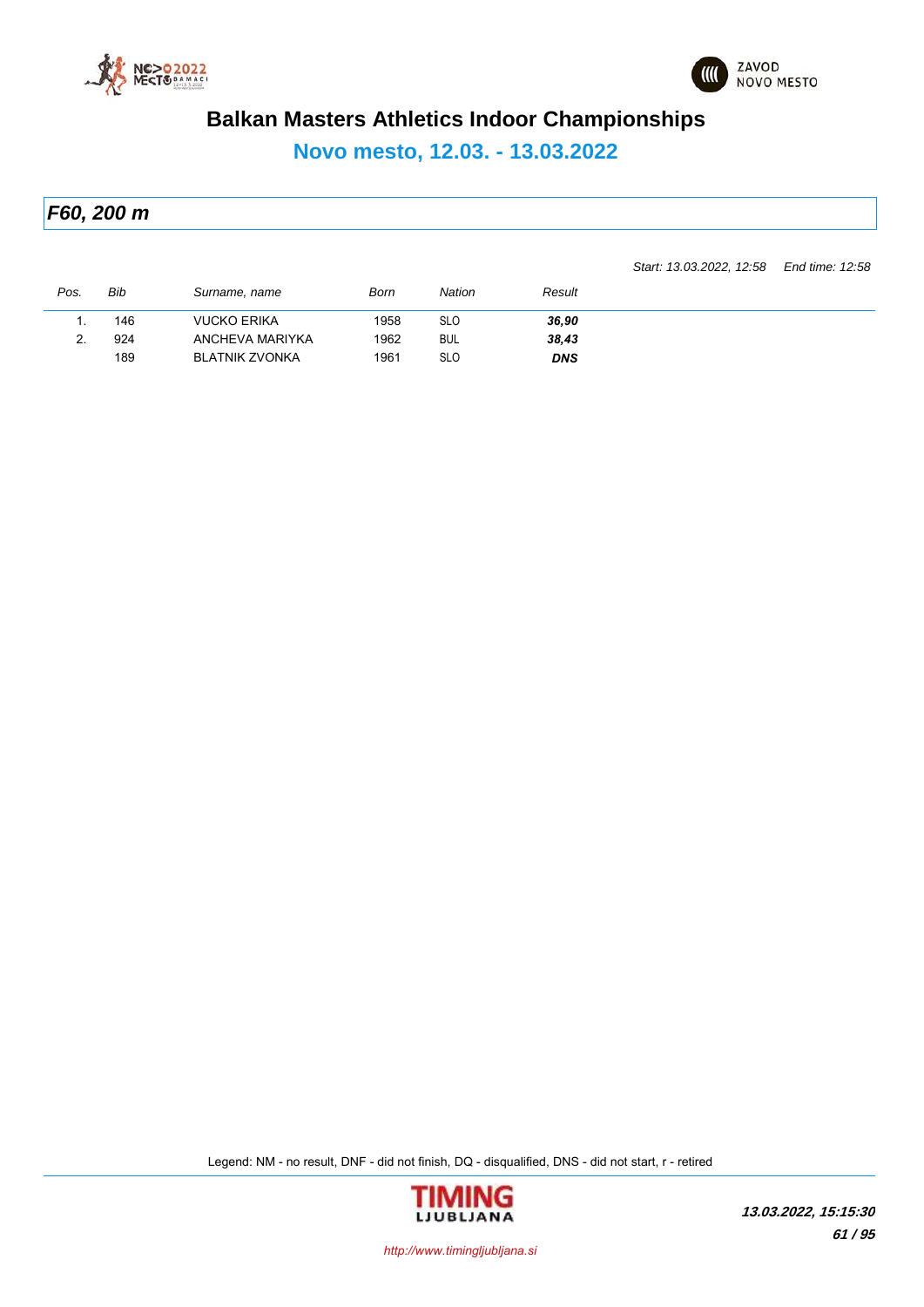



**Novo mesto, 12.03. - 13.03.2022**

### **13.03.2022**

|      | F65, shot put-3 kg |                               |             |            |        |   |                          |      |      |      |                 |
|------|--------------------|-------------------------------|-------------|------------|--------|---|--------------------------|------|------|------|-----------------|
|      |                    |                               |             |            |        |   | Start: 13.03.2022, 08.00 |      |      |      | End time: 08:33 |
| Pos. | Bib                | Surname, name                 | <b>Born</b> | Nation     | Result | 1 | 2                        | 3    | 4    | 5    | 6               |
| 1.   | 334                | <b>GRGURIC PAJNIC SLAVICA</b> | 1956        | <b>CRO</b> | 7,73   | X | 7,53                     | 7,51 | 7,55 | 7,73 | 7.09            |
|      |                    | F65, javelin throw-500 g      |             |            |        |   |                          |      |      |      |                 |
|      |                    |                               |             |            |        |   | Start: 13.03.2022, 09:00 |      |      |      | End time: 09:38 |

| Pos.     | Bib | Surname, name                 | Born | Nation | Result |       |  |                   |       |       |
|----------|-----|-------------------------------|------|--------|--------|-------|--|-------------------|-------|-------|
|          | 334 | <b>GRGURIC PAJNIC SLAVICA</b> | 1956 | CRO    | 14,81  | 14.45 |  | 13,56 14,61 14,81 | 13.64 | 13.96 |
| <u>.</u> | 325 | ANTOLIC ANKICA                | 1956 | CRO    | 14,55  | 12 47 |  | 12.84 14.43 13.93 | 14.55 | 13.31 |

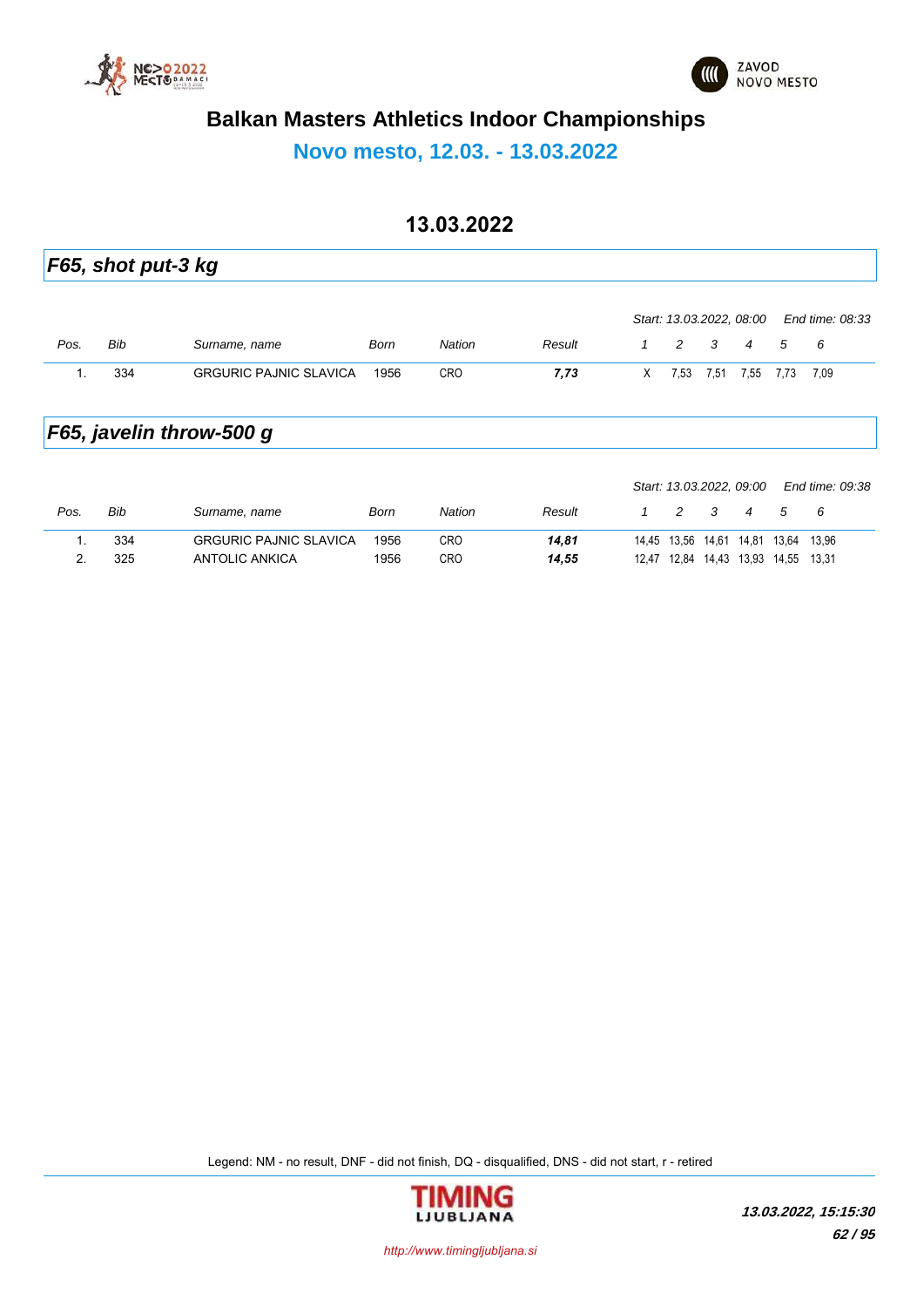



**Novo mesto, 12.03. - 13.03.2022**

### **13.03.2022**

|                | F70, shot put-3 kg |                                        |             |               |            |              |                |       |                                     |   |                 |
|----------------|--------------------|----------------------------------------|-------------|---------------|------------|--------------|----------------|-------|-------------------------------------|---|-----------------|
|                |                    |                                        |             |               |            |              |                |       |                                     |   | End time: 08:33 |
|                |                    |                                        |             |               |            |              |                |       | Start: 13.03.2022, 08:00            |   |                 |
| Pos.           | Bib                | Surname, name                          | <b>Born</b> | <b>Nation</b> | Result     | $\mathbf{1}$ | $\overline{c}$ | 3     | 4                                   | 5 | 6               |
| $\mathbf{1}$ . | 602                | ROILIDOU MAGDALINI                     | 1951        | <b>GRE</b>    | 10,09      | 9,49         | 9,39           | 10,09 | X                                   | X | 9,59            |
| 2.             | 155                | <b>CAD MARJETA</b>                     | 1948        | <b>SLO</b>    | 7,83       | 7,68         | 7,55           | 7,83  | 7,76                                | X | 7,71            |
|                |                    | F70, 60m hurdles (12.00 / 0.68 / 7.00) |             |               |            |              |                |       |                                     |   |                 |
|                |                    |                                        |             |               |            |              |                |       | Start: 13.03.2022, 08:30            |   | End time: 08:30 |
| Pos.           | <b>Bib</b>         | Surname, name                          | <b>Born</b> | <b>Nation</b> | Result     |              |                |       |                                     |   |                 |
|                | 945                | * PRENOM CLAUDE                        | 1949        | <b>FRA</b>    | <b>DNS</b> |              |                |       |                                     |   |                 |
|                |                    | F70, javelin throw-500 g               |             |               |            |              |                |       |                                     |   |                 |
|                |                    |                                        |             |               |            |              |                |       | Start: 13.03.2022, 09:00            |   | End time: 09:38 |
| Pos.           | Bib                | Surname, name                          | <b>Born</b> | <b>Nation</b> | Result     | 1            | 2              | 3     | 4                                   | 5 | 6               |
| $\mathbf{1}$ . | 602                | ROILIDOU MAGDALINI                     | 1951        | <b>GRE</b>    | 21,55      |              |                |       | 17,85 19,72 20,62 21,12 21,55 19,38 |   |                 |
|                | F70, long jump     |                                        |             |               |            |              |                |       |                                     |   |                 |
|                |                    |                                        |             |               |            |              |                |       | Start: 13.03.2022, 09:30            |   | End time: 10:15 |

|      |     |                |      |        |        |      |      | Jian. TU.UU.ZUZZ, UJ.JU |    | LIN 11116. IV.IJ |  |
|------|-----|----------------|------|--------|--------|------|------|-------------------------|----|------------------|--|
| Pos. | Bib | Surname, name  | Born | Nation | Result |      |      |                         | -5 | - 6              |  |
|      | 91' | IVANOVA IVANKA | 1948 | BUL    | 2.78   | 2,64 | 2.78 | 2.71                    |    |                  |  |

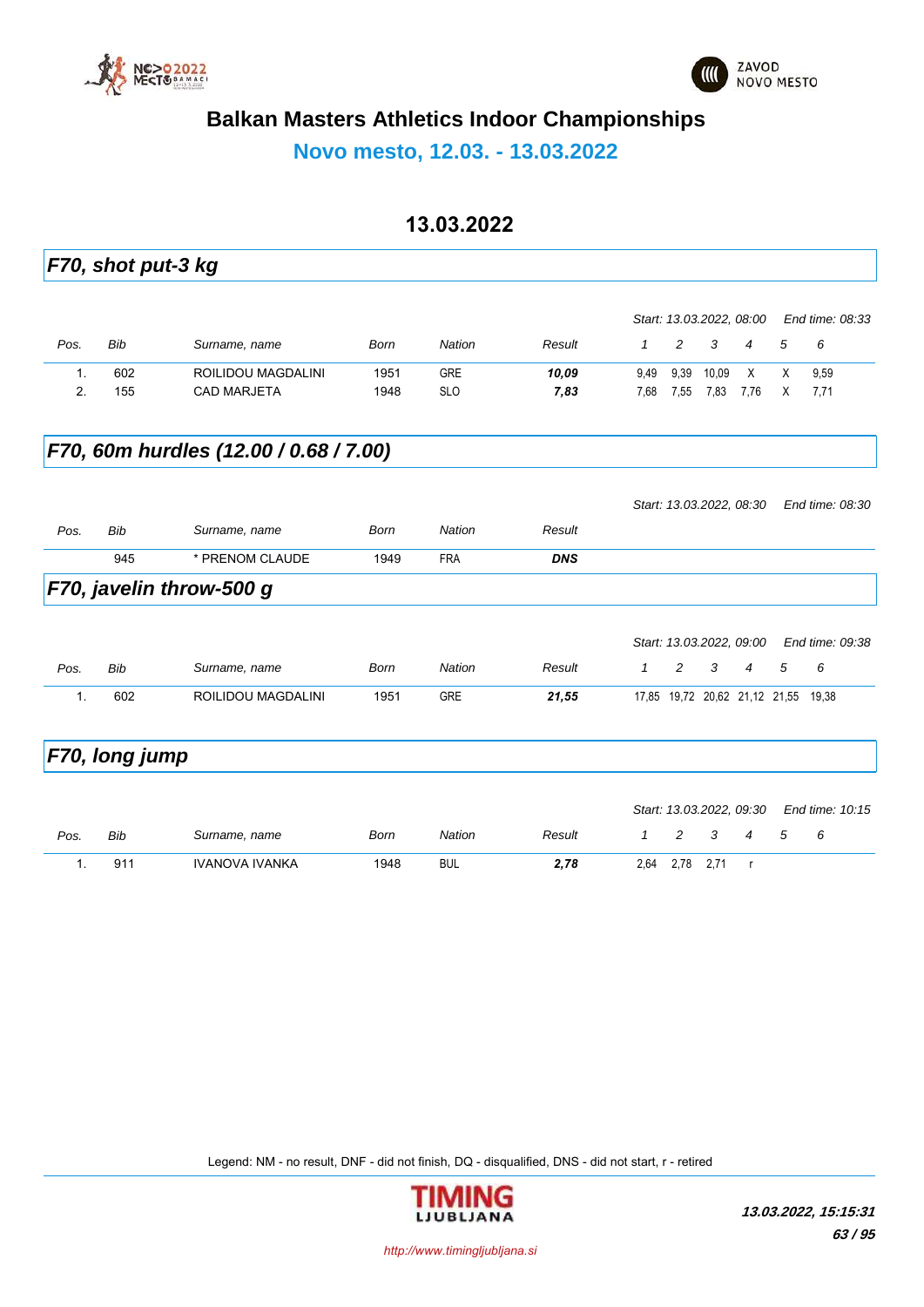



**Novo mesto, 12.03. - 13.03.2022**

## **13.03.2022**

|                | F75, 3000 m |               |             |               |            |                          |                 |
|----------------|-------------|---------------|-------------|---------------|------------|--------------------------|-----------------|
|                |             |               |             |               |            | Start: 13.03.2022, 09:15 | End time: 09:15 |
| Pos.           | Bib         | Surname, name | <b>Born</b> | <b>Nation</b> | Result     |                          |                 |
| $\mathbf{1}$ . | 109         | ROGELJ JOZEFA | 1947        | <b>SLO</b>    | 16:01,66   |                          |                 |
|                | F75, 200 m  |               |             |               |            |                          |                 |
|                |             |               |             |               |            | Start: 13.03.2022, 12:58 | End time: 12:58 |
| Pos.           | Bib         | Surname, name | <b>Born</b> | <b>Nation</b> | Result     |                          |                 |
|                | 109         | ROGELJ JOZEFA | 1947        | <b>SLO</b>    | <b>DNS</b> |                          |                 |

Legend: NM - no result, DNF - did not finish, DQ - disqualified, DNS - did not start, r - retired



*http://www.timingljubljana.si*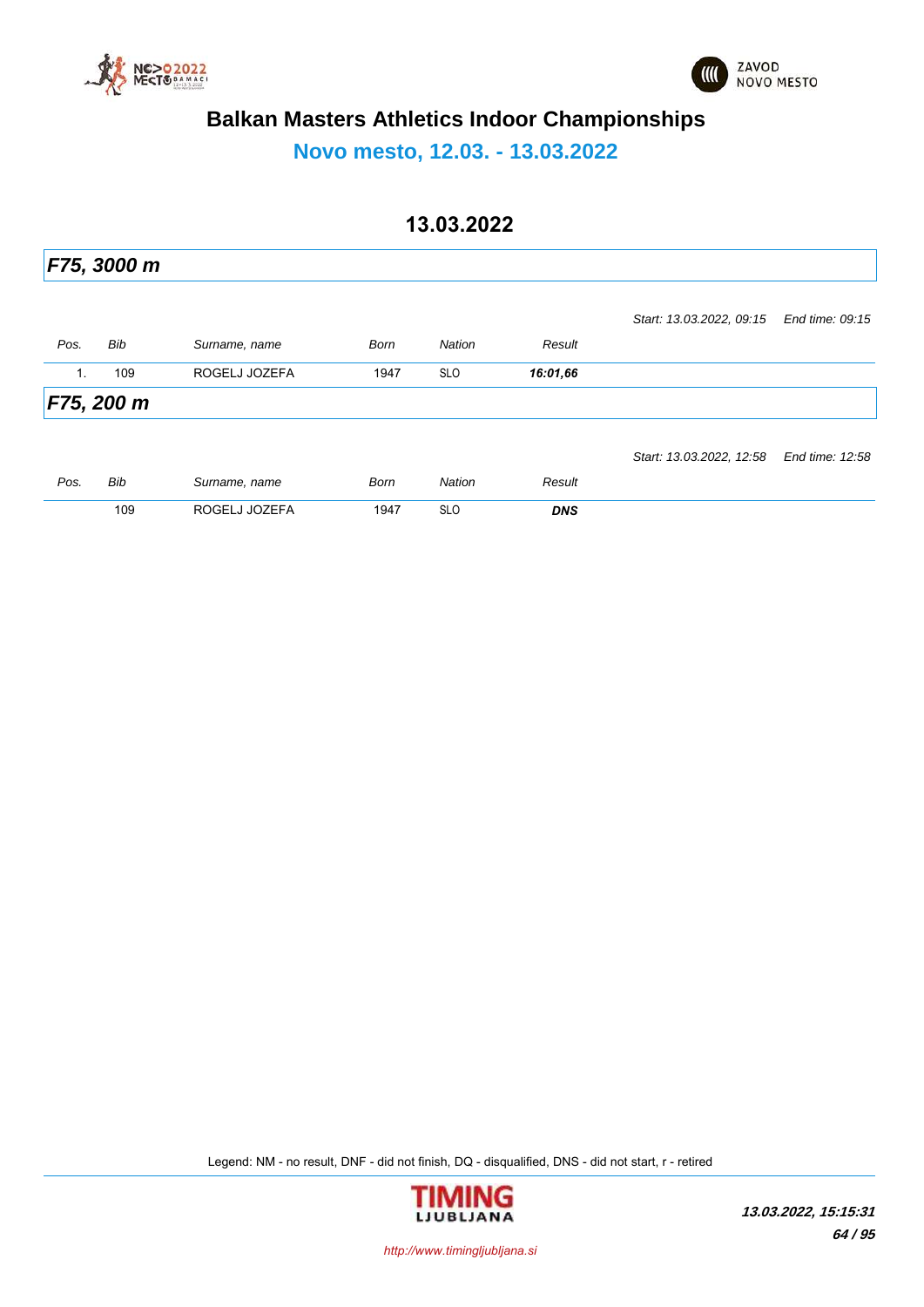



**Novo mesto, 12.03. - 13.03.2022**

### **13.03.2022**

| F80, shot put-2 kg |     |                      |      |               |        |      |      |      |                          |           |                 |  |
|--------------------|-----|----------------------|------|---------------|--------|------|------|------|--------------------------|-----------|-----------------|--|
|                    |     |                      |      |               |        |      |      |      | Start: 13.03.2022, 08:00 |           | End time: 08:33 |  |
| Pos.               | Bib | Surname, name        | Born | <b>Nation</b> | Result |      | 2 3  |      | $\overline{4}$           | 5         | 6               |  |
|                    | 912 | <b>HODEEVA LUBOV</b> | 1941 | <b>BUL</b>    | 5,23   | 5,00 | 4.96 | 4,78 | 4,95                     | 5,02 5,23 |                 |  |

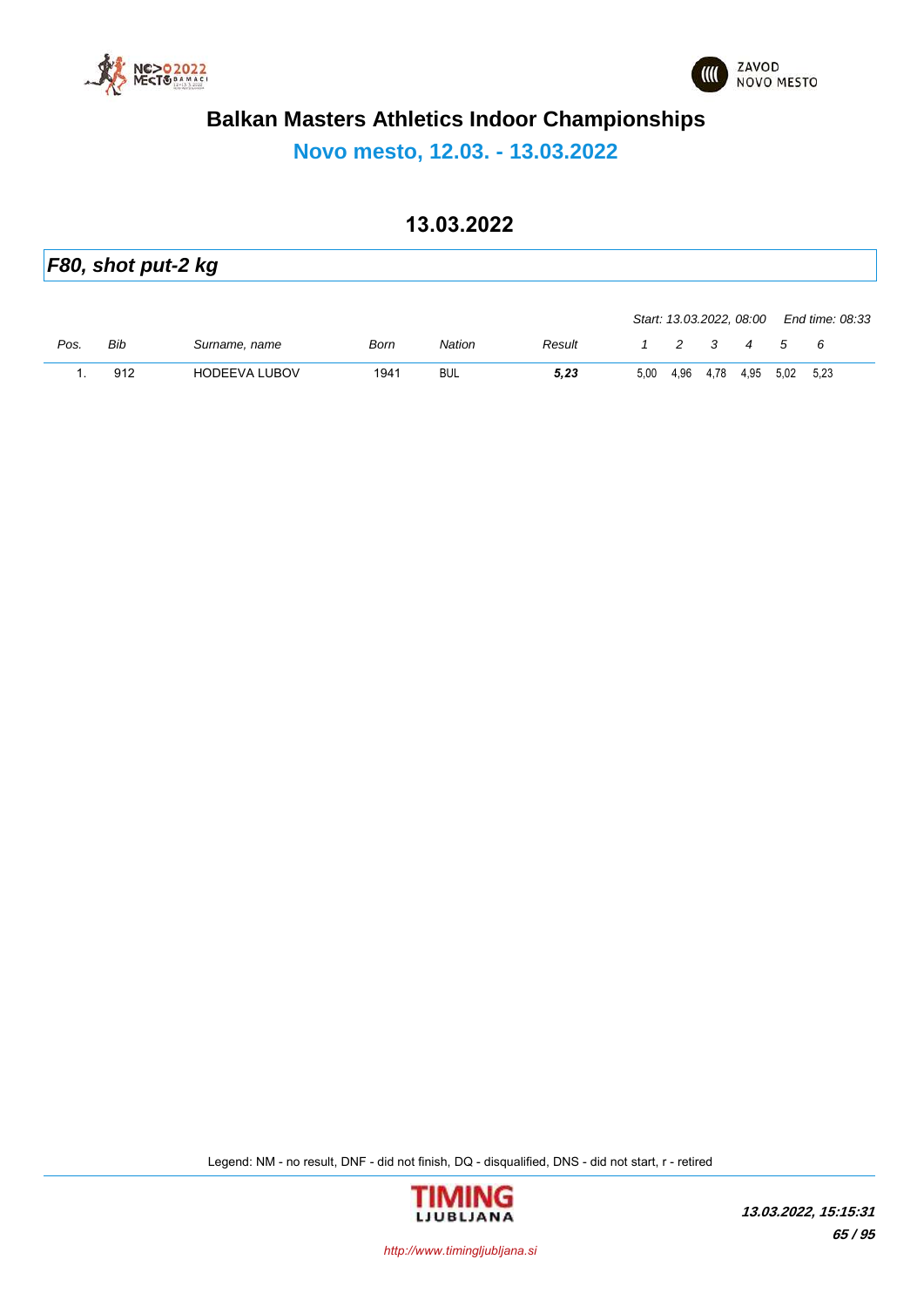



**Novo mesto, 12.03. - 13.03.2022**

#### **13.03.2022**

#### *M35, 60m hurdles (13.72 / 0.991 / 9.14)*

|      |             |                         |      |            |            | Start: 13.03.2022, 09:06 | End time: 09:06 |
|------|-------------|-------------------------|------|------------|------------|--------------------------|-----------------|
| Pos. | Bib         | Surname, name           | Born | Nation     | Result     |                          |                 |
|      | 318         | <b>MANDIC ZORAN</b>     | 1983 | <b>CRO</b> | 11,47      |                          |                 |
|      | 430         | <b>EDISON KAJA</b>      | 1983 | <b>ALB</b> | <b>DNS</b> |                          |                 |
|      | 317         | <b>KEREKOVIC NIKOLA</b> | 1984 | <b>CRO</b> | <b>DNS</b> |                          |                 |
|      | M35, 3000 m |                         |      |            |            |                          |                 |

|      |     |                         |      |            |          | Start: 13.03.2022, 11:17 | End time: 11:17 |
|------|-----|-------------------------|------|------------|----------|--------------------------|-----------------|
| Pos. | Bib | Surname, name           | Born | Nation     | Result   |                          |                 |
|      | 464 | <b>ILIJEVSKI TRAJCE</b> | 1982 | <b>MKD</b> | 9:26,74  |                          |                 |
| 2.   | 138 | <b>DURIC GREGOR</b>     | 1984 | <b>SLO</b> | 9:47,08  |                          |                 |
| 3.   | 433 | <b>BLEDAR MESI</b>      | 1982 | <b>ALB</b> | 10:02.54 |                          |                 |
| 4.   | 605 | ANASTASAKIS PANTELEIMO  | 1983 | <b>GRE</b> | 10:33.03 |                          |                 |
| 5.   | 428 | <b>BRUNO PUQJA</b>      | 1984 | <b>ALB</b> | 10:44.61 |                          |                 |
| 6.   | 829 | <b>BOZOVIC PETAR</b>    | 1984 | <b>SRB</b> | 10:48.16 |                          |                 |

#### *M35, javelin throw-800 g*

|      |     |                         |      |            |        |  |     |     | Start: 13.03.2022, 12:20 End time: 12:40 |  |
|------|-----|-------------------------|------|------------|--------|--|-----|-----|------------------------------------------|--|
| Pos. | Bib | Surname, name           | Born | Nation     | Result |  | 2 3 | 4 5 | - 6                                      |  |
|      | 639 | <b>VASILIADIS ILIAS</b> | 1985 | <b>GRE</b> | 38.27  |  |     |     | 36,27 37,16 38,27 38,18 37,68 38,15      |  |

#### *M35, 800 m*

*Start: 13.03.2022, 12:51 End time: 12:51*

| Pos. | Bib | Surname, name          | Born | Nation     | Result     |
|------|-----|------------------------|------|------------|------------|
|      | 433 | <b>BLEDAR MESI</b>     | 1982 | <b>ALB</b> | 2:20,30    |
| ۷.   | 605 | ANASTASAKIS PANTELEIMO | 1983 | <b>GRE</b> | 2:36,00    |
|      | 434 | RENATO DORZI           | 1986 | ALB        | <b>DNS</b> |
|      | 812 | <b>MACKIC NIKOLA</b>   | 1982 | <b>SRB</b> | <b>DNS</b> |
|      | 142 | <b>BENC MARJAN</b>     | 1983 | <b>SLO</b> | <b>DNS</b> |

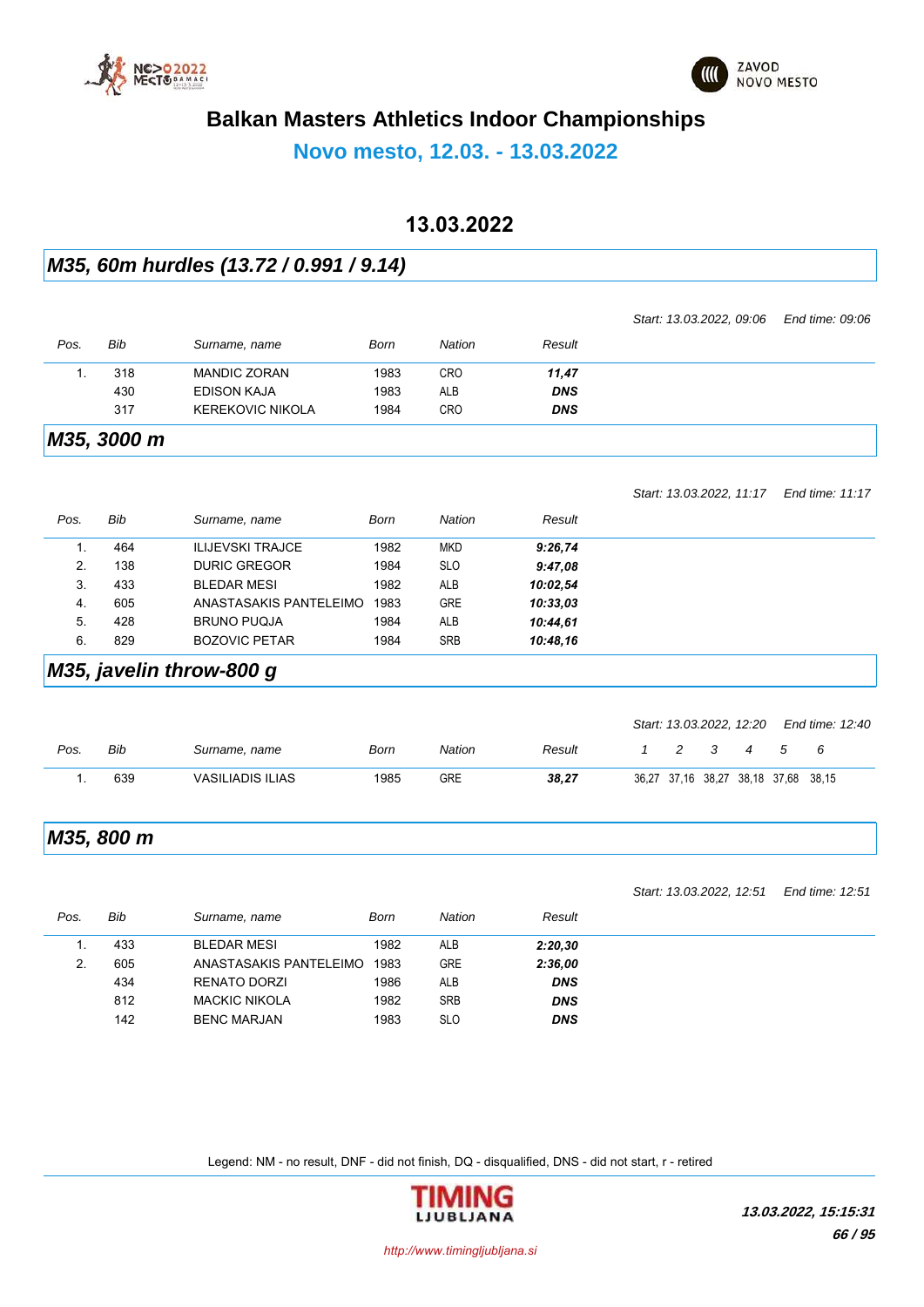



*Start: 13.03.2022, 14:00 End time: 14:35*

# **Balkan Masters Athletics Indoor Championships**

**Novo mesto, 12.03. - 13.03.2022**

*M35, long jump*

| Pos. | Bib | Surname, name      | Born | <b>Nation</b> | Result     |      | 2    | 3    | 4    | 5    | - 6      |  |
|------|-----|--------------------|------|---------------|------------|------|------|------|------|------|----------|--|
|      | 106 | <b>ZALIG MIHA</b>  | 1984 | <b>SLO</b>    | 5,75       | 5.54 | 5,75 | 5,55 | 5,48 | 5,45 | $\times$ |  |
| 2.   | 626 | MOSCHIS MOSCHOS    | 1983 | <b>GRE</b>    | 4,85       | 4,56 | 4.85 |      |      |      |          |  |
| 3.   | 433 | <b>BLEDAR MESI</b> | 1982 | <b>ALB</b>    | 4,75       | 4.49 | 4,41 | 4,50 | 4.27 | 4.75 | 4,73     |  |
| 4.   | 432 | <b>ERVIN HYSI</b>  | 1983 | <b>ALB</b>    | 4,68       | х    | 4.43 | 4,51 | 4,66 | X    | 4,68     |  |
| 5.   | 430 | <b>EDISON KAJA</b> | 1983 | <b>ALB</b>    | 4,57       | X    |      | 4.57 | 4.48 |      | Χ        |  |
|      | 127 | KRIZAJ LUKA        | 1982 | <b>SLO</b>    | <b>DNS</b> |      |      |      |      |      |          |  |

#### *M35, shot put-7.26 kg*

|      |     |                    |      |               |        |       |      | Start: 13.03.2022, 14.20          |       | End time: 14:55 |  |
|------|-----|--------------------|------|---------------|--------|-------|------|-----------------------------------|-------|-----------------|--|
| Pos. | Bib | Surname, name      | Born | <b>Nation</b> | Result |       |      |                                   |       | - 6             |  |
|      | 910 | <b>VELKOV TONI</b> | 1986 | <b>BUL</b>    | 12.42  |       |      | 11,69  11,89  12,42  11,74  12,29 |       | 12.25           |  |
|      | 639 | VASILIADIS ILIAS   | 1985 | <b>GRE</b>    | 10.88  | 10.07 | X    | 10,60 10,48                       | 10.88 | 10.30           |  |
|      | 430 | <b>EDISON KAJA</b> | 1983 | ALB           | 8,91   | 8,54  | 8.91 |                                   |       |                 |  |

#### *M35, 200 m*

| Heat: 1 |            |                        |      |            |            | Start: 13.03.2022, 15.02 | End time: 15:02 |
|---------|------------|------------------------|------|------------|------------|--------------------------|-----------------|
| Pos.    | <b>Bib</b> | Surname, name          | Born | Nation     | Result     |                          |                 |
| 1.      | 626        | <b>MOSCHIS MOSCHOS</b> | 1983 | <b>GRE</b> | 26,11      |                          |                 |
| 2.      | 142        | <b>BENC MARJAN</b>     | 1983 | <b>SLO</b> | 26,55      |                          |                 |
| 3.      | 604        | ROMNAKIS ATHANASIOS    | 1985 | <b>GRE</b> | 30,78      |                          |                 |
|         | 329        | <b>JAKIC ADIS</b>      | 1983 | <b>CRO</b> | <b>DNS</b> |                          |                 |
| Heat: 2 |            |                        |      |            |            | Start: 13.03.2022, 15.04 | End time: 15:04 |
| Pos.    | <b>Bib</b> | Surname, name          | Born | Nation     | Result     |                          |                 |
| 1.      | 613        | KARAMATSOUKIS PANTELIS | 1983 | <b>GRE</b> | 25,06      |                          |                 |
| 2.      | 525        | MORARU STEFAN-IULIAN   | 1983 | <b>ROU</b> | 26,18      |                          |                 |
| 3.      | 432        | <b>ERVIN HYSI</b>      | 1983 | ALB        | 28,57      |                          |                 |
|         | 127        | <b>KRIZAJ LUKA</b>     | 1982 | <b>SLO</b> | <b>DNS</b> |                          |                 |

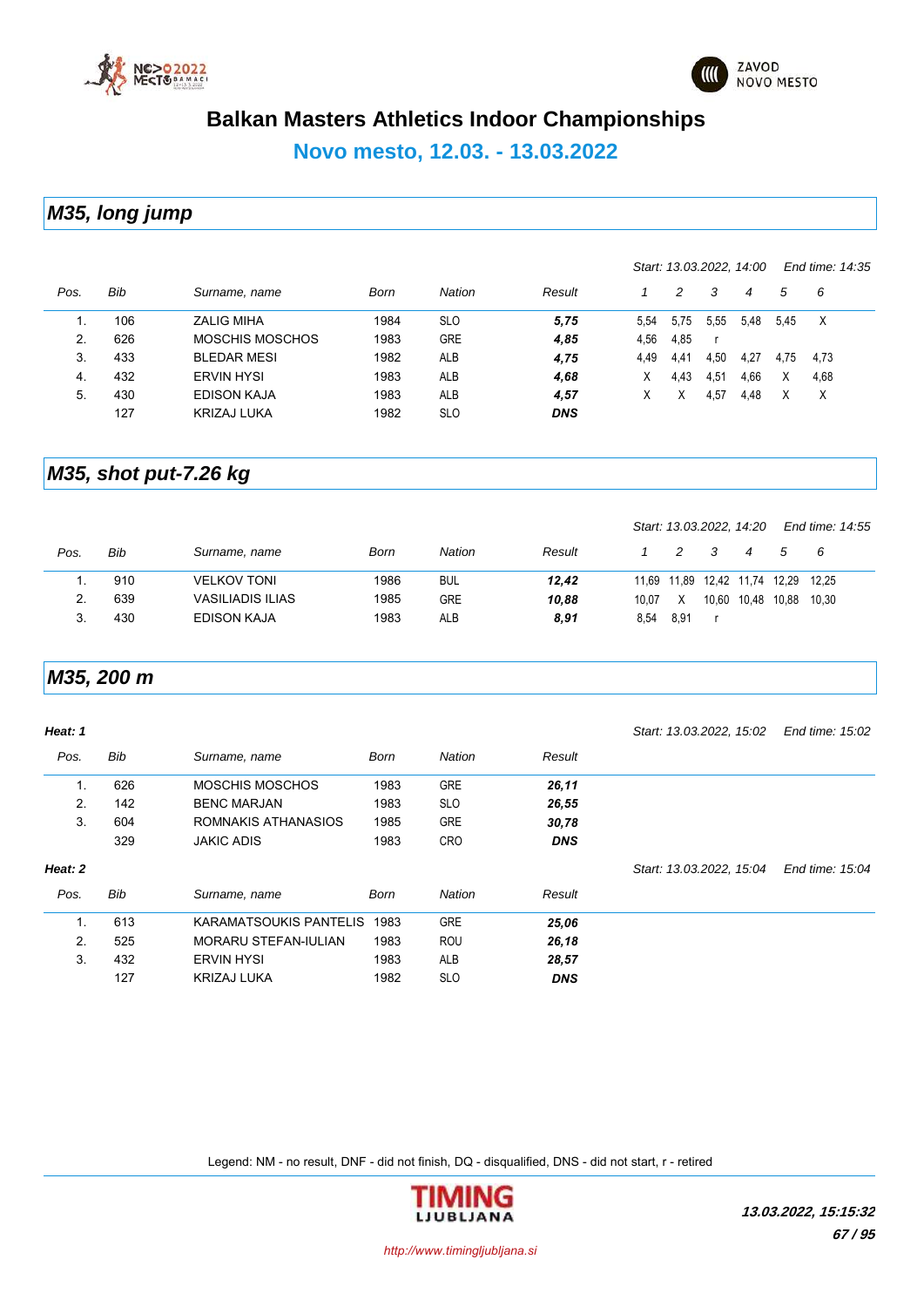



**Novo mesto, 12.03. - 13.03.2022**

*M35, 200 m summary*

| Pos. | Bib | Surname, name               | Born | <b>Nation</b> | Result     |
|------|-----|-----------------------------|------|---------------|------------|
| 1.   | 613 | KARAMATSOUKIS PANTELIS      | 1983 | <b>GRE</b>    | 25,06      |
| 2.   | 626 | MOSCHIS MOSCHOS             | 1983 | <b>GRE</b>    | 26,11      |
| 3.   | 525 | <b>MORARU STEFAN-IULIAN</b> | 1983 | ROU           | 26,18      |
| 4.   | 142 | <b>BENC MARJAN</b>          | 1983 | <b>SLO</b>    | 26,55      |
| 5.   | 432 | <b>ERVIN HYSI</b>           | 1983 | <b>ALB</b>    | 28,57      |
| 6.   | 604 | ROMNAKIS ATHANASIOS         | 1985 | <b>GRE</b>    | 30,78      |
|      | 329 | <b>JAKIC ADIS</b>           | 1983 | <b>CRO</b>    | <b>DNS</b> |
|      | 127 | <b>KRIZAJ LUKA</b>          | 1982 | <b>SLO</b>    | <b>DNS</b> |

Legend: NM - no result, DNF - did not finish, DQ - disqualified, DNS - did not start, r - retired



*http://www.timingljubljana.si*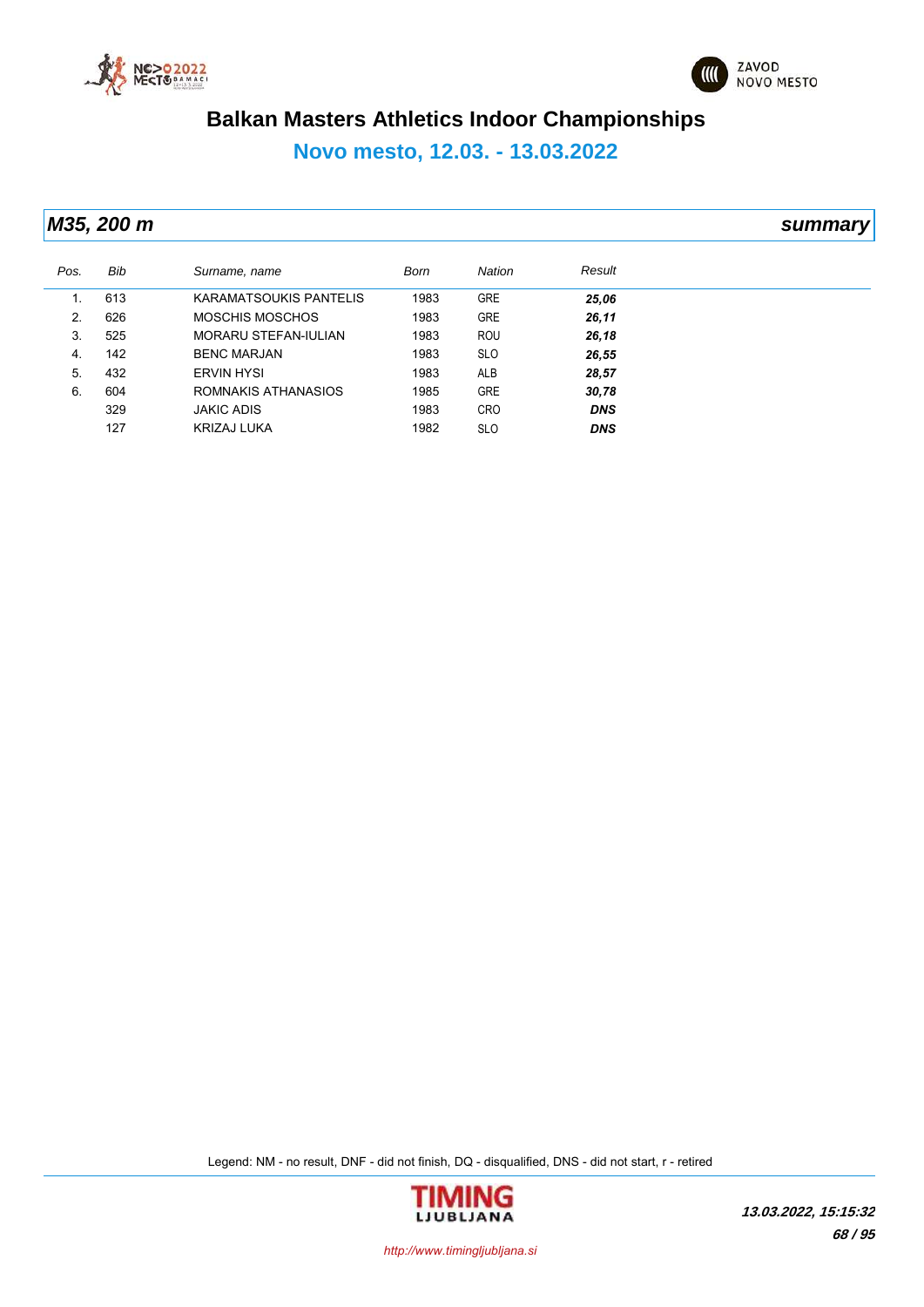



**Novo mesto, 12.03. - 13.03.2022**

#### **13.03.2022**

#### *M40, 60m hurdles (13.72 / 0.991 / 9.14)*

|                |             |                          |             |               |            | Start: 13.03.2022, 09:06 | End time: 09:06 |
|----------------|-------------|--------------------------|-------------|---------------|------------|--------------------------|-----------------|
| Pos.           | Bib         | Surname, name            | Born        | Nation        | Result     |                          |                 |
| $\mathbf{1}$ . | 808         | <b>JETVIC MARKO</b>      | 1980        | <b>SRB</b>    | 10,72      |                          |                 |
| 2.             | 820         | POPOVIC MARKO            | 1980        | <b>SRB</b>    | 11,32      |                          |                 |
|                | M40, 3000 m |                          |             |               |            |                          |                 |
|                |             |                          |             |               |            | Start: 13.03.2022, 11:17 | End time: 11:17 |
| Pos.           | Bib         | Surname, name            | <b>Born</b> | <b>Nation</b> | Result     |                          |                 |
| $\mathbf{1}$ . | 198         | PRIMC ALES               | 1981        | <b>SLO</b>    | 10:29,01   |                          |                 |
| 2.             | 469         | <b>CHILAFI HAMIM</b>     | 1981        | <b>MKD</b>    | 10:39,47   |                          |                 |
|                | 462         | <b>STOJANOVSKI IGOR</b>  | 1981        | <b>MKD</b>    | <b>DNS</b> |                          |                 |
|                | 176         | PREINDL DEJAN            | 1978        | <b>SLO</b>    | <b>DNS</b> |                          |                 |
|                |             | M40, javelin throw-800 g |             |               |            |                          |                 |
|                |             |                          |             |               |            |                          |                 |
|                |             |                          |             |               |            | Start: 13.03.2022, 12.20 | End time: 12:40 |

| Pos. | Bib | Surname, name              | Born | Nation | Result |  |             | $5^{\circ}$ | 6 |  |
|------|-----|----------------------------|------|--------|--------|--|-------------|-------------|---|--|
|      | 515 | BOGDAN DRAGOS-GRIGORA 1981 |      | ROU    | 50.47  |  | 50,47 47,60 |             |   |  |

#### *M40, 800 m*

|       |     |                       |      |            |            | Start: 13.03.2022, 12:51 | End time: 12:51 |
|-------|-----|-----------------------|------|------------|------------|--------------------------|-----------------|
| Pos.  | Bib | Surname, name         | Born | Nation     | Result     |                          |                 |
| $*1.$ | 944 | * GERGO SIMAK         | 1980 | <b>HUN</b> | 2:19.65    |                          |                 |
|       | 465 | <b>PEJOV RISTE</b>    | 1979 | MKD        | <b>DNS</b> |                          |                 |
|       | 108 | TOMIC ALES            | 1977 | <b>SLO</b> | <b>DNS</b> |                          |                 |
|       | 818 | <b>NESOVIC DRAGAN</b> | 1977 | <b>SRB</b> | <b>DNS</b> |                          |                 |
|       | 606 | ARMAOS IOULIOS        | 1977 | <b>GRE</b> | <b>DNS</b> |                          |                 |

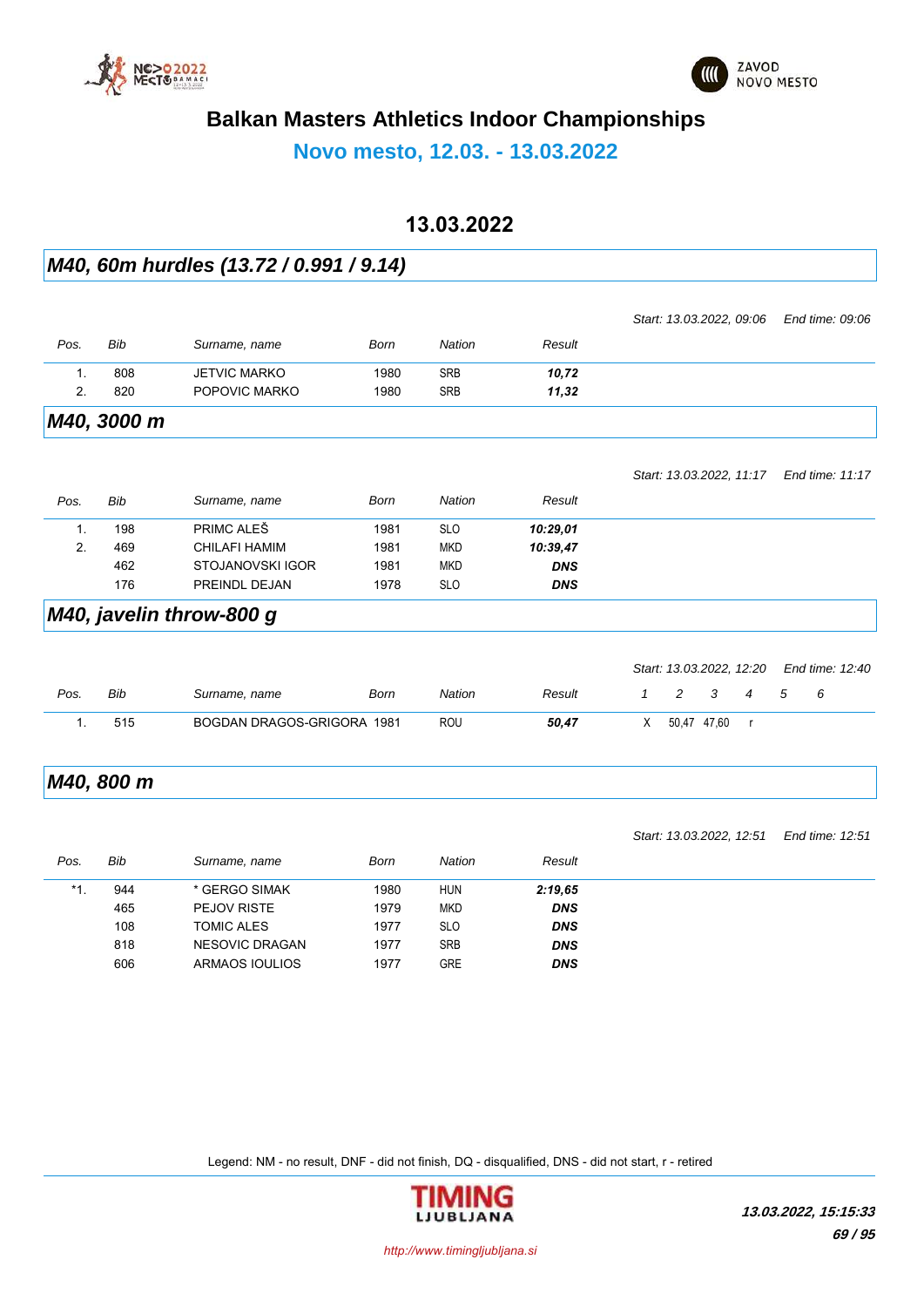



**Novo mesto, 12.03. - 13.03.2022**

*M40, long jump*

|      |     |                      |      |            |            |      |               |                          | Start: 13.03.2022, 14:00 |      | End time: 14:35 |  |
|------|-----|----------------------|------|------------|------------|------|---------------|--------------------------|--------------------------|------|-----------------|--|
| Pos. | Bib | Surname, name        | Born | Nation     | Result     |      | $\mathcal{P}$ | - 3                      | 4                        | 5    | - 6             |  |
|      | 802 | <b>BABIC MILORAD</b> | 1978 | <b>SRB</b> | 5,66       | 5.41 | 5.66          |                          |                          |      |                 |  |
| 2.   | 327 | LAJTMAN MARKO        | 1979 | <b>CRO</b> | 5,22       |      | X             | $\overline{\phantom{a}}$ | 5.22                     | 5.09 |                 |  |
|      | 643 | KATSIMANIS THEODOROS | 1981 | GRE        | <b>DNS</b> |      |               |                          |                          |      |                 |  |

### *M40, shot put-7.26 kg*

|      |     |                       |      |            |        |       |   |                   | Start: 13.03.2022, 14.20 |               | End time: 14:55 |  |
|------|-----|-----------------------|------|------------|--------|-------|---|-------------------|--------------------------|---------------|-----------------|--|
| Pos. | Bib | Surname, name         | Born | Nation     | Result |       |   | -3                | 4                        | $\mathcal{L}$ | - 6             |  |
|      | 506 | COLDEA SEBASTIAN      | 1981 | ROU        | 13.88  | 13.30 |   | X                 | 13.88                    | 13.62 13.27   |                 |  |
|      | 515 | BOGDAN DRAGOS-GRIGORA | 1981 | ROU        | 13,27  | 13.25 | x | 12.63             |                          | 13.27         |                 |  |
|      | 166 | <b>MEGLIC ROBERT</b>  | 1981 | <b>SLO</b> | 10.98  |       |   | 10.56 10.51 10.77 | 10.57                    | 10.98         | 10.58           |  |

#### *M40, 200 m*

| Heat: 1 |     |                           |             |               |            | Start: 13.03.2022, 14.56 | End time: 14:56 |
|---------|-----|---------------------------|-------------|---------------|------------|--------------------------|-----------------|
| Pos.    | Bib | Surname, name             | <b>Born</b> | <b>Nation</b> | Result     |                          |                 |
| 1.      | 808 | <b>JETVIC MARKO</b>       | 1980        | <b>SRB</b>    | 25,90      |                          |                 |
| 2.      | 724 | YILMAZ BORA TAMER         | 1978        | <b>TUR</b>    | 27,48      |                          |                 |
|         | 628 | <b>MPERDEMPES IOANNIS</b> | 1981        | <b>GRE</b>    | <b>DNS</b> |                          |                 |
| Heat: 2 |     |                           |             |               |            | Start: 13.03.2022, 14:59 | End time: 14:59 |
| Pos.    | Bib | Surname, name             | Born        | <b>Nation</b> | Result     |                          |                 |
| 1.      | 817 | MISKOVIC ALEKSANDAR       | 1980        | <b>SRB</b>    | 24,32      |                          |                 |
| 2.      | 920 | <b>BOZUKOV MIHAIL</b>     | 1979        | <b>BUL</b>    | 24,85      |                          |                 |
| 3.      | 802 | <b>BABIC MILORAD</b>      | 1978        | <b>SRB</b>    | 25,08      |                          |                 |
|         | 332 | <b>BERTEK KRUNOSLAV</b>   | 1978        | <b>CRO</b>    | <b>DNS</b> |                          |                 |
|         |     |                           |             |               |            |                          |                 |

#### *M40, 200 m summary*

| <b>SRB</b><br>1980<br>817<br>MISKOVIC ALEKSANDAR<br>24,32<br>920<br>1979<br><b>BUL</b><br>2.<br><b>BOZUKOV MIHAIL</b><br>24,85<br><b>SRB</b><br>3.<br>802<br>1978<br>25,08<br><b>BABIC MILORAD</b><br><b>SRB</b><br>1980<br>808<br>25,90<br><b>JETVIC MARKO</b><br>4.<br><b>TUR</b><br>5.<br>724<br>1978<br>27,48<br>YILMAZ BORA TAMER<br>628<br><b>GRE</b><br>1981<br><b>DNS</b><br><b>MPERDEMPES IOANNIS</b><br>332<br><b>BERTEK KRUNOSLAV</b><br>CRO<br>1978<br><b>DNS</b> | Pos. | Bib | Surname, name | <b>Born</b> | <b>Nation</b> | Result |
|-------------------------------------------------------------------------------------------------------------------------------------------------------------------------------------------------------------------------------------------------------------------------------------------------------------------------------------------------------------------------------------------------------------------------------------------------------------------------------|------|-----|---------------|-------------|---------------|--------|
|                                                                                                                                                                                                                                                                                                                                                                                                                                                                               |      |     |               |             |               |        |
|                                                                                                                                                                                                                                                                                                                                                                                                                                                                               |      |     |               |             |               |        |
|                                                                                                                                                                                                                                                                                                                                                                                                                                                                               |      |     |               |             |               |        |
|                                                                                                                                                                                                                                                                                                                                                                                                                                                                               |      |     |               |             |               |        |
|                                                                                                                                                                                                                                                                                                                                                                                                                                                                               |      |     |               |             |               |        |
|                                                                                                                                                                                                                                                                                                                                                                                                                                                                               |      |     |               |             |               |        |
|                                                                                                                                                                                                                                                                                                                                                                                                                                                                               |      |     |               |             |               |        |

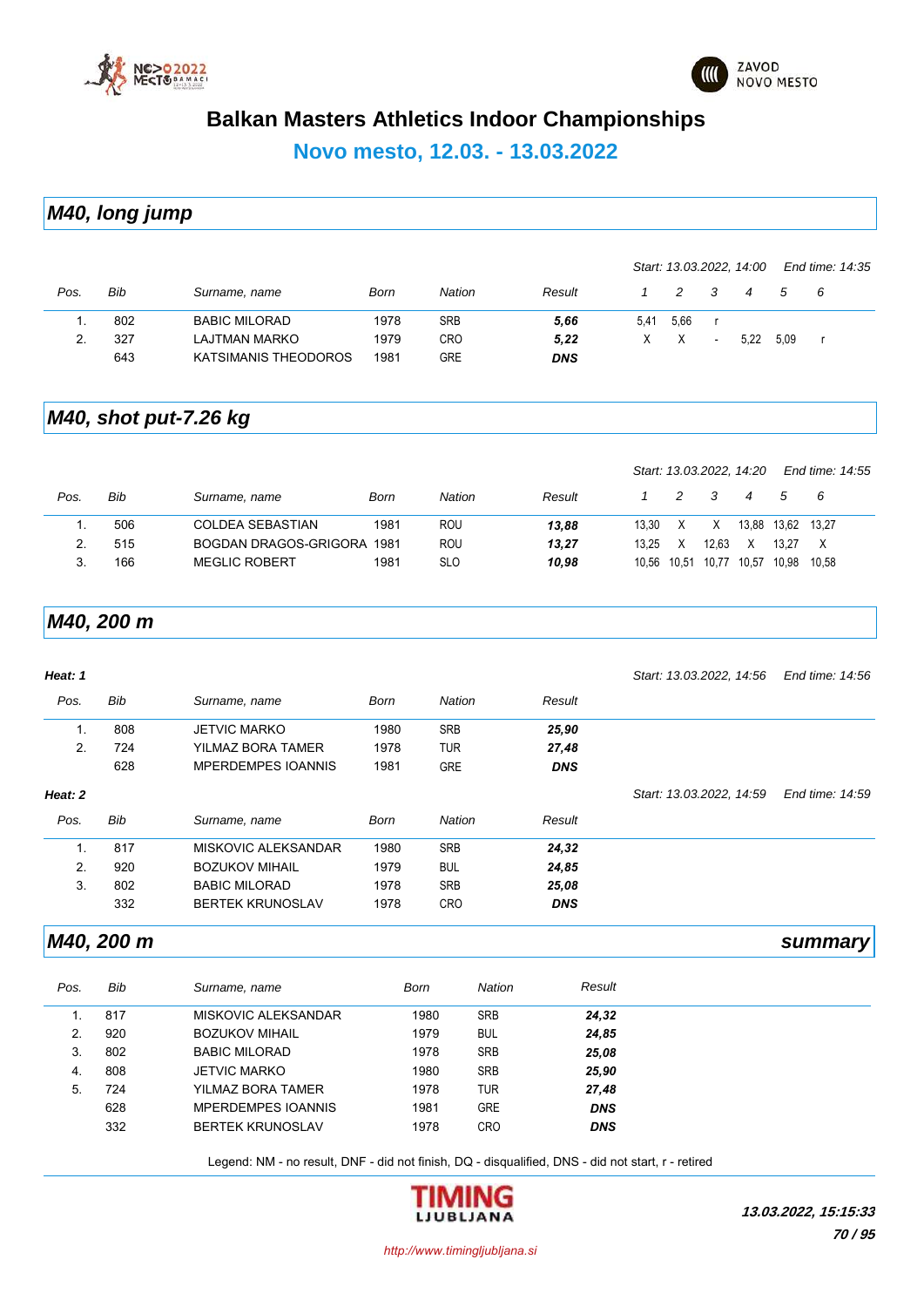



**Novo mesto, 12.03. - 13.03.2022**

#### **13.03.2022**

#### *M45, 60m hurdles (13.72 / 0.991 / 9.14)*

|       |             |               |      |            |        | Start: 13.03.2022, 09:06 End time: 09:06 |  |
|-------|-------------|---------------|------|------------|--------|------------------------------------------|--|
| Pos.  | Bib         | Surname, name | Born | Nation     | Result |                                          |  |
|       | 122         | KOCJANCIC ROK | 1974 | <b>SLO</b> | 9,18   |                                          |  |
| $*2.$ | 834         | * SAPIC DARKO | 1972 | <b>SRB</b> | 11,27  |                                          |  |
|       | M45, 3000 m |               |      |            |        |                                          |  |

#### *Pos. Bib Surname, name Born Nation Result Start: 13.03.2022, 11:31 End time: 11:31* 1. 175 KOTNIK ROBERT 1975 SLO *9:16,13* 2. 461 JAKIMOVSKI IGOR 1976 MKD *10:13,71* 3. 252 PETRUSIC VESELIN 1972 MNE *11:29,76* 617 KONSTANTINIDIS CHARALA 1974 GRE *DNS* 901 TRANKOV NIKOLAY 1975 BUL *DNS*

#### *M45, javelin throw-800 g*

|      |     |                      |      |               |        |       |               |       | Start: 13.03.2022, 12:20 |       | End time: 12:40 |  |
|------|-----|----------------------|------|---------------|--------|-------|---------------|-------|--------------------------|-------|-----------------|--|
| Pos. | Bib | Surname, name        | Born | <b>Nation</b> | Result |       | $\mathcal{P}$ | - 3   | $\overline{4}$           | .5    | - 6             |  |
|      | 729 | <b>TEMEL ERCAN</b>   | 1975 | TUR           | 36.39  | 36.39 | X             | 33.15 | X                        |       | 34.41           |  |
|      | 809 | KOSUTIC GLIGOR       | 1972 | <b>SRB</b>    | 28.86  | 27.13 | X             |       | 26.42 28.86              | X     | 27.92           |  |
|      | 431 | <b>GERNAT QIRICI</b> | 1977 | ALB           | 27.52  |       |               |       | 24,96 24,51 27,52 26,27  | 23.38 | 24.63           |  |

#### *M45, 800 m*

*Start: 13.03.2022, 12:45 End time: 12:45*

| Pos. | Bib | Surname, name          | Born | Nation     | Result     |
|------|-----|------------------------|------|------------|------------|
|      | 170 | SKODNIK JOZE           | 1976 | <b>SLO</b> | 2:18,10    |
|      | 461 | <b>JAKIMOVSKI IGOR</b> | 1976 | <b>MKD</b> | 2:19,50    |
| *3.  | 834 | * SAPIC DARKO          | 1972 | <b>SRB</b> | 2:49,43    |
|      | 617 | KONSTANTINIDIS CHARALA | 1974 | <b>GRE</b> | <b>DNS</b> |
|      | 431 | <b>GERNAT QIRICI</b>   | 1977 | ALB        | <b>DNS</b> |

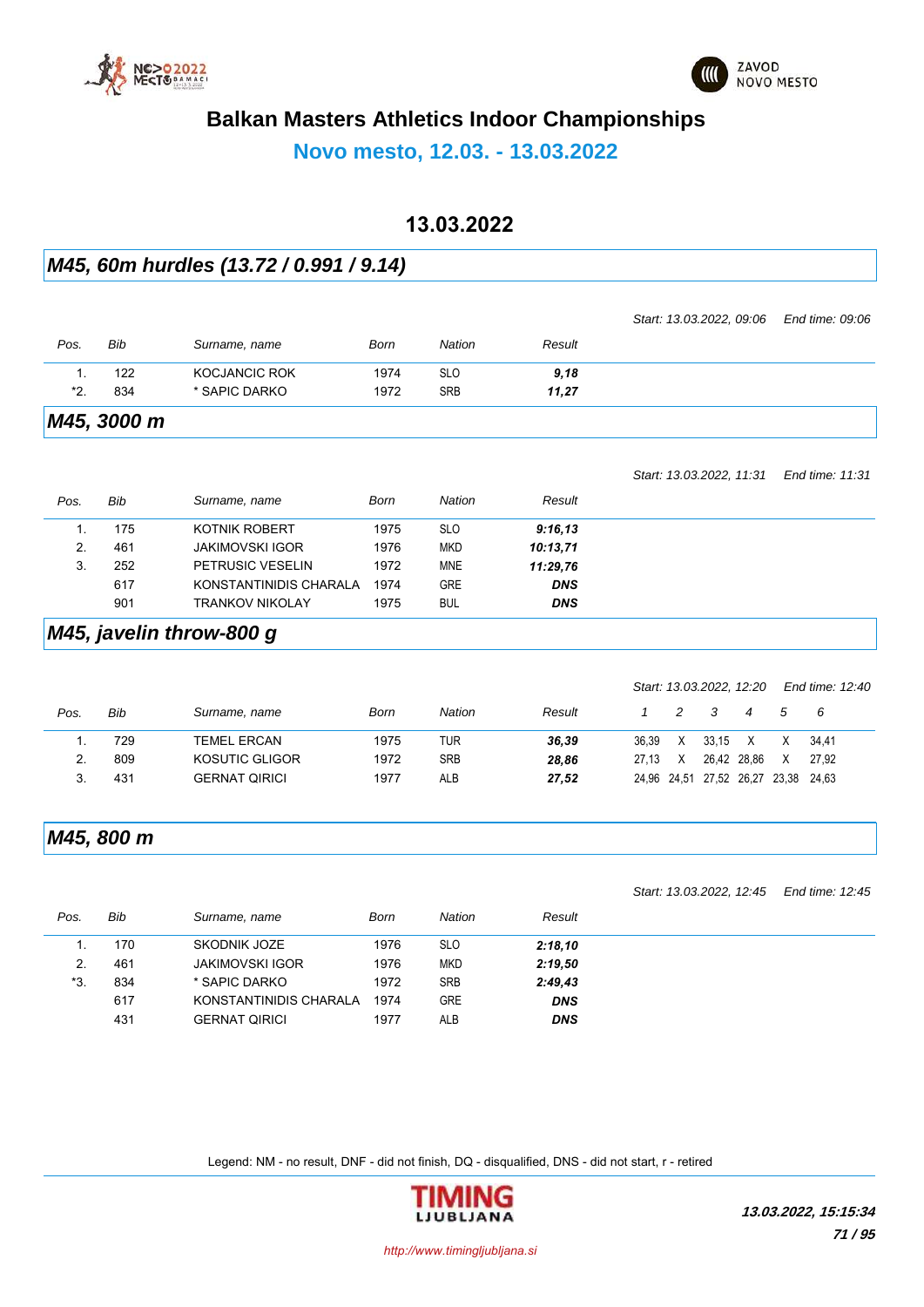



**Novo mesto, 12.03. - 13.03.2022**

*M45, long jump*

|      |     |                           |      |            |            |      |      | Start: 13.03.2022, 13:00 |      |      | End time: 13:20 |
|------|-----|---------------------------|------|------------|------------|------|------|--------------------------|------|------|-----------------|
| Pos. | Bib | Surname, name             | Born | Nation     | Result     |      | 2    | -3                       | 4    | 5    | - 6             |
|      | 508 | SAIOC VALENTIN-MARIUS     | 1974 | <b>ROU</b> | 5,29       | 4.66 | 5,20 | 5,29                     | 4,97 | 4.97 | 5.17            |
|      | 803 | <b>BABIC BRANISLAV</b>    | 1973 | <b>SRB</b> | 5,12       | 5.12 | 5.10 | 5.05                     | 4.79 | 4.88 | X               |
|      | 734 | <b>TEOMAN MEHMET BORA</b> | 1976 | TUR        | <b>DNS</b> |      |      |                          |      |      |                 |
|      | 624 | <b>METSIOS VASILIOS</b>   | 1973 | GRE        | <b>DNS</b> |      |      |                          |      |      |                 |

#### *M45, shot put-7.26 kg*

|      |     |                    |      |        |        |      | Start: 13.03.2022, 14:20 |                         |                |      | End time: 14:55 |  |
|------|-----|--------------------|------|--------|--------|------|--------------------------|-------------------------|----------------|------|-----------------|--|
| Pos. | Bib | Surname, name      | Born | Nation | Result |      | 2                        | $\overline{\mathbf{3}}$ | $\overline{4}$ | 5    | - 6             |  |
|      | 729 | <b>TEMEL ERCAN</b> | 1975 | TUR    | 10.69  | 9.87 | 10.25 10.57 10.64 10.68  |                         |                |      | 10.69           |  |
|      | 809 | KOSUTIC GLIGOR     | 1972 | SRB    | 9,84   |      | 9,13 9,79                | 9.84                    | 9.77           | 9.70 |                 |  |

#### *M45, 200 m*

| Heat: 1        |     |                           |             |               |            | Start: 13.03.2022, 14:45 | End time: 14:45 |
|----------------|-----|---------------------------|-------------|---------------|------------|--------------------------|-----------------|
| Pos.           | Bib | Surname, name             | <b>Born</b> | <b>Nation</b> | Result     |                          |                 |
| 1.             | 916 | SIMEONOV IVELIN           | 1972        | <b>BUL</b>    | 26,05      |                          |                 |
| 2.             | 328 | <b>KAISER TIN</b>         | 1976        | <b>CRO</b>    | 26,15      |                          |                 |
| 3.             | 612 | KANELOPOULOS VASILIOS     | 1974        | <b>GRE</b>    | 27,77      |                          |                 |
| Heat: 2        |     |                           |             |               |            | Start: 13.03.2022, 14.49 | End time: 14:49 |
| Pos.           | Bib | Surname, name             | <b>Born</b> | <b>Nation</b> | Result     |                          |                 |
| $\mathbf{1}$ . | 902 | ZHELEV ZHIVKO             | 1972        | <b>BUL</b>    | 24,51      |                          |                 |
| 2.             | 341 | <b>VESELKO NENAD</b>      | 1976        | <b>CRO</b>    | 26,13      |                          |                 |
|                | 734 | <b>TEOMAN MEHMET BORA</b> | 1976        | <b>TUR</b>    | <b>DNS</b> |                          |                 |
| Heat: 3        |     |                           |             |               |            | Start: 13.03.2022, 14:51 | End time: 14:51 |
| Pos.           | Bib | Surname, name             | Born        | <b>Nation</b> | Result     |                          |                 |
| $\mathbf{1}$ . | 122 | <b>KOCJANCIC ROK</b>      | 1974        | <b>SLO</b>    | 25,64      |                          |                 |
| 2.             | 631 | PAPADOPOULOS CHRISTOS     | 1973        | <b>GRE</b>    | 28,38      |                          |                 |
| 3.             | 946 | <b>HYSENI FADI</b>        | 1974        | ALB           | 29,11      |                          |                 |

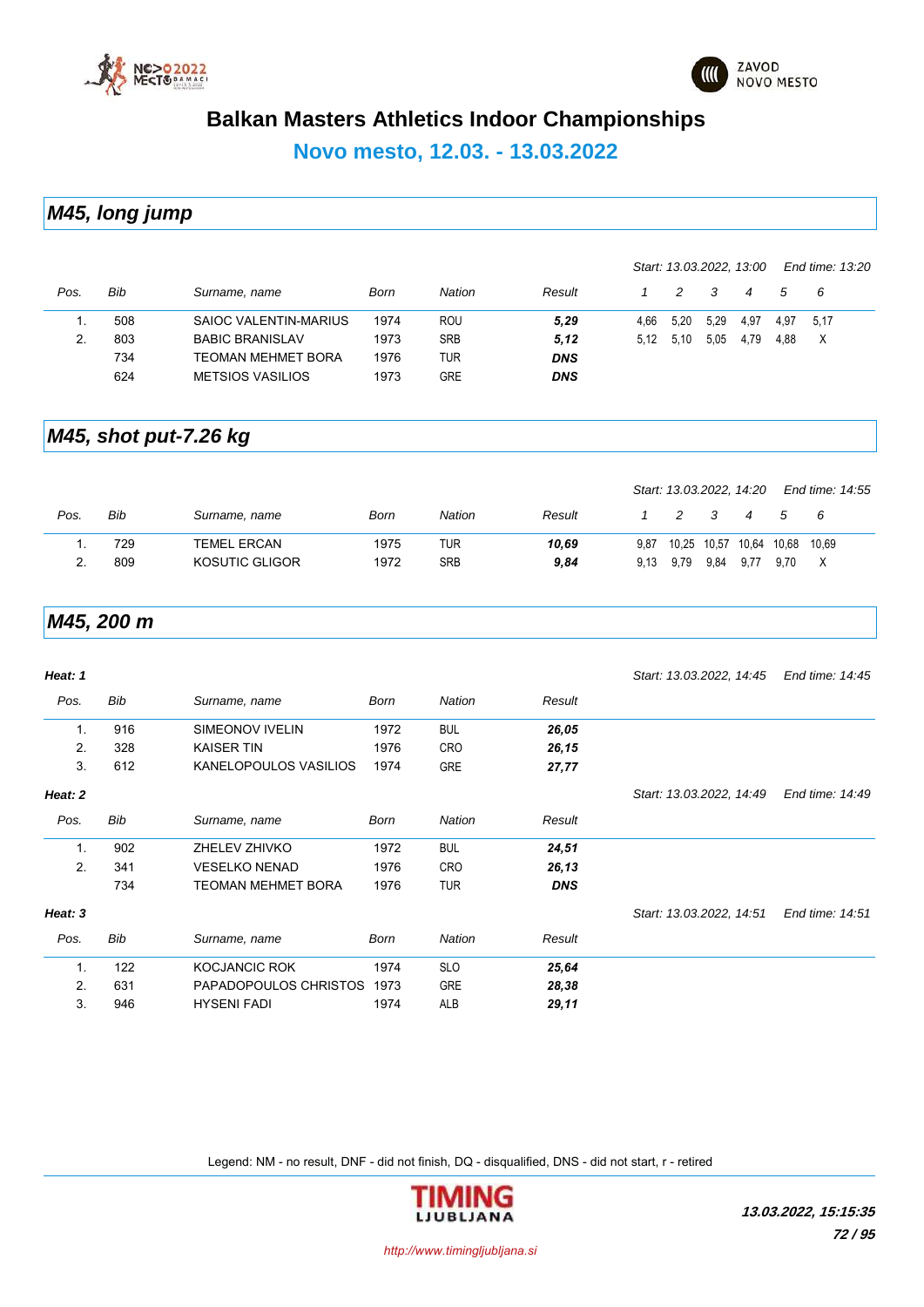



**Novo mesto, 12.03. - 13.03.2022**

*M45, 200 m summary*

| Pos. | Bib | Surname, name             | Born | Nation     | Result     |
|------|-----|---------------------------|------|------------|------------|
|      | 902 | ZHELEV ZHIVKO             | 1972 | <b>BUL</b> | 24,51      |
| 2.   | 122 | KOCJANCIC ROK             | 1974 | <b>SLO</b> | 25,64      |
| 3.   | 916 | SIMEONOV IVELIN           | 1972 | <b>BUL</b> | 26,05      |
| 4.   | 341 | <b>VESELKO NENAD</b>      | 1976 | <b>CRO</b> | 26,13      |
| 5.   | 328 | <b>KAISER TIN</b>         | 1976 | <b>CRO</b> | 26,15      |
| 6.   | 612 | KANELOPOULOS VASILIOS     | 1974 | <b>GRE</b> | 27,77      |
| 7.   | 631 | PAPADOPOULOS CHRISTOS     | 1973 | <b>GRE</b> | 28,38      |
| 8.   | 946 | <b>HYSENI FADI</b>        | 1974 | ALB        | 29,11      |
|      | 734 | <b>TEOMAN MEHMET BORA</b> | 1976 | <b>TUR</b> | <b>DNS</b> |

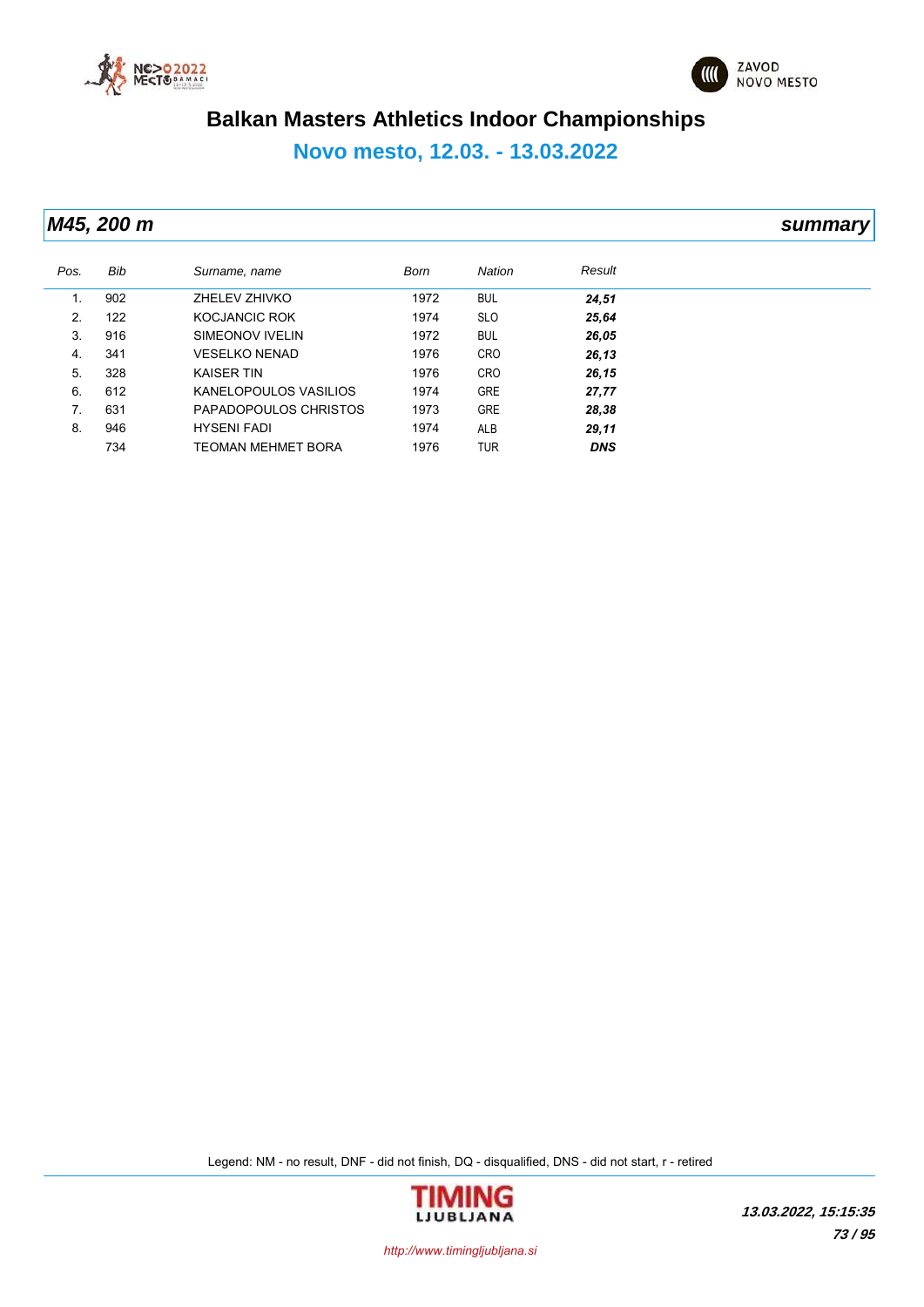



### **Novo mesto, 12.03. - 13.03.2022**

### **13.03.2022**

### *M50, 60m hurdles (13.00 / 0.914 / 8.50)*

|      |     |                       |      |            |            | Start: 13.03.2022, 09.01 | End time: 09:01 |
|------|-----|-----------------------|------|------------|------------|--------------------------|-----------------|
| Pos. | Bib | Surname, name         | Born | Nation     | Result     |                          |                 |
|      | 914 | KIROV KONSTANTIN      | 1968 | <b>BUL</b> | 10,02      |                          |                 |
| 2.   | 833 | <b>RUSOV DRAGISA</b>  | 1972 | <b>SRB</b> | 11,83      |                          |                 |
| 3.   | 421 | <b>RUDIN BEKTASHI</b> | 1970 | <b>ALB</b> | 14,40      |                          |                 |
|      | 936 | * EVSIUNIN VLADIMIR   | 1970 | <b>BLR</b> | <b>DNS</b> |                          |                 |
|      | 173 | <b>MATIJEVIC MISO</b> | 1971 | <b>SLO</b> | <b>DNS</b> |                          |                 |

### *M50, pole vault*

*Pos. Bib Surname, name* 

|     |        |                 |                      |               |        | Start: 13.03.2022, 10:30 | End time: 11:45 |
|-----|--------|-----------------|----------------------|---------------|--------|--------------------------|-----------------|
| XS. | Bib    | Surname, name   | Born                 | <b>Nation</b> | Result |                          |                 |
|     | 110    | BERGANT ANDREJ  | 1969                 | <b>SLO</b>    | 3, 10  |                          |                 |
| *2  | 831    | * STANKOVIC ACA | 1967                 | <b>SRB</b>    | 3,40   |                          |                 |
|     | $\sim$ |                 | $\sim$ $\sim$ $\sim$ | $\sim$        | ----   |                          |                 |

| 101                  |                    | <b>GRIL DAMJAN</b> |  |                                     | 1967 |  |
|----------------------|--------------------|--------------------|--|-------------------------------------|------|--|
|                      |                    |                    |  |                                     |      |  |
|                      |                    |                    |  | 260 270 280 290 300 310 320 340 360 |      |  |
| 1. BERGANT<br>ANDREJ | O - O XO XXO O XXX |                    |  |                                     |      |  |
| 2. STANKOVIC<br>ACA  | 0 - - - - - XOOXXr |                    |  |                                     |      |  |

#### *M50, 3000 m*

|      |     |                            |             |               |            | Start: 13.03.2022, 11:02 | End time: 11:02 |
|------|-----|----------------------------|-------------|---------------|------------|--------------------------|-----------------|
| Pos. | Bib | Surname, name              | <b>Born</b> | <b>Nation</b> | Result     |                          |                 |
| 1.   | 529 | <b>STANCU CRISTIAN</b>     | 1971        | <b>ROU</b>    | 10:18.35   |                          |                 |
| 2.   | 151 | <b>KRALJ STANISLAV</b>     | 1970        | <b>SLO</b>    | 11:07.78   |                          |                 |
| 3.   | 468 | <b>HRISTOV ALEKSANDAR</b>  | 1969        | <b>MKD</b>    | 11:14.96   |                          |                 |
| 4.   | 171 | BROZOVIC STANKO            | 1968        | <b>SLO</b>    | 11:17.10   |                          |                 |
|      | 179 | <b>PETELINSEK KARL</b>     | 1968        | <b>SLO</b>    | <b>DNS</b> |                          |                 |
|      | 743 | <b>SEYHAN BULENT</b>       | 1969        | <b>TUR</b>    | <b>DNS</b> |                          |                 |
|      | 134 | <b>CESNIK VALENTIN</b>     | 1968        | <b>SLO</b>    | <b>DNS</b> |                          |                 |
|      | 519 | <b>BRATU VICTOR-FLORIN</b> | 1969        | <b>ROU</b>    | <b>DNS</b> |                          |                 |
|      | 466 | <b>CVETKOVSKI TONI</b>     | 1970        | <b>MKD</b>    | <b>DNS</b> |                          |                 |
|      | 491 | <b>GUTIUM GHENADIE</b>     | 1971        | <b>MDA</b>    | <b>DNS</b> |                          |                 |
|      | 426 | <b>GENCI LUGJA</b>         | 1971        | <b>ALB</b>    | <b>DNS</b> |                          |                 |

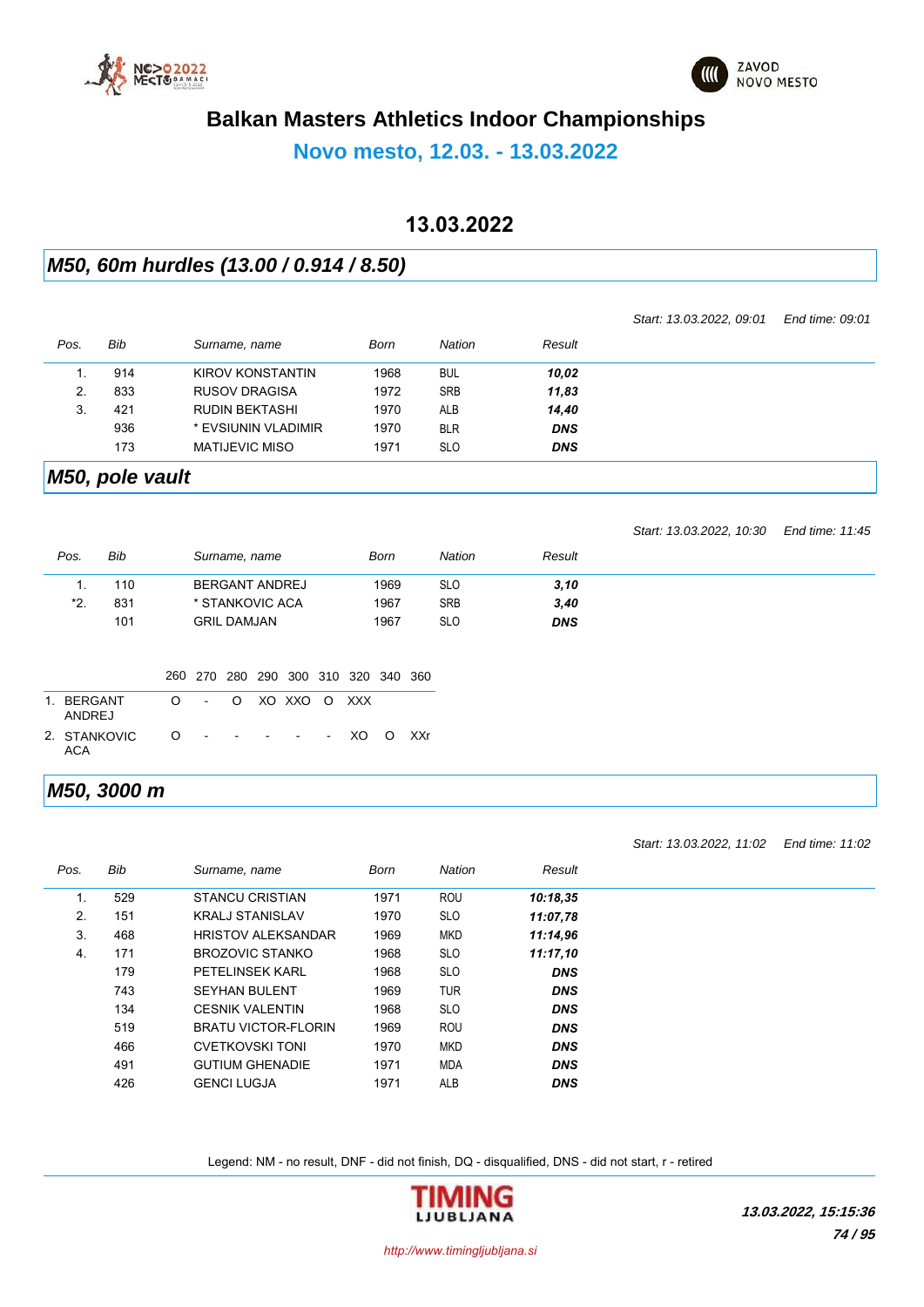



*Start: 13.03.2022, 11:30 End time: 12:03*

### **Balkan Masters Athletics Indoor Championships**

**Novo mesto, 12.03. - 13.03.2022**

#### *M50, javelin throw-700 g*

| Pos. | Bib | Surname, name            | Born | <b>Nation</b> | Result     |       | 2           | 3                       | 4           | 5     | 6     |  |
|------|-----|--------------------------|------|---------------|------------|-------|-------------|-------------------------|-------------|-------|-------|--|
|      | 186 | TERSEK ROBERT            | 1970 | <b>SLO</b>    | 54.56      | Χ     | 51.76       | 53.87                   | 53,25 54,56 |       | 49.53 |  |
| 2.   | 816 | <b>MILINKOVIC NENAD</b>  | 1971 | <b>SRB</b>    | 46.20      | 43.79 | 44.73       | 46.20                   | 44.92       | X     | 45.01 |  |
| 3.   | 610 | <b>FANARTZIS IMPRAIM</b> | 1970 | <b>GRE</b>    | 44.75      | 38.40 | 44.31       | 44.18                   | 44,29       | 44.75 | 41.96 |  |
| 4.   | 421 | <b>RUDIN BEKTASHI</b>    | 1970 | ALB           | 27.43      | 22.94 | 26,93 27,43 |                         | 25.07       |       |       |  |
| 5.   | 933 | <b>BOZHKOV NIKOLAY</b>   | 1969 | <b>BUL</b>    | 24.75      |       |             | 21.98 24.75 23.14 24.21 |             |       |       |  |
| 6.   | 615 | KOLIADIMAS GEORGIOS      | 1968 | <b>GRE</b>    | 17.12      | 16.09 | 17.12       | X                       | Х           | 12.37 | X     |  |
|      | 158 | PIRNAT JOZE              | 1970 | <b>SLO</b>    | <b>DNS</b> |       |             |                         |             |       |       |  |
|      |     |                          |      |               |            |       |             |                         |             |       |       |  |

#### *M50, 800 m*

|      |     |                        |      |               |            | Start: 13.03.2022, 12:40 | End time: 12:40 |
|------|-----|------------------------|------|---------------|------------|--------------------------|-----------------|
| Pos. | Bib | Surname, name          | Born | <b>Nation</b> | Result     |                          |                 |
|      | 514 | AXENTI NICOLAE-SORIN   | 1969 | ROU           | 2:27,96    |                          |                 |
| 2.   | 151 | <b>KRALJ STANISLAV</b> | 1970 | <b>SLO</b>    | 2:37,50    |                          |                 |
|      | 491 | <b>GUTIUM GHENADIE</b> | 1971 | <b>MDA</b>    | <b>DNS</b> |                          |                 |
|      | 426 | <b>GENCI LUGJA</b>     | 1971 | <b>ALB</b>    | <b>DNS</b> |                          |                 |
|      | 307 | KOVACIC ROBERTO        | 1968 | <b>CRO</b>    | <b>DNS</b> |                          |                 |
|      | 936 | * EVSIUNIN VLADIMIR    | 1970 | <b>BLR</b>    | <b>DNS</b> |                          |                 |
|      | 743 | <b>SEYHAN BULENT</b>   | 1969 | <b>TUR</b>    | <b>DNS</b> |                          |                 |
|      | 179 | <b>PETELINSEK KARL</b> | 1968 | <b>SLO</b>    | <b>DNS</b> |                          |                 |
|      | 530 | <b>PUZDERICA VALI</b>  | 1967 | <b>ROU</b>    | <b>DNS</b> |                          |                 |

#### *M50, shot put-6 kg*

|      |     |                          |      |               |            |       |   |             | Start: 13.03.2022, 13:00 |   | End time: 13:35 |  |
|------|-----|--------------------------|------|---------------|------------|-------|---|-------------|--------------------------|---|-----------------|--|
| Pos. | Bib | Surname, name            | Born | <b>Nation</b> | Result     |       | 2 | 3           | 4                        | 5 | - 6             |  |
|      | 158 | PIRNAT JOZE              | 1970 | <b>SLO</b>    | 13.38      | X     |   |             | 13,08 12,95 12,93        |   | 13.38           |  |
| 2.   | 610 | <b>FANARTZIS IMPRAIM</b> | 1970 | <b>GRE</b>    | 12.89      | 12.61 |   | 12.50 12.89 | 12.59                    |   | X               |  |
| 3.   | 816 | <b>MILINKOVIC NENAD</b>  | 1971 | <b>SRB</b>    | 10.88      | 10.54 | X |             | 10.16 10.55 10.78        |   | 10.88           |  |
|      | 425 | KARAFIL HODA             | 1971 | <b>ALB</b>    | <b>DNS</b> |       |   |             |                          |   |                 |  |
|      | 130 | <b>SVET MITJA</b>        | 1970 | <b>SLO</b>    | <b>DNS</b> |       |   |             |                          |   |                 |  |

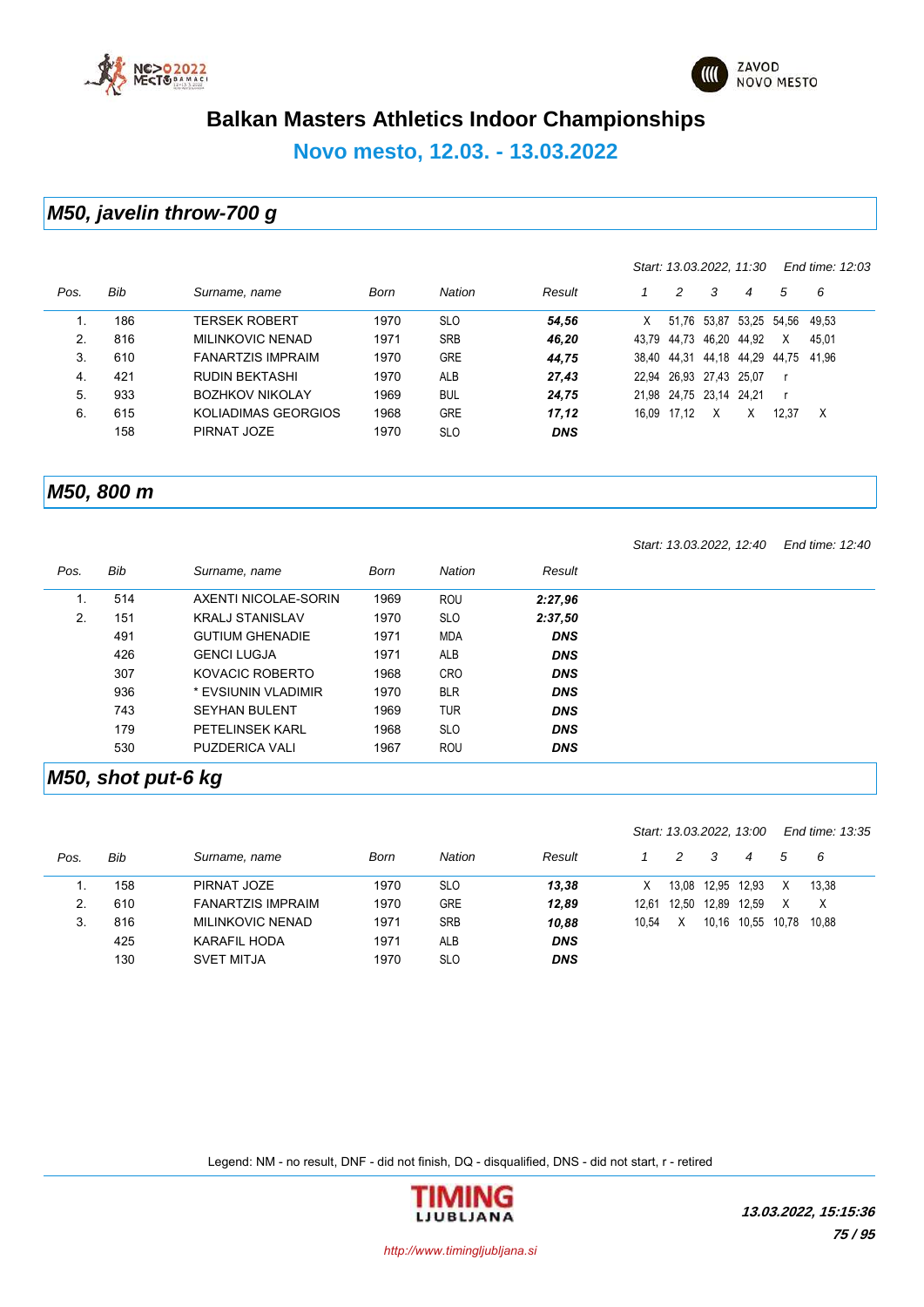



### **Novo mesto, 12.03. - 13.03.2022**

### *M50, long jump*

|              |     |                        |      |            |            |      |      | Start: 13.03.2022, 13:00 |      |      | End time: 13:20 |
|--------------|-----|------------------------|------|------------|------------|------|------|--------------------------|------|------|-----------------|
| Pos.         | Bib | Surname, name          | Born | Nation     | Result     |      | 2    | 3                        | 4    | 5    | - 6             |
|              | 933 | <b>BOZHKOV NIKOLAY</b> | 1969 | <b>BUL</b> | 3,67       |      |      | X                        | 3.67 | 3.57 | 3.62            |
| $\mathbf{2}$ | 813 | <b>MARKOVIC RADOJE</b> | 1968 | <b>SRB</b> | 3,52       | 3.15 | 3.24 | 3.34                     | 3.41 | 3.31 | 3.52            |
|              | 173 | <b>MATIJEVIC MISO</b>  | 1971 | <b>SLO</b> | <b>DNS</b> |      |      |                          |      |      |                 |
|              | 101 | <b>GRIL DAMJAN</b>     | 1967 | <b>SLO</b> | <b>DNS</b> |      |      |                          |      |      |                 |
|              | 522 | DOBRESCU DANIEL        | 1967 | <b>ROU</b> | <b>DNS</b> |      |      |                          |      |      |                 |

#### *M50, 200 m*

| Heat: 1        |     |                           |             |               |            | Start: 13.03.2022, 14:31 | End time: 14:31 |
|----------------|-----|---------------------------|-------------|---------------|------------|--------------------------|-----------------|
| Pos.           | Bib | Surname, name             | Born        | <b>Nation</b> | Result     |                          |                 |
| 1.             | 609 | CHATZIOAKIMIDIS CHARALA   | 1972        | <b>GRE</b>    | 26,84      |                          |                 |
| *2.            | 941 | * FAUSTO SALVADOR         | 1969        | ITA           | 26,50      |                          |                 |
|                | 528 | PIRVULESCU DANIEL         | 1969        | <b>ROU</b>    | <b>DNS</b> |                          |                 |
| Heat: 2        |     |                           |             |               |            | Start: 13.03.2022, 14:33 | End time: 14:33 |
| Pos.           | Bib | Surname, name             | <b>Born</b> | Nation        | Result     |                          |                 |
| 1.             | 730 | <b>GUMUS UGUR</b>         | 1969        | <b>TUR</b>    | 26,57      |                          |                 |
| 2.             | 514 | AXENTI NICOLAE-SORIN      | 1969        | ROU           | 28,69      |                          | 28,686          |
| 3.             | 468 | <b>HRISTOV ALEKSANDAR</b> | 1969        | <b>MKD</b>    | 28,69      |                          | 28,689          |
| Heat: 3        |     |                           |             |               |            | Start: 13.03.2022, 14:37 | End time: 14:37 |
| Pos.           | Bib | Surname, name             | <b>Born</b> | <b>Nation</b> | Result     |                          |                 |
| $\mathbf{1}$ . | 722 | <b>MEMUR NURETDIN</b>     | 1970        | <b>TUR</b>    | 25,89      |                          |                 |
| 2.             | 833 | <b>RUSOV DRAGISA</b>      | 1972        | <b>SRB</b>    | 26,56      |                          |                 |
|                | 642 | <b>KONTONIS DIONISIOS</b> | 1968        | <b>GRE</b>    | <b>DNS</b> |                          |                 |

#### *M50, 200 m summary*

| Pos.  | Bib | Surname, name               | Born | Nation     | Result     |        |
|-------|-----|-----------------------------|------|------------|------------|--------|
|       | 722 | <b>MEMUR NURETDIN</b>       | 1970 | <b>TUR</b> | 25,89      |        |
| 2.    | 833 | <b>RUSOV DRAGISA</b>        | 1972 | <b>SRB</b> | 26,56      |        |
| 3.    | 730 | <b>GUMUS UGUR</b>           | 1969 | <b>TUR</b> | 26,57      |        |
| 4.    | 609 | CHATZIOAKIMIDIS CHARALAMPOS | 1972 | <b>GRE</b> | 26,84      |        |
| 5.    | 514 | AXENTI NICOLAE-SORIN        | 1969 | <b>ROU</b> | 28.69      | 28.686 |
| 6.    | 468 | <b>HRISTOV ALEKSANDAR</b>   | 1969 | <b>MKD</b> | 28.69      | 28.689 |
| $*7.$ | 941 | * FAUSTO SALVADOR           | 1969 | <b>ITA</b> | 26,50      |        |
|       | 528 | PIRVULESCU DANIEL           | 1969 | <b>ROU</b> | <b>DNS</b> |        |
|       | 642 | KONTONIS DIONISIOS          | 1968 | <b>GRE</b> | <b>DNS</b> |        |

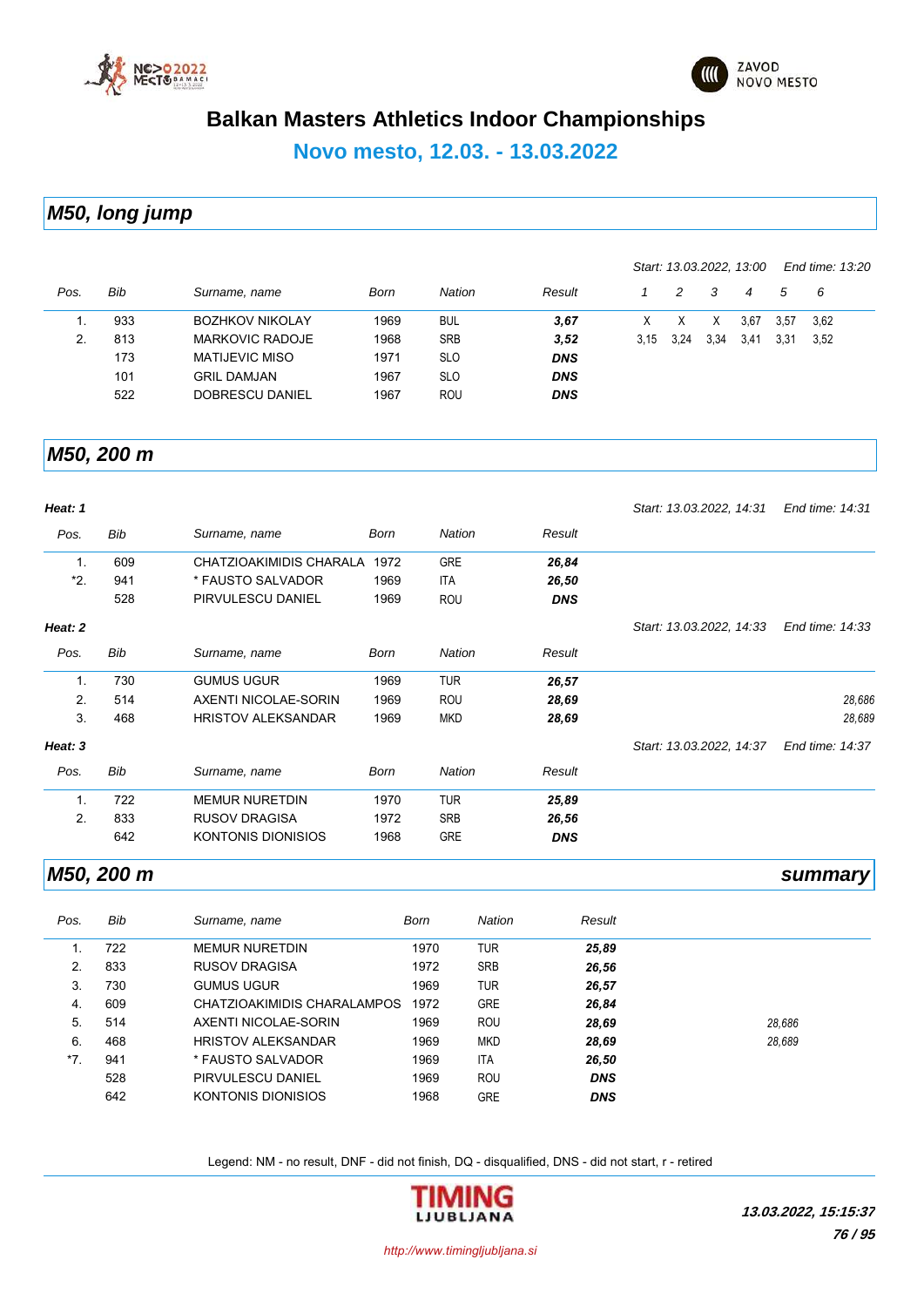



*Start: 13.03.2022, 08:57 End time: 08:57*

### **Balkan Masters Athletics Indoor Championships**

### **Novo mesto, 12.03. - 13.03.2022**

### **13.03.2022**

#### *M55, 60m hurdles (13.00 / 0.914 / 8.50)*

| Pos.           | <b>Bib</b>      | Surname, name               | <b>Born</b> | Nation        | Result     |                          |                 |
|----------------|-----------------|-----------------------------|-------------|---------------|------------|--------------------------|-----------------|
| 1.             | 154             | <b>ZUPANCIC MATJAZ</b>      | 1967        | <b>SLO</b>    | 9,45       |                          |                 |
| 2.             | 618             | <b>KTISOPOULOS CHRISTOS</b> | 1966        | <b>GRE</b>    | 9,96       |                          |                 |
|                | 139             | <b>MUHIC NIKO</b>           | 1962        | <b>SLO</b>    | <b>DNS</b> |                          |                 |
|                | 333             | <b>ZIMBREK SLAVEN</b>       | 1964        | <b>CRO</b>    | <b>DNS</b> |                          |                 |
|                | M55, 3000 m     |                             |             |               |            |                          |                 |
|                |                 |                             |             |               |            | Start: 13.03.2022, 10:24 | End time: 10.24 |
| Pos.           | <b>Bib</b>      | Surname, name               | <b>Born</b> | <b>Nation</b> | Result     |                          |                 |
| $\mathbf{1}$ . | 116             | <b>KRASOVEC DUSAN</b>       | 1967        | <b>SLO</b>    | 11:13,35   |                          |                 |
| *2.            | 934             | * BOTIICHER RUDOLF          | 1962        | <b>GER</b>    | 10:27,72   |                          |                 |
|                | 195             | <b>KOMEL BRANIMIR</b>       | 1962        | <b>SLO</b>    | <b>DNS</b> |                          |                 |
|                | 311             | JERKOVIC JOSIP              | 1966        | CRO           | <b>DNS</b> |                          |                 |
|                | 285             | <b>MAHMIC NIHAD</b>         | 1966        | BIH           | <b>DNS</b> |                          |                 |
|                | M55, pole vault |                             |             |               |            |                          |                 |
|                |                 |                             |             |               |            | Start: 13.03.2022, 10:30 | End time: 11:45 |
| Pos.           | <b>Bib</b>      | Surname, name               | <b>Born</b> | <b>Nation</b> | Result     |                          |                 |
|                | 154             | <b>ZUPANCIC MATJAZ</b>      | 1967        | <b>SLO</b>    | <b>DNS</b> |                          |                 |
|                | 102             | <b>DIMITRIJEVIC IZTOK</b>   | 1964        | <b>SLO</b>    | <b>DNS</b> |                          |                 |
|                |                 | M55, javelin throw-700 g    |             |               |            |                          |                 |
|                |                 |                             |             |               |            | Start: 13.03.2022, 11:30 | End time: 12:03 |

|      |     |                   |      |               |        |             |   |  | LIN WILG. IZ.UJ |
|------|-----|-------------------|------|---------------|--------|-------------|---|--|-----------------|
| Pos. | Bib | Surname, name     | Born | <b>Nation</b> | Result |             |   |  | - 6             |
|      | 810 | KUBAT ANDRIJA     | 1967 | <b>SRB</b>    | 33,35  | 33,35       |   |  |                 |
|      | 822 | STRIZOVIC MILORAD | 1962 | SRB           | 20,58  | 20,44 20,58 | X |  |                 |

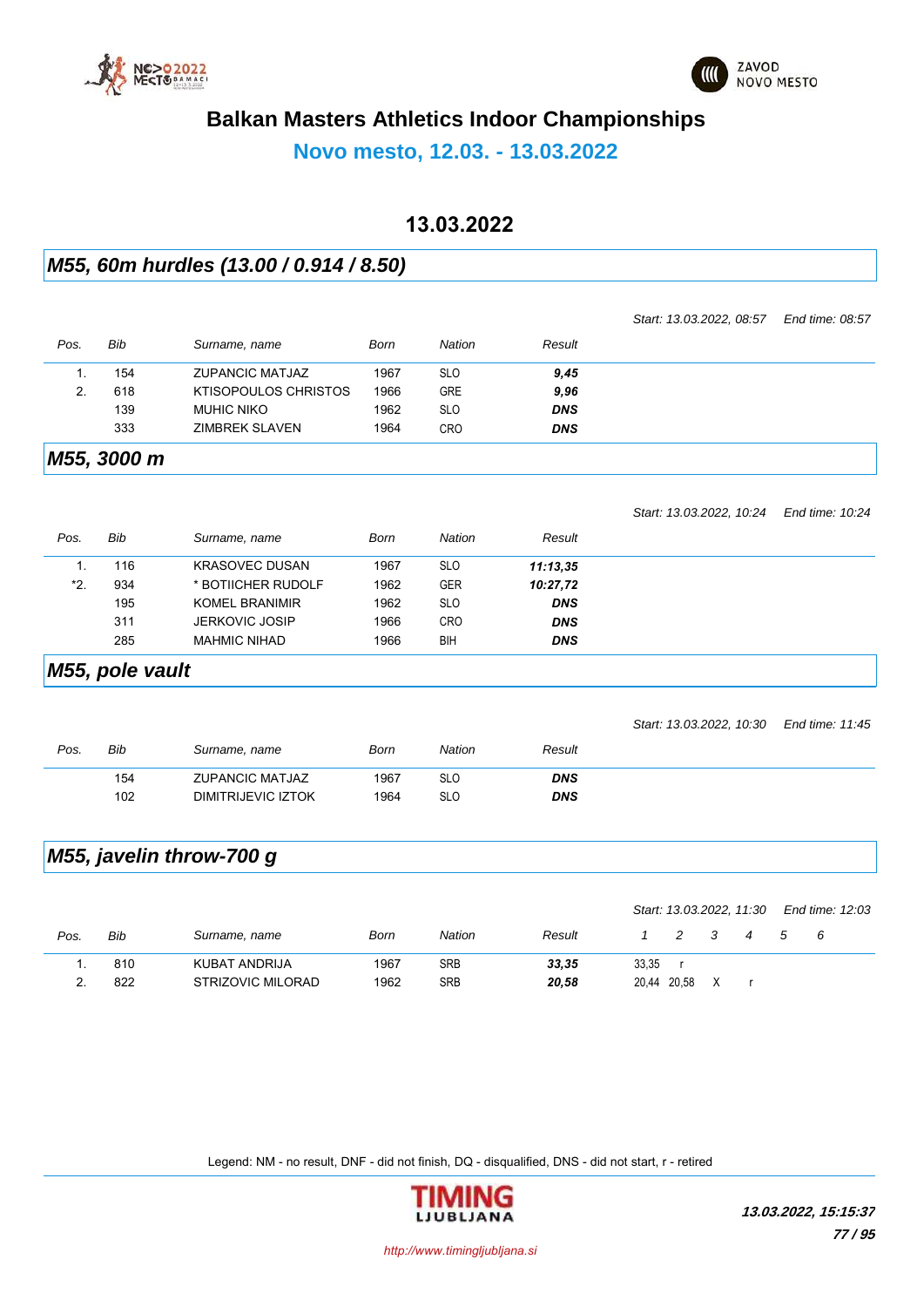



**Novo mesto, 12.03. - 13.03.2022**

*M55, long jump*

|      |     |                            |      |            |            |      |               |      | Start: 13.03.2022, 12:00 |      | End time: 12:30 |
|------|-----|----------------------------|------|------------|------------|------|---------------|------|--------------------------|------|-----------------|
| Pos. | Bib | Surname, name              | Born | Nation     | Result     |      | $\mathcal{P}$ |      | $\boldsymbol{4}$         | 5    | - 6             |
|      | 157 | HIMELRAJH BOZO             | 1962 | <b>SLO</b> | 5,01       | 4.88 | 5,00          | 5,01 | 4.83                     | 4.83 | 4.96            |
|      | 316 | <b>SAMAC BRANIMIR</b>      | 1962 | CRO        | 4,71       | 4.53 | 4.71          |      | 4.71                     | 4.60 | 4.45            |
|      | 633 | SKAMATZOURAS ODYSSEAS 1966 |      | <b>GRE</b> | <b>DNS</b> |      |               |      |                          |      |                 |

#### *M55, 800 m*

*Start: 13.03.2022, 12:35 End time: 12:35*

| Pos. | Bib | Surname, name               | Born | <b>Nation</b> | Result     |  |
|------|-----|-----------------------------|------|---------------|------------|--|
| . .  | 732 | SONMEZ SALIH                | 1964 | TUR           | 2:30,01    |  |
| 2.   | 116 | <b>KRASOVEC DUSAN</b>       | 1967 | <b>SLO</b>    | 2:31,20    |  |
| 3.   | 282 | SMRIKO BAHRUDIN             | 1962 | BIH           | 2:35,02    |  |
| -4.  | 921 | <b>KLYAVKOV MITKO</b>       | 1966 | <b>BUL</b>    | 2:35,81    |  |
|      | 311 | <b>JERKOVIC JOSIP</b>       | 1966 | <b>CRO</b>    | <b>DNS</b> |  |
|      | 623 | MAVROGIANNIS DIMOSTHEN 1964 |      | <b>GRE</b>    | <b>DNS</b> |  |

### *M55, shot put-6 kg*

|      |     |                            |      |               |            |       |       | Start: 13.03.2022, 13:00 |       |       | End time: 13:35 |
|------|-----|----------------------------|------|---------------|------------|-------|-------|--------------------------|-------|-------|-----------------|
| Pos. | Bib | Surname, name              | Born | <b>Nation</b> | Result     |       | 2     | 3                        | 4     | 5     | - 6             |
|      | 342 | <b>JAKOBOVIC DAMIR</b>     | 1966 | <b>CRO</b>    | 12.07      |       |       | 10.90 11.51 11.65        | 11,75 | 11.59 | 12.07           |
| 2.   | 810 | KUBAT ANDRIJA              | 1967 | <b>SRB</b>    | 11.07      | 10.90 | X     | 11,07                    | 10.63 | 11.01 | 10.79           |
| 3.   | 822 | STRIZOVIC MILORAD          | 1962 | <b>SRB</b>    | 10.07      | 9.78  | 10.07 | 9,51                     | 9,69  | 9,84  | 9,61            |
| 4.   | 197 | <b>KLAMPFER LEOPOLD</b>    | 1965 | <b>SLO</b>    | 9,72       | 9.38  | 9.43  | 8,97                     | 9.24  | 9.72  | 9,63            |
| 5.   | 169 | <b>GOBEC IGOR</b>          | 1966 | <b>SLO</b>    | 7.85       | 7.75  | 7.35  | 7.85                     | 7.08  | 7.35  | 7,54            |
|      | 633 | SKAMATZOURAS ODYSSEAS 1966 |      | <b>GRE</b>    | <b>DNS</b> |       |       |                          |       |       |                 |

#### *M55, 200 m*

| Heat: 1 |     |                       |      |               |            | Start: 13.03.2022, 14.22 | End time: 14:22 |
|---------|-----|-----------------------|------|---------------|------------|--------------------------|-----------------|
| Pos.    | Bib | Surname, name         | Born | <b>Nation</b> | Result     |                          |                 |
|         | 739 | YAZICIOGLU IZZET CEM  | 1966 | TUR           | 28,34      |                          |                 |
|         | 614 | KOKKAS IOANNIS        | 1966 | <b>GRE</b>    | <b>DNS</b> |                          |                 |
|         | 316 | <b>SAMAC BRANIMIR</b> | 1962 | <b>CRO</b>    | <b>DNS</b> |                          |                 |

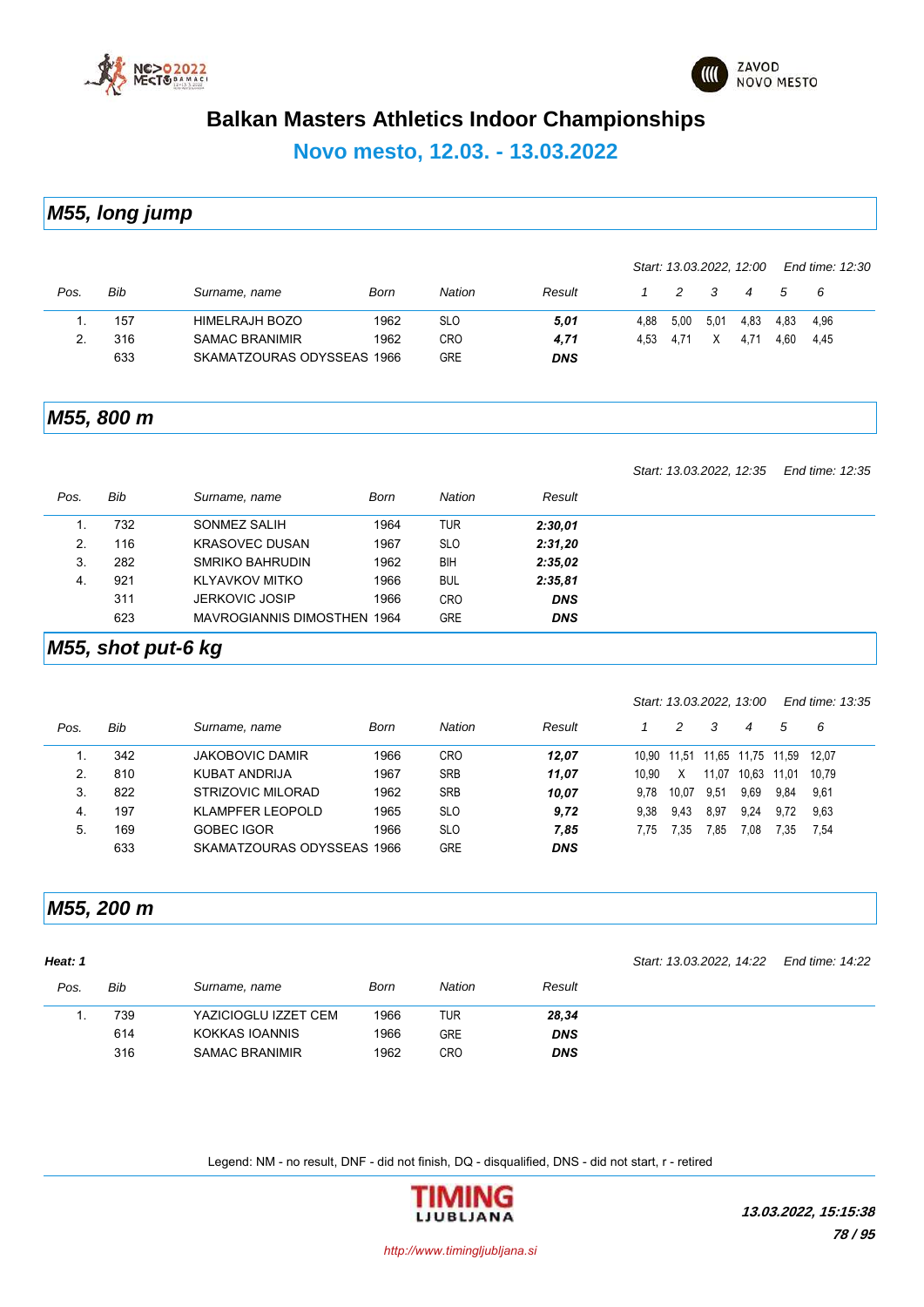



### **Novo mesto, 12.03. - 13.03.2022**

| Heat: 2 |            |                         |             |               |               |            | Start: 13.03.2022, 14:27 | End time: 14:27 |
|---------|------------|-------------------------|-------------|---------------|---------------|------------|--------------------------|-----------------|
| Pos.    | <b>Bib</b> | Surname, name           | Born        | <b>Nation</b> |               | Result     |                          |                 |
| 1.      | 124        | <b>ERZEN BOSTJAN</b>    | 1965        | <b>SLO</b>    |               | 25,81      |                          |                 |
| 2.      | 323        | <b>LEDIC KRUNO</b>      | 1964        | <b>CRO</b>    |               | 28,10      |                          |                 |
| 3.      | 505        | <b>TRUSCHECI ILARU</b>  | 1966        | ROU           |               | 29,65      |                          |                 |
| 4.      | 625        | MICHALOPOULOS EVAGGEL   | 1967        | <b>GRE</b>    |               | 30,02      |                          |                 |
|         | M55, 200 m |                         |             |               |               |            |                          | summary         |
| Pos.    | <b>Bib</b> | Surname, name           | <b>Born</b> |               | <b>Nation</b> | Result     |                          |                 |
| 1.      | 124        | <b>ERZEN BOSTJAN</b>    |             | 1965          | <b>SLO</b>    | 25,81      |                          |                 |
| 2.      | 323        | <b>LEDIC KRUNO</b>      |             | 1964          | <b>CRO</b>    | 28,10      |                          |                 |
| 3.      | 739        | YAZICIOGLU IZZET CEM    |             | 1966          | <b>TUR</b>    | 28,34      |                          |                 |
| 4.      | 505        | <b>TRUSCHECI ILARU</b>  |             | 1966          | ROU           | 29,65      |                          |                 |
| 5.      | 625        | MICHALOPOULOS EVAGGELOS |             | 1967          | <b>GRE</b>    | 30,02      |                          |                 |
|         | 316        | <b>SAMAC BRANIMIR</b>   |             | 1962          | <b>CRO</b>    | <b>DNS</b> |                          |                 |
|         | 614        | KOKKAS IOANNIS          |             | 1966          | <b>GRE</b>    | <b>DNS</b> |                          |                 |

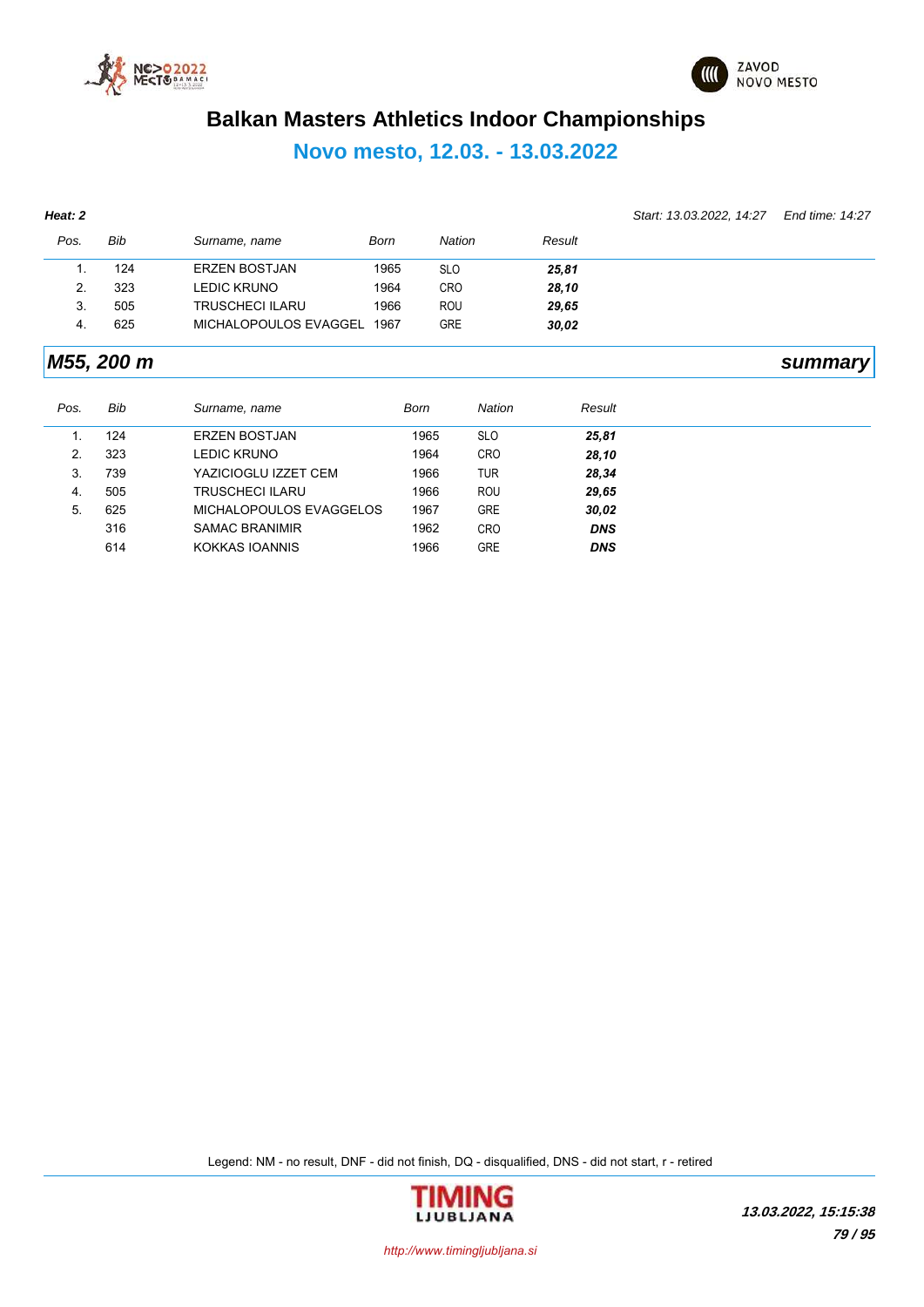



*Start: 13.03.2022, 10:30 End time: 11:00*

### **Balkan Masters Athletics Indoor Championships**

**Novo mesto, 12.03. - 13.03.2022**

### **13.03.2022**

#### *M60, 60m hurdles (12.00 / 0.84 / 8.00)*

|      |     |                      |      |               |        | Start: 13.03.2022, 08:51 | End time: 08:51 |
|------|-----|----------------------|------|---------------|--------|--------------------------|-----------------|
| Pos. | Bib | Surname, name        | Born | <b>Nation</b> | Result |                          |                 |
|      | 118 | SOBA ALBERT          | 1959 | <b>SLO</b>    | 9,60   |                          |                 |
|      | 190 | <b>BOZICEK MARKO</b> | 1962 | <b>SLO</b>    | 9,68   |                          |                 |
| 3.   | 737 | AKGUL ARMAGAN ZEKI   | 1959 | TUR           | 13,32  |                          |                 |

#### *M60, javelin throw-600 g*

|      |     |                       |      |            |            |             | Stall: 13.03.2022, 10.30 |   |                               | ENG WHE. TH.OO |  |
|------|-----|-----------------------|------|------------|------------|-------------|--------------------------|---|-------------------------------|----------------|--|
| Pos. | Bib | Surname, name         | Born | Nation     | Result     | 2           | - 3                      | 4 | 5                             | - 6            |  |
|      | 922 | <b>MARINOV RUMEN</b>  | 1960 | <b>BUL</b> | 31,80      |             |                          |   | 29,00 28,00 30,14 31,79 31,80 | 30.53          |  |
|      | 815 | MILADINOVIC SLOBODAN  | 1959 | <b>SRB</b> | 31,21      | 21.71 29.98 | X                        |   | 31.21 31.05                   | 29.87          |  |
|      | 940 | * BUIATTI LUCIO       | 1959 | <b>ITA</b> | <b>DNS</b> |             |                          |   |                               |                |  |
|      | 906 | <b>GERMANOV ROSEN</b> | 1961 | <b>BUL</b> | <b>DNS</b> |             |                          |   |                               |                |  |
|      |     |                       |      |            |            |             |                          |   |                               |                |  |

# *M60, pole vault Pos. Bib Surname, name Born Nation Result Start: 13.03.2022, 10:30 End time: 11:45* 1. 343 STRK IGOR 1960 CRO *2,50* 220 230 240 250 260 1. STRK IGOR XXO O O O XXX

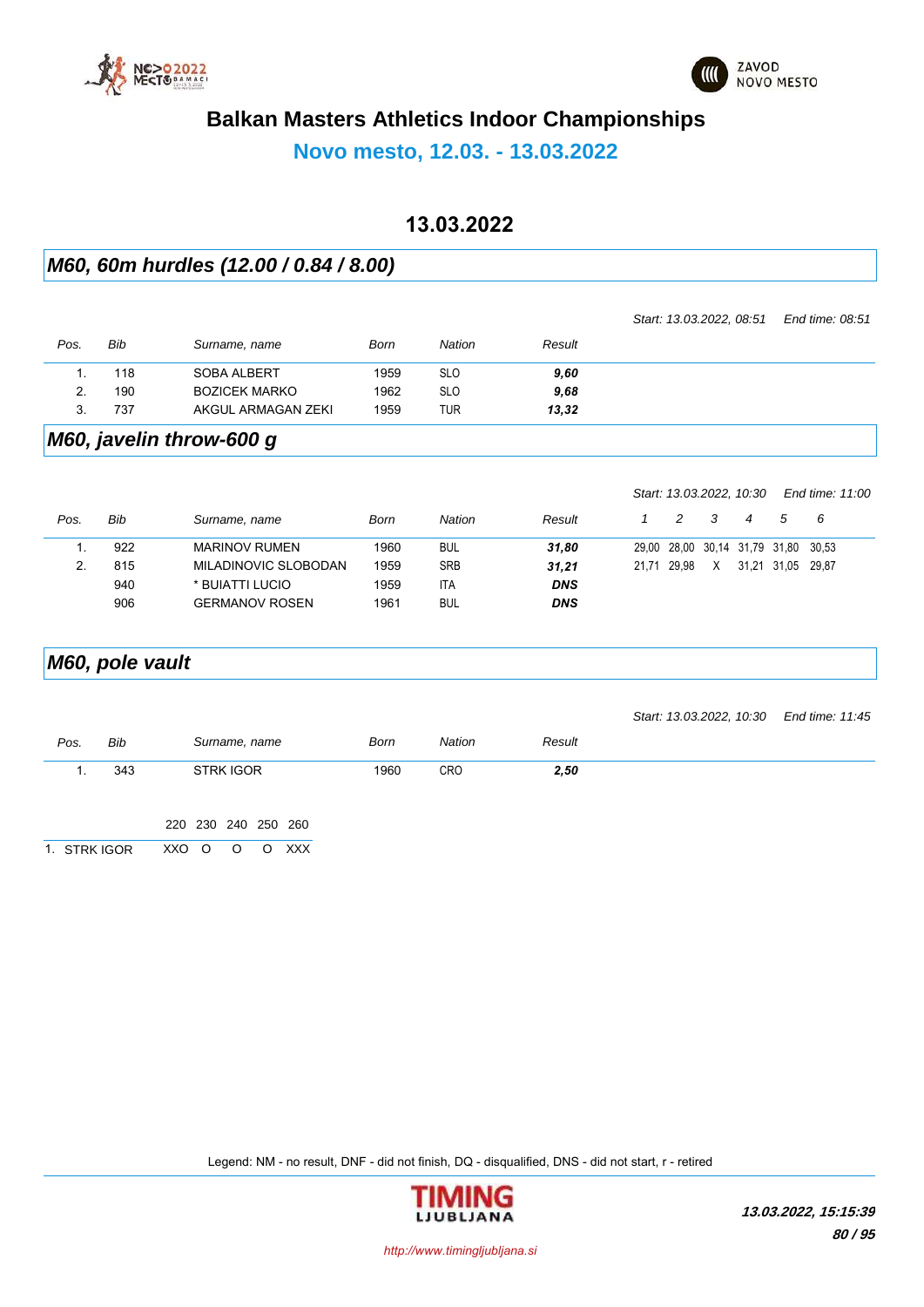



*Start: 13.03.2022, 10:45 End time: 10:45*

### **Balkan Masters Athletics Indoor Championships**

#### **Novo mesto, 12.03. - 13.03.2022**

*M60, 3000 m*

*Pos. Bib Surname, name Born Nation Result* 1. 283 KAVAZ ASIM 1961 BIH *11:48,42* 2. 315 MATAKOVIC DAVOR 1960 CRO *11:52,70* 3. 140 ZRIMSEK ROBERT 1961 SLO *11:59,84* 4. 255 VUKCEVIC NIKOLA 1961 MNE *12:32,86* 5. 423 DASHAMIR CALI 1958 ALB *12:33,83* 6. 527 POP EUGEN 1959 ROU *13:02,00* 7. 150 HRIBAR MITJA 1958 SLO *13:34,21* 8. 141 NIKOLOV DJORDJE 1957 SLO *13:51,75* 821 STEVANOVIC LJUBA 1957 SRB *DNS*

#### *M60, shot put-5 kg*

|      |     |                       |      |               |            |       |       | Start: 13.03.2022, 12:00 |                          |       | End time: 12:36 |
|------|-----|-----------------------|------|---------------|------------|-------|-------|--------------------------|--------------------------|-------|-----------------|
| Pos. | Bib | Surname, name         | Born | <b>Nation</b> | Result     |       | 2     | 3                        | 4                        | 5     | 6               |
|      | 815 | MILADINOVIC SLOBODAN  | 1959 | <b>SRB</b>    | 12.44      | x     | х     | 11.59                    | 12.44                    | 12.25 | 12.19           |
| 2.   | 524 | <b>CULEA VICENTIU</b> | 1962 | <b>ROU</b>    | 11.25      | 10.74 | 11.00 | 10.49                    | 10,87                    | 10.90 | 11.25           |
| 3.   | 326 | TODOROVIC BRANKO      | 1958 | <b>CRO</b>    | 11,01      | 10.63 | 10.55 | 10.65                    | 10.53                    | X     | 11.01           |
| 4.   | 736 | <b>BASAKINCI ALI</b>  | 1959 | <b>TUR</b>    | 10.80      | 10.12 | 9.40  | 9,93                     | $\overline{\phantom{a}}$ | 9,50  | 10,80           |
| 5.   | 922 | <b>MARINOV RUMEN</b>  | 1960 | <b>BUL</b>    | 8.84       | 8,84  | 8,65  | Χ                        | Χ                        | 8,36  |                 |
|      | 906 | <b>GERMANOV ROSEN</b> | 1961 | <b>BUL</b>    | <b>DNS</b> |       |       |                          |                          |       |                 |
|      | 940 | * BUIATTI LUCIO       | 1959 | <b>ITA</b>    | <b>DNS</b> |       |       |                          |                          |       |                 |

### *M60, long jump*

|      |     |                       |      |            |            |      |      |      | Start: 13.03.2022, 12:00 |                          | End time: 12:30 |
|------|-----|-----------------------|------|------------|------------|------|------|------|--------------------------|--------------------------|-----------------|
| Pos. | Bib | Surname, name         | Born | Nation     | Result     |      |      |      | 4                        | 5                        | - 6             |
|      | 726 | <b>CAN CUMHUR</b>     | 1960 | TUR        | 5,02       | X.   | 5,02 | 4,90 | 4,94                     | 4.87                     | X               |
|      | 132 | SIMSIC MILOSAV        | 1960 | <b>SLO</b> | 4,74       | 4.54 | 4.59 | 4.74 | 4.46                     | $\overline{\phantom{a}}$ | 4,58            |
| 3.   | 301 | <b>PUKSAR IVAN</b>    | 1957 | <b>CRO</b> | 3,75       | 3.75 | 3.67 | 3,75 | 3.68                     |                          | X               |
|      | 308 | <b>ZETIC BERISLAV</b> | 1961 | CRO        | <b>DNS</b> |      |      |      |                          |                          |                 |

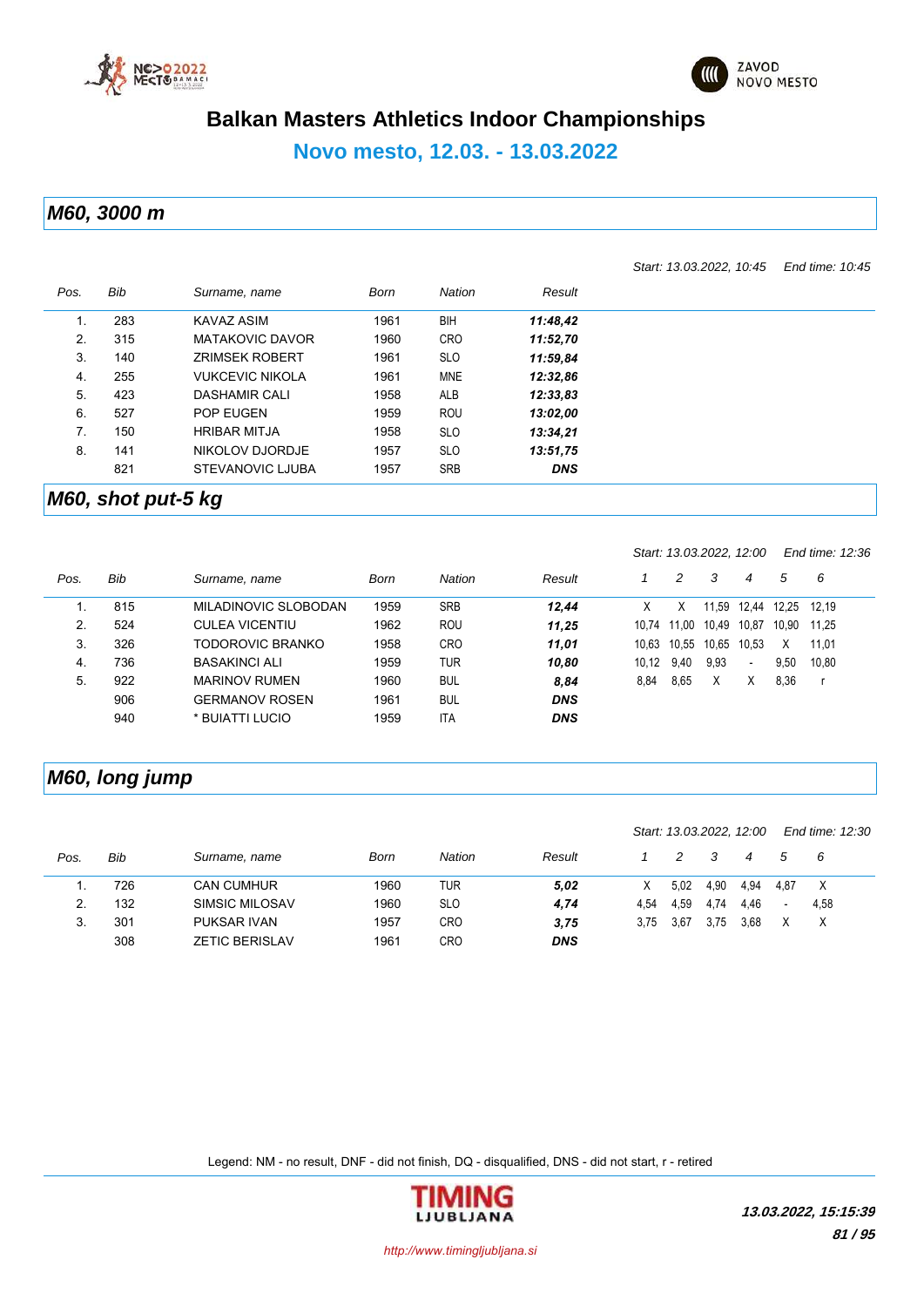



*Start: 13.03.2022, 12:30 End time: 12:30*

### **Balkan Masters Athletics Indoor Championships**

**Novo mesto, 12.03. - 13.03.2022**

*M60, 800 m*

*Pos. Bib Surname, name Born Nation Result* 1. 315 MATAKOVIC DAVOR 1960 CRO *2:46,64* 2. 510 CIOCOV BRANISLAV 1957 ROU *2:47,22* 3. 344 HORVATIC ZVONKO 1961 CRO *2:56,26* 4. 150 HRIBAR MITJA 1958 SLO *3:02,86* 608 CHATZIATHANASIOU SYMEO 1961 GRE *DNS*

*M60, 200 m*

| Heat: 1        |            |                           |      |            |            | Start: 13.03.2022, 14.11 | End time: 14:11 |
|----------------|------------|---------------------------|------|------------|------------|--------------------------|-----------------|
| Pos.           | Bib        | Surname, name             | Born | Nation     | Result     |                          |                 |
|                | 726        | <b>CAN CUMHUR</b>         | 1960 | <b>TUR</b> | <b>DNS</b> |                          |                 |
|                | 308        | <b>ZETIC BERISLAV</b>     | 1961 | <b>CRO</b> | <b>DNS</b> |                          |                 |
|                | 510        | <b>CIOCOV BRANISLAV</b>   | 1957 | <b>ROU</b> | <b>DNS</b> |                          |                 |
| Heat: 2        |            |                           |      |            |            | Start: 13.03.2022, 14.17 | End time: 14:17 |
| Pos.           | Bib        | Surname, name             | Born | Nation     | Result     |                          |                 |
| $\mathbf{1}$ . | 165        | <b>ARCON EGON</b>         | 1961 | <b>SLO</b> | 28,55      |                          |                 |
| 2.             | 740        | YILMAZ AHMET ZEKI         | 1960 | <b>TUR</b> | 30,22      |                          | YC              |
|                | 608        | CHATZIATHANASIOU SYMEO    | 1961 | <b>GRE</b> | <b>DNS</b> |                          |                 |
|                | 118        | <b>SOBA ALBERT</b>        | 1959 | <b>SLO</b> | <b>DNS</b> |                          |                 |
| Heat: 3        |            |                           |      |            |            | Start: 13.03.2022, 14:19 | End time: 14:19 |
| Pos.           | <b>Bib</b> | Surname, name             | Born | Nation     | Result     |                          |                 |
| $\mathbf{1}$ . | 190        | <b>BOZICEK MARKO</b>      | 1962 | <b>SLO</b> | 28,49      |                          |                 |
| 2.             | 634        | <b>SKORDILIS SPIRIDON</b> | 1960 | <b>GRE</b> | 28,89      |                          |                 |
|                | 301        | PUKSAR IVAN               | 1957 | <b>CRO</b> | <b>DNS</b> |                          |                 |
|                | 942        | * CEOLA MAURIZIO          | 1962 | <b>ITA</b> | <b>DNS</b> |                          |                 |

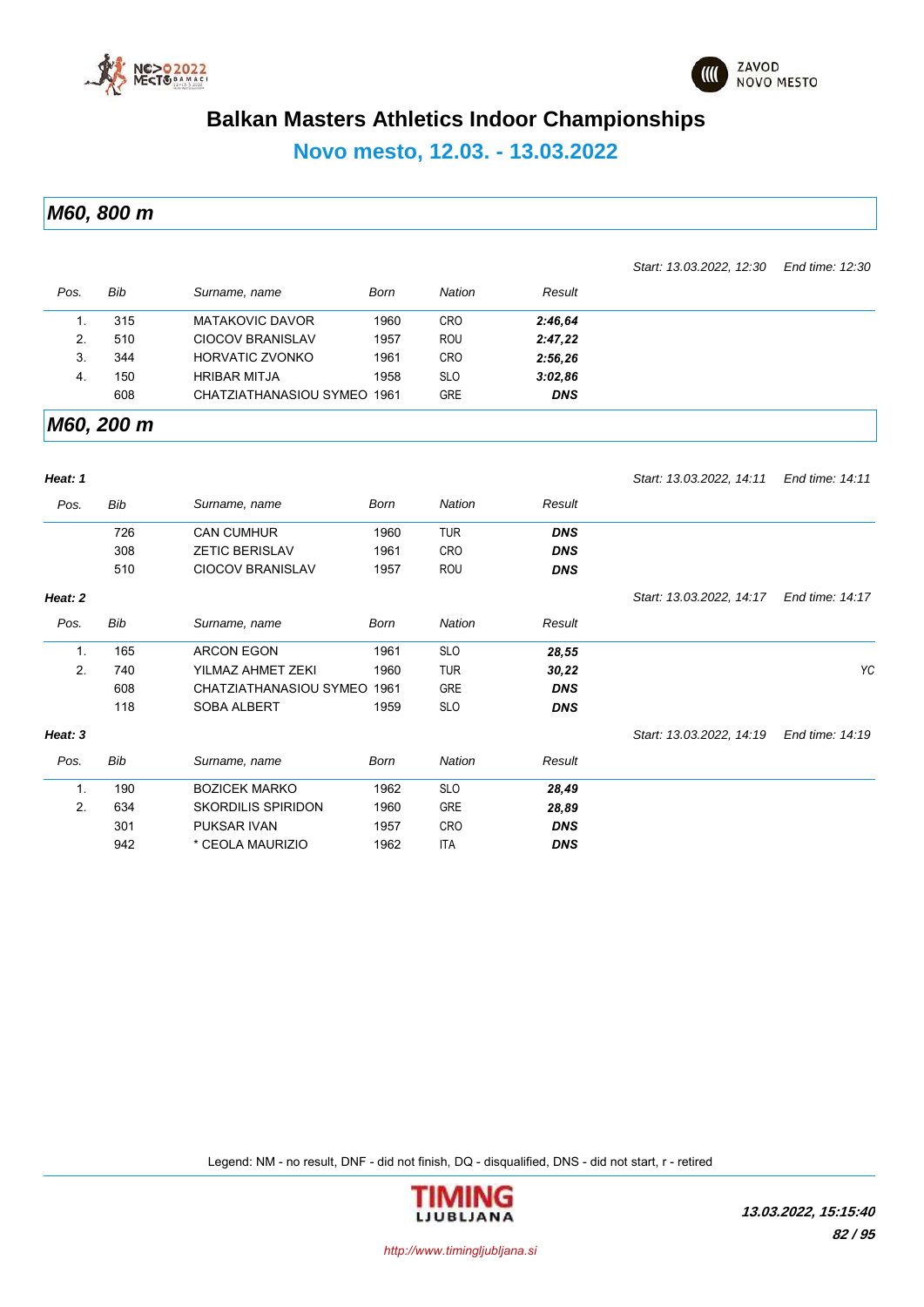



### **Novo mesto, 12.03. - 13.03.2022**

### *M60, 200 m summary*

| Pos. | Bib | Surname, name           | Born | Nation             | Result     |    |
|------|-----|-------------------------|------|--------------------|------------|----|
| 1.   | 190 | <b>BOZICEK MARKO</b>    | 1962 | <b>SLO</b>         | 28,49      |    |
| 2.   | 165 | <b>ARCON EGON</b>       | 1961 | <b>SLO</b>         | 28,55      |    |
| 3.   | 634 | SKORDILIS SPIRIDON      | 1960 | <b>GRE</b>         | 28,89      |    |
| 4.   | 740 | YILMAZ AHMET ZEKI       | 1960 | <b>TUR</b>         | 30,22      | YC |
|      | 510 | <b>CIOCOV BRANISLAV</b> | 1957 | <b>ROU</b>         | <b>DNS</b> |    |
|      | 942 | * CEOLA MAURIZIO        | 1962 | ITA                | <b>DNS</b> |    |
|      | 608 | CHATZIATHANASIOU SYMEON | 1961 | <b>GRE</b>         | <b>DNS</b> |    |
|      | 308 | <b>ZETIC BERISLAV</b>   | 1961 | <b>CRO</b>         | <b>DNS</b> |    |
|      | 726 | <b>CAN CUMHUR</b>       | 1960 | <b>TUR</b>         | <b>DNS</b> |    |
|      | 118 | <b>SOBA ALBERT</b>      | 1959 | <b>SLO</b>         | <b>DNS</b> |    |
|      | 301 | <b>PUKSAR IVAN</b>      | 1957 | <b>CRO</b>         | <b>DNS</b> |    |
|      |     |                         |      | YC - rumeni karton |            |    |

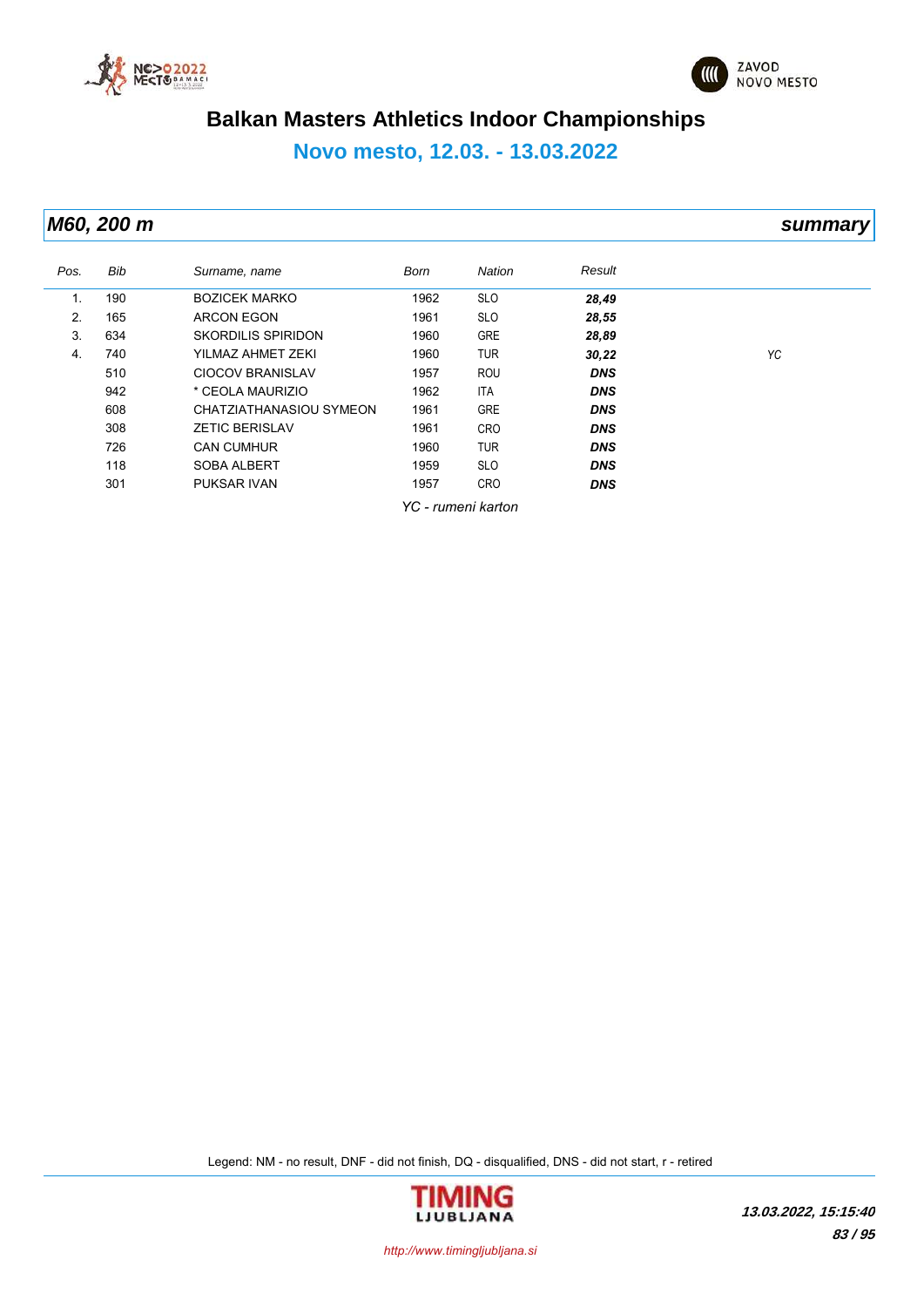



**Novo mesto, 12.03. - 13.03.2022**

### **13.03.2022**

#### *M65, 60m hurdles (12.00 / 0.84 / 8.00)*

| M65, 3000 m |     |               |      |            |        |                          |                 |
|-------------|-----|---------------|------|------------|--------|--------------------------|-----------------|
|             | 120 | MAUKO ZDRAVKO | 1956 | <b>SLO</b> | 10.80  |                          |                 |
| Pos.        | Bib | Surname, name | Born | Nation     | Result |                          |                 |
|             |     |               |      |            |        | Start: 13.03.2022, 08:51 | End time: 08:51 |

*Start: 13.03.2022, 10:24 End time: 10:24*

| Pos. | Bib | Surname, name          | <b>Born</b> | Nation     | Result     |  |
|------|-----|------------------------|-------------|------------|------------|--|
|      | 320 | PERKUSIC ZVONIMIR      | 1953        | <b>CRO</b> | 11:55,28   |  |
| 2.   | 281 | <b>JAKUPOVIC EKREM</b> | 1953        | BIH        | 12:51.92   |  |
| 3.   | 436 | <b>SKENDER GASHI</b>   | 1954        | <b>ALB</b> | 13:27,55   |  |
| 4.   | 126 | JOVANOVIC DUSAN        | 1952        | <b>SLO</b> | 14:14.32   |  |
|      | 636 | SPITALAS NIKOLAOS      | 1955        | <b>GRE</b> | <b>DNF</b> |  |
|      | 424 | <b>GILMAN DRISHTI</b>  | 1953        | <b>ALB</b> | <b>DNS</b> |  |

#### *M65, javelin throw-600 g*

|      |     |                          |      |            |        |   | Start: 13.03.2022, 10:30 |   |                          |                               | End time: 11:00 |
|------|-----|--------------------------|------|------------|--------|---|--------------------------|---|--------------------------|-------------------------------|-----------------|
| Pos. | Bib | Surname, name            | Born | Nation     | Result |   | 2                        | 3 | 4                        | 5.                            | - 6             |
|      | 114 | <b>KOREN DUSAN</b>       | 1955 | <b>SLO</b> | 35.95  | X | 35.95 35.91              |   | $\overline{\phantom{a}}$ |                               |                 |
| 2    | 123 | PRSTEC MIRO              | 1956 | <b>SLO</b> | 34.40  |   |                          |   |                          | 30.60 31.56 30.06 32.93 34.40 | X               |
| 3.   | 521 | PESCARIU SORIN           | 1955 | ROU        | 33,71  |   | 29,92 32,08 32,59 33,71  |   |                          | 30.37                         | 30.60           |
| 4.   | 805 | <b>BOROVNJAK MILOVAN</b> | 1953 | <b>SRB</b> | 25,28  |   | 22,85 23,56 25,28 24,61  |   |                          | 23.13                         | X               |

### *M65, long jump*

|      |     |                     |      |               |            |      |               |      | Start: 13.03.2022, 11:10 |      | End time: 11:53 |
|------|-----|---------------------|------|---------------|------------|------|---------------|------|--------------------------|------|-----------------|
| Pos. | Bib | Surname, name       | Born | <b>Nation</b> | Result     |      | $\mathcal{P}$ | 3    | 4                        |      | - 6             |
|      | 509 | <b>NEAGU ADRIAN</b> | 1953 | <b>ROU</b>    | 5,12       | 5.02 | 5.12          |      |                          |      |                 |
| 2.   | 120 | MAUKO ZDRAVKO       | 1956 | <b>SLO</b>    | 4,31       | 3.95 | 4,04          | 4,10 | 4.20                     | 4.18 | 4.31            |
| 3.   | 636 | SPITALAS NIKOLAOS   | 1955 | <b>GRE</b>    | 2,41       | 2.41 | 2.39          | 2.32 |                          |      |                 |
|      | 904 | DOYCHEV PLAMEN      | 1957 | <b>BUL</b>    | <b>DNS</b> |      |               |      |                          |      |                 |

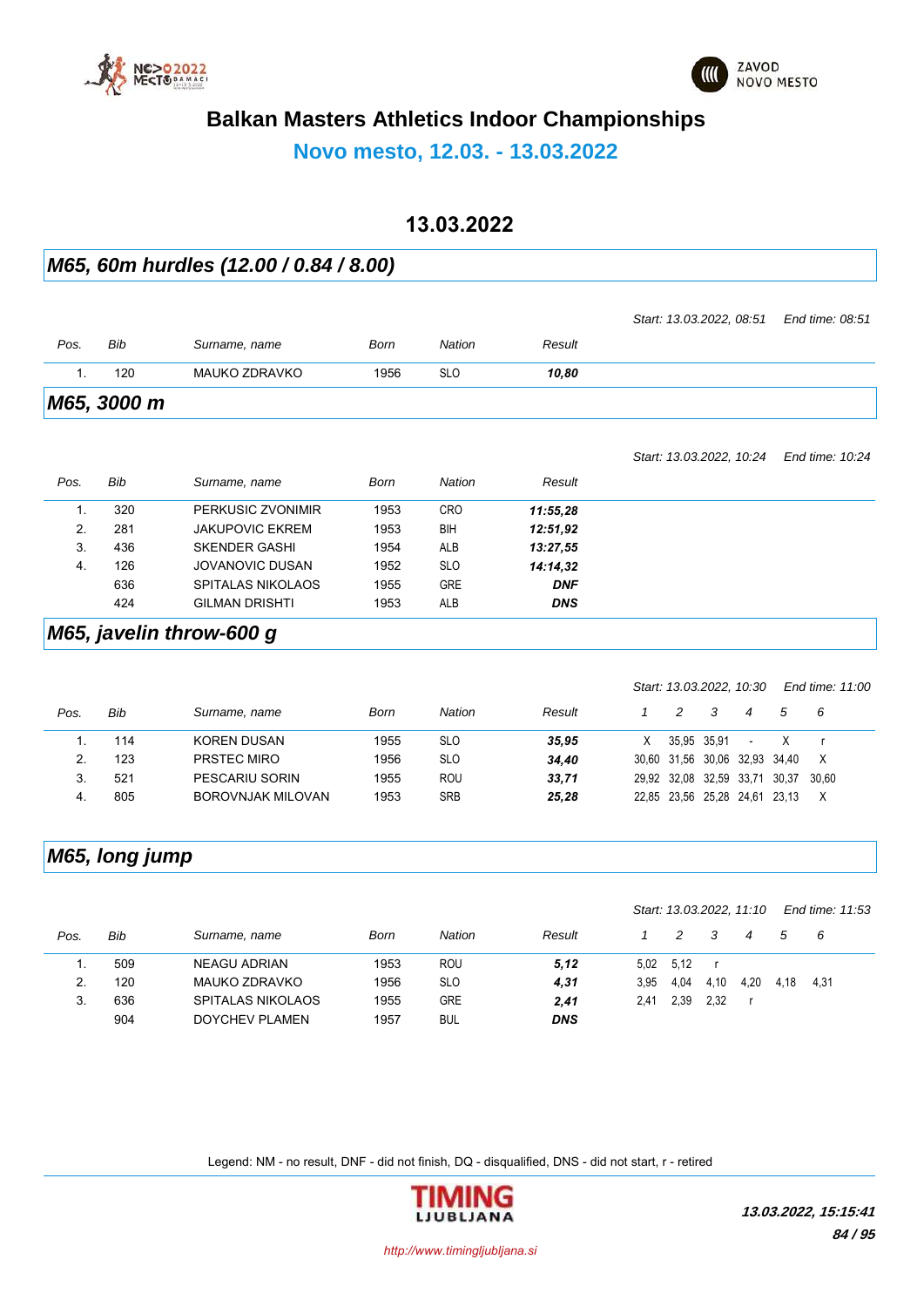



**Novo mesto, 12.03. - 13.03.2022**

*M65, shot put-5 kg*

|      |     |                          |      |            |        |       |               |           | Start: 13.03.2022, 12:00 |             | End time: 12:36 |  |
|------|-----|--------------------------|------|------------|--------|-------|---------------|-----------|--------------------------|-------------|-----------------|--|
| Pos. | Bib | Surname, name            | Born | Nation     | Result |       | $\mathcal{P}$ | $\cdot$ 3 | 4                        | 5           | - 6             |  |
|      | 123 | PRSTEC MIRO              | 1956 | <b>SLO</b> | 13,03  | 12.14 | 13.03         | X         |                          | 12,65 12,59 | X               |  |
|      | 805 | <b>BOROVNJAK MILOVAN</b> | 1953 | <b>SRB</b> | 9,92   | 9.57  | 9,82          | 9,92      |                          |             |                 |  |
|      | 114 | <b>KOREN DUSAN</b>       | 1955 | <b>SLO</b> | 9,27   | 9.19  | 9.15          | 9.27      |                          |             |                 |  |

#### *M65, 800 m*

*Start: 13.03.2022, 12:23 End time: 12:23*

| Pos. | <b>Bib</b> | Surname, name          | Born | <b>Nation</b> | Result     |
|------|------------|------------------------|------|---------------|------------|
|      | 919        | LEFTEROV BOYAN         | 1954 | <b>BUL</b>    | 2:32,69    |
| 2.   | 520        | <b>IONASCU ION</b>     | 1953 | <b>ROU</b>    | 2:51,01    |
| 3.   | 436        | <b>SKENDER GASHI</b>   | 1954 | <b>ALB</b>    | 3:10,36    |
| 4.   | 126        | <b>JOVANOVIC DUSAN</b> | 1952 | <b>SLO</b>    | 3:26,16    |
|      | 733        | <b>SAHIN NECDET</b>    | 1952 | TUR           | <b>DNS</b> |
|      | 111        | <b>ZOHAR BORIS</b>     | 1952 | <b>SLO</b>    | <b>DNS</b> |

#### *M65, 200 m*

#### *Heat: 1 Pos. Bib Surname, name Born Nation Result Start: 13.03.2022, 13:58 End time: 13:58* 1. 721 OZKAN ERCAN 1953 TUR *30,86* 2. 616 KOMMATAS KONSTANTINOS 1956 GRE *30,98* 3. 632 SIMEONIDIS EFSTRATIOS 1954 GRE *31,94* 4. 636 SPITALAS NIKOLAOS 1955 GRE *39,57 Heat: 2 Pos. Bib Surname, name Born Nation Result Start: 13.03.2022, 13:58 End time: 13:58* 819 NOVAKOVIC NEBOJSA 1954 SRB *DNS* 904 DOYCHEV PLAMEN 1957 BUL *DNS* 435 YLLI ALUSHI 1956 ALB *DNS* 111 ZOHAR BORIS 1952 SLO *DNS*

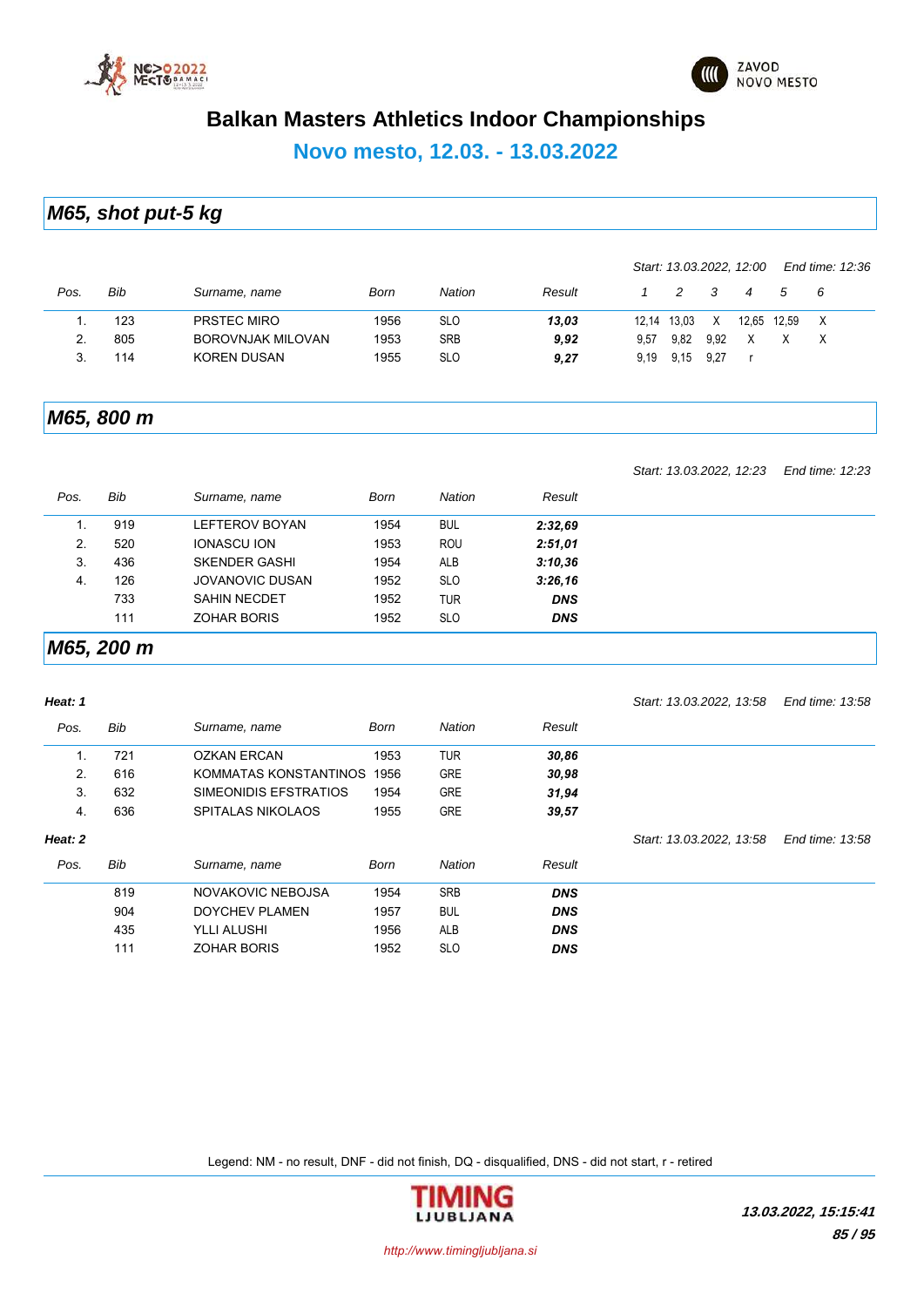



**Novo mesto, 12.03. - 13.03.2022**

*M65, 200 m summary*

| Pos. | <b>Bib</b> | Surname, name         | Born | <b>Nation</b> | Result     |
|------|------------|-----------------------|------|---------------|------------|
|      | 721        | <b>OZKAN ERCAN</b>    | 1953 | <b>TUR</b>    | 30,86      |
| 2.   | 616        | KOMMATAS KONSTANTINOS | 1956 | <b>GRE</b>    | 30,98      |
| 3.   | 632        | SIMEONIDIS EFSTRATIOS | 1954 | <b>GRE</b>    | 31,94      |
| 4.   | 636        | SPITALAS NIKOLAOS     | 1955 | <b>GRE</b>    | 39,57      |
|      | 435        | YLLI ALUSHI           | 1956 | <b>ALB</b>    | <b>DNS</b> |
|      | 819        | NOVAKOVIC NEBOJSA     | 1954 | <b>SRB</b>    | <b>DNS</b> |
|      | 111        | <b>ZOHAR BORIS</b>    | 1952 | <b>SLO</b>    | <b>DNS</b> |
|      | 904        | DOYCHEV PLAMEN        | 1957 | <b>BUL</b>    | <b>DNS</b> |

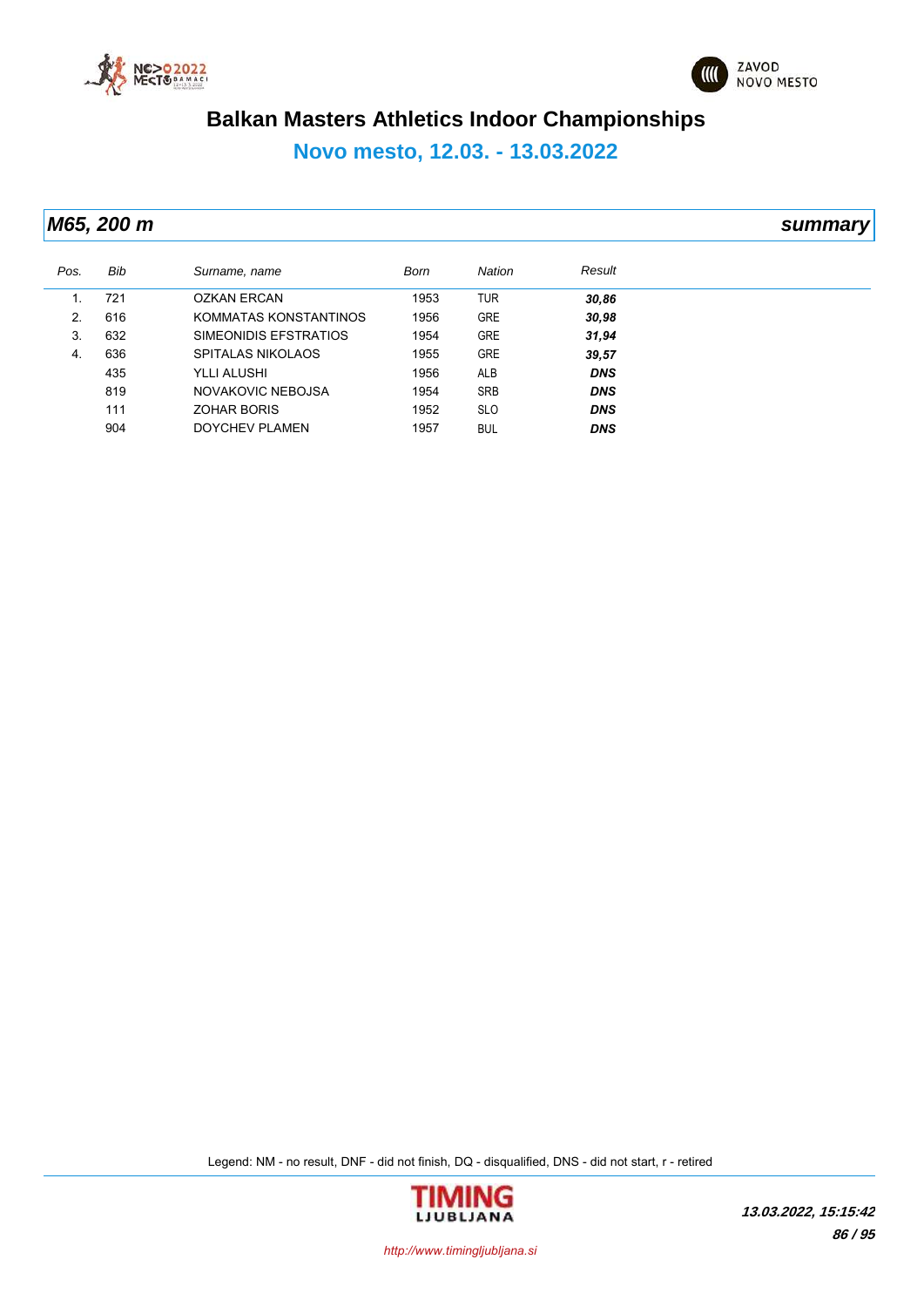



**Novo mesto, 12.03. - 13.03.2022**

### **13.03.2022**

#### *M70, 60m hurdles (12.00 / 0.762 / 7.00)*

|                |                 |                          |             |               |            |              |   |              | Start: 13.03.2022, 08.47 |   | End time: 08:47 |
|----------------|-----------------|--------------------------|-------------|---------------|------------|--------------|---|--------------|--------------------------|---|-----------------|
| Pos.           | Bib             | Surname, name            | Born        | <b>Nation</b> | Result     |              |   |              |                          |   |                 |
| $\mathbf{1}$ . | 502             | <b>GRIGORESCU MARCEL</b> | 1949        | <b>ROU</b>    | 12,05      |              |   |              |                          |   |                 |
| 2.             | 826             | RADULOVIC RADOVAN        | 1952        | <b>SRB</b>    | 22,05      |              |   |              |                          |   |                 |
|                | M70, 3000 m     |                          |             |               |            |              |   |              |                          |   |                 |
|                |                 |                          |             |               |            |              |   |              | Start: 13.03.2022, 09:52 |   | End time: 09:52 |
| Pos.           | Bib             | Surname, name            | <b>Born</b> | <b>Nation</b> | Result     |              |   |              |                          |   |                 |
| $\mathbf{1}$ . | 137             | <b>DERGANC ANTON</b>     | 1952        | <b>SLO</b>    | 14:57,00   |              |   |              |                          |   |                 |
| 2.             | 251             | <b>SEKULIC LAZAR</b>     | 1948        | <b>MNE</b>    | 14:58,26   |              |   |              |                          |   |                 |
| 3.             | 826             | RADULOVIC RADOVAN        | 1952        | <b>SRB</b>    | 15:15.94   |              |   |              |                          |   |                 |
| 4.             | 184             | <b>KUTIN EDI</b>         | 1949        | <b>SLO</b>    | 15:32,43   |              |   |              |                          |   |                 |
|                | 187             | <b>DRASCEK RAFKO</b>     | 1951        | <b>SLO</b>    | <b>DNS</b> |              |   |              |                          |   |                 |
|                |                 | M70, javelin throw-500 g |             |               |            |              |   |              |                          |   |                 |
|                |                 |                          |             |               |            |              |   |              | Start: 13.03.2022, 09:00 |   | End time: 09:12 |
| Pos.           | Bib             | Surname, name            | <b>Born</b> | <b>Nation</b> | Result     | $\mathbf{1}$ | 2 | 3            | 4                        | 5 | 6               |
| $\mathbf{1}$ . | 811             | <b>LUKOVIC DRAGAN</b>    | 1948        | <b>SRB</b>    | 21,85      | 21,85 20,12  |   | $\mathbf{r}$ |                          |   |                 |
|                | 164             | <b>TRATNIK IGOR</b>      | 1947        | <b>SLO</b>    | <b>DNS</b> |              |   |              |                          |   |                 |
|                | M70, pole vault |                          |             |               |            |              |   |              |                          |   |                 |
|                |                 |                          |             |               |            |              |   |              | Start: 13.03.2022, 10:30 |   | End time: 11:45 |
| Pos.           | <b>Bib</b>      | Surname, name            | <b>Born</b> | Nation        | Result     |              |   |              |                          |   |                 |

Legend: NM - no result, DNF - did not finish, DQ - disqualified, DNS - did not start, r - retired

254 VUCINIC BRANKO 1948 MNE *DNS*

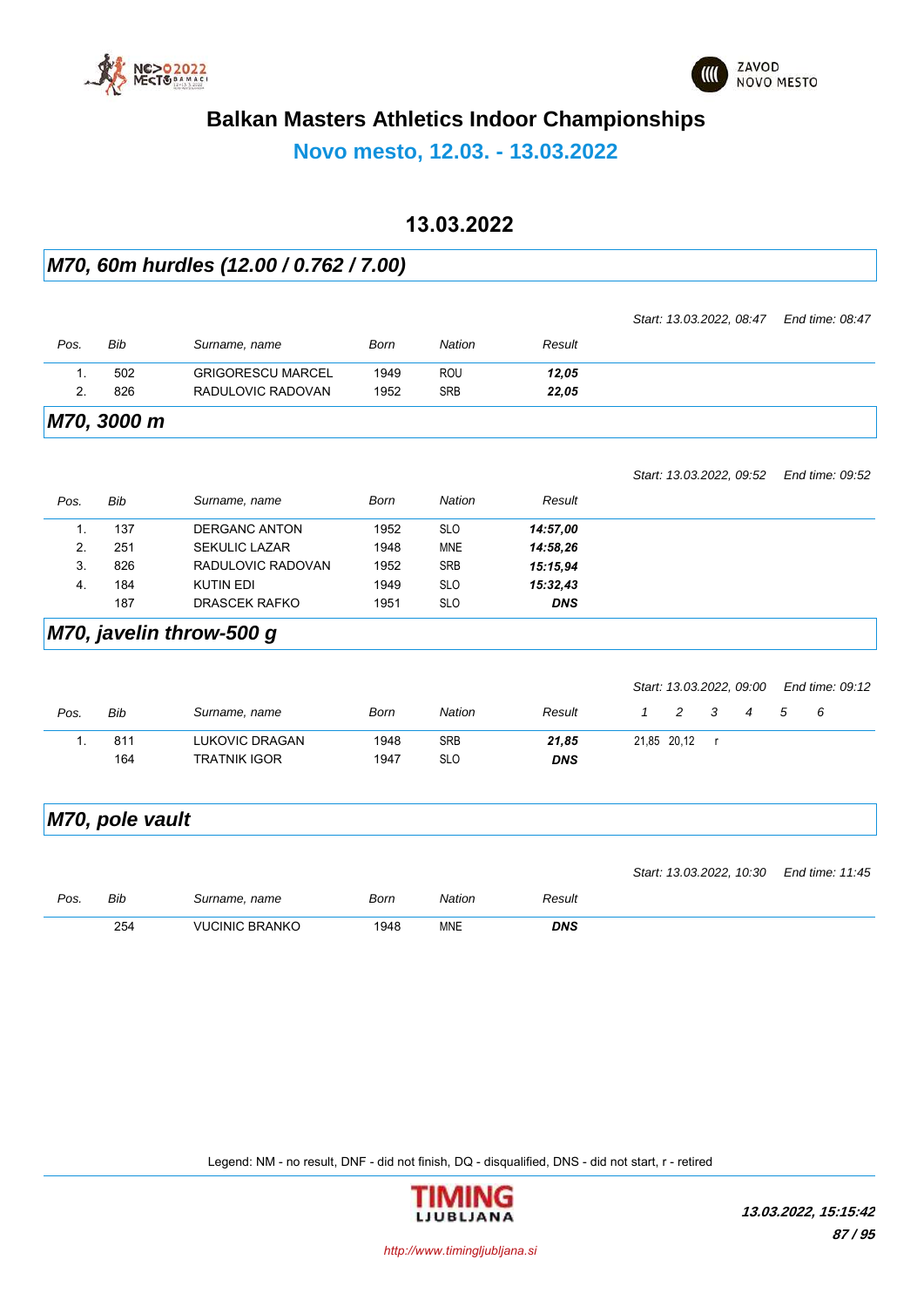



### **Novo mesto, 12.03. - 13.03.2022**

### *M70, shot put-4 kg*

|      |     |                          |      |               |        |       |             |       | Start: 13.03.2022, 11.00 |       | End time: 11:49 |
|------|-----|--------------------------|------|---------------|--------|-------|-------------|-------|--------------------------|-------|-----------------|
| Pos. | Bib | Surname, name            | Born | <b>Nation</b> | Result |       | 2           | 3     | 4                        | 5     | - 6             |
|      | 309 | KNEZ STIPO               | 1949 | CRO           | 11.29  | 10 71 | 11.08 11.11 |       | 10.95                    | 10.89 | 11.29           |
| 2.   | 811 | LUKOVIC DRAGAN           | 1948 | <b>SRB</b>    | 10.75  | 10.53 | 10.75       | 10.19 | X                        | 10.45 | 10.35           |
| 3.   | 148 | NOVAK JURIJ              | 1949 | <b>SLO</b>    | 9,99   | 9.44  | 9.99        | 9,68  | Х                        | X     | X               |
| 4.   | 908 | <b>ZHELEV DIMITAR</b>    | 1952 | <b>BUL</b>    | 9,52   | 9.01  | 9.49        | 9,52  | Χ                        | 9.08  | $\mathsf{X}$    |
| 5.   | 115 | <b>VIRANT KONSTANTIN</b> | 1950 | <b>SLO</b>    | 9,06   | 8.81  | 9,06        | Χ     |                          |       | 9.02            |

### *M70, long jump*

*Start: 13.03.2022, 11:10 End time: 11:53*

| Pos. | Bib | Surname, name            | Born | <b>Nation</b> | Result     |      | 2    | 3    | 4    | 5    | 6    |
|------|-----|--------------------------|------|---------------|------------|------|------|------|------|------|------|
|      | 646 | CHRYSOCHOS PANTELIS      | 1951 | <b>GRE</b>    | 4,37       | 4.18 | 4.18 | 4,37 | x    | 4,23 | 4,05 |
| 2.   | 502 | <b>GRIGORESCU MARCEL</b> | 1949 | <b>ROU</b>    | 3,96       | 3,96 | Χ    | 3,47 | 3,87 | 3,79 | 3.87 |
| 3.   | 172 | <b>KRAGELJ BOGDAN</b>    | 1948 | <b>SLO</b>    | 3,70       | x    | ⋏    | 3,61 | 3.70 | Х    | X    |
| 4.   | 174 | PIPAN DRAGO              | 1951 | <b>SLO</b>    | 3,52       | 3.39 | 3.52 | 3,09 | 3,26 | 3,28 | 3,30 |
|      | 607 | CHARALAMPIDIS PAVLOS     | 1948 | <b>GRE</b>    | <b>DNS</b> |      |      |      |      |      |      |
|      | 254 | <b>VUCINIC BRANKO</b>    | 1948 | <b>MNE</b>    | <b>DNS</b> |      |      |      |      |      |      |
|      | 908 | ZHELEV DIMITAR           | 1952 | <b>BUL</b>    | <b>DNS</b> |      |      |      |      |      |      |

#### *M70, 800 m*

|      |            |                       |      |            |         | Start: 13.03.2022, 12:11 End time: 12:11 |  |
|------|------------|-----------------------|------|------------|---------|------------------------------------------|--|
| Pos. | Bib        | Surname, name         | Born | Nation     | Result  |                                          |  |
|      | 163        | <b>DRASCEK RAFAEL</b> | 1951 | <b>SLO</b> | 3:15.71 |                                          |  |
|      | 251        | <b>SEKULIC LAZAR</b>  | 1948 | <b>MNE</b> | 3:26.99 |                                          |  |
|      | M70, 200 m |                       |      |            |         |                                          |  |

| Heat: 1 |     |                                                                                                   |             |               |            | Start: 13.03.2022, 13.54 | End time: 13:54 |
|---------|-----|---------------------------------------------------------------------------------------------------|-------------|---------------|------------|--------------------------|-----------------|
| Pos.    | Bib | Surname, name                                                                                     | <b>Born</b> | <b>Nation</b> | Result     |                          |                 |
| 1.      | 172 | <b>KRAGELJ BOGDAN</b>                                                                             | 1948        | <b>SLO</b>    | 31,86      |                          |                 |
| 2.      | 174 | PIPAN DRAGO                                                                                       | 1951        | <b>SLO</b>    | 33,95      |                          |                 |
|         | 607 | CHARALAMPIDIS PAVLOS                                                                              | 1948        | <b>GRE</b>    | <b>DNS</b> |                          |                 |
| Heat: 2 |     |                                                                                                   |             |               |            | Start: 13.03.2022, 13:54 | End time: 13:54 |
| Pos.    | Bib | Surname, name                                                                                     | Born        | <b>Nation</b> | Result     |                          |                 |
|         | 310 | <b>TEKLIC JAKOV</b>                                                                               | 1951        | <b>CRO</b>    | <b>DNS</b> |                          |                 |
|         | 149 | NIKOLIC DRAGO                                                                                     | 1951        | <b>SLO</b>    | <b>DNS</b> |                          |                 |
|         |     | Legend: NM - no result, DNF - did not finish, DQ - disqualified, DNS - did not start, r - retired |             |               |            |                          |                 |

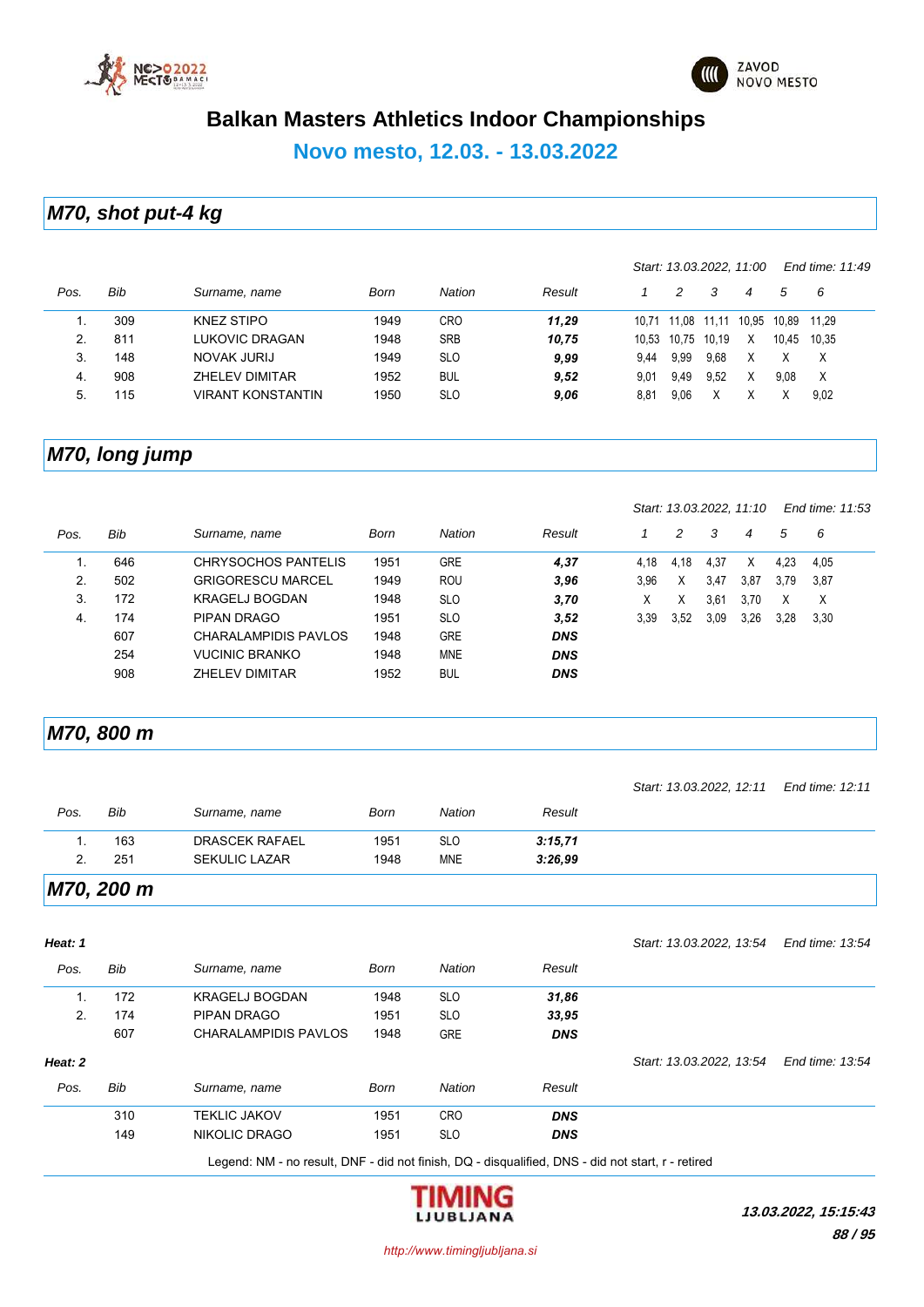



**Novo mesto, 12.03. - 13.03.2022**

|      | M70, 200 m |                       |      |            |            | summary |
|------|------------|-----------------------|------|------------|------------|---------|
| Pos. | Bib        | Surname, name         | Born | Nation     | Result     |         |
| 1.   | 172        | <b>KRAGELJ BOGDAN</b> | 1948 | <b>SLO</b> | 31,86      |         |
| 2.   | 174        | PIPAN DRAGO           | 1951 | <b>SLO</b> | 33,95      |         |
|      | 310        | <b>TEKLIC JAKOV</b>   | 1951 | <b>CRO</b> | <b>DNS</b> |         |
|      | 149        | NIKOLIC DRAGO         | 1951 | <b>SLO</b> | <b>DNS</b> |         |
|      | 607        | CHARALAMPIDIS PAVLOS  | 1948 | <b>GRE</b> | <b>DNS</b> |         |

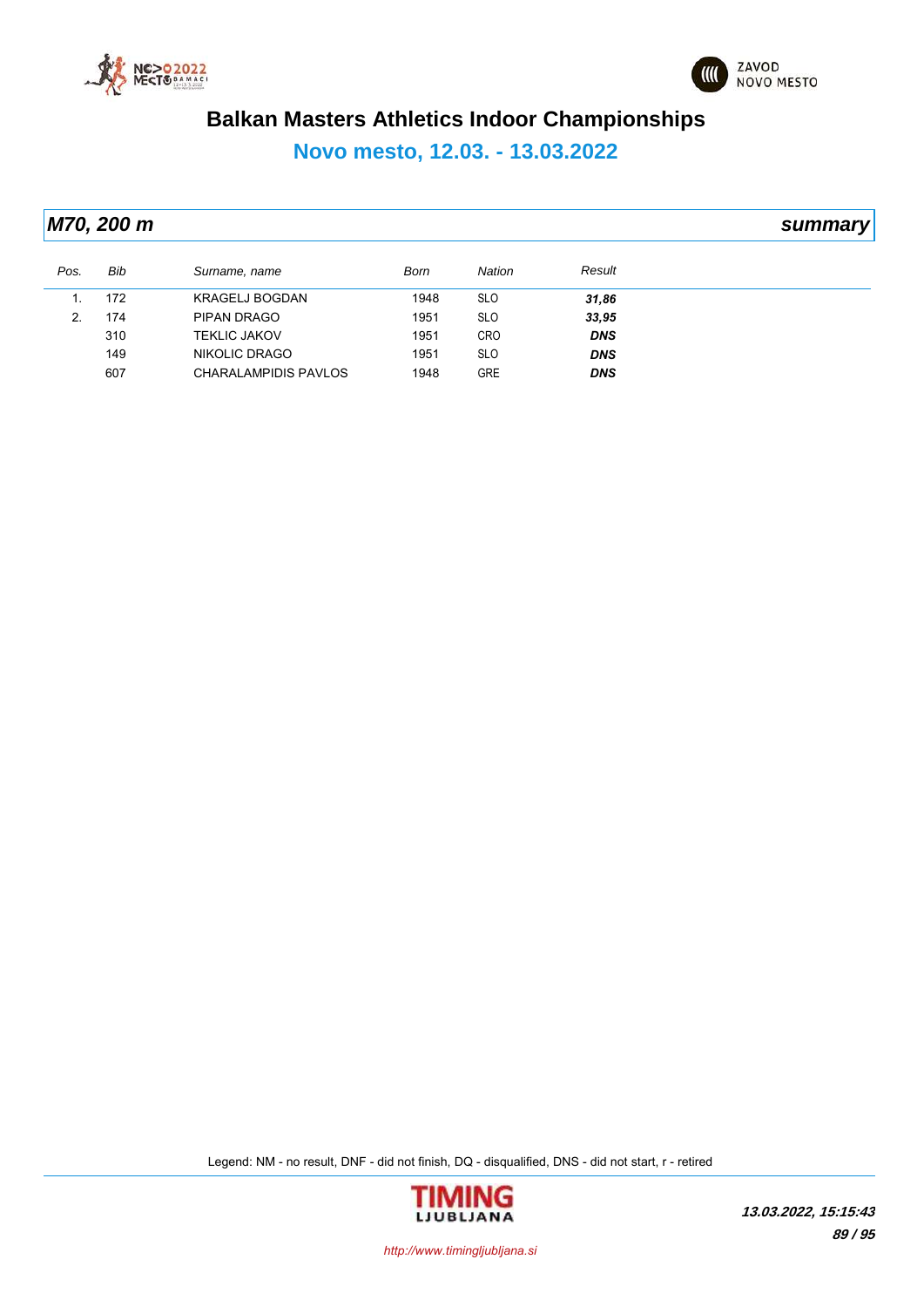



**Novo mesto, 12.03. - 13.03.2022**

### **13.03.2022**

#### *M75, 60m hurdles (12.00 / 0.762 / 7.00)*

|      |                    |                            |             |               |          | Start: 13.03.2022, 08:47                              | End time: 08:47 |
|------|--------------------|----------------------------|-------------|---------------|----------|-------------------------------------------------------|-----------------|
| Pos. | Bib                | Surname, name              | <b>Born</b> | Nation        | Result   |                                                       |                 |
| 1.   | 725                | <b>KACAR MURAT</b>         | 1946        | <b>TUR</b>    | 11,61    |                                                       |                 |
| 2.   | 807                | <b>IVETIC VELIMIR</b>      | 1946        | <b>SRB</b>    | 22,09    |                                                       |                 |
|      | M75, 3000 m        |                            |             |               |          |                                                       |                 |
|      |                    |                            |             |               |          | Start: 13.03.2022, 09:52                              | End time: 09:52 |
| Pos. | <b>Bib</b>         | Surname, name              | <b>Born</b> | <b>Nation</b> | Result   |                                                       |                 |
| 1.   | 147                | SAVIC VLADIMIR             | 1943        | <b>SLO</b>    | 15:37,68 |                                                       |                 |
| 2.   | 647                | PAPADATOS KONSTANTINO 1945 |             | <b>GRE</b>    | 16:04,13 |                                                       |                 |
|      | M75, shot put-4 kg |                            |             |               |          |                                                       |                 |
|      |                    |                            |             |               |          | Start: 13.03.2022, 11:00                              | End time: 11:49 |
| Pos. | <b>Bib</b>         | Surname, name              | <b>Born</b> | Nation        | Result   | $\overline{c}$<br>3<br>$\mathcal I$<br>$\overline{4}$ | 5<br>6          |
| 1.   | 131                | <b>DEVETAK MARJAN</b>      | 1946        | <b>SLO</b>    | 7,94     | 7,82<br>7,72<br>7,76<br>Χ                             | 7,94<br>7,88    |
|      | M75, long jump     |                            |             |               |          |                                                       |                 |
|      |                    |                            |             |               |          | Start: 13.03.2022, 11:10                              | End time: 11:53 |
| Pos. | Bib                | Surname, name              | <b>Born</b> | Nation        | Result   | $\overline{c}$<br>3<br>$\mathcal I$<br>4              | 5<br>6          |
| 1.   | 629                | <b>OMIRIDIS DIMITRIOS</b>  | 1945        | <b>GRE</b>    | 3,94     | 3,72<br>3,81<br>3,94<br>3,76                          | X<br>3,89       |
| 2.   | 905                | YORDANOV YORDAN            | 1945        | <b>BUL</b>    | 1,67     | 1,52<br>1,67<br>1,62<br>$\mathsf{r}$                  |                 |
|      | M75, 800 m         |                            |             |               |          |                                                       |                 |
|      |                    |                            |             |               |          | Start: 13.03.2022, 12:11                              | End time: 12:11 |
| Pos. | <b>Bib</b>         | Surname, name              | <b>Born</b> | <b>Nation</b> | Result   |                                                       |                 |
| 1.   | 133                | <b>JEMENSEK SILVESTER</b>  | 1944        | <b>SLO</b>    | 3:14,91  |                                                       |                 |
| 2.   | 147                | <b>SAVIC VLADIMIR</b>      | 1943        | <b>SLO</b>    | 3:44,63  |                                                       |                 |

Legend: NM - no result, DNF - did not finish, DQ - disqualified, DNS - did not start, r - retired

3. 647 PAPADATOS KONSTANTINO 1945 GRE *3:45,74*

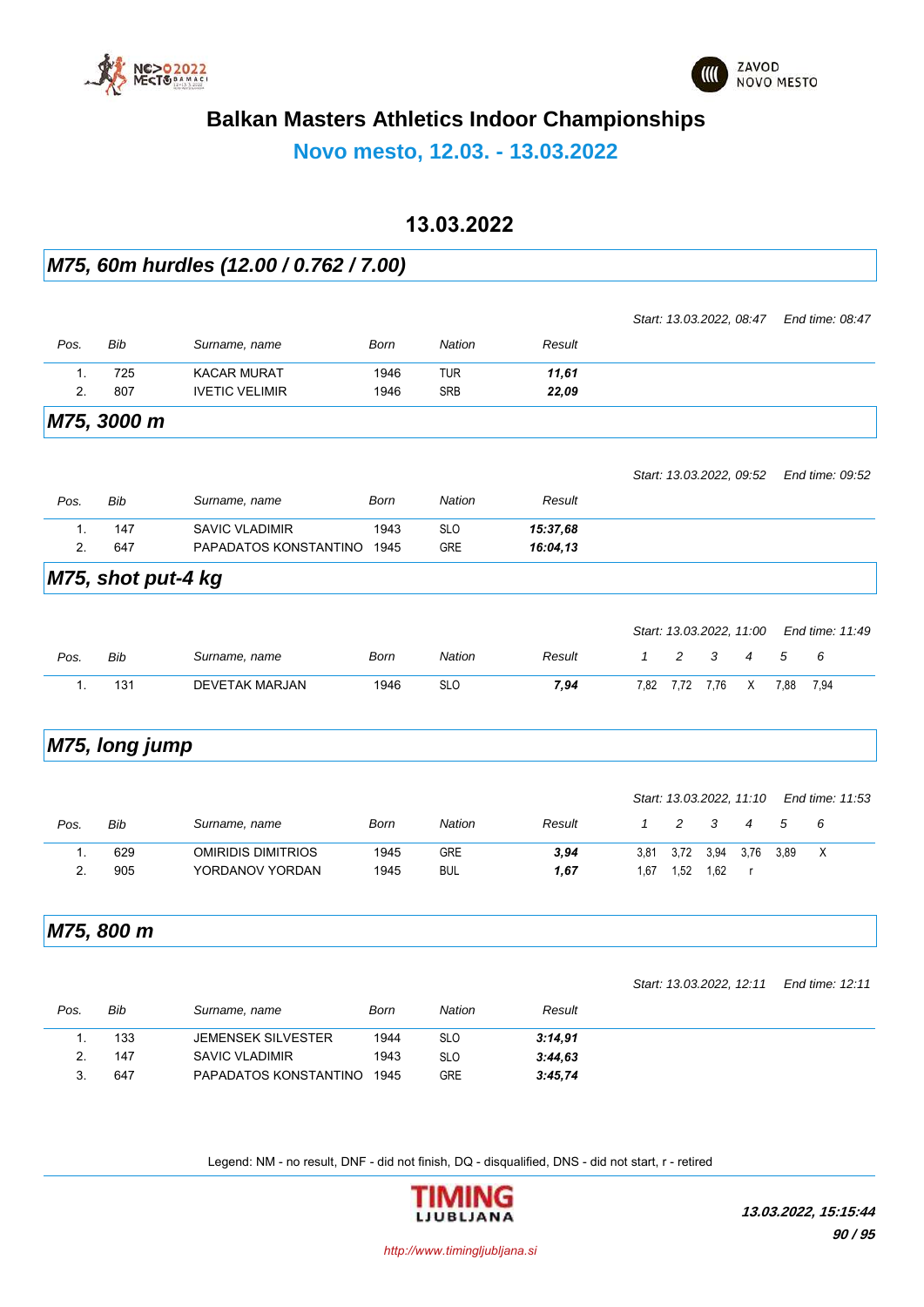



**Novo mesto, 12.03. - 13.03.2022**

*M75, 200 m*

| Heat: 1 |            |                            |             |               |            | Start: 13.03.2022, 13:44 | End time: 13:44 |
|---------|------------|----------------------------|-------------|---------------|------------|--------------------------|-----------------|
| Pos.    | Bib        | Surname, name              | <b>Born</b> | <b>Nation</b> | Result     |                          |                 |
|         | 650        | <b>MARAVELIAS VASILIOS</b> | 1944        | <b>GRE</b>    | <b>DNS</b> |                          |                 |
| Heat: 2 |            |                            |             |               |            | Start: 13.03.2022, 13.47 | End time: 13:47 |
| Pos.    | Bib        | Surname, name              | Born        | <b>Nation</b> | Result     |                          |                 |
| 1.      | 629        | <b>OMIRIDIS DIMITRIOS</b>  | 1945        | <b>GRE</b>    | 33,81      |                          |                 |
| 2.      | 725        | <b>KACAR MURAT</b>         | 1946        | <b>TUR</b>    | 37,92      |                          |                 |
| 3.      | 304        | POZNANOVIC BRANISLAV       | 1946        | <b>CRO</b>    | 42,72      |                          |                 |
|         | 807        | <b>IVETIC VELIMIR</b>      | 1946        | <b>SRB</b>    | <b>DNS</b> |                          |                 |
|         | M75, 200 m |                            |             |               |            |                          | summary         |

| Pos. | Bib | Surname, name              | Born | Nation     | Result     |  |
|------|-----|----------------------------|------|------------|------------|--|
|      | 629 | <b>OMIRIDIS DIMITRIOS</b>  | 1945 | <b>GRE</b> | 33,81      |  |
| 2    | 725 | <b>KACAR MURAT</b>         | 1946 | TUR        | 37,92      |  |
| 3.   | 304 | POZNANOVIC BRANISLAV       | 1946 | <b>CRO</b> | 42,72      |  |
|      | 650 | <b>MARAVELIAS VASILIOS</b> | 1944 | <b>GRE</b> | <b>DNS</b> |  |
|      | 807 | <b>IVETIC VELIMIR</b>      | 1946 | <b>SRB</b> | <b>DNS</b> |  |

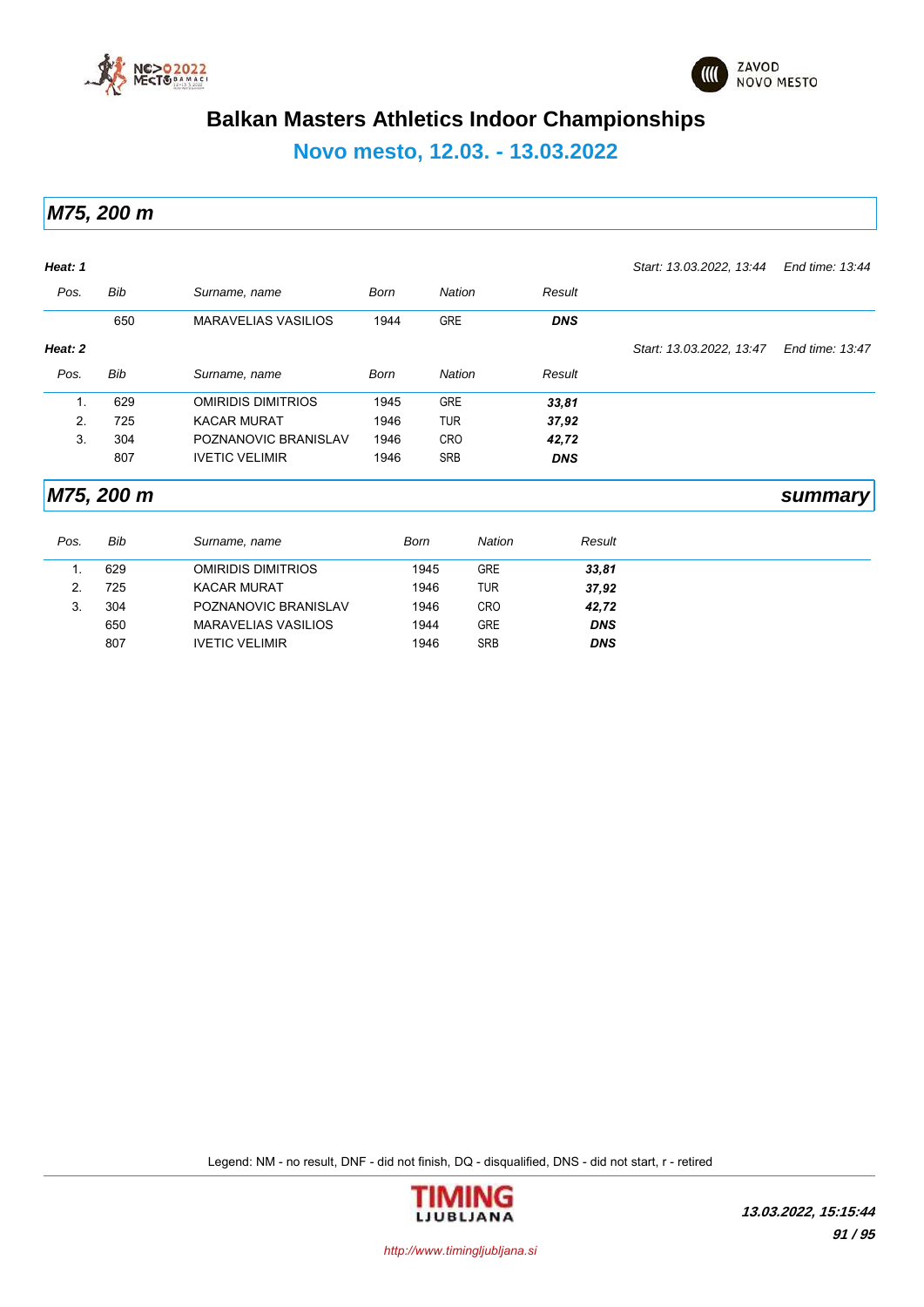



*Start: 13.03.2022, 10:30 End time: 11:04*

### **Balkan Masters Athletics Indoor Championships**

**Novo mesto, 12.03. - 13.03.2022**

### **13.03.2022**

*M80, 60m hurdles (12.00 / 0.68 / 7.00)*

| M80, javelin throw-400 g |     |                       |      |            |            |                          |                 |  |
|--------------------------|-----|-----------------------|------|------------|------------|--------------------------|-----------------|--|
|                          | 177 | <b>MOLJK VALENTIN</b> | 1940 | <b>SLO</b> | <b>DNS</b> |                          |                 |  |
| Pos.                     | Bib | Surname, name         | Born | Nation     | Result     |                          |                 |  |
|                          |     |                       |      |            |            | Start: 13.03.2022, 08:47 | End time: 08:47 |  |

| Pos. | Bib | Surname, name          | Born | Nation     | Result |       |       |       |       |       | - 6  |
|------|-----|------------------------|------|------------|--------|-------|-------|-------|-------|-------|------|
|      | 191 | <b>KLARIC IVAN</b>     | 1941 | <b>SLO</b> | 16,69  | 13.56 | 15.41 | 16,69 | 14,67 | 15.40 |      |
|      | 923 | <b>VELICHKOV PETKO</b> | 1938 | <b>BUL</b> | 6,84   | 5.14  | 4.71  | 5,68  | 6.73  | 6.84  | 6.79 |
| ບ.   | 835 | <b>JEGDIC MILUTIN</b>  | 1940 | <b>SRB</b> | 6,56   | 6,56  |       |       |       |       |      |

#### *M80, shot put-3 kg*

| End time: 12:36 |
|-----------------|
| 5<br>6          |
| X               |
| X               |
| 8,93<br>8,07    |
| 8.79<br>8,43    |
| 8.72<br>8,44    |
| X<br>8.21       |
|                 |

*M80, 800 m*

|      |            |                           |             |               |         | Start: 13.03.2022, 12:11 | End time: 12:11 |
|------|------------|---------------------------|-------------|---------------|---------|--------------------------|-----------------|
| Pos. | Bib        | Surname, name             | <b>Born</b> | <b>Nation</b> | Result  |                          |                 |
| 1.   | 823        | <b>SLJIVIC ALEKSANDAR</b> | 1941        | <b>SRB</b>    | 4:06,41 |                          |                 |
|      | M80, 200 m |                           |             |               |         |                          |                 |
|      |            |                           |             |               |         | Start: 13.03.2022, 13.44 | End time: 13:44 |
| Pos. | Bib        | Surname, name             | <b>Born</b> | <b>Nation</b> | Result  |                          |                 |
| 1.   | 923        | <b>VELICHKOV PETKO</b>    | 1938        | <b>BUL</b>    | 1:50,21 |                          |                 |
|      |            |                           |             |               |         |                          |                 |

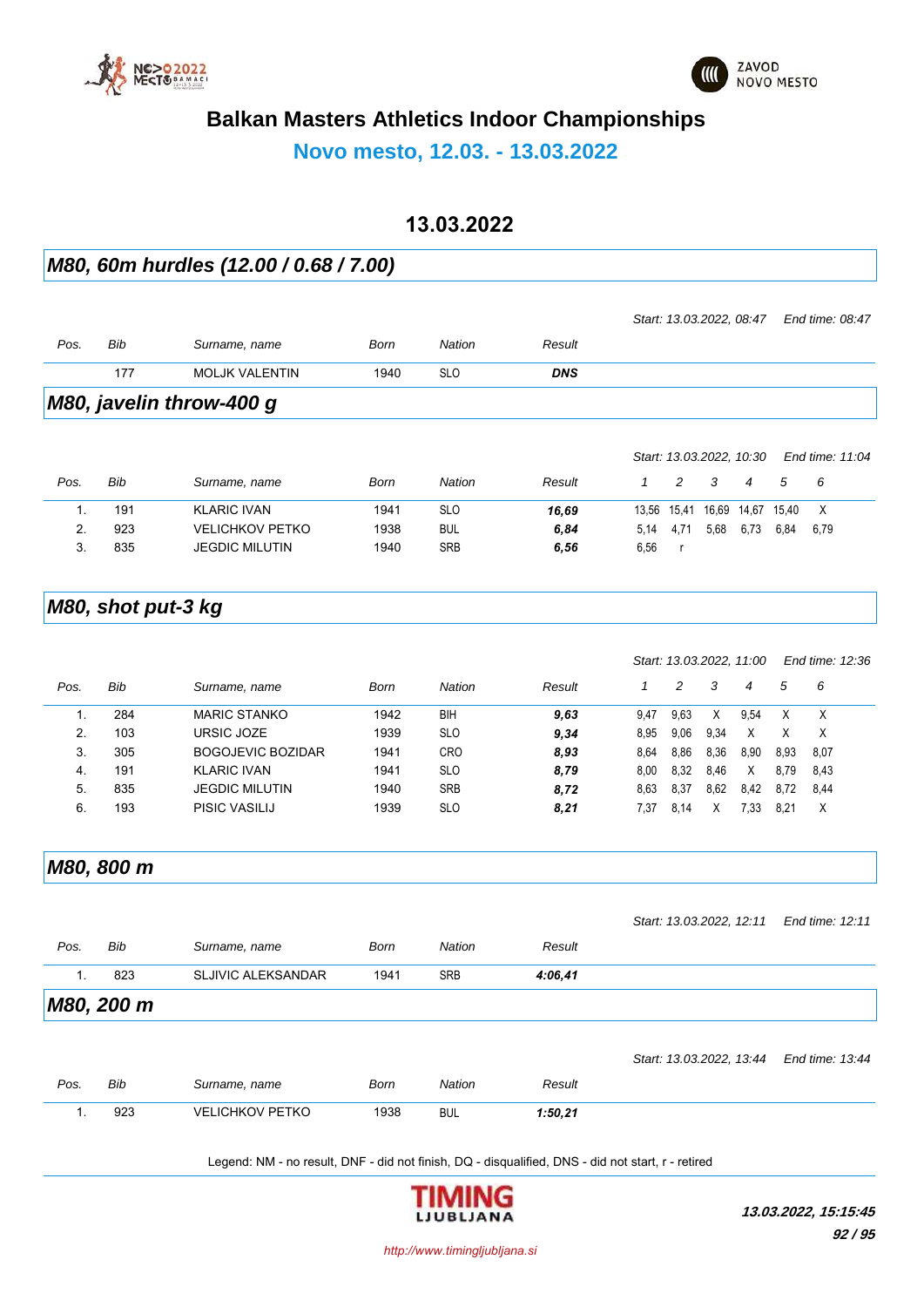



**Novo mesto, 12.03. - 13.03.2022**

### **13.03.2022**

|               | M85, 3000 m        |                          |             |               |            |              |             |                          |                          |      |                 |
|---------------|--------------------|--------------------------|-------------|---------------|------------|--------------|-------------|--------------------------|--------------------------|------|-----------------|
|               |                    |                          |             |               |            |              |             |                          |                          |      |                 |
|               |                    |                          |             |               |            |              |             |                          | Start: 13.03.2022, 09:52 |      | End time: 09:52 |
| Pos.          | <b>Bib</b>         | Surname, name            | <b>Born</b> | <b>Nation</b> | Result     |              |             |                          |                          |      |                 |
| 1.            | 517                | <b>HECKO IOSIF</b>       | 1936        | <b>ROU</b>    | 19:41,46   |              |             |                          |                          |      |                 |
|               |                    | M85, javelin throw-400 g |             |               |            |              |             |                          |                          |      |                 |
|               |                    |                          |             |               |            |              |             |                          |                          |      |                 |
|               |                    |                          |             |               |            |              |             |                          | Start: 13.03.2022, 10:30 |      | End time: 11:04 |
| Pos.          | <b>Bib</b>         | Surname, name            | <b>Born</b> | <b>Nation</b> | Result     | $\mathbf{1}$ | 2           | 3                        | $\overline{4}$           | 5    | 6               |
| 1.            | 119                | <b>SLUGA MARKO</b>       | 1935        | <b>SLO</b>    | 21,73      |              | 21,73 20,68 | $\mathsf{r}$             |                          |      |                 |
|               | M85, shot put-3 kg |                          |             |               |            |              |             |                          |                          |      |                 |
|               |                    |                          |             |               |            |              |             |                          |                          |      |                 |
|               |                    |                          |             |               |            |              |             |                          | Start: 13.03.2022, 11:00 |      | End time: 12:36 |
| Pos.          | <b>Bib</b>         | Surname, name            | <b>Born</b> | <b>Nation</b> | Result     | $\mathcal I$ | 2           | 3                        | $\overline{4}$           | 5    | 6               |
| 1.            | 119                | <b>SLUGA MARKO</b>       | 1935        | <b>SLO</b>    | 7,89       | 7,89         | 7,83        | $\overline{\phantom{a}}$ | $\mathsf{r}$             |      |                 |
|               |                    |                          |             |               |            |              |             |                          |                          |      |                 |
|               | M85, long jump     |                          |             |               |            |              |             |                          |                          |      |                 |
|               |                    |                          |             |               |            |              |             |                          | Start: 13.03.2022, 11:10 |      | End time: 11:53 |
| Pos.          | <b>Bib</b>         | Surname, name            | <b>Born</b> | <b>Nation</b> | Result     | $\mathcal I$ | 2           | 3                        | 4                        | 5    | 6               |
|               |                    |                          |             |               |            |              |             |                          |                          |      |                 |
| 1.            | 814                | <b>MATIJEVIC MILAN</b>   | 1935        | SRB           | 2,21       | 1,93         | X           | 1,40                     | 2,17                     | 2,21 | 2,20            |
|               | M85, 800 m         |                          |             |               |            |              |             |                          |                          |      |                 |
|               |                    |                          |             |               |            |              |             |                          |                          |      |                 |
|               |                    |                          |             |               |            |              |             |                          | Start: 13.03.2022, 12:11 |      | End time: 12:11 |
| Pos.          | Bib                | Surname, name            | Born        | Nation        | Result     |              |             |                          |                          |      |                 |
| $\mathbf 1$ . | 429                | NEXHAT XHEMALCE          | 1936        | ALB           | 4:25,34    |              |             |                          |                          |      |                 |
|               | 832                | * STEVANOVIC VLADIMIR    | 1934        | SRB           | <b>DNS</b> |              |             |                          |                          |      |                 |
|               |                    |                          |             |               |            |              |             |                          |                          |      |                 |

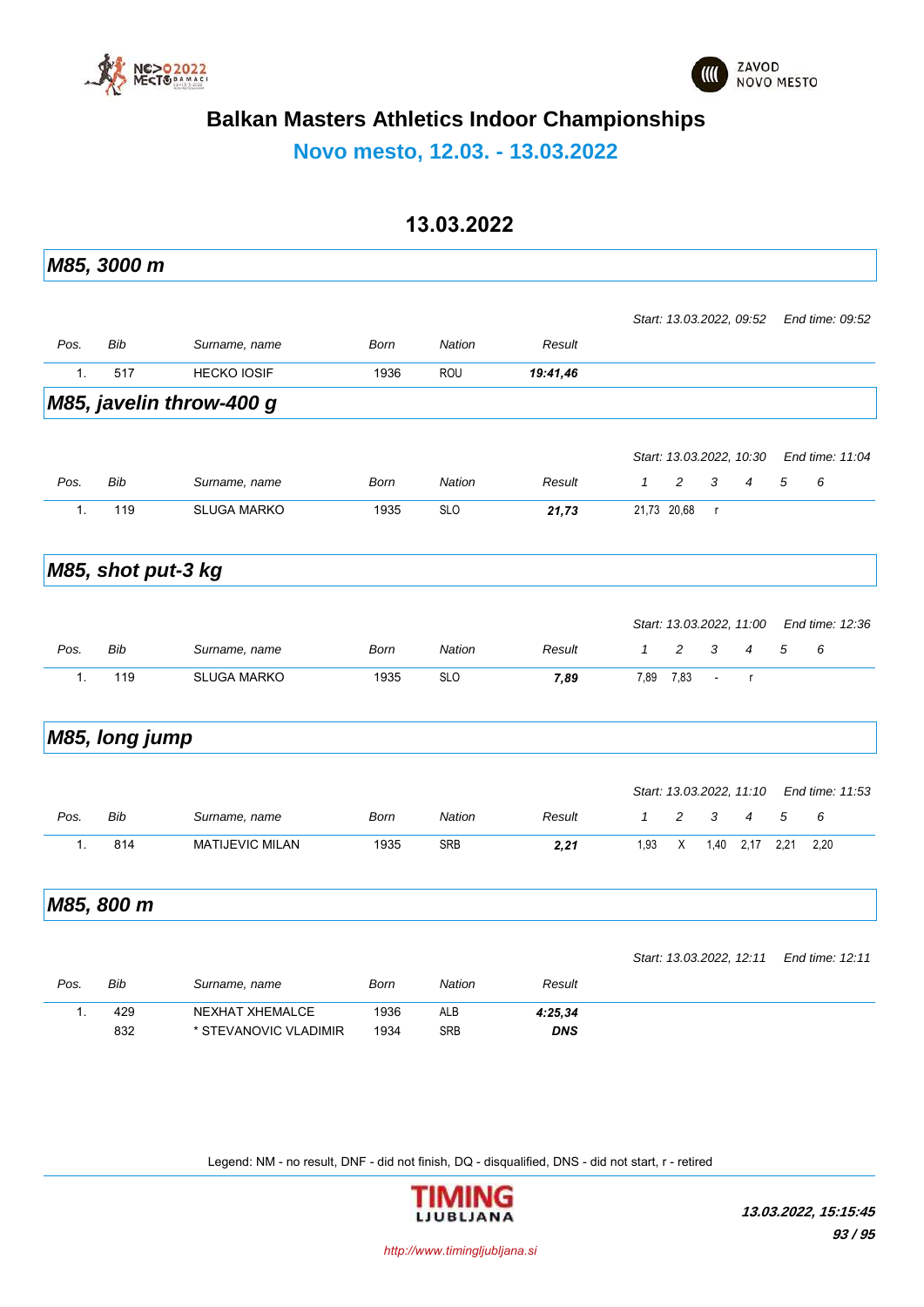



**Novo mesto, 12.03. - 13.03.2022**

| M85, 200 m |                                          |  |
|------------|------------------------------------------|--|
|            |                                          |  |
|            | Start: 13.03.2022, 13:44 End time: 13:44 |  |

| P <sub>OS</sub> | Bib              | name | Born                                | atıor | Result |
|-----------------|------------------|------|-------------------------------------|-------|--------|
|                 |                  |      | the contract of the contract of the |       | .      |
|                 | $\sim$<br>$\sim$ | 14 A | 936<br>.                            | ALL   | 58,74  |